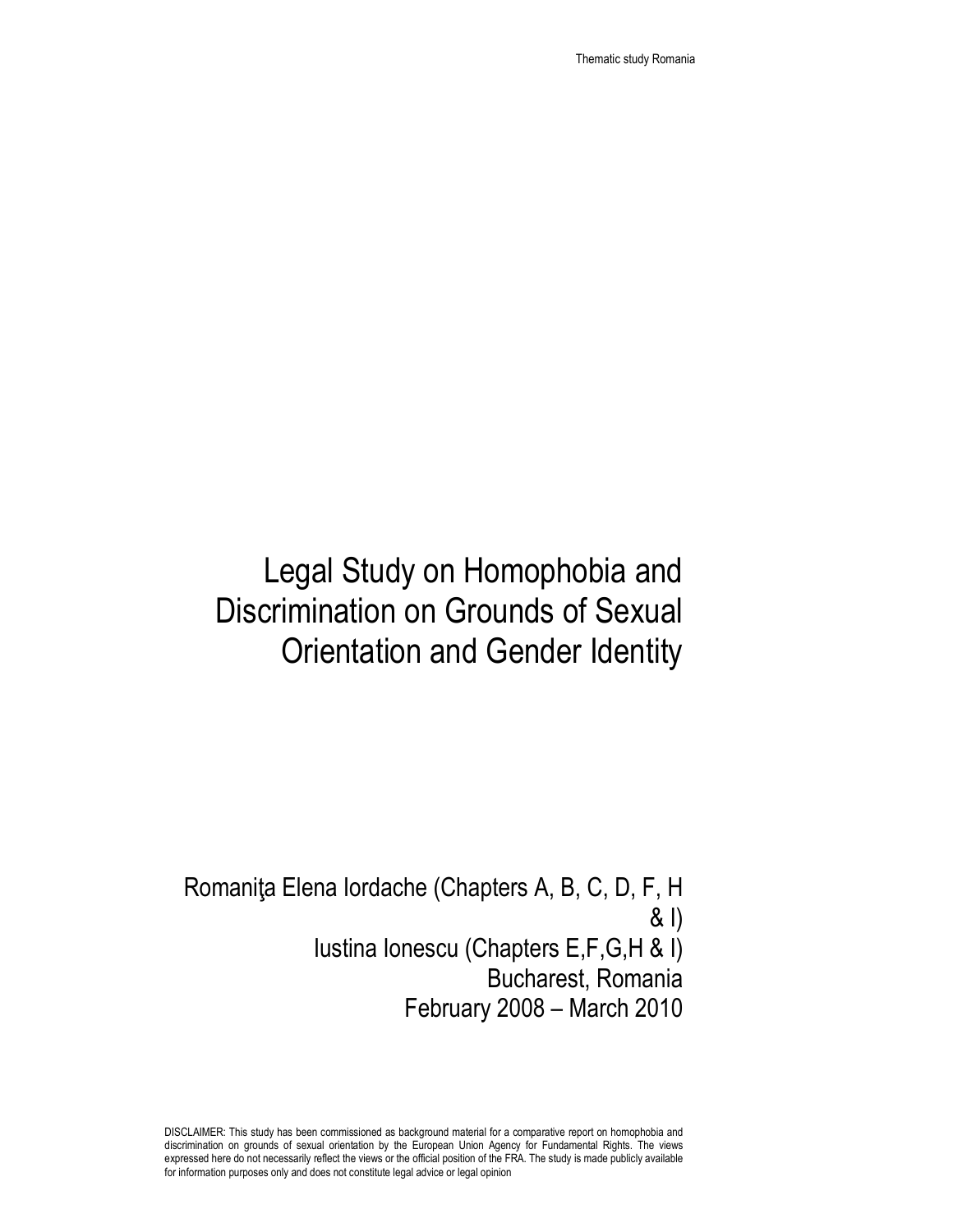# **Contents**

| А.        | Concepts defined by national anti-discrimination legislation10<br>A.1.<br>A.2.<br>NCCD work on discrimination on the grounds of sexual |  |  |  |
|-----------|----------------------------------------------------------------------------------------------------------------------------------------|--|--|--|
|           | A.3.                                                                                                                                   |  |  |  |
|           | A.4                                                                                                                                    |  |  |  |
| <b>B.</b> |                                                                                                                                        |  |  |  |
|           | EU citizens who are LGBT partners of EU citizens23<br>B.1.                                                                             |  |  |  |
|           | B.2.<br>Third country national LGBT partners of EU citizens 24                                                                         |  |  |  |
|           | Third country national LGBT partners of Romanian citizens25<br>B.3.                                                                    |  |  |  |
| C.        |                                                                                                                                        |  |  |  |
|           | Sexual orientation as common characteristic for membership of a<br>$C.1$ .                                                             |  |  |  |
|           | Definition of family members in the context of asylum and<br>C.2.                                                                      |  |  |  |
|           |                                                                                                                                        |  |  |  |
| D.        |                                                                                                                                        |  |  |  |
| Ε.        |                                                                                                                                        |  |  |  |
|           | E.1.                                                                                                                                   |  |  |  |
|           | E.2.                                                                                                                                   |  |  |  |
|           | Legislative limitations and the need for amendments 33<br>E.3.                                                                         |  |  |  |
|           | E.4                                                                                                                                    |  |  |  |
| F.        |                                                                                                                                        |  |  |  |
|           | F.1.<br>Legal provisions on hate speech related to homophobia37                                                                        |  |  |  |
|           | F.2.                                                                                                                                   |  |  |  |
| G.        |                                                                                                                                        |  |  |  |
|           | Transgender status as a ground for discrimination 42<br>$G.1$ .                                                                        |  |  |  |
|           | G.2.                                                                                                                                   |  |  |  |
| Η.        |                                                                                                                                        |  |  |  |
|           | Decriminalisation of consensual homosexual relations45<br>H.1.                                                                         |  |  |  |
|           | H.2.                                                                                                                                   |  |  |  |
|           | H.3.                                                                                                                                   |  |  |  |
|           | H.4.                                                                                                                                   |  |  |  |
|           | Incidents of surfaced institutional homophobia 48<br>H.5.                                                                              |  |  |  |
|           | H.6.                                                                                                                                   |  |  |  |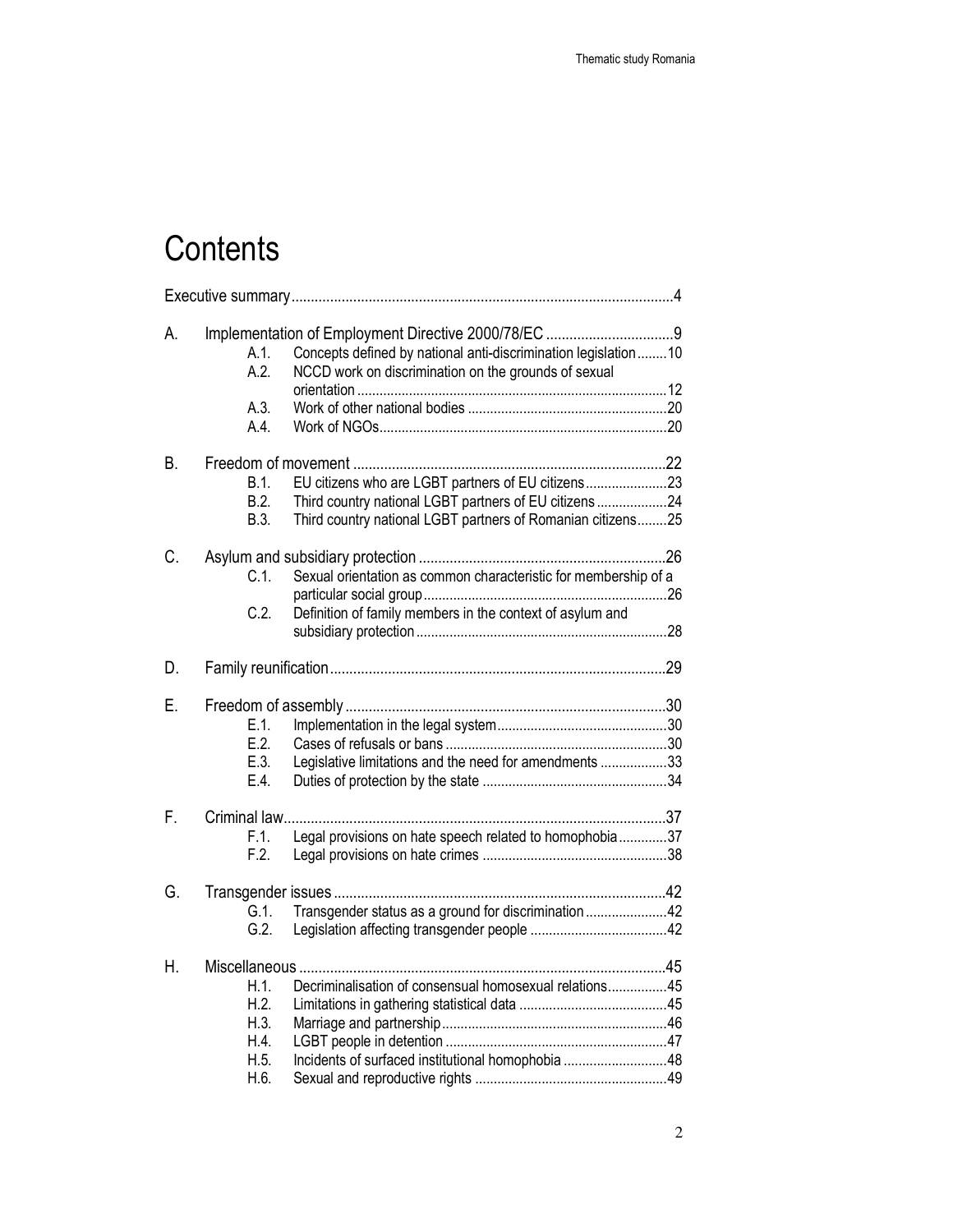|  |  | 1.2. Non-discriminatory access to goods and services 50 |  |  |  |
|--|--|---------------------------------------------------------|--|--|--|
|  |  |                                                         |  |  |  |
|  |  |                                                         |  |  |  |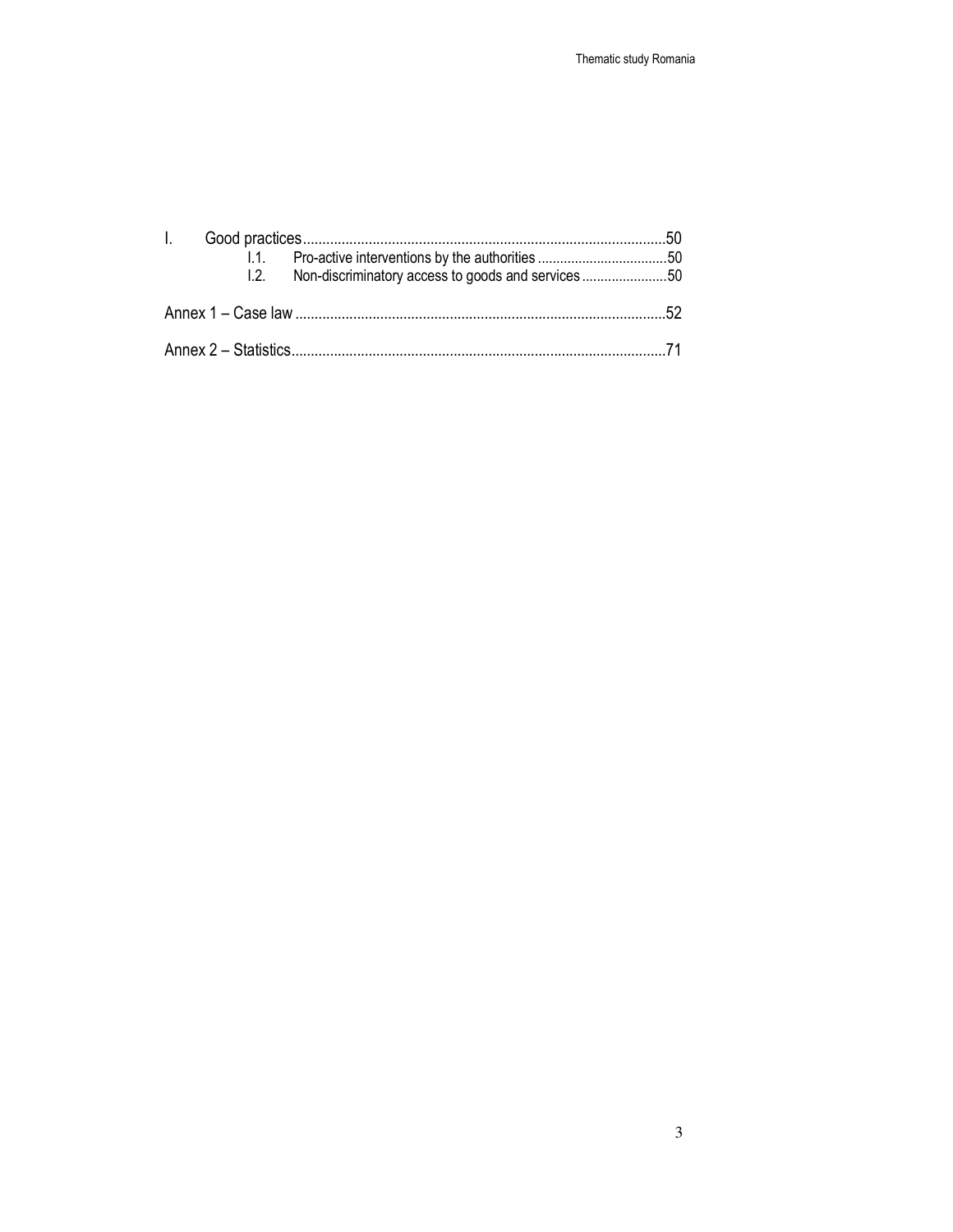# Executive summary

 $\ddot{ }$ 

## Implementation of Employment Directive 2000/78/EC

Romania adopted comprehensive anti-discrimination legislation as early as 2000. The defining element for the Romanian case is the transposition of both directives in one piece of legislation, subsequently amended to increase compliance with the European norms, and the establishment of one common national equality body to deal with all forms of discrimination, including sexual orientation.<sup>1</sup> Gender identity and expression are not explicitly mentioned as protected grounds but they are covered by a catchall phrase: 'any other criterion'.<sup>2</sup>

The Law on Equal Opportunities between Women and Men indirectly protects sexual orientation without explicitly mentioning it.<sup>3</sup> The law does not cover transgender status. Transgender people are not explicitly protected by any Romanian law.<sup>4</sup>

The national equality body, *Consiliul Na*ţ*ional pentru Combaterea Discrimin*ă*rii* [National Council on Combating Discrimination (NCCD)] started *ex officio* investigations in a number of relevant cases on sexual orientation discrimination and also received complaints from human rights NGOs and from individual victims of discrimination.<sup>5</sup> A limited number of cases had been brought also before civil courts.

In 2008, the scope of the Anti-discrimination Law was substantially limited by series of decisions of the *Curtea Constitu*ţ*ional*ă [the Romanian Constitutional

<sup>1</sup>Romania/ Consiliul Naţional pentru Combaterea Discriminârii [National Council for Combating Discrimination (NCCD)]. The official website of the institution is available at: http://www.cncd.org.ro (10.01.2008).

<sup>&</sup>lt;sup>2</sup> For definitions of sexual orientation and gender identity see, Yogyakarta Principles on the Application of International Human Rights Law in relation to Sexual Orientation and Gender Identity, available at: http://www.yogyakartaprinciples.org/principles\_en.htm (25.02.2008).

<sup>3</sup>Romania/ Lege 340/2006 pentru modificarea şi completarea Legii nr. 202/2002 privind egalitatea de sanse între femei și bărbați [Law 340/2006 for the amendment and approval of Law 202/2002 regarding equal opportunities between women and men] (25.07.2006).

<sup>4</sup> ACCEPT, IGLHRC, ILGA Europe, joint submission to the United Nations Human Rights Council, under the Universal Periodic Review, available at www.iglhrc.org (08.02.2008).

<sup>5</sup> The NCCD decided in cases of discrimination in labour relations, including testing of teachers and denial of employment on grounds of sexual orientation, access to health services, access to transportation services, discrimination resulting from harassment, victimisation or the denial of the right to dignity. See Annex 1 for a presentation of relevant case law from the NCCD.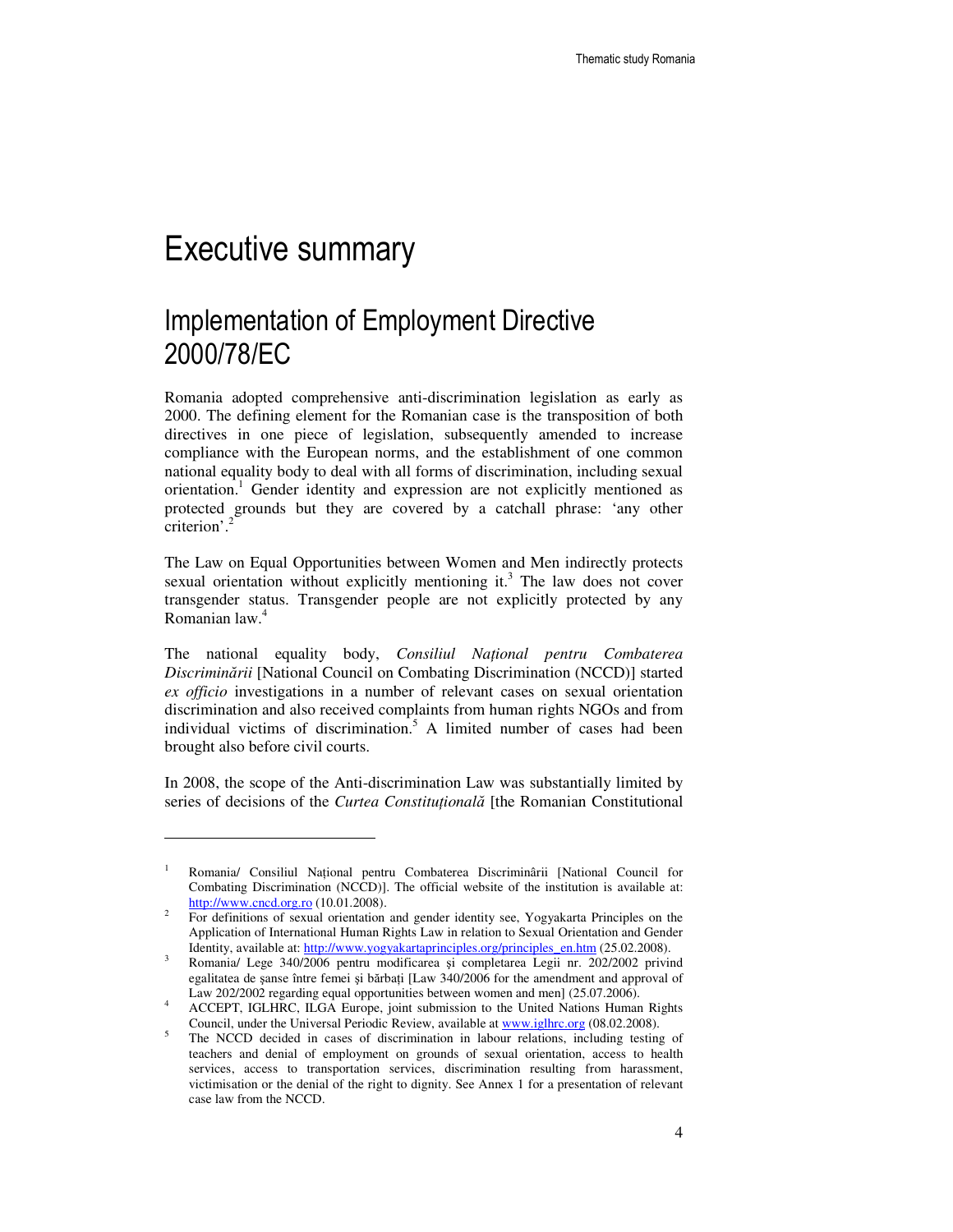Court] which nullified both the mandate of the C*onsiliul Na*ţ*ional pentru Combaterea Discrimin*ă*rii* [National Council for Combating Discrimination (NCCD)] and of the civil courts in regard of cases of discrimination generated by legislative provisions.

### Freedom of movement

 $\ddot{ }$ 

Current Romanian legislation does not provide for a definition of partnership between Romanian citizens. The new Civil Code adopted in 2009,<sup>6</sup> includes a prohibition of same-sex partnership and marriage, including denial of recognition of partnerships and marriages registered in other countries. Prior norms regarding freedom of movement spelled out in Ordinance 30/2006 included a definition of partnership for citizens of EU Member States for the purposes of free movement and residence in Romania, which deferred to the legislation of the country of origin. Thus, the partners of EU citizens had free access to Romanian territory if their partnership was valid in their Member State of origin. This regime was applicable also to de facto cohabitation and same-sex partnerships, provided they were recognised by the national legislation in their Member State of origin. The new Civil Code, to enter into force at a later date still unknown, mentions that the legal provisions on the freedom of movement in Romania of EU/EEA citizens remain in force without providing needed clarification regarding the conflict between the express provisions recognising the marital status of the EU citizens as granted by their countries mentioned in the legislation transposing Directive 2004/38/EC and the recent prohibition of recognition of same-sex marriages or partnership entered into abroad by same-sex couples.<sup>7</sup>

Unmarried partners of single Romanian citizens can join their partners only if they have at least one child together with the sponsor. The law does not distinguish between same-sex or opposite-sex partners.

<sup>&</sup>lt;sup>6</sup> Romania/ Lege 289/2009 privind Codul Civil [Law 289/2009 on the Civil Code] (17.07.2009).

<sup>7</sup>Romania/Lege 500/2006 privind aprobarea Ordonanţei Guvernului nr. 30/2006 pentru modificarea și completarea Ordonanței de urgență a Guvernului nr. 102/2005 privind libera circulație pe teritoriul României a cetățenilor statelor membre ale Uniunii Europene și Spaţiului Economic European [Law 500/2006 on amending and approving Ordinance 30/2006 ] (28.12.2006) defines as a partner 'a person who lives together with a citizen of the EU, if the partnership is registered according to the law of the Member State of origin or, when the partnership is not registered, the relationship can be proved.'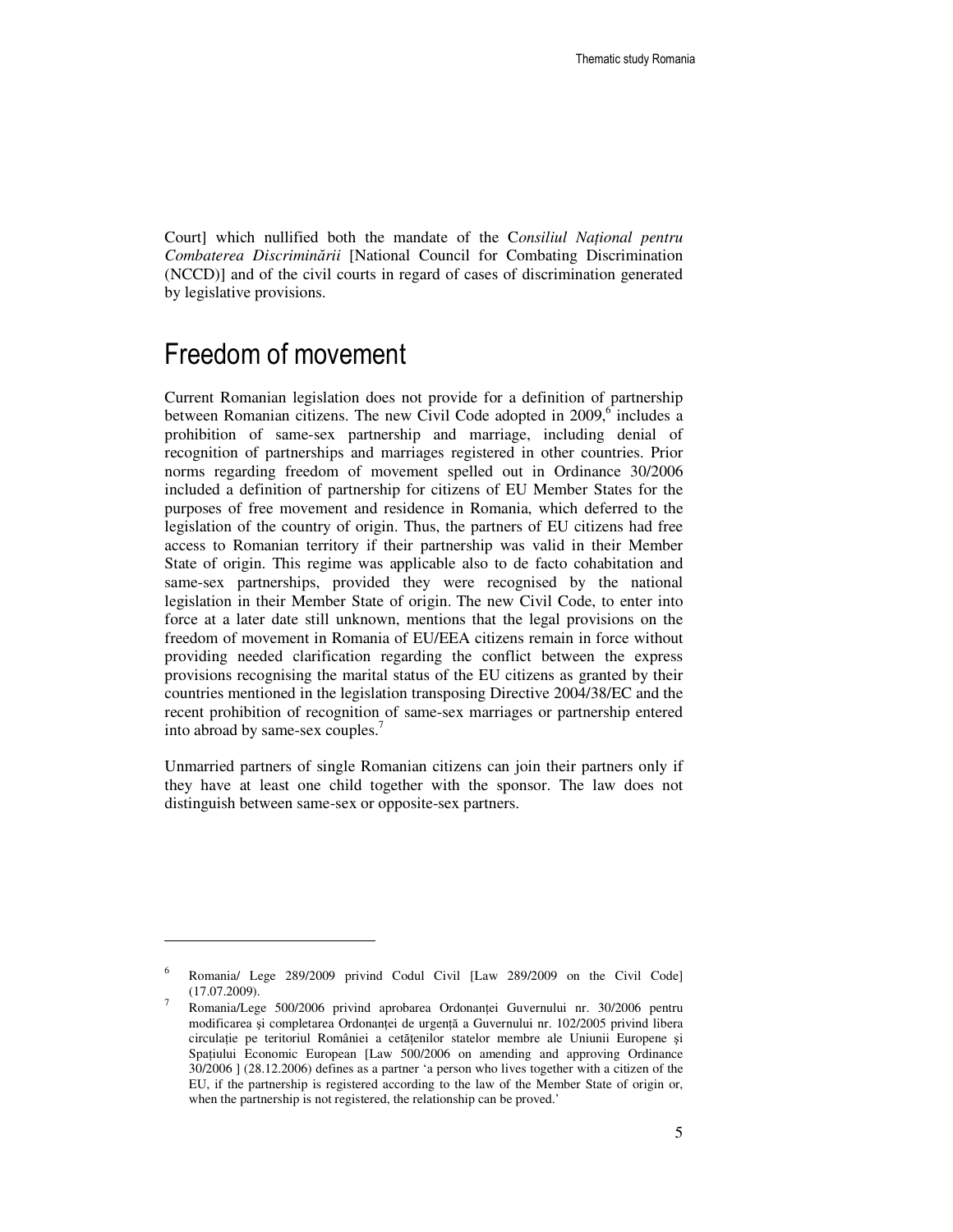### Asylum and subsidiary protection

Sexual orientation may be considered a common denominator to justify membership of a particular social group as a ground for persecution for the purpose of seeking refugee status. Asylum seekers invoking persecution due to their sexual orientation were initially rejected by the Romanian Office for Immigrations, however, a first case was won in court quashing the negative decision of the asylum authorities and granting asylum.<sup>8</sup>

The Romanian transposition of Article 2(h) of the Qualification Directive does not include unmarried partners among the family members in the context of asylum or subsidiary protection.

## Family reunification

Foreigners granted refugee status or subsidiary protection can request family reunification for the husband/wife only if the date of the marriage predates the date when any of these forms of protection were established

### Freedom of assembly

Marches with a pro-LGBT, pro-equality message have been organised since 2005. Though the authorities initially refused to allow the march in 2005, eventually these events started taking place and generated a vigorous counterreaction from religious groups, conservative and nationalistic parties, as well as neo-Nazi groups. The authorities protected the participants on the pro-gay marches effectively but failed to take adequate measures against the counterdemonstrations when they degenerated into violent, illegal riots. Another positive aspect of State protection is a 2008 court decision dismissing a request for injunction against the gay march. The court decision was based on substantive grounds related to pluralism and ensuring the exercise of the right to freedom of association and assembly (reference to Art.11 of the ECtHR, applying Baczkowski v Poland).

### Hate speech and criminal law

The *Codul Penal* [Criminal Code] was amended in 2006 to include incitement to discrimination based on all grounds of discrimination sanctioned by the

See Annex 1 for a presentation of relevant case law.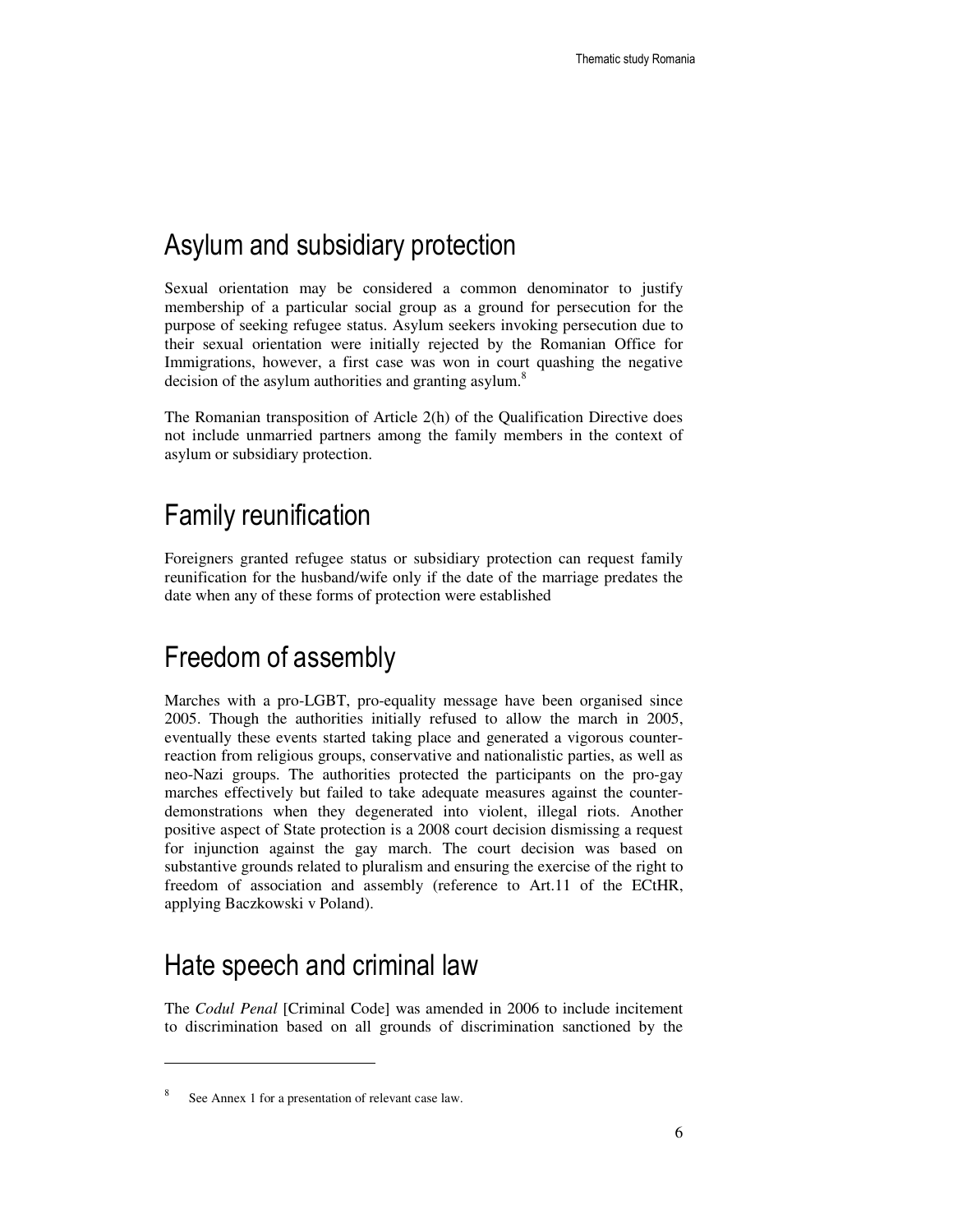*Legea Antidiscriminare* [Anti-discrimination Law], including sexual orientation. The same amendment introduced discriminatory intent as aggravating circumstance in the commission of the offences. The implementation of these provisions by the law-enforcement agencies is not satisfactory. The new Criminal Code adopted in 2009 maintained the aggravating circumstances in case of deeds perpetrated with discriminatory intent, including based on sexual orientation, in Article 77. The new Code, to enter into force at a later, unknown date, rephrased the definition of incitement to hatred or discrimination in Article 369 by deleting the list of protected grounds and introducing a new language: 'incitement of the public, by any means to hatred or discrimination against a category of persons is punished with prison from six months to three years or with fine.<sup>9</sup>

### Transgender issues

Romanian legislation does not mention the term 'transgender' or equivalent terms. Transgender people are theoretically protected by the provisions of the anti-discrimination legislation but have to bear the consequences of the legislative gap in relation to modifying identification data or undergoing a change of sex. Operating any changes in the civil status requires a court decision which, in practice, is based on a certificate issued by the *Institutul Na*ţ*ional de Medicin*ă *Legal*ă [National Institute for Legal Medicine], following a very intrusive and arbitrary procedure, developed ad hoc to fill a legal vacuum.

### Miscellaneous

-

Some themes are important for sexual minorities: the lack of relevant statistical data which would allow more effective policy making, the denial of access to marriage and partnership but also the increased violence, including sexual violence against homosexuals or detainees from vulnerable groups in penitentiaries.

A recent draft law proposed for public discussions by the *Oficiul Român pentru Adop*ţ*ii* [Romanian Office for Adoptions] regarding a new law regulating adoptions explicitly prohibits adoption of children by two persons of the same sex.<sup>10</sup> Given that the current legislation specifically prohibits multiple

Romania/ Lege 286/2009 privind Codul Penal [Law 286/2009 on the Criminal Code] (17.07.2009)

Romania/Oficiul Român pentru Adoptii, Proiect de modificare a legii privind regimul juridic al adoptiei available at http://www.adoptiiromania.ro/documente\_dezbatere.aspx (01.01.2010).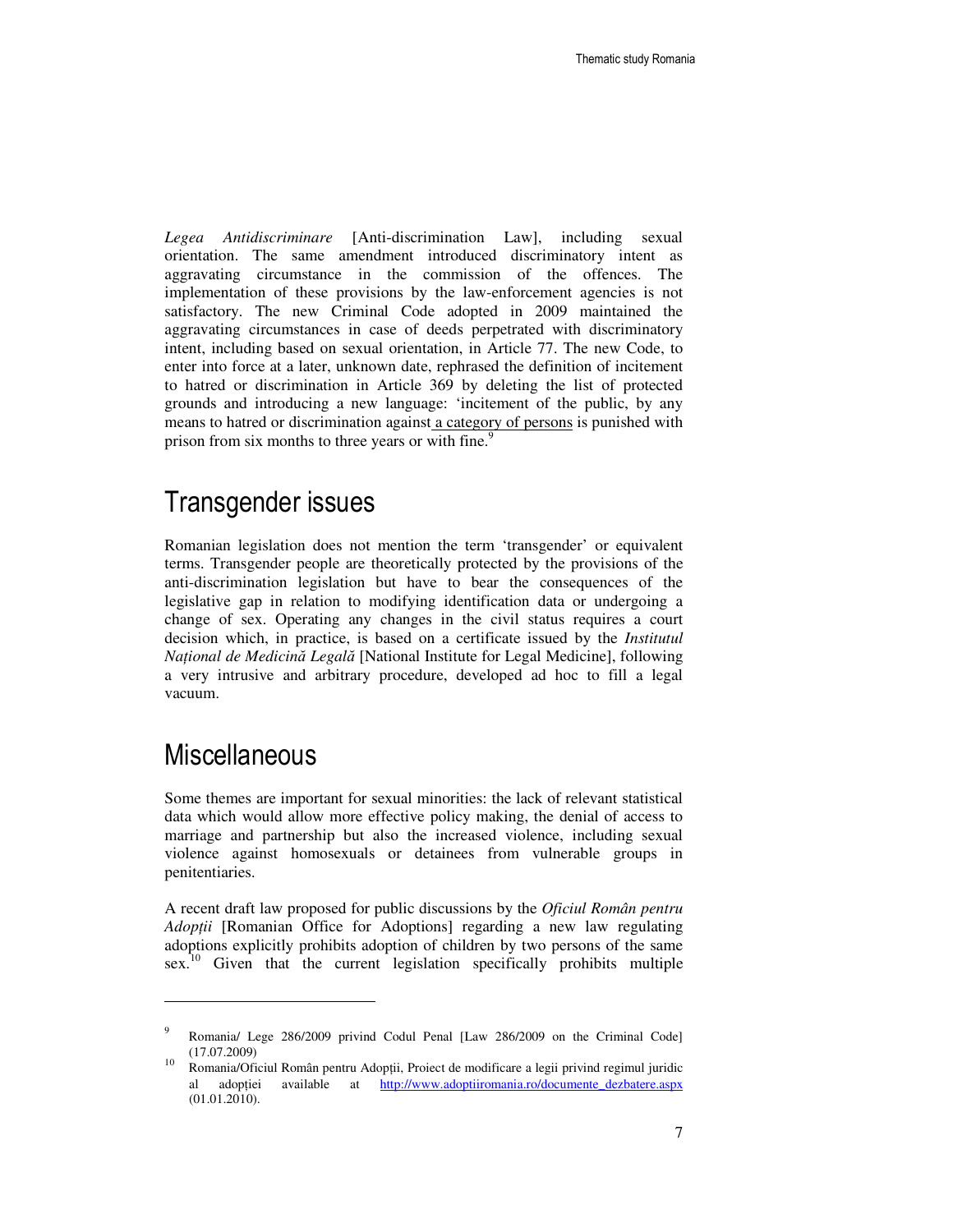adoptions,<sup>11</sup> excepted in cases of married couples, the express prohibition proposed by the new draft, without any feasibility study to justify this legal solution, indicates institutional homophobia.

## Good practices

 $\ddot{ }$ 

Strategic litigation has been used by the NGO ACCEPT to promote nondiscrimination in access to services.

<sup>&</sup>lt;sup>11</sup> Art.7 of Romania/Lege 273 /2004 privind regimul juridic al adopției [Law 273/2004 on the legal regime of adoption](21.06.2004).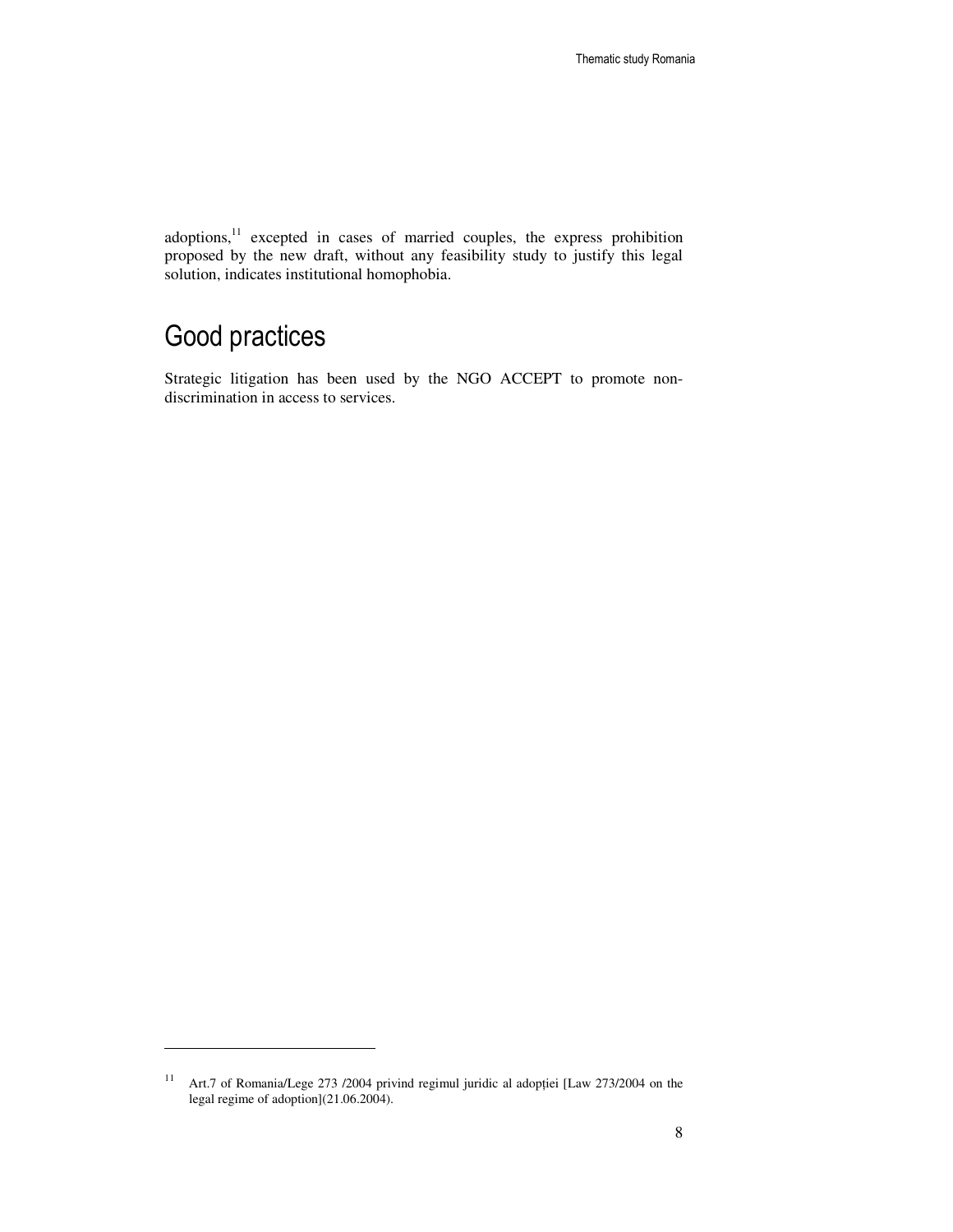# A. Implementation of Employment Directive 2000/78/EC

In an attempt to harmonise Romanian legislation with European standards, prior to EU accession, in 2000 the government adopted legislation responding to the needs served by both the Employment Directive and the Racial Equality Directive.<sup>12</sup> The law was adopted following a joint effort by civil society and human rights experts and the *Departamentul pentru Protec*ţ*ia Minorit*ăţ*ilor Nationale* [Department for the Protection of National Minorities] and used as framework advanced drafts of the European Directives.<sup>13</sup> The law was amended subsequently in 2002, 2003, 2004 and 2006, to enhance harmonisation.

Explicit protection of sexual orientation and the subsequent work on LGBTrelated cases by the national equality body is highly commendable given the level of rejection of homosexuality manifested by Romanian society. LGBT people remain the most rejected group according to statistics for  $2005$ ,<sup>14</sup>,  $2007$ ,<sup>15</sup>  $2008$ ,<sup>16</sup> and 2009.<sup>17</sup>

 $\overline{a}$ 

<sup>&</sup>lt;sup>12</sup> Romania/Lege pentru modificarea și completarea Ordonantei Guvernului nr. 137/2000 privind prevenirea şi sancţionarea tuturor formelor de discriminare [Law 324/2006 for the amendment of the Government Ordinance 137/2000 regarding the prevention and the punishment of all forms of discrimination], (20.07.2006).

<sup>&</sup>lt;sup>13</sup>Renate Weber, Romania: Legal analysis of national and European anti-discrimination legislation; A comparison of the EU Racial Equality Directive & Protocol N° 12 with antidiscrimination legislation (2001), available at http://www.migpolgroup.com/multiattachments/2426/DocumentName/Romaniaelectronic.pdf (10.01.2008).

<sup>&</sup>lt;sup>14</sup>In December 2005, NCCD published the results of an official survey stating that 61 per cent of the interviewees avoid having relations with homosexuals. This is the highest rejection percentage, Roma ranking second with 34 per cent and persons living with HIV/AIDS ranking third with 26 per cent. The sample consisted of 1,238 Romanians and the margin of deviation amounts to  $\pm 2.8$  per cent for a probability of 95 per cent. The survey can be found at: http://www.cncd.org.ro/biblioteca/Sondaje-4/ (06.02.2008).

<sup>15</sup> G. Bădescu, M. Comșa, D. Sandu, M. Stănculescu, Barometrul de Opinie Publică, October 2007, BOP 1998-2007, available at http://www.fsd.ro/ro/evenimente\_detaliu.php?eveniment=28 (17.12.2007). The Public Opinion Barometer of the Soros Foundation, published in December 2007, found that in the last three years, homosexuals remained one of the most rejected categories of the population: as at October 2007, 61 per cent of the respondents declared that they would not want to have a homosexual neighbour. The same survey conducted in 2005 revealed a rejection rate of 51 per cent and when conducted in October 2006 revealed a 61 per cent rejection rate. In these surveys LGBT people rank third in the question on rejecting particular groups as neighbours, after people who are addicted to drugs and alcoholics.

<sup>16</sup>A 2008 study Percepţii şi atitudini ale populaţiei României faţă de fenomenul de discriminare, The Gallup Organization Romania, Cercetare realizată la cererea Consiliului Naţional Pentru Combaterea Discriminării, found that the highest degree of intolerance is manifested in relation to sexual minorities (68 per cent of respondents consider homosexuality a bad thing, 36 per cent consider that homosexuality should be sanctioned and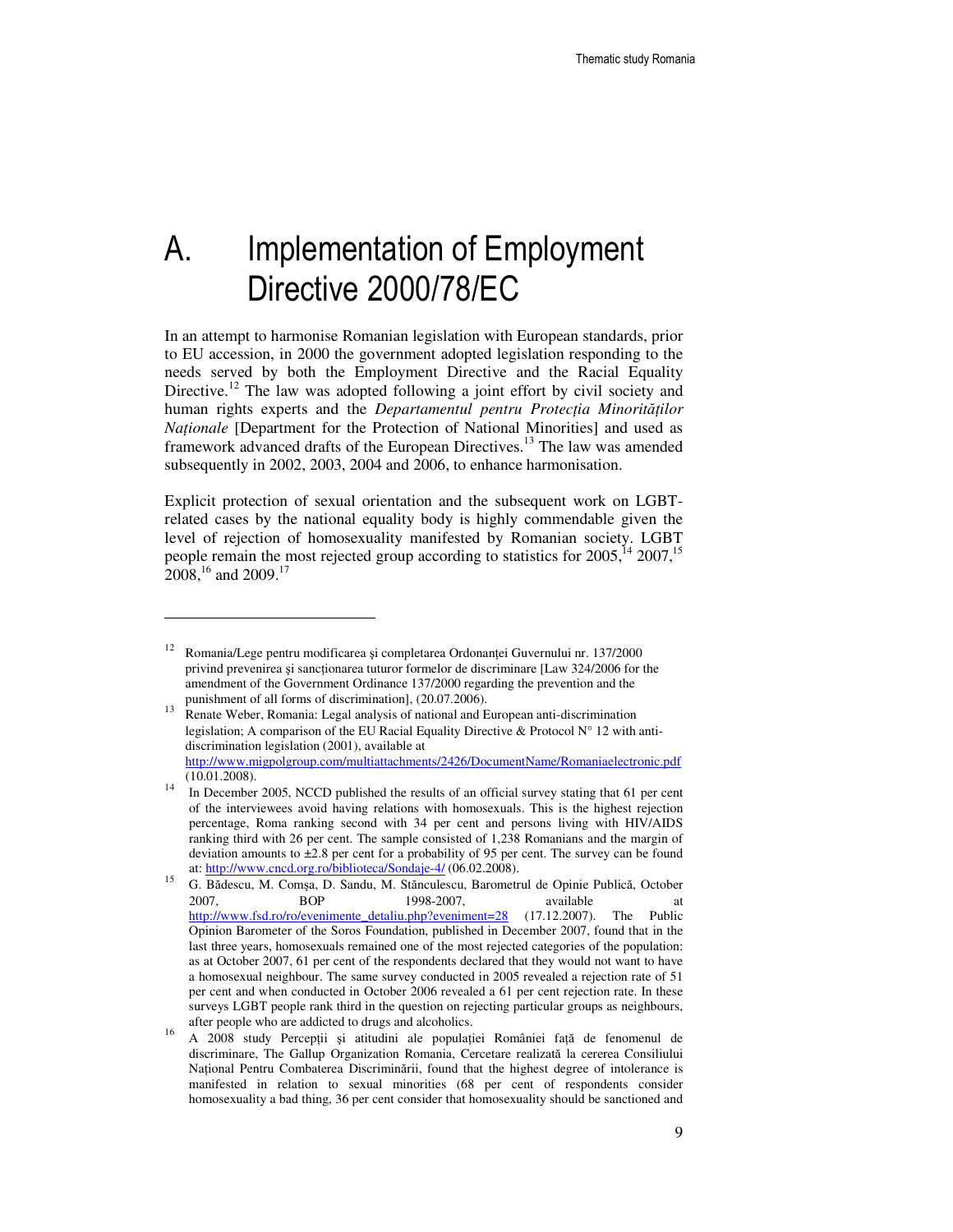## A.1. Concepts defined by national antidiscrimination legislation

Anti-discrimination legislation sanctions 'any difference, exclusion, restriction or preference based on race, nationality, ethnic origin, language, religion, social status, beliefs, sex, sexual orientation, age, disability, chronic disease, HIV positive status, belonging to a disadvantaged group or any other criterion, aiming to or resulting in a restriction or prevention of the equal recognition, use or exercise of human rights and fundamental freedoms in the political, economic, social and cultural field or in any other fields of public life.<sup> $20$ </sup>

Though the law does not explicitly mention gender identity and expression, including transsexualism, a catch-all phrase 'any other criterion' would apply in conjunction with a wider interpretation of sexual orientation.

Even though not all the legal concepts present in the two Directives were initially transposed into law, due to subsequent amendments, Romanian legislation covers both direct and indirect discrimination and also includes other relevant legal institutions<sup>21</sup> such as: indirect discrimination;<sup>22</sup> multiple

<sup>19</sup> per cent of the interviewees think that the sanction should be the prohibition of some rights, 42 per cent mention administrative fines and 28 per cent mention the criminal detention. Study available at www.cncd.org.ro (20.10.2008).

<sup>17</sup>Romania, Consiliului Naţional Pentru Combaterea Discriminării,Fenomenul discriminării în Romania – percepţii şi atitudini (The Phenomenon of Discrimination in Romania - Perceptions and Attitudes) research conducted by Institutul Naţional pentru Studii de Opinie si Marketing (INSOMAR) in September 2009. The survey shows that while 55.9 per cent of the respondents believe that the LGBT are discriminated or very discriminated against, only 4.9 per cent would accept an LGBT member of the family, only 23 per cent would accept an LGBT friend and more than 55 per cent believe that sexual minorities should be treated medically for their sexual orientation.

<sup>20</sup>Art. 2, Romania/Lege pentru modificarea şi completarea Ordonanţei Guvernului nr. 137/2000 privind prevenirea si sanctionarea tuturor formelor de discriminare [Law 324/2006 for the amendment of the Government Ordinance 137/2000 regarding the prevention and the punishment of all forms of discrimination], (20.07.2006).

<sup>&</sup>lt;sup>21</sup> A. Tabacu, R. Iordache (2003), 'Not Yet Viable: Discrimination Action in Romania' in: Roma rights /2003 pp. 61-70, available at http://errc.org/rr\_nr1-2\_2003/noteb6.shtml.

<sup>22</sup> Art. 2.(3), Romania/Lege pentru modificarea și completarea Ordonanței Guvernului nr. 137/2000 privind prevenirea si sanctionarea tuturor formelor de discriminare [Law 324/2006] for the amendment of the Government Ordinance 137/2000 regarding the prevention and the punishment of all forms of discrimination], (20.07.2006). 'Any provisions, criteria or practices apparently neutral which disadvantage certain persons on grounds of one of the protected groups, excepting the cases when these practices, criteria and provisions have an objective justification based on a legitimate purpose and the methods used to reach that purpose are adequate and necessary.'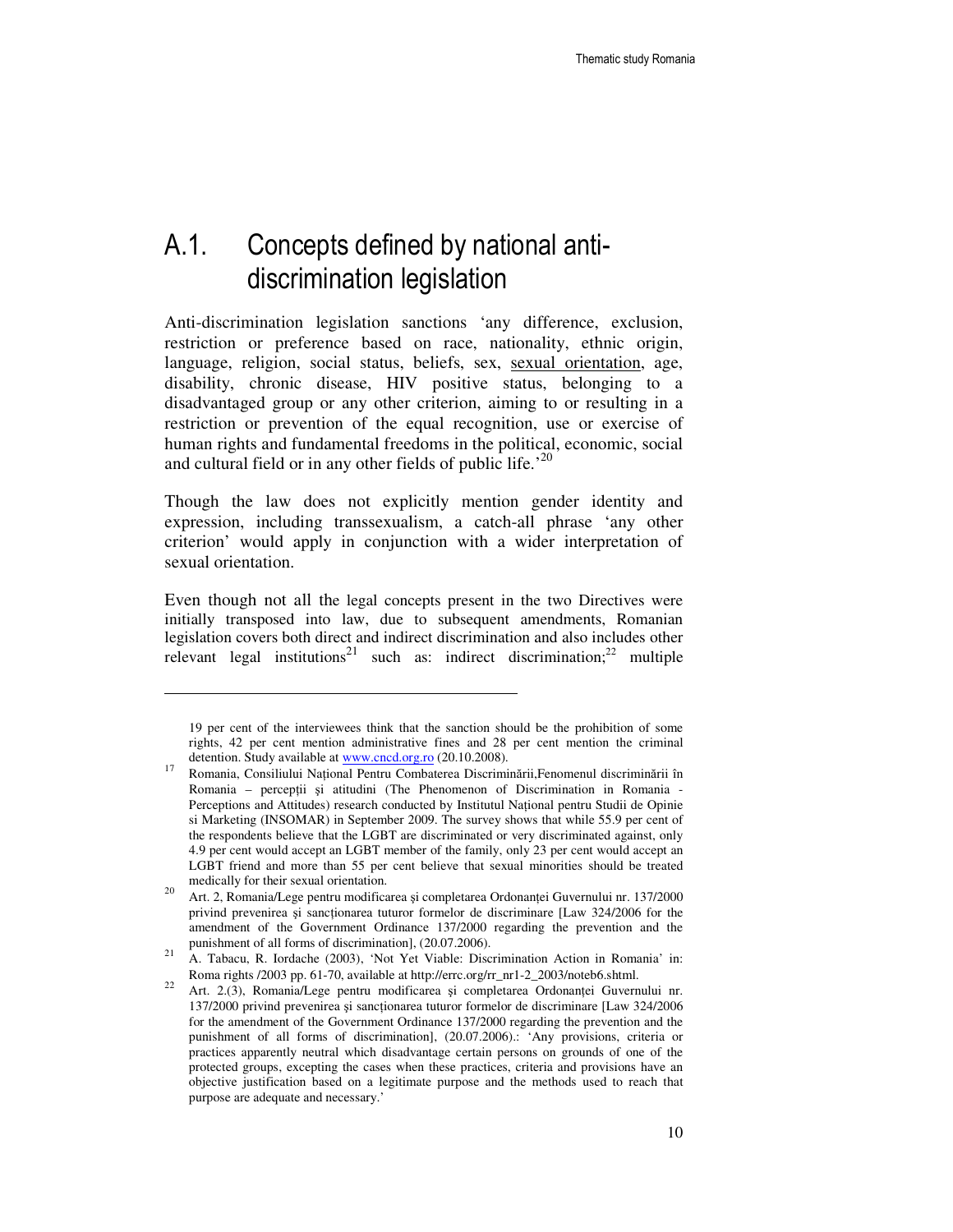discrimination;<sup>23</sup> positive action;<sup>24</sup> harassment;<sup>25</sup> victimisation;<sup>26</sup> and instruction to discriminate. $^{2}$ 

The internal legal framework makes no reference to standards detailed by European Commission against Racism and Intolerance (ECRI) General Policy Recommendation no. 7 but the casework of the *Consiliul Na*ţ*ional pentru Combaterea Discrimin*ă*rii* [National Council on Combating Discrimination (NCCD)] has gradually incorporated most relevant legal concepts suggested by this document into the interpretation of the law.<sup>28</sup>

#### A.1.1. Areas covered by anti-discrimination legislation

-

Romanian anti-discrimination legislation encompasses the areas protected by the Employment Directive and the Race Directive: employment and labourrelated issues, access to services, access to health, education etc., and goes beyond these standards by introducing the concept of protection of the right to dignity. The principle of equality and prohibition of discrimination applies in

Para. 6 of the ECRI General Policy Recommendation no. 7 reads as follows: 'The law should provide that the following acts, inter alia, are considered as forms of discrimination: segregation; discrimination by association; announced intention to discriminate; instructing another to discriminate; inciting another to discriminate; aiding another to discriminate.'

<sup>23</sup>Romania/Lege pentru modificarea şi completarea Ordonanţei Guvernului nr. 137/2000 privind prevenirea și sancționarea tuturor formelor de discriminare [Law 324/2006 for the amendment of the Government Ordinance 137/2000 regarding the prevention and the punishment of all forms of discrimination], (20.07.2006), Article 2 (6), reads: 'Any distinction, exclusion, restriction or preference based on two or more of the criteria foreseen at para. 1 shall constitute an aggravating circumstance in establishing the contraventional responsibility if one or more of its components is not subject to criminal law.'

<sup>&</sup>lt;sup>24</sup>The law explicitly allows affirmative actions or special measures to be instituted in favour of persons or groups of persons belonging to vulnerable or disadvantaged groups, with the purpose of ensuring they enjoy equal opportunities.

<sup>&</sup>lt;sup>25</sup> Art. 2.5. Romania/Lege pentru modificarea și completarea Ordonanței Guvernului nr. 137/2000 privind prevenirea şi sancţionarea tuturor formelor de discriminare [Law 324/2006 for the amendment of the Government Ordinance 137/2000 regarding the prevention and the punishment of all forms of discrimination], (20.07.2006): 'Any behaviour on grounds of race, nationality, ethnic origin, language, religion, social status, beliefs, sex, sexual orientation, belonging to a disadvantaged group, age, disability, refugee or asylum seeker status or any other criterion, which leads to establishing an intimidating, hostile, degrading or offensive environment.'

<sup>&</sup>lt;sup>26</sup> Romania/Lege pentru modificarea și completarea Ordonanței Guvernului nr. 137/2000 privind prevenirea şi sancţionarea tuturor formelor de discriminare [Law 324/2006 for the amendment of the Government Ordinance 137/2000 regarding the prevention and the punishment of all forms of discrimination], (20.07.2006), Art. 2. 7: any adverse treatment triggered by a complaint to the NCCD or by a case lodged with the courts of law regarding the infringement of the principle of equal treatment and non-discrimination.

<sup>&</sup>lt;sup>27</sup> Art. 2.2. Romania/Lege pentru modificarea și completarea Ordonanței Guvernului nr. 137/2000 privind prevenirea şi sancţionarea tuturor formelor de discriminare [Law 324/2006 for the amendment of the Government Ordinance 137/2000 regarding the prevention and the punishment of all forms of discrimination], (20.07.2006).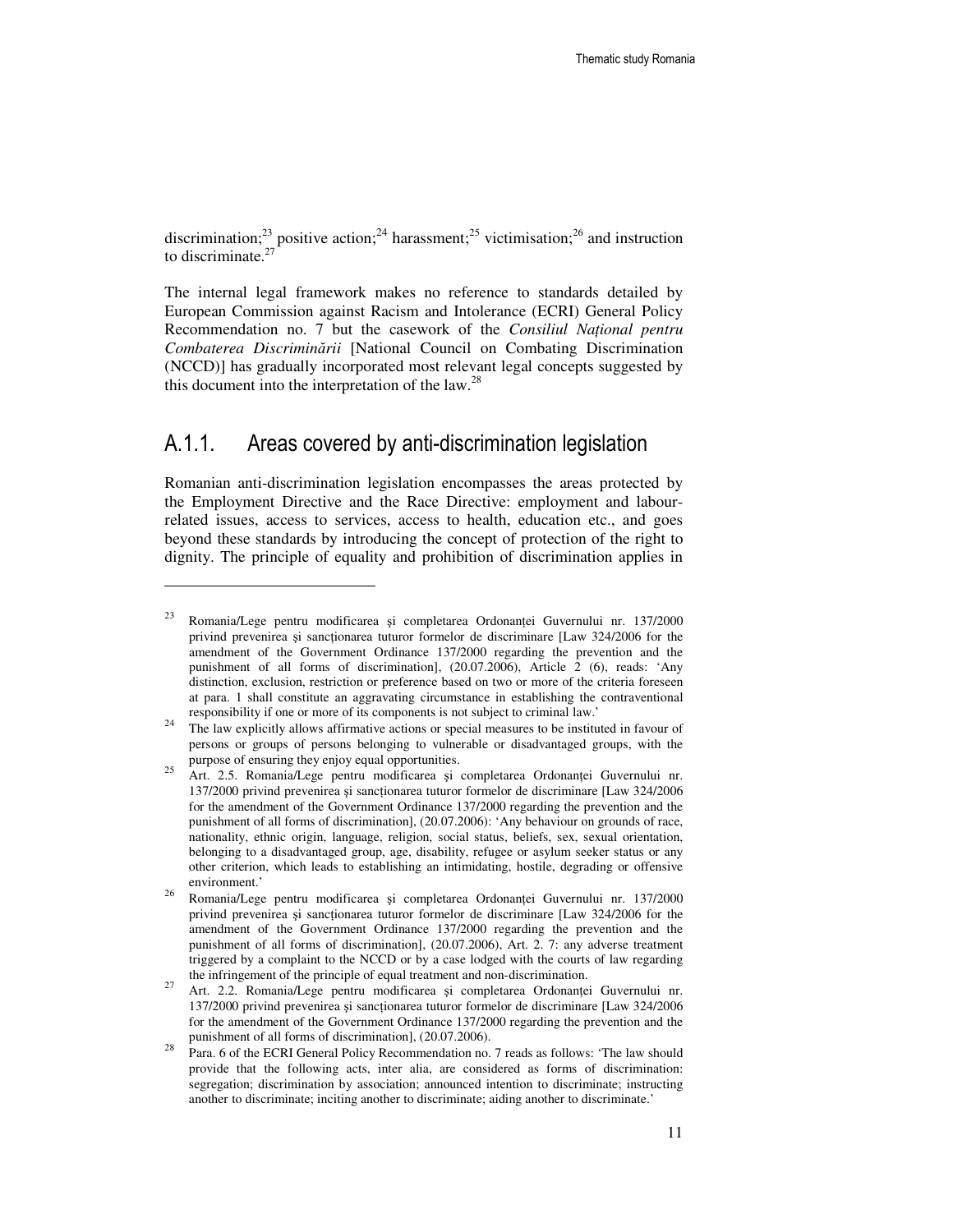relation to all 'human rights and fundamental freedoms or rights recognised by Romanian legislation, in the political, economic, social and cultural field or in any other domains of public life.<sup> $29$ </sup>

A series of decisions of the *Curtea Constitu*ţ*ional*ă [the Romanian Constitutional Court] limited both the mandate of the national equality body<sup>30</sup> and of the civil courts in regard of cases of discrimination generated by legislative provisions. $31$  Thus, the scope of the Anti-discrimination Law was substantially diminished in 2008, excluding cases of discrimination triggered by legislative norms.

## A.2. NCCD work on discrimination on the grounds of sexual orientation

Though Art. 23 of Ordinance 137 from August 2000 provided that a national equality body would be established within 60 days of the law being published, it took more than a year for the government to issue a decision establishing the NCCD.<sup>32</sup> Despite a rather slow start in its first years of functioning, the NCCD gradually became a proactive actor, engaging in a multitude of projects and establishing itself as a serious voice in combating discrimination. Unfortunately, the institution was paralysed since the summer of 2009 until April 2010, following the failure of the Parliament to appoint new members in the Steering

<sup>&</sup>lt;sup>29</sup> Article 3 of the Romania/Lege pentru modificarea și completarea Ordonanței Guvernului nr. 137/2000 privind prevenirea şi sancţionarea tuturor formelor de discriminare [Law 324/2006 for the amendment of the Government Ordinance 137/2000 regarding the prevention and the punishment of all forms of discrimination], (20.07.2006).

<sup>&</sup>lt;sup>30</sup>Romania/Curtea Constitutională/Decision 997 from 7.10.2008 finding that Article 20 (3) of the Anti-discrimination Law, defining the mandate of the NCCD in relation to finding and sanctioning discrimination triggered by legislative provisions is unconstitutional.

<sup>&</sup>lt;sup>31</sup> Romania/Curtea Constitutională/Decisions 818, 819 and 820 (3.07.2008) published in the Official Gazette 537 from 16.07.2008. In these three decisions, the Constitutional Court has concluded that the dispositions of Article 1(2) letter e) and of Article 27 of the Governmental Ordinance 137/2000 are unconstitutional, to the extent that they are understood as implying that the courts of law have the authority to nullify or to refuse the application of legal norms when considering that such norms are discriminatory. Based on the constitutional principle of separation of powers, the Constitutional Court emphasised the constitutionality of the Law but asserted that the enforcement of the Law by some courts is unconstitutional due to the fact that in the application of the Law, some courts decided to quash particular legal provisions deemed as discriminatory and replaced them with other norms, thus 'creating legal norms or substituting them with other norms of their choice.' Available at http://www.ccr.ro/cauta/DocumentAll.aspx?SearchDoc=true (20.02.2009). See also Romania/Curtea Constituţională/Decision 1325 (04.12.2008) repeating the earlier finding that Article 27 of the Governmental Ordinance 137/2000 are unconstitutional, to the extent that they are understood as implying that the courts of law have the authority to nullify or to refuse the application of legal norms when considering that such norms are discriminatory.

<sup>&</sup>lt;sup>32</sup> Romania/ Hotărârea de Guvern 1194 privind înființarea CNCD, Government Decision 1194 from 2001 establishing the National Council on Combating Discrimination (12.12.2001).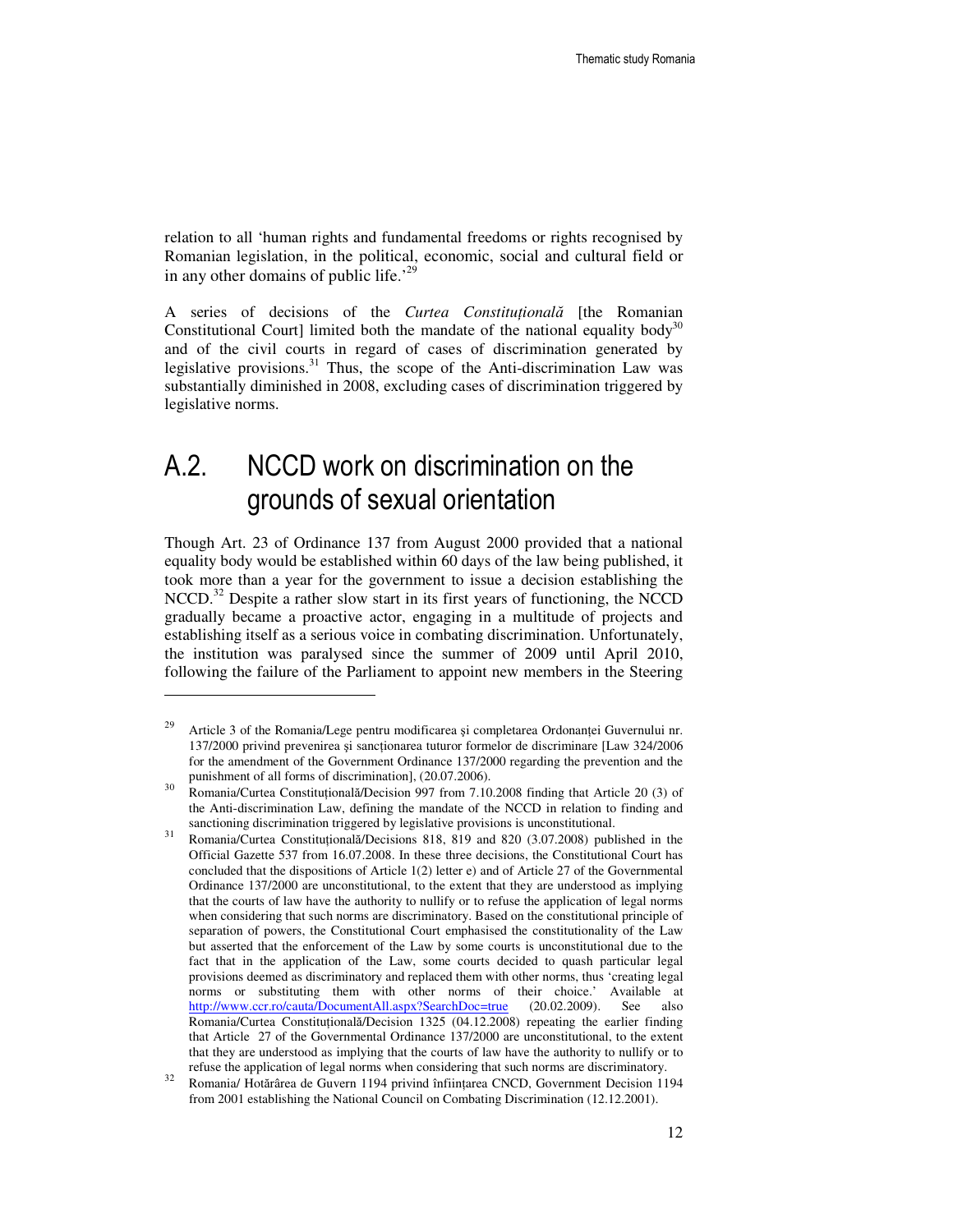Board, leading to the impossibility of issuing new decisions, absent a simple majority of five out of nine members.

#### A.2.1. Profile of the national equality body

In September 2006, the NCCD became an autonomous public authority under the control of the Parliament. This change was intended to ensure the independence of the NCCD.

As part of its mandate, the NCCD is requested to propose draft laws in the field of combating discrimination and to initiate acts to ensure the harmonisation of other legal provisions with the equality and non-discrimination principle. $33$ 

The powers of the NCCD include preventing discrimination via awareness raising and education campaigns, mediating between the parties, providing support for the victims of discrimination, investigating and sanctioning discrimination, including *ex officio,* as well as initiating drafts to ensure harmonisation of legal provisions with the equality principle.<sup>34</sup>

The internal proceedings for addressing the cases of discrimination and for solving a petition are spelled out by the internal procedures adopted in April  $2008.<sup>35</sup>$ 

The role of the NCCD as a quasi-judicial body was confirmed in 2008 and 2009 by the Constitutional Court in several cases challenging the constitutionality of the mandate of the NCCD.<sup>36</sup>

 $33$  See Article 19<sup>3</sup> of the Romania/ Government Ordinance 137/2000 regarding the prevention and the punishment of all forms of discrimination, amended (20.07.2006); see also Article 2 para. (1) point (b), (c), (d) of the Romania/ Hotărârea de Guvern 1194, Government Decision 1194/2001 regarding the organisation and functioning of the National Council for Combating Discrimination, amended (17.11.2003).

<sup>&</sup>lt;sup>34</sup> The NCCD is still working on developing a mechanism for tracking complaints and drafting statistics based on relevant indicators. So far the effort of collecting data was undertaken in an empirical manner based on ad hoc requests.

<sup>35</sup>Romania/Ordin. 144 din 11.04.2008 privind aprobarea Procedurii interne de soluţionare a petiţiilor şi sesizărilor, Consiliul Naţional Pentru Combaterea Discriminării, Monitorul Oficial nr. 348 din 6.05.2008 [Order 144/2008 approving the Internal procedures for solving petitions filed with the NCCD.] (11.04.2008).

Romania/Curtea Constitutională Decision 444 from 31.03.2009 published in Official Gazette 331 din 19.05.2009 is reaffirming the role of the national equality body as an autonomous specialized public administrative body with a mandate in combating discrimination. The decision of the CCR clearly spells out the role of the NCCD as an administrative body with a jurisdictional mandate which enjoys the independence entailed by an administrativejurisdictional activity.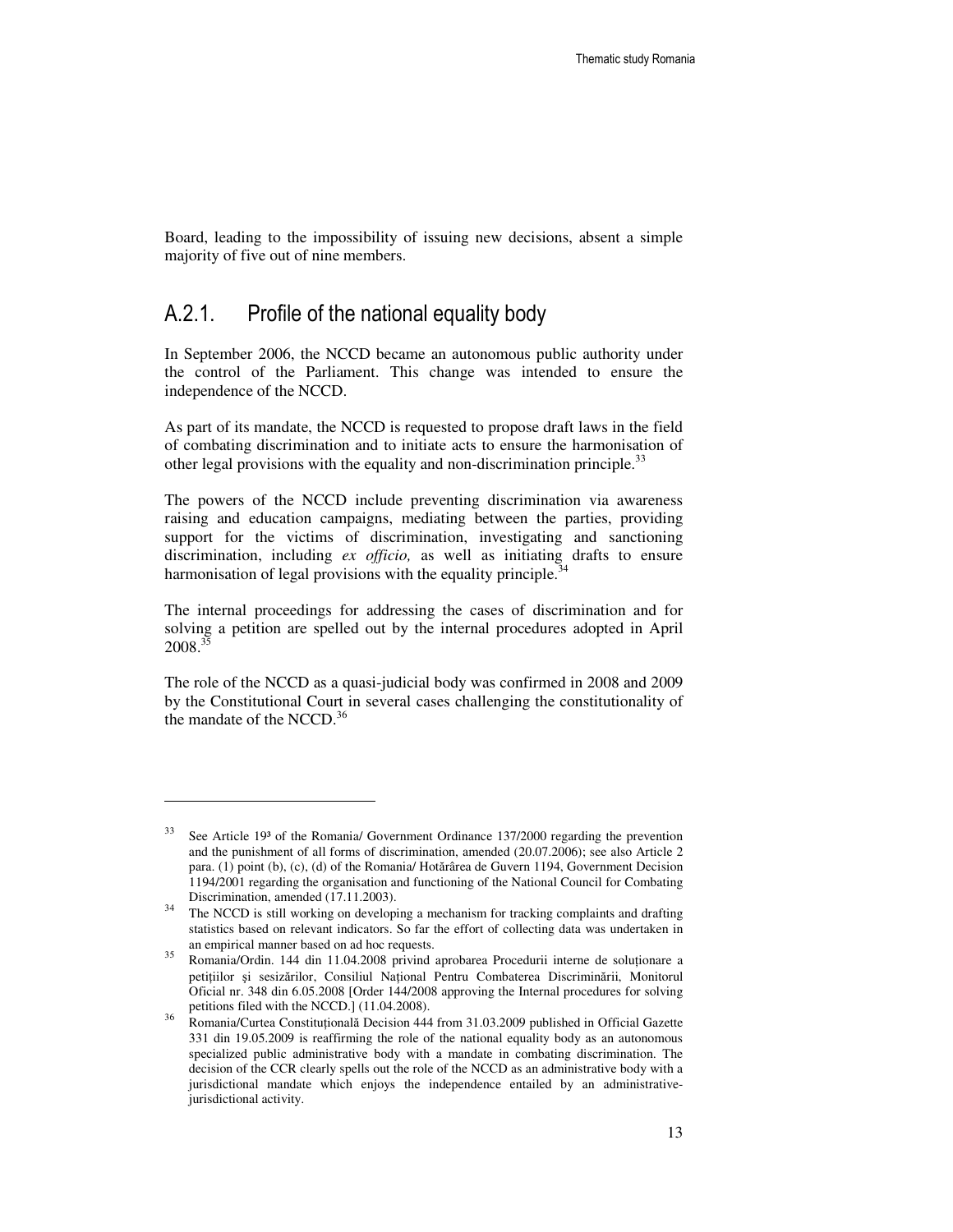#### A.2.2. Venues available for anti-discrimination complaints

The 2006 amendments of the anti-discrimination legislation, adopted under the impact both of the two EU directives and of the ratification of Protocol no.12 of the European Convention on Human Rights (ECHR),<sup>37</sup> underlined the optional character of the administrative procedure for sanctioning discrimination before the NCCD.<sup>38</sup> The victim of discrimination can choose between filing a complaint with the NCCD, which will result in an administrative sanction, and/or filing a civil complaint for damages with the court of law, with the advantage of being exempt from paying judicial taxes. These venues are not mutually exclusive and the plaintiff can choose to use them simultaneously, which in practice creates problems for all the parties involved. Courts decide independently, but, if the NCCD has issued a decision prior to the civil case, the NCCD decision has the benefit of a strong presumption of legality and it can be used before the civil court in proving discrimination, liability and the existence of damages. This presumption in favour of the NCCD decision is not, however, absolute and the defendant can challenge the legality of the decision by the NCCD and submit evidence which would lead the civil court to pass over the NCCD decision.

#### A.2.2.1. Administration of anti-discrimination complaints

Any individual or any legal entity with an interest can file a complaint with the NCCD within one year of the event or from the date when it was possible to find out about the discrimination according to Art. 21 of the NCCD Internal Procedures. The NCCD can also start the case *ex officio*.<sup>39</sup> The NCCD has 90 days to investigate the case, organise hearings and decide whether antidiscrimination provisions were breached or not.

The NCCD rules on the existence of a discriminatory act and issue an administrative sanction while compensation claims for discrimination can be decided only in the civil court. The NCCD rulings and sanctions can be appealed before the administrative courts.

 $37$  Protocol no.12 of the European Convention on Human Rights (ECHR) was ratified by Romania in 2006.

<sup>&</sup>lt;sup>38</sup> See Article 21 of Romania/Lege pentru modificarea și completarea Ordonanței Guvernului nr. 137/2000 privind prevenirea şi sancţionarea tuturor formelor de discriminare [Law 324/2006 for the amendment of the Government Ordinance 137/2000 regarding the prevention and the punishment of all forms of discrimination], (20.07.2006).

<sup>39</sup>Art.19.(2), Romania/Lege pentru modificarea şi completarea Ordonanţei Guvernului nr. 137/2000 privind prevenirea şi sancţionarea tuturor formelor de discriminare [Law 324/2006 for the amendment of the Government Ordinance 137/2000 regarding the prevention and the punishment of all forms of discrimination], (20.07.2006).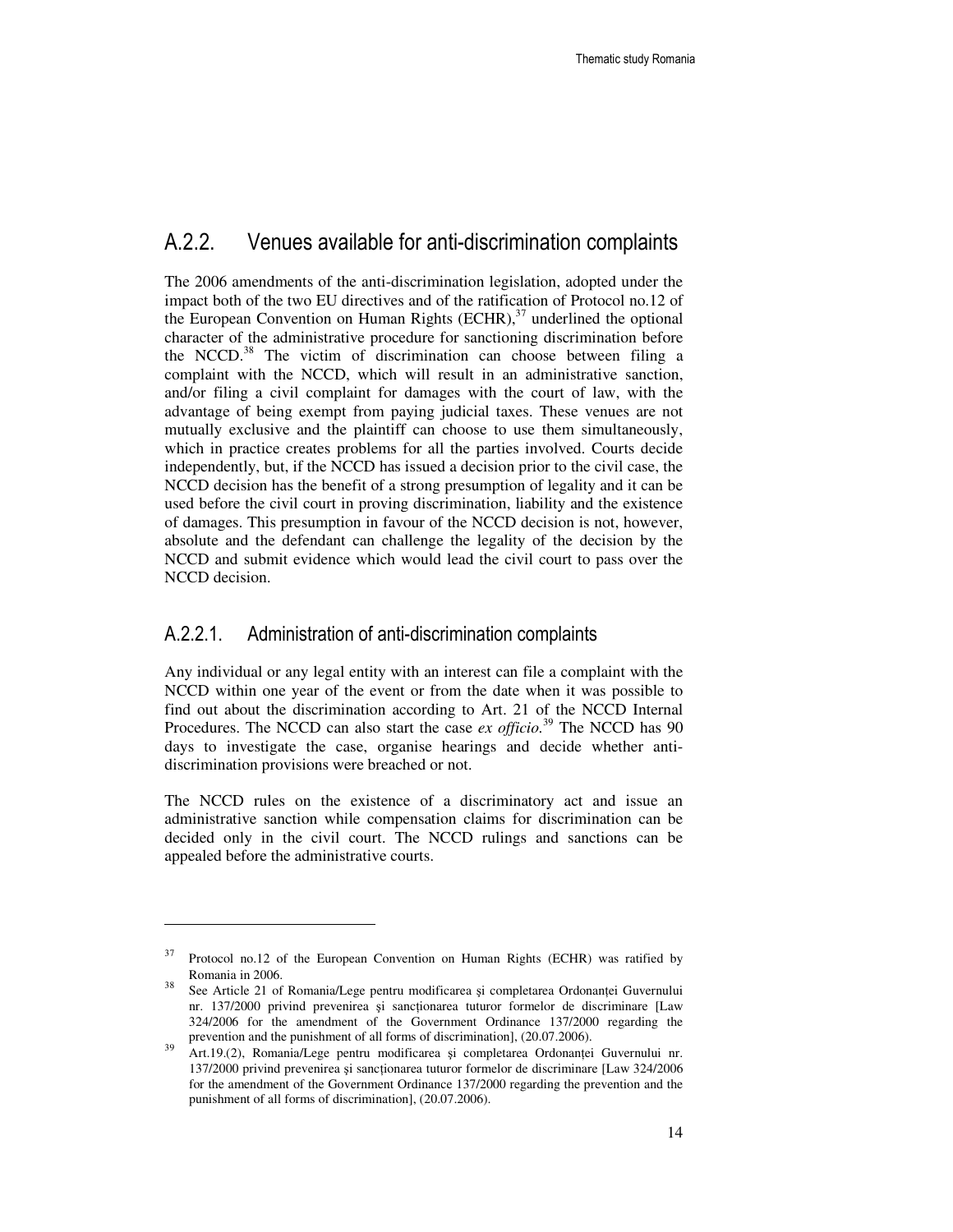In accordance with the directives, the anti-discrimination legislation introduces the concept of 'sharing the burden of proof.' Instead of shifting the burden of proof onto the defendant, $41$  the Romanian law provides that 'the interested party has the obligation to prove the existence of facts which allow the existence of direct or indirect discrimination to be presumed, and the party against whom a complaint was filed has the duty to prove that the facts do not amount to discrimination.'<sup>42</sup>

The 2006 amendment of the law allowed as means of proof for acts of discrimination any type of evidence, including audio and video recordings, as well as statistical data.<sup>4</sup>

 $\overline{a}$ 

<sup>&</sup>lt;sup>41</sup> Article 8 of the Council Directive 2000/43/EC of 29June 2000 implementing the Principle of Equal Treatment between Persons irrespective of Racial or Ethnic Origin reads: 'Member States shall take such measures as are necessary, in accordance with their national judicial systems, to ensure that, when persons who consider themselves wronged because the principle of equal treatment has not been applied to them establish, before a court or other competent authority, facts from which it may be presumed that there has been direct or indirect discrimination, it shall be for the respondent to prove that there has been no breach of the principle of equal treatment.' See also, ECRI General Policy Recommendation no. 7, para. 11, which states: 'The law should provide that, if persons who consider themselves wronged because of a discriminatory act establish before a court or any other competent authority facts from which it may be presumed that there has been direct or indirect discrimination, it shall be for the respondent to prove that there has been no discrimination.'

<sup>42&</sup>lt;br>Art.20.(6) and Art.27.(4), Romania/Lege pentru modificarea și completarea Ordonanței Guvernului nr. 137/2000 privind prevenirea şi sancţionarea tuturor formelor de discriminare [Law 324/2006 for the amendment of the Government Ordinance 137/2000 regarding the prevention and the punishment of all forms of discrimination], (20.07.2006).

<sup>43</sup>See Article 20 (6) and Article 27(4) of the Romania/Lege pentru modificarea şi completarea Ordonanței Guvernului nr. 137/2000 privind prevenirea și sancționarea tuturor formelor de discriminare [Law 324/2006 for the amendment of the Government Ordinance 137/2000 regarding the prevention and the punishment of all forms of discrimination], (20.07.2006).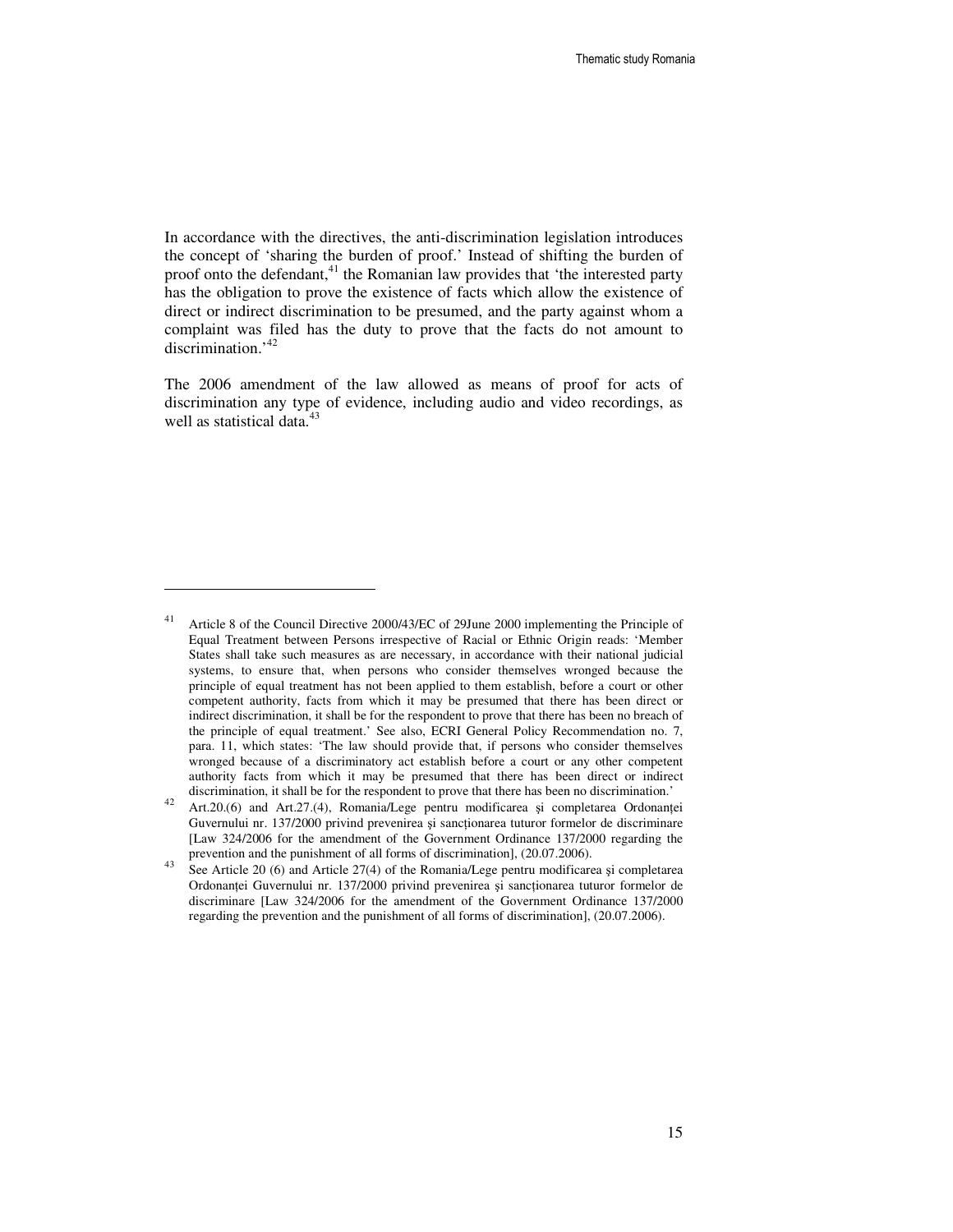### A.2.3. Remedies and sanctions applied under the antidiscrimination legislation

#### A.2.3.1. Remedies and sanctions applied by the NCCD

The NCCD can issue administrative sanctions: administrative warnings and fines.<sup>44</sup> The NCCD has informally developed a practice of adopting recommendations carrying no financial damages when the perpetrators are central governmental agencies or public actors (e.g. discrimination is triggered by a minister's orders or the internal regulations of central public administration).<sup>45</sup>

#### A.2.3.2. Remedies and sanctions applied by the civil courts

According to Article 27 of, Law 324/2006 for the amendment of the Government Ordinance 137/2000 regarding the prevention and the punishment of all forms of discrimination, the person who considers him or herself discriminated against has three years to file a complaint for civil damages, requesting moral and pecuniary damages, or re-establishing *status quo antes* or, nullifying the situation established as a result of the discrimination, according to civil law.<sup>46</sup>

The courts of law can also decide that the public authorities will withdraw or suspend the authorisation of legal persons who caused significant damage as a result of discriminatory action or who repeatedly infringed the provisions of the anti-discrimination legislation. $47$ 

-

The amount of the fines differs: when the victim is only one individual, the amount varies from 400 RON to 4,000 RON (114-1,114 Euro) when the victims are a group or a community (e.g.: ethnic minority or the LGBT community as a group), the fine ranges between 600 and 8,000 RON (170-2,285 Euro).

 $45$  See Romania-CNCD, Decision 260, ACCEPT v. the Ministry of Health from 29.08.2007 (in annex 7).

<sup>&</sup>lt;sup>46</sup> Art. 27, Romania/Lege pentru modificarea și completarea Ordonanței Guvernului nr. 137/2000 privind prevenirea şi sancţionarea tuturor formelor de discriminare [Law 324/2006 for the amendment of the Government Ordinance 137/2000 regarding the prevention and the punishment of all forms of discrimination], (20.07.2006).

Art. 27.5, Romania/Lege pentru modificarea și completarea Ordonanței Guvernului nr. 137/2000 privind prevenirea şi sancţionarea tuturor formelor de discriminare [Law 324/2006 for the amendment of the Government Ordinance 137/2000 regarding the prevention and the punishment of all forms of discrimination], (20.07.2006).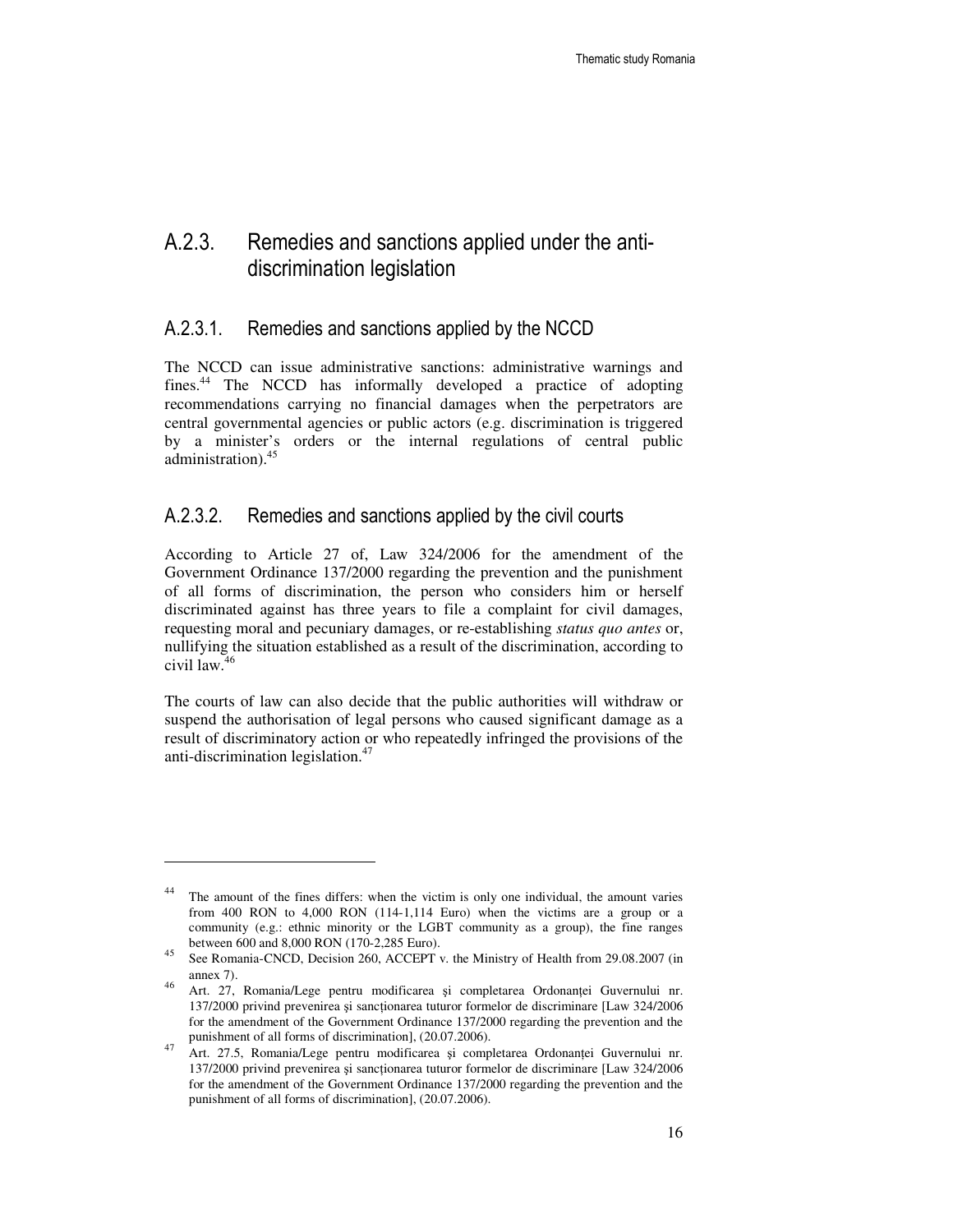#### A.2.4. Gradual increase of visibility of the NCCD

Though recent reports note a lack of awareness regarding the existence and the enforcement of anti-discrimination legislation in general, $48$  a series of high profile cases in 2006-,2008, as well as a sustained effort of enhanced public presence have led to a gradual increase in the public visibility of the NCCD.<sup>49</sup>

The NCCD, both in its Plan of Action<sup>50</sup> and in its 2007 National Strategy, included relevant data on discrimination on the grounds of sexual orientation.<sup>5</sup>

Since its establishment, the NCCD has received 46 complaints of discrimination on the grounds of sexual orientation, has started one case *ex officio,* following media reporting and has issued decisions in 33 of them. Of this total, the NCCD found and sanctioned discrimination in eight different cases. Four decisions of the NCCD on the grounds of sexual orientation has been appealed before the administrative courts, three had been maintained by the courts of law and one case is still pending.<sup>52</sup>

#### A.2.4.1. Employment-related cases

 $\ddot{ }$ 

The NCCD has decided in cases where the victims of discrimination were harassed and penalised in their work context following the disclosure of their sexual orientation or following allegations about their presumed homosexuality.<sup>53</sup>

<sup>48</sup>Romania/ANES/ Studiu Privind Discriminarea Multipla pe Piata Muncii [press release on Study on Multiple Discrimination of the Labour Market], available at http://www.anes.ro/ (19.01.2008).

Romania/ National Council for Combating Discrimination, Perceptions and Attitudes towards Discrimination, available at: http://www.cncd.org.ro/studiianalize.swf. (20.01.2008). See also Romania/ National Council for Combating Discrimination, Direcţia Relaţii Internaţionale, Integrare Europeană, Politici Afirmative, Studii si Monitorizare, [Department for International Relations, European Integration, Affirmative Policies, Studies and Monitoring], Analiza de imagine a Consiliului National pentru Combaterea Discriminării pentru primul semestru al lui 2006, available at: http://www.cncd.org.ro/studiianalize.swf.

<sup>50</sup>Romania/Hotărârea de Guvern 1258 privind adoptarea Planului Naţional de Acţiune pentru Combaterea Discriminării, Government Decision 1258 on adopting the National Action Plan to Combat Discrimination (13.08.2004).

<sup>51</sup>Romania/Consiliul Naţional pentru Combaterea Discriminării, Strategia natională de implementare a măsurilor de prevenire şi combatere a discriminării (2007-2013) on file with national FRALEX expert.

 $52$  Response of the NCCD to FRALEX request from 31.01.2008, on file with national FRALEX expert and Response of the NCCD to FRALEX request from 06.01.2010, on file with national FRALEX expert.

Romania/CNCD/ACCEPT on behalf of B. R. v. AV, MI and Regia Autonoma Decision 29 of the NCCD, (07.09.2007). See also Romania/CNCD/ ACCEPT and CRL on behalf of PMG v. IS, Decision 16(18.01.2005).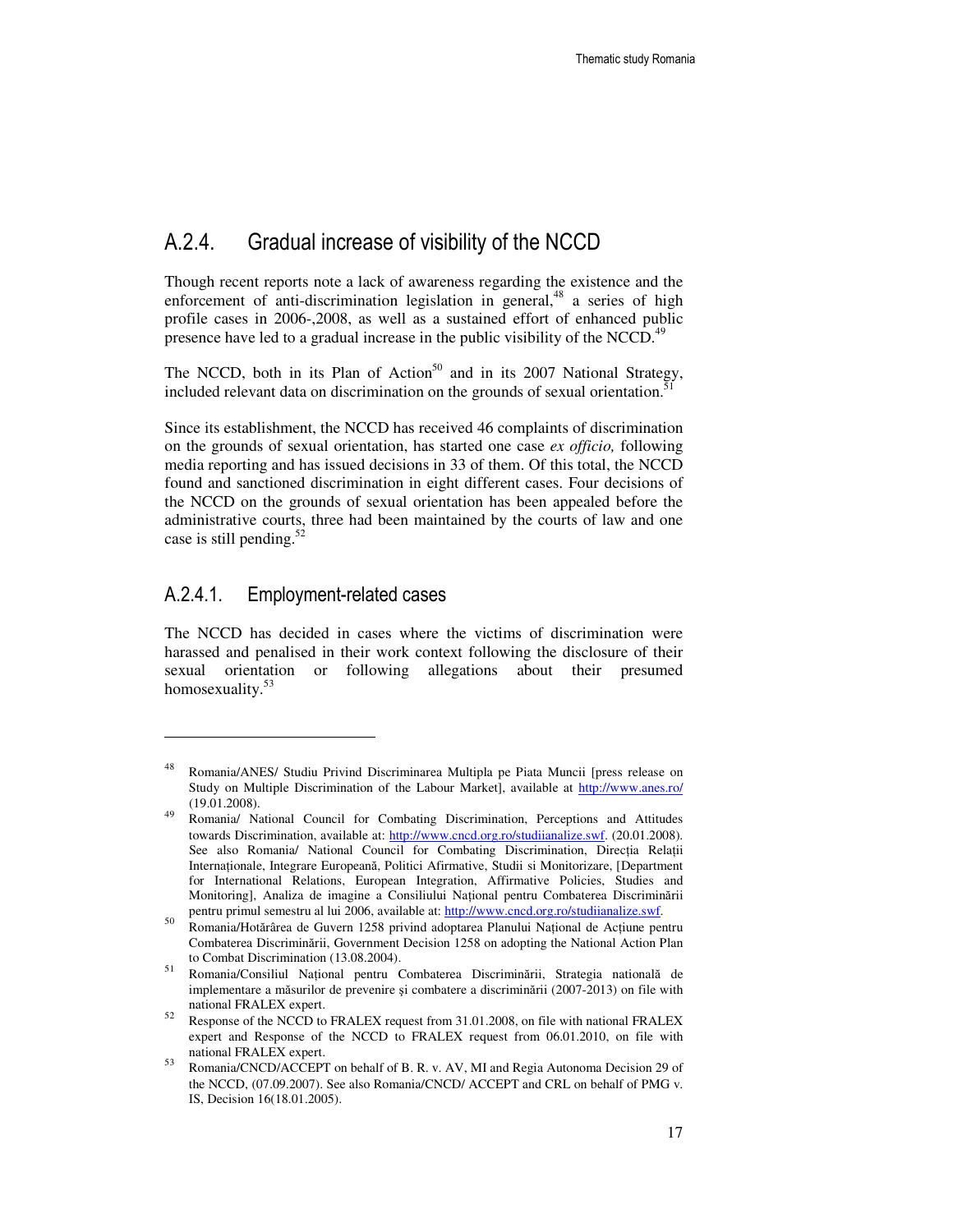The Council also supported the lobbying efforts of ACCEPT in 2003 when a Joint Order issued by the Ministry of Education and the Ministry of Health required the psychological evaluation of teachers and stated that homosexuality was incompatible with teaching. The regulation was repealed in 2003, but in 2006, discrimination on the basis of sexual orientation and gender identity was again included in a joint order by the two institutions, which once again mentioned homosexuality on the lists of conditions triggering the prohibition to work as teacher.<sup>54</sup> Following public positions by the NCCD, the two ministries agreed to clarify the meaning of the regulation to eliminate discrimination and created a working group which, however, had not convened by February 2008.<sup>55</sup>

#### A.2.4.2. Access to services

The most famous court decision in relation to discrimination based on sexual orientation was decided in 2007 by a court of first instance in a civil suit for damages against a gas company, Distrigaz Sud.<sup>56</sup> The plaintiff who was subjected to degrading language and behaviour when he went to pay the gas bill for an NGO working on sexual minorities, ACCEPT, was awarded 1,000 Euro in civil damages. The decision was confirmed in appeal.

In its first major decision on sexual orientation, the NCCD found against the Romanian airline, TAROM, for denying same-sex couples access to its transport services caused by the explicit exclusion of same-sex couples from the promotion for Valentine's Day specials for couples (opposite-sex couples were allowed to participate in the promotion without any restrictions).<sup>57</sup>

#### A.2.4.3. Access to health services

 $\ddot{ }$ 

Access to health services was discussed in two cases, in the context of restrictions applied to homosexual men in relation to donating blood. The legitimate interest in public health and blood safety was balanced by the NCCD against the measures proposed by the Ministry of Health (permanent exclusion

<sup>&</sup>lt;sup>54</sup> Romania/Ministry of Education and Research, Ministry of Health and the National Health Insurance Authority, Order No. 4840/IR 38342/2796/2005 on mandatory health check of school personnel.

<sup>&</sup>lt;sup>55</sup> ACCEPT, IGLHRC, ILGA Europe, joint submission to the United Nations Human Rights Council, under the Universal Periodic Review, available at www.iglhrc.org (08.02.2008).

<sup>&</sup>lt;sup>56</sup> Romania/ Judecătoria sectorului 4 Bucuresti/ D.Z. v. Distrigaz Sud, Decision 4222 in File no.710/4/2006 (01.08.2007).

<sup>&</sup>lt;sup>57</sup> Romania/CNCD/ Tarom Decision, decision 39 (01.03.2005).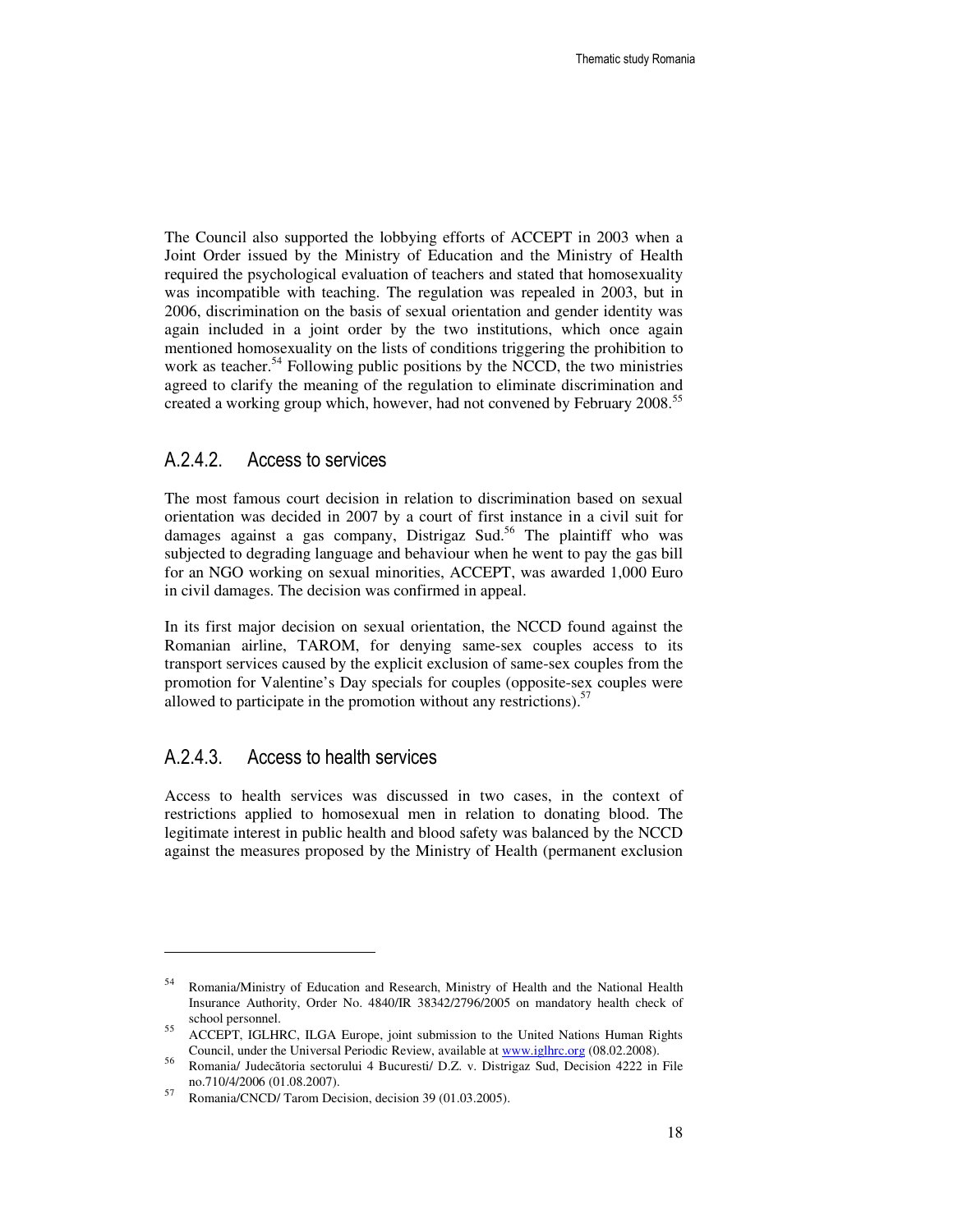of gay men from donating blood) which were considered both inadequate and unnecessary. 58

#### A.2.4.4. Right to dignity

The NCCD invoked the provisions on the right to dignity<sup>59</sup> in almost all its decisions on the grounds of sexual orientation, either in conjunction with other provisions specifically prohibiting discrimination in various areas, or on its own, particularly in cases of messages using offensive or insulting language, or creating an intimidating and hostile environment in relation to the victim or the LGBT community as a group. $60$ 

#### A.2.4.5. Incitement to hatred

 $\ddot{ }$ 

Since 2000, the Anti-discrimination Law has integrated a provision against incitement to hatred on all grounds of discrimination, against behaviour which takes place in public and harms the dignity of an individual, and against harassment based on any ground of discrimination. $61$  The NCCD issued two sanctions against articles published in newspapers $62$  which had a discriminatory element based on sexual orientation and three sanctions against discriminatory utterances in the workplace $^{63}$  and in 2008-2009, the NCCD issued two sanctions

<sup>&</sup>lt;sup>58</sup> Romania/CNCD/ ACCEPT v. the Ministry of Health for the National Institute of Haematology, Decision 337, (21.11.2005) and Romania/CNCD/ ACCEPT v. the Ministry of Health, Decision 260, (29.08.2007).

<sup>59</sup>Art. 15 of Romania/Lege pentru modificarea şi completarea Ordonanţei Guvernului nr. 137/2000 privind prevenirea şi sancţionarea tuturor formelor de discriminare [Law 324/2006 for the amendment of the Government Ordinance 137/2000 regarding the prevention and the punishment of all forms of discrimination], (20.07.2006).

<sup>&</sup>lt;sup>60</sup> Romania/CNCD/ Asociatia Attitude v. Gazeta de Cluj, Decision No. 207 (14.07.2003). See also Romania/CNCD/ SA v. Ziarul Atac, Decision 231 (29.08.2005). See also Romania/CNCD/ Decision 598 from 26.11.2009.

<sup>61</sup>Article 19 of Ordonanță 15 Romania/Lege pentru modificarea şi completarea Ordonanţei Guvernului nr. 137/2000 privind prevenirea și sancționareasi sancționarea tuturor formelor de discriminare [Law 324/2006 for the amendment of the Government Ordinance No.137/2000 regarding the prevention and sanctioningthe punishment of all forms of discrimination] (30.08.2000).], (20.07.2006)..

<sup>62</sup>Romania/ CNCD, Hotărârea nr. 207/14.07.2003 of the Steering Committee of the National Council for Combating Discrimination, Asociatia Attitude v. Silviu Manastire (journalist) and Gazeta de Cluj, and Romania/ CNCD, Hotăraâea nr. 231/29.08.2005 of the Steering Committee of the National Council for Combating Discrimination, S.A. v. Atac Newspaper.

Romania/ CNCD, Hotărârea nr. 16/18.01.2005 of the Steering Committee of the National Council for Combating Discrimination, Mr. P.M.G. v. I.S. & Episcopia D, Romania/ CNCD, Hotărârea nr.29/07.02.2007, of the Steering Committee of the National Council for Combating Discrimination, B.R. v. A.V., M.I. & Regia Autonomă de Pieţe, Agrement si Salubritate Oradea, Romania/ CNCD, Hotărârea nr.102/24.05.2007 of the Steering Committee of the National Council for Combating Discrimination, Mr. R.G. v. Jandarmeria Buzau.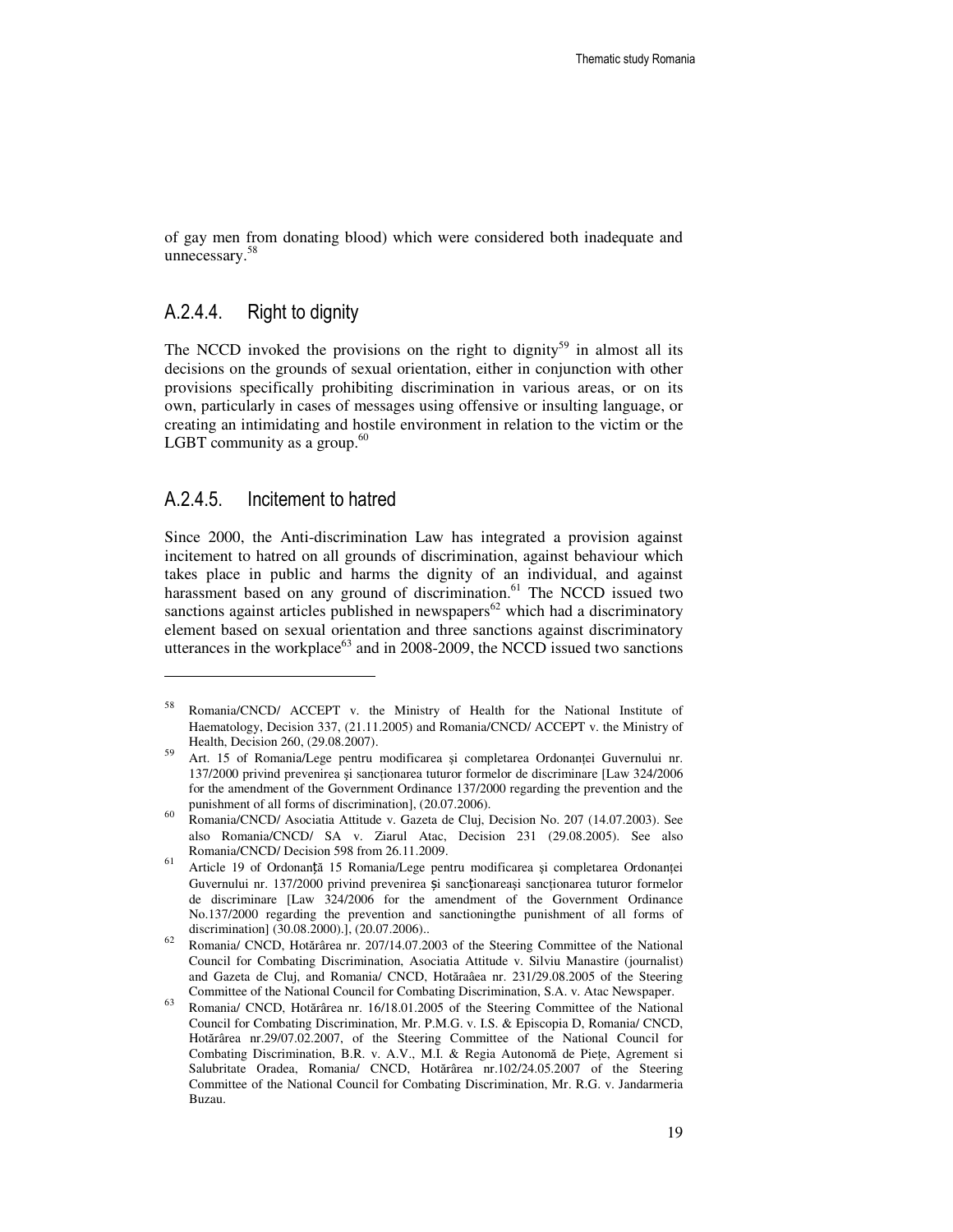for incitement to discrimination and harassment which took place in public places, out of the ten complaints specifically on discrimination on grounds of sexual orientation.<sup>64</sup> See the discussion in Section A.2 and cases presented in Annex 1.

### A.3. Work of other national bodies

The Annual Report of *Avocatul Poporului* [the Romanian Ombudsman] does not explicitly mention sexual orientation, although it does mention cases of discrimination on other grounds.<sup>65</sup> Upon being requested for more information on this issue, the Ombudsman reported receiving no complaints on the grounds of sexual orientation between 2000 and 2007 and initiating one case *ex officio –* the case was closed for lack of competence.<sup>66</sup> In its 2010 response, the Ombudsman mentions that its 'annual activity reports do not include specific information regarding alleged infringements of human rights based on homophobia.'<sup>67</sup>

### A.4. Work of NGOs

 $\ddot{ }$ 

Romanian anti-discrimination law creates legal standing for NGOs with an interest in combating discrimination.<sup>68</sup>

<sup>64</sup> Romania/ HotarareaCNCD, Hotărârea nr. 16/18.01.2005 800/04.12.2008 of the Steering Committee of the National Council for Combating Discrimination, Mr. P.M.G.Asociaţia ACCEPT v. I.S. & Episcopia D,G.A., Romania/ HotarareaCNCD, Hotărârea nr.29/07.02.2007, 598/26.11.2009 of the Steering Committee of the National Council for Combating Discrimination, B.R. v. A.V., M.I. & Regia Autonoma de Piete, Agrement si Salubritate Oradea, Romania/ Hotararea nr.102/24.05.2007 of the Steering Committee of the National Council for Combating Discrimination, Mr. R.G. v. Jandarmeria Buzau..

<sup>65</sup>Romania/ Avocatul Poporului [the Romanian Ombudsman], Raport anual 2006, available at: http://www.avp.ro/ (12.11.2007). The Ombudsman reports that the institution received 78 complaints from persons who considered themselves to have been discriminated against (no grounds are individualised) out of the 6,407 petitions received in 2006.

<sup>66</sup>An article was published by Adevarul on 18.01.2001 and was entitled: 'The Investigation by the Police of a Young Gay Leading to a Strasbourg Case'. As the article mentioned interrogations on the sexual preferences of the plaintiff and offensive treatment by the police, the representatives of the Ombudsman wrote to the police office. When the plaintiff filed a criminal complaint against the police officers for the criminal offence of abuse in service with the limitation of certain rights, the Ombudsman ceased to monitor the case. Response of the Romanian Avocatul Poporului [Ombudsman] to FRALEX national expert request for information 15.01.2008, on file with FRALEX national expert.

<sup>&</sup>lt;sup>67</sup> Response of the Romanian Avocatul Poporului [Ombudsman] to FRALEX national expert request for information 11.01.2010, on file with FRALEX national expert.

<sup>&</sup>lt;sup>68</sup> Art. 28, Romania/Lege pentru modificarea și completarea Ordonanței Guvernului nr. 137/2000 privind prevenirea şi sancţionarea tuturor formelor de discriminare [Law 324/2006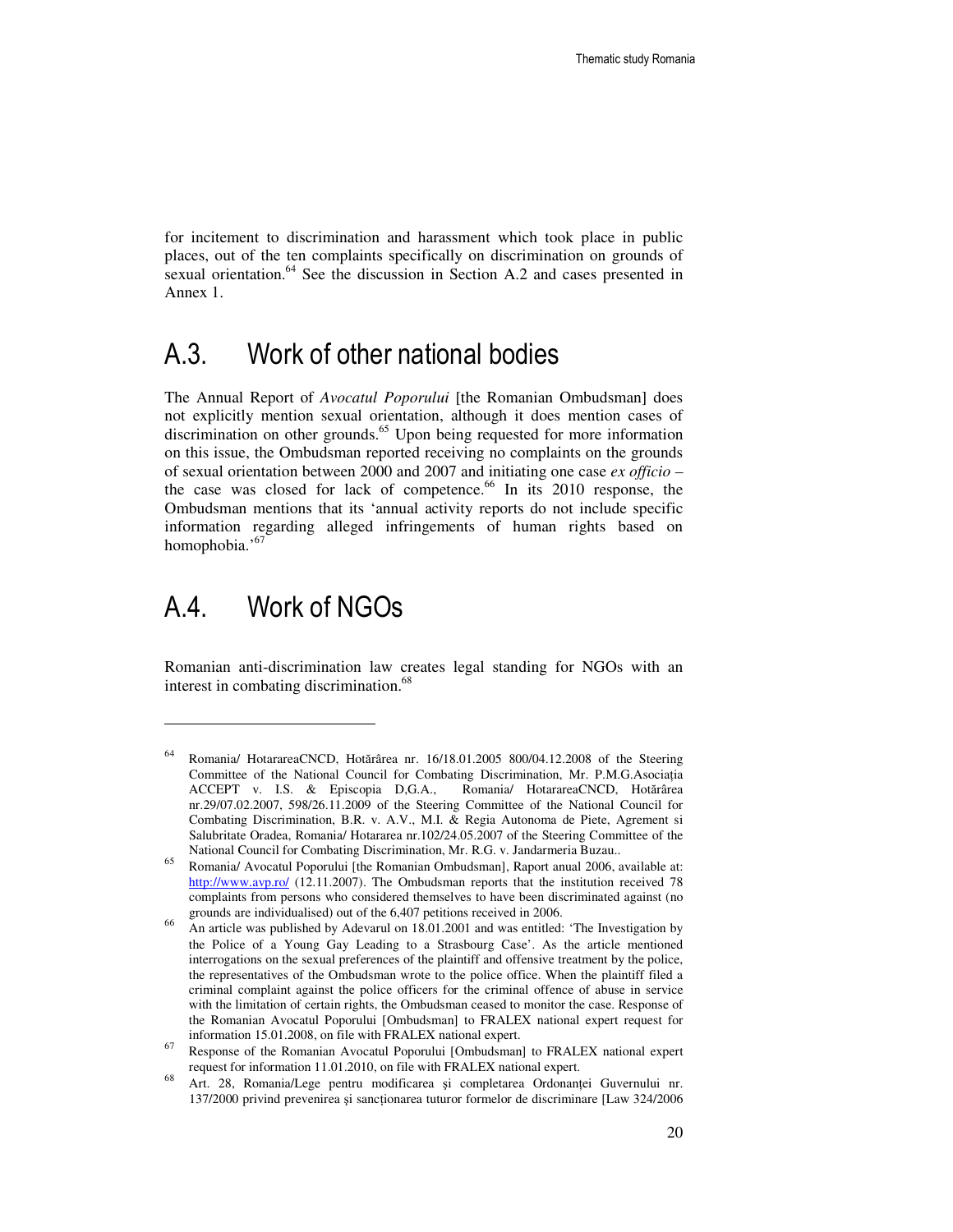The vast number of anti-discrimination complaints filed with the NCCD originated from human rights associations working for the protection of sexual minorities (ACCEPT Romania<sup>69</sup> (approx. 25 complaints) and Attitude Cluj)<sup>70</sup> and from the Centre for Legal Resources.<sup>71</sup>

In particular, ACCEPT and the Centre for Legal Resources were actively involved in supporting the amendments to the anti-discrimination legislation and in strengthening the capacity of the NCCD.<sup>72</sup>

ACCEPT is a member of an informal coalition of human rights NGOs representing various groups who are potential victims of discrimination. Together they coordinate their efforts for more effective advocacy within the Anti-discrimination Coalition.<sup>73</sup>

 $\overline{a}$ 

for the amendment of the Government Ordinance 137/2000 regarding the prevention and the punishment of all forms of discrimination], (20.07.2006): (1)Human rights non-governmental organisations can appear in court as parties in cases involving discrimination pertaining to their field of activity and which prejudice a community or a group of persons. (2) The organisations provided in the above paragraph can also appear in court as parties in cases involving discrimination which prejudices a natural entity, if the latter delegates the organisation to that effect.

 $^{69}$  See <u>www.accept-romania.ro</u> (04.02.2008).

 $^{70}$  See <u>www.attitude.ro</u> (04.02.2008)

 $rac{71}{72}$  See <u>www.crj.ro</u> (13.02.2008).

<sup>72</sup>See http://accept-romania.ro/index.php?option=com\_content&task=view&id=37&Itemid=55 (10.02.2008).

 $73$  See www.antidiscriminare.ro (20.02.2008).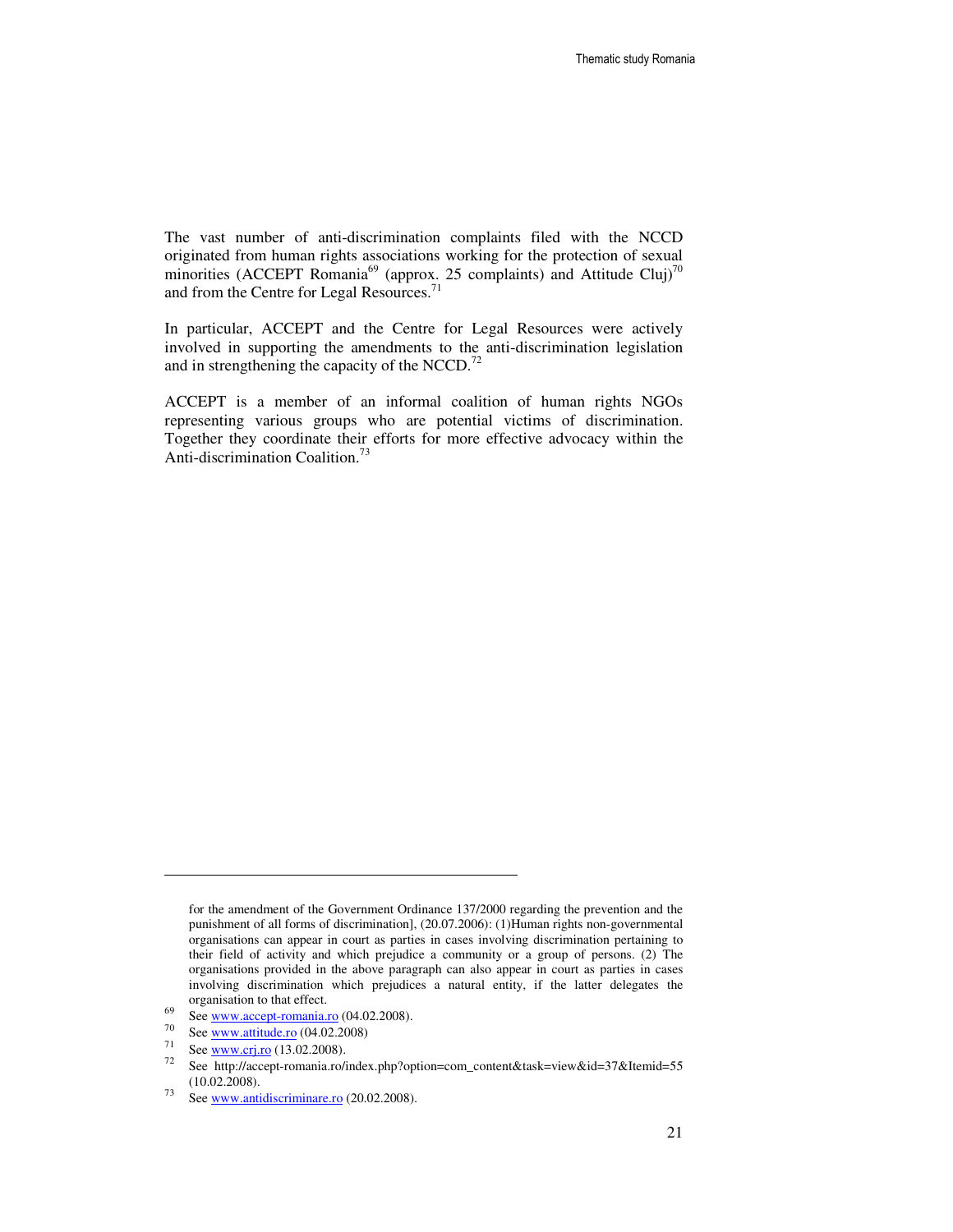# B. Freedom of movement

*Oficiul Român pentru Imigr*ă*ri* [Romanian Office for Immigration (ROI)] reports transposition of Directive 2004/38/EC in the Ordinance 30/2006 on the free movement of citizens of the EU and of the EEA in its 2008 response.<sup>74</sup>

According to the Ordinance 30/2006, a partner is 'a person who lives together with a citizen of the EU, if the partnership is registered according to the law of the Member State of origin or, when the partnership is not registered, the relationship can be proved.<sup>75</sup> The legal definition does not distinguish between de facto partners or registered partnerships, between same-sex or heterosexual partnerships, but it leaves it to the national legislation in the country of origin to establish the validity of the partnership.

The new Civil Code adopted in  $2009<sup>76</sup>$  includes in Article 277 a prohibition of same-sex partnership and marriage, including also a prohibition to recognize partnerships and same-sex marriages registered in other countries, be it between Romanian or foreign citizens.<sup>77</sup> The Ordinance 30/2006 included a definition of partnership for citizens of EU Member States for the purposes of free movement and residence in Romania, which deferred to the legislation of the country of origin. Thus, under Ordinance 30/2006 the partners of EU citizens had free access to Romanian territory if their partnership was valid in their Member State of origin. This regime was applicable also to de facto cohabitation and same-sex partnerships, provided they were recognised by the national legislation in their Member State of origin. The new Civil Code, to enter into force at a later date still unknown, mentions that the legal provisions on the freedom of movement in Romania of EU/EEA citizens remain in force without clarifying however the conflict between the express provisions recognising the marital status of the EU citizens as granted by their countries

 $74$  Romania/Governmental Ordinance 102/2005 on the freedom of movement and of residence of EU citizens (14.07.2005) was approved and amended by Romania/Lege 500/2006 privind aprobarea Ordonanței Guvernului nr. 30/2006 pentru modificarea și completarea Ordonanței de urgenţă a Guvernului nr. 102/2005 privind libera circulaţie pe teritoriul României a cetăţenilor statelor membre ale Uniunii Europene şi Spaţiului Economic European [Law 500/2006 on amending and approving Ordinance 30/2006 ] (28.12.2006).

<sup>75</sup>Art. 2.(1)7 of Romania/Lege 500/2006 privind aprobarea Ordonanţei Guvernului nr. 30/2006 pentru modificarea si completarea Ordonantei de urgență a Guvernului nr. 102/2005 privind libera circulaţie pe teritoriul României a cetăţenilor statelor membre ale Uniunii Europene şi Spaţiului Economic European [Law 500/2006 on amending and approving Ordinance 30/2006 ] (28.12.2006).

 $76$  Romania/ Lege 289/2009 privind Codul Civil [Law 289/2009 on the Civil Code] (17.07.2009).

 $\overline{77}$  Art. 277 of Romania/ Lege 289/2009 privind Codul Civil [Law 289/2009 on the Civil Code] (17.07.2009). 'same-sex marriages performed abroad, by Romanian citizens or by foreigners are not to be recognized in Romania.' Similarly, the new Civil Code mentions that same-sex or opposite-sex civil partnerships registered or contracted abroad by Romanian citizens or foreigners are not recognized in Romania.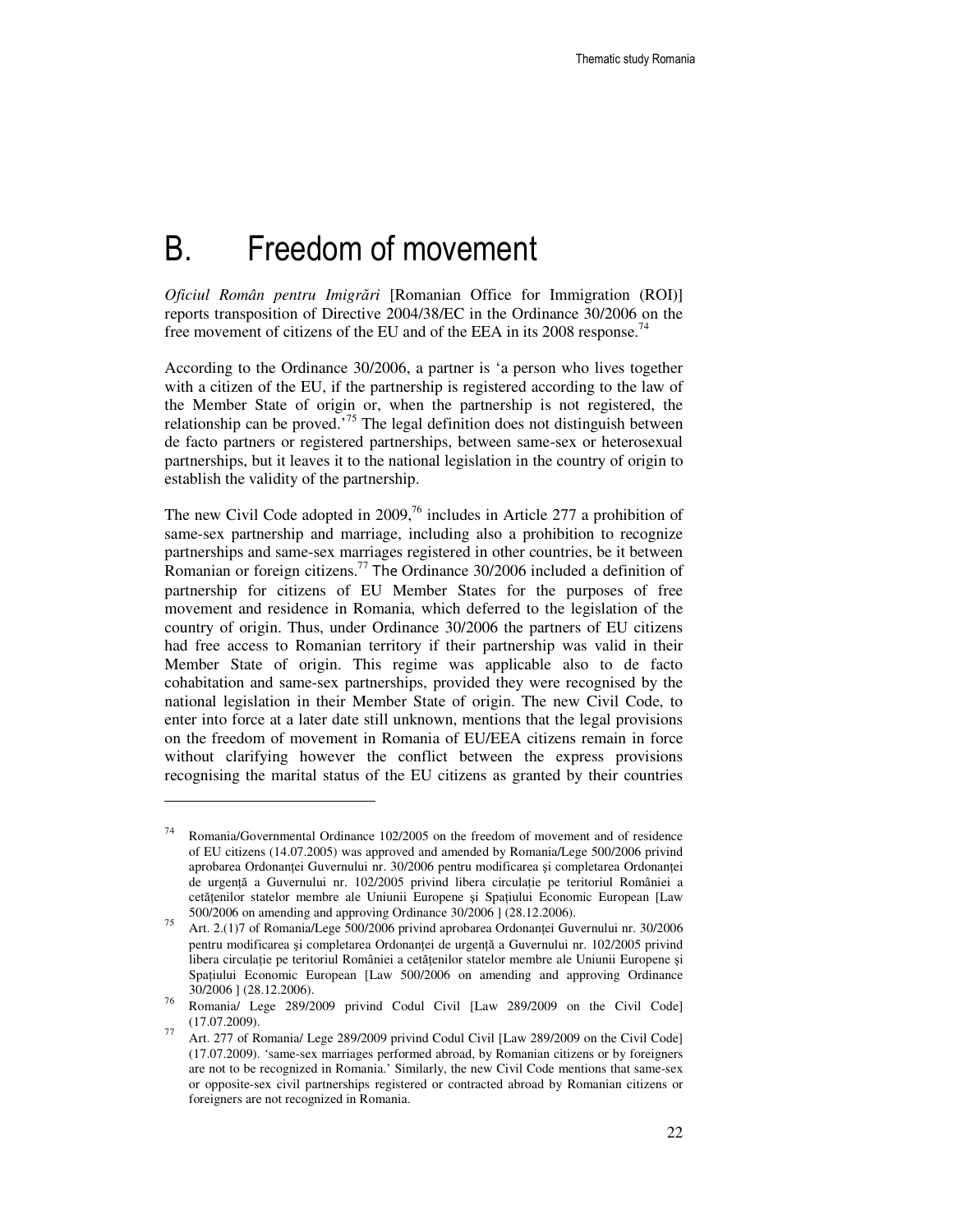mentioned in the legislation transposing Directive 2004/38/EC and the recent prohibition of recognition of same-sex marriages or partnership entered into abroad by same-sex couples.<sup>78</sup>

Currently, the validity of same-sex partnerships or marriages is regulated by the national legislation of each partner-spouse, as established by the private international law regulations, Law 105/1992.<sup>79</sup> Law 105/1992 provides in Article 11 that 'the status, the capacity and the family relations of the individual are ruled by his or her national law, with the exception of cases when there are special norms prescribing differently.' The law did not specifically mention registered partnerships or same-sex marriages, but it can be argued that the legal provisions apply *mutatis mutandis.* 

In its 2008 response the ROI reported that it did not register any requests for admission or registration from LGBT partners of EU citizens.<sup>80</sup> The ROI also specified that the institution does not collect data on the sexual orientation of its beneficiaries according to Article 7. (1) of the Law on the Protection of Private Data. In its response to a request filed under the Freedom of Information Act, the ROI mentioned that in enforcing the provisions of the Directive 2004/38/EC, marriages and partnerships concluded between same sex couples are recognized on grounds of the legal provisions in the country of origin, 'only for the purpose of exercising the right to free movement on Romanian territory.' Registered partnership can be proved with the partnership registration act, while unregistered partnership can be proved based on a statement issued by the partners which might be supported by any other documents. ROI mentioned that no statistical data is available as no such cases were registered so far.<sup>81</sup>

## B.1. EU citizens who are LGBT partners of EU citizens

-

LGBT partners of EU citizens who are also EU citizens have the right to move and reside freely on Romanian territory on the basis of Article 3 of the

Romania/Lege 500/2006 privind aprobarea Ordonantei Guvernului nr. 30/2006 pentru modificarea și completarea Ordonanței de urgență a Guvernului nr. 102/2005 privind libera circulație pe teritoriul României a cetățenilor statelor membre ale Uniunii Europene și Spaţiului Economic European [Law 500/2006 on amending and approving Ordinance 30/2006 ] (28.12.2006) defines as a partner 'a person who lives together with a citizen of the EU, if the partnership is registered according to the law of the Member State of origin or, when the partnership is not registered, the relationship can be proved.'

<sup>79</sup>Romania/Lege 105/1992, cu privire la reglementarea raporturilor de drept internaţional privat [Law 105/1992 on private international law regulations] (22.09.1992).

<sup>&</sup>lt;sup>80</sup> Response 2150194 of the Romanian Office for Immigration, 25.01.2008, on file with national FRALEX expert.

<sup>&</sup>lt;sup>81</sup> Response 2396807 of the Romanian Office for Immigration, 24.02.2010, on file with national FRALEX expert.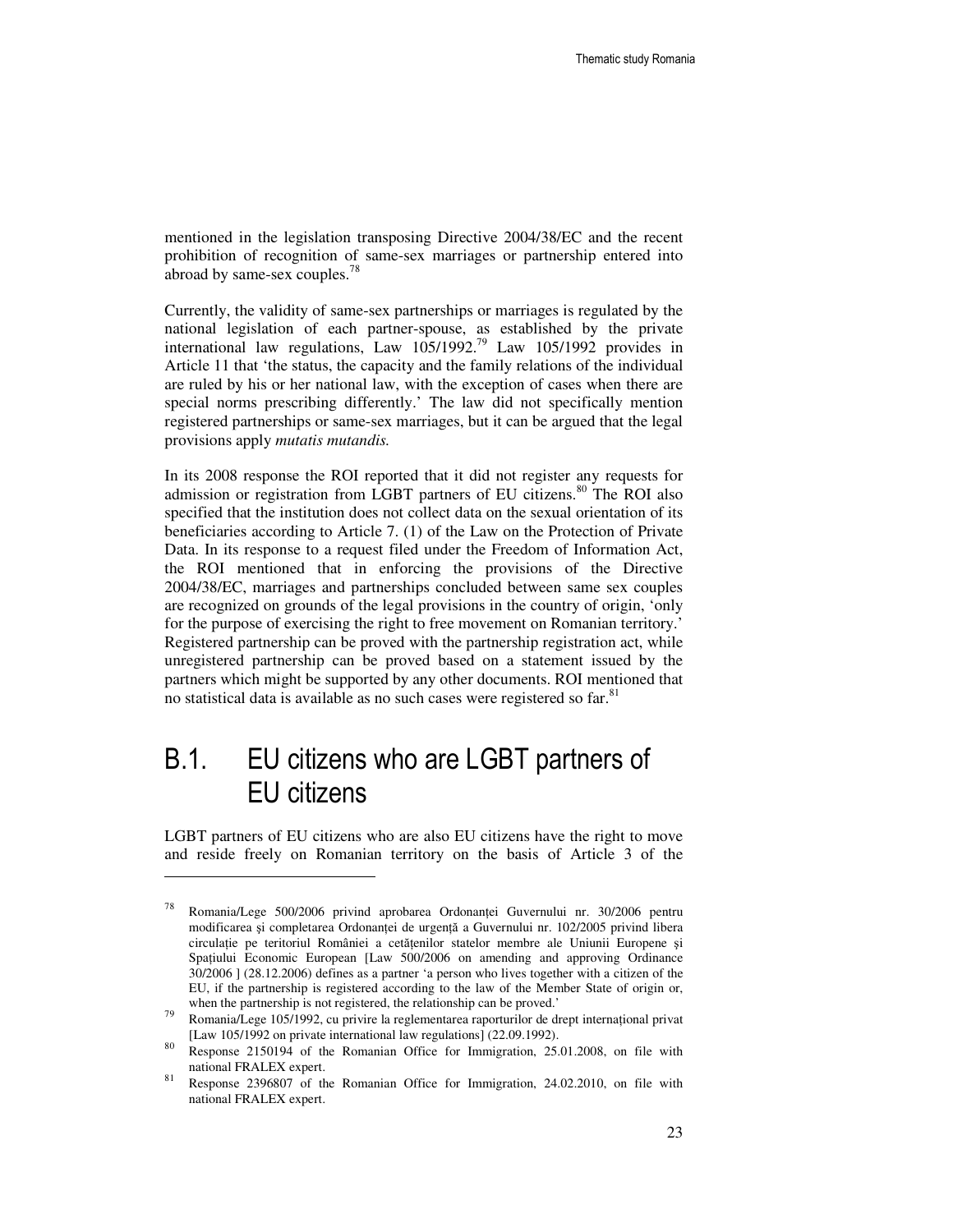Governmental Ordinance 102/2005 further amended by Ordinance 30/2006 or, as partners, according to Article 2.(1)7 of Law 500/2006 which introduces the concept of partnership into Romanian legislation.<sup>82</sup>

## B.2. Third country national LGBT partners of EU citizens

Currently, third country nationals who are partners of EU citizens can freely move and reside in Romania together with their partners only if the partnership is registered according to the law of their Member State of origin or, in cases where the partnership is not registered, if the relationship can be proved.<sup>83</sup> See supra for provisions of Article 11 of Law 105/1992. No case law was reported on this issue.

It is unclear how the authorities and the courts will interpret the conflicting norms from Art. 277 of the new Civil Code following its entering into force given the express prohibition of recognition of same-sex marriages or partnerships entered into abroad by same-sex couples as well as the exemption mentioned for cases regarding the freedom of movement in Romania of EU/EEA citizens.<sup>8</sup>

Article 277 of the new Civil Code with the express prohibition of the recognition of partnerships entered into abroad both in case of same-sex and in case of heterosexual couples conflicts with Article 3(2) of the Directive 2004/38/EC which states that a State must 'facilitate entry and residence' of the partner, provided either the partners share the same household, or there is between them 'a durable relationship, duly attested.'

<sup>82</sup>Art.3 of Romania/Lege 500/2006 privind aprobarea Ordonanţei Guvernului nr. 30/2006 pentru modificarea si completarea Ordonantei de urgență a Guvernului nr. 102/2005 privind libera circulaţie pe teritoriul României a cetăţenilor statelor membre ale Uniunii Europene şi Spaţiului Economic European [Law 500/2006 on amending and approving Ordinance 30/2006 ] (28.12.2006).

<sup>83</sup> Romania/Lege 500/2006 privind aprobarea Ordonanței Guvernului nr. 30/2006 pentru modificarea și completarea Ordonanței de urgență a Guvernului nr. 102/2005 privind libera circulație pe teritoriul României a cetățenilor statelor membre ale Uniunii Europene și Spaţiului Economic European [Law 500/2006 on amending and approving Ordinance 30/2006 ] (28.12.2006).

<sup>84</sup> Romania/ Lege 289/2009 privind Codul Civil [Law 289/2009 on the Civil Code] (17.07.2009).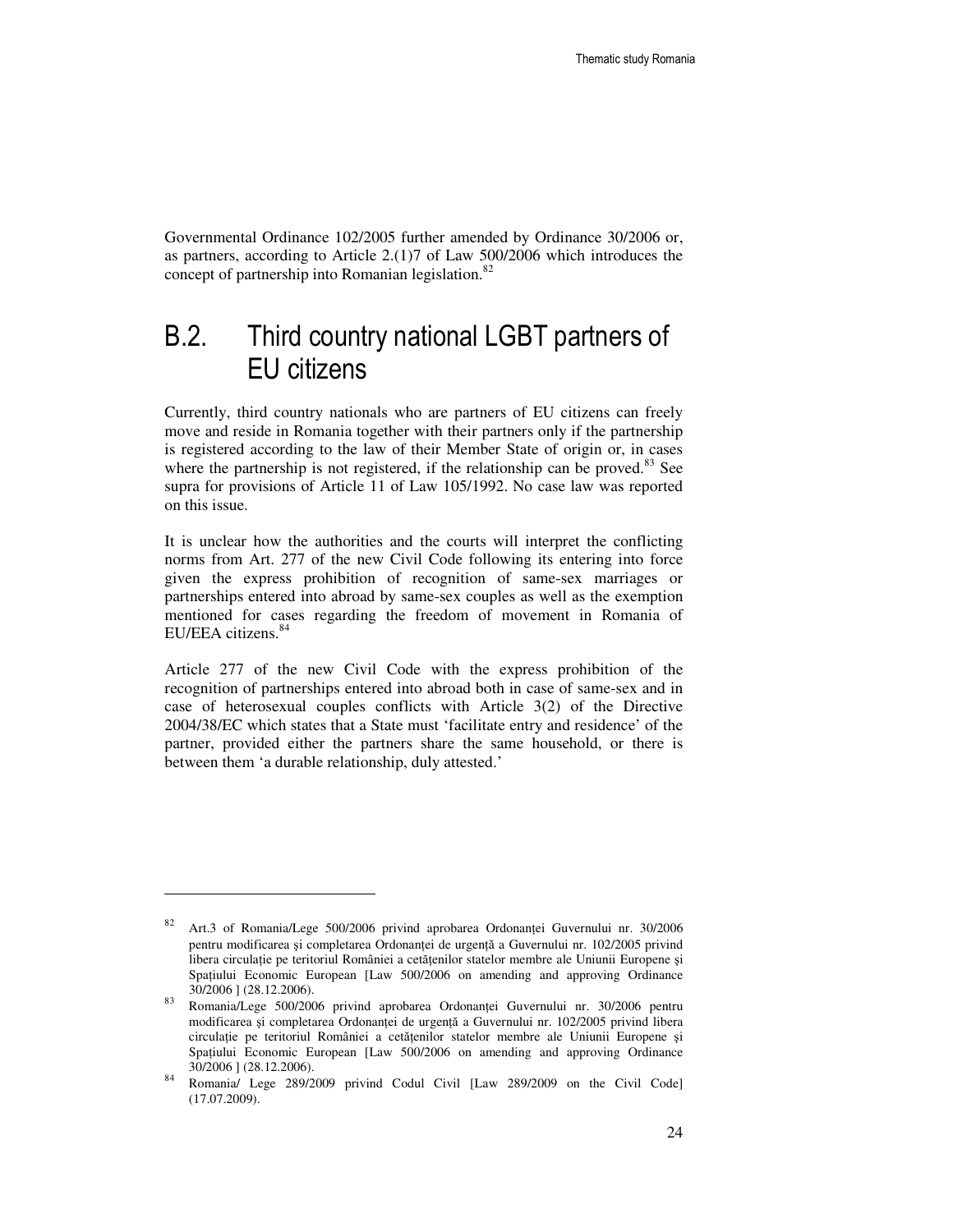## B.3. Third country national LGBT partners of Romanian citizens

Unlike third country national partners of EU citizens, the partners of Romanian citizens who are not citizens of an EU Member State can request visas only if the couple has at least one child in common. $85$  In this way, Romanian citizens are treated less favourably than EU citizens residing in Romania as regards the possibility of being joined by non-married partners.

The law does not distinguish between registered and unregistered partnership but the partners must have at least one child together, which implies that childless, same-sex as well as childless, heterosexual partners are excluded.

Law 56/2007 on the Status of Aliens provides that the visa request for family reunification must be accompanied by evidence of the marriage, kinship or partnership, without detailing what types of evidence can be submitted in the case of a partnership.<sup>86</sup>

Article 46(15)c of Law 56/2007 grants the same right to family reunification to 'children of a Romanian citizen, of the husband or of the wife or of the partner, including adopted children under 21 who are in the care of the Romanian citizen, of the husband or of the wife or of the partner'.

-

<sup>85</sup>Art.46.15.b of Romania/ Ordonanţa de urgenţă a Guvernului nr. 194/2002 privind regimul străinilor în România, Emergency Ordinance 194 on the status of aliens amended by Romania/Law 56/2007 for amending and approving E.O.194/2002 (13.03.2007).

<sup>86</sup> Art.46.16 of Romania/ Ordonanța de urgență a Guvernului nr. 194/2002 privind regimul străinilor în România, Emergency Ordinance 194 on the status of aliens amended by Romania/Law 56/2007 for amending and approving E.O.194/2002 (13.03.2007).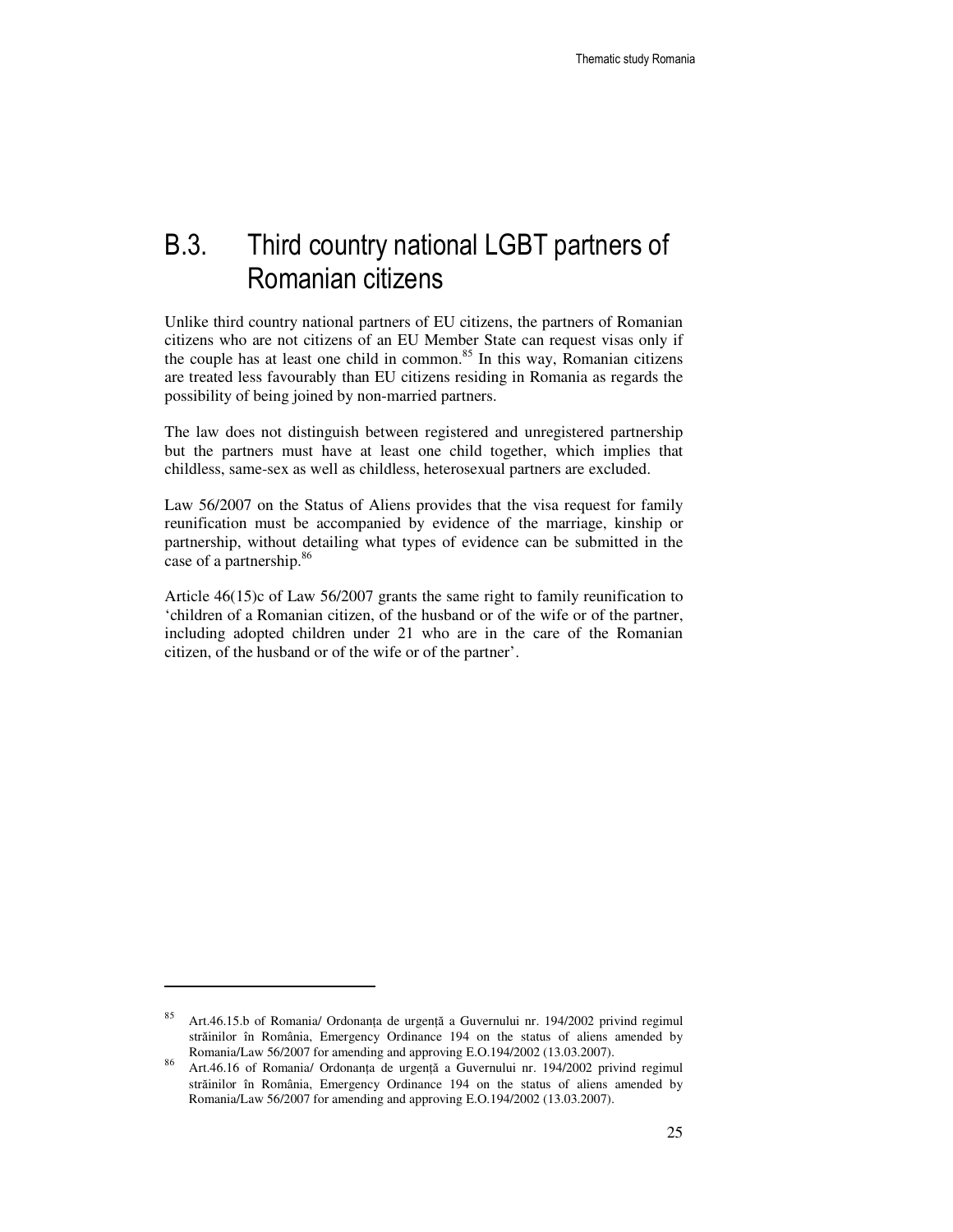# C. Asylum and subsidiary protection

The Romanian legal system recognises sexual orientation, as defining membership of a particular social group, as a ground for persecution for the purpose of seeking refugee status as attested by recent case law.<sup>87</sup>

## C.1. Sexual orientation as common characteristic for membership of a particular social group

Romanian legislation transposed the provisions of Article 10(1) of Directive 83/2004 (Qualification Directive), including the definition of persecution of a social group, when sexual orientation is the common characteristic of the group, in Article 10 d) (iii) of Governmental Decision 1251/2006 approving the methodological norms for Law 122/2006 on Asylum.<sup>88</sup>

The text of Governmental Decision 1251 from 2006 provides that, 'when establishing the reasons for the persecution, it should be taken into consideration if  $(...)$  d) the applicant belongs to a social group meaning  $(...)$ (iii) depending on the circumstances in the country of origin, a certain social group can include a group based on the common denominator of sexual orientation. Sexual orientation cannot trigger the existence of a social group under the definition of the current provision when the activities specific to sexual orientation are criminal and penalised by Romanian legislation. Gender elements can be included in the understanding of sexual orientation, under the requirement that they are the only reason for enforcing this article.<sup>89</sup>

The ROI mentioned that there were no cases registered by their offices of sexual orientation being invoked as a justification for persecution in its 2008

<sup>87</sup> Romania/Tribunalul Suceava, Secția Penală de Contencios Administrativ și Fiscal, Decizia 347 (01.07.2009).

<sup>88</sup> Romania/ Lege 122/2006 privind azilul în România, Law 122/2006 on Asylum in Romania (18.05.2006).

<sup>89</sup>Art. 10 d) (iii) of Romania/Hotărâre de Guvern 1251/2006 pentru aprobarea normelor metodologice de aplicare a Legii nr.122/2006 privind azilul īn Romānia,Governmental Decision 1251/2006 approving the methodological norms for Law 122/2006 on Asylum.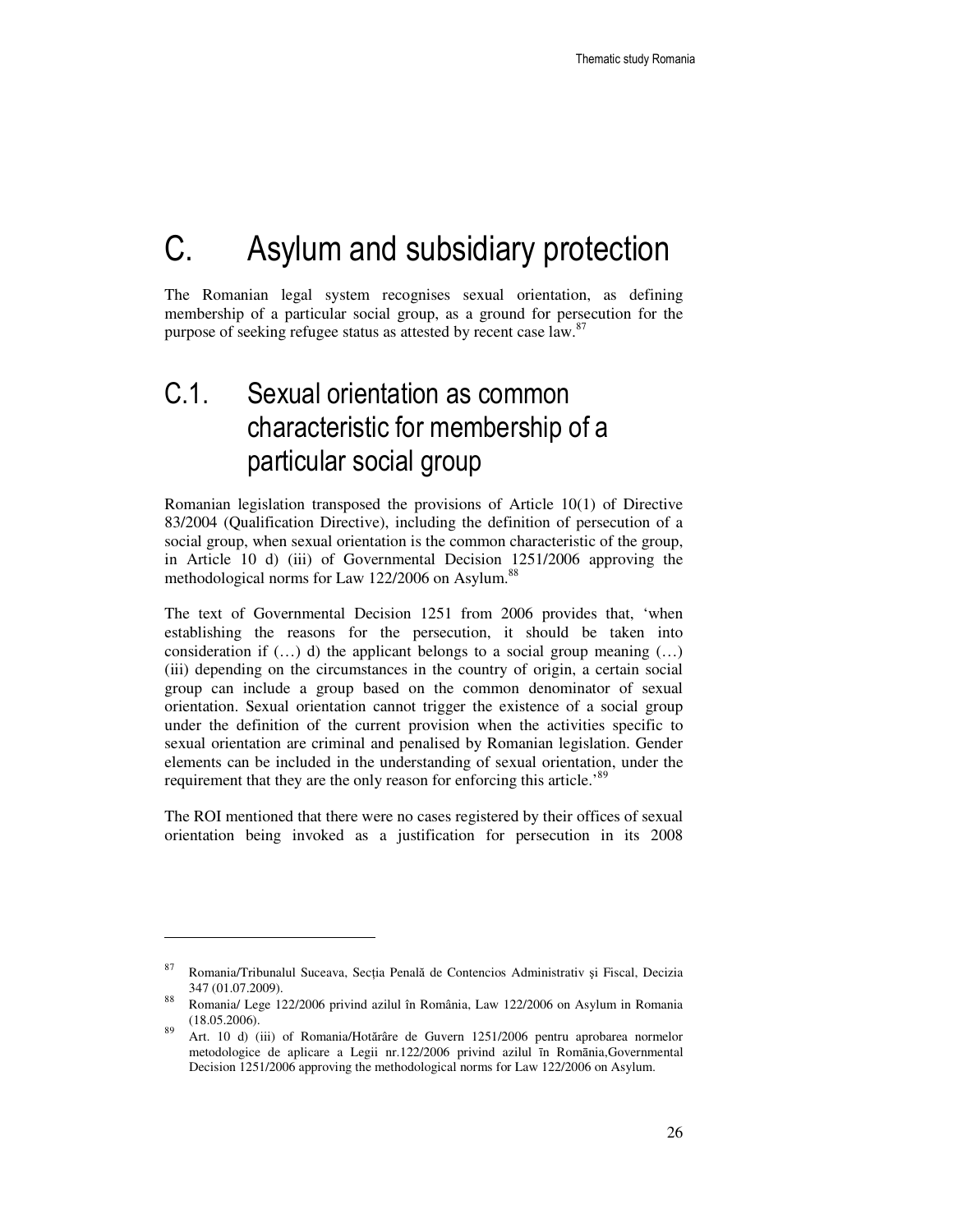response.<sup>90</sup> No information was issued in this regard by the ROI in 2010, however, the institution specified that it is not using phalometry.<sup>9</sup>

In 2008, at least two asylum seekers invoked persecution 'for reasons of homosexuality' as reported by lawyers and NGOs active in the field. Both cases were initially rejected by ROI. One of them had been reversed by the courts and the other case was closed due to the disappearance of the applicant. In its rejection, ROI acknowledged that the asylum seeker invoked fear of persecution due to his homosexuality and due to the fact that homosexuality was criminalized and the Cameroons' authorities were aware of his status as he stated that he was prior arrested for two weeks but found that 'the number of such indictments (for homosexuality) is reduced and, as for any other crime, the accusations must be proved.<sup> $92$ </sup> The ROI decision proceeds to find that 'the fact that the applicant was released (after two weeks), without any documentation shows that there was not enough evidence to lead to an indictment for being guilty and that because of this, practically there is no rick for him to be condemned for this reason.' When assessing the country of origin information the ROI decision concluded that 'from the information we have, it is clear that there are enough legal guarantees in Cameroon for a fair trial, observing access to justice related rights and the presumption of innocence.' The ROI did not assess how the risk of persecution applies in the personal case of the applicant a person already arrested for homosexuality and only noted that 'in such cases persons are convicted only if caught in action' and mentioned that 'the applicant is not a public person and relocation to 'another city where he is not known and not sanctioned by the public is a real possibility.' The decision also stated that 'the applicant is aware of the legal regime of homosexuality (criminal sanction) and of the possibility of being liable and he basically takes his risk (when engaging in homosexual conduct).'

The ROI decision was attacked by the applicant represented by an appointed lawyer but the court of first instance maintained the ROI decision. $93$  For the appeal, the applicant was supported by two NGOs (*Consiliul Na*ţ*ional pentru Refugiați* and *ACCEPT*) and the tribunal decided in favour of the applicant, quashed the ROI decision and granted asylum. $94$  In reaching this decision, the court looked at the country of origin information (provisions of Cameroons' Criminal Code sanctioning homosexual conduct) and at the personal situation of

-

<sup>&</sup>lt;sup>90</sup> Response 2150194 of the Romanian Office for Immigration, 25.01.2008, on file with national FRALEX expert.

<sup>&</sup>lt;sup>91</sup> Response 2396807 of the Romanian Office for Immigration, 24.02.2010, on file with national FRALEX expert.

<sup>92</sup> Romania/Oficiul Român pentru Imigrări, Centrul regional pentru cazare și proceduri pentru solicitanții de azil Rădăuți, Dosar ORI 15487+2008, Hotărârea 2303 267/H/BS from 28.11.2008 on file with national FRALEX expert.

<sup>93</sup>România/Judecătoria Rădăuţi, Suceava, Dosar 6848/285/2008 sentinţa civilă 332 from 26.01.2009 on file with national FRALEX expert.

<sup>94</sup>România/Tribunalul Suceava, Dosar 6848/285/2008, Decizia 347 from 01.07.2009 on file with national FRALEX expert.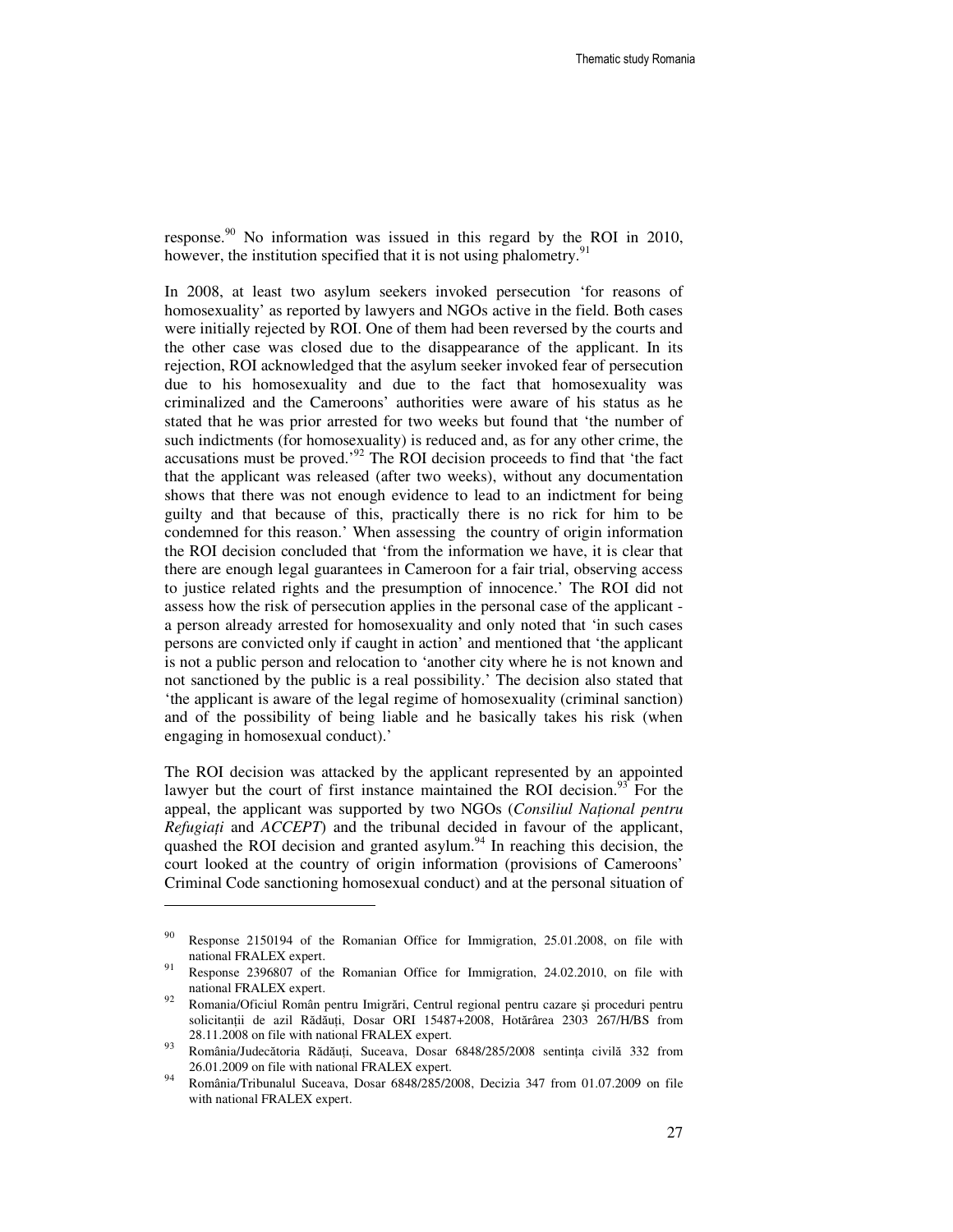the applicant (being arrested for two weeks after being spotted by the neighbours while hugging a foreigner in his car) and concluded that 'in case of return in his country of origin, the applicant runs the risk of being condemned for his sexual orientation, hence the conditions for protection as refugee under the Romanian law are met.'

## C.2. Definition of family members in the context of asylum and subsidiary protection

Article 2(h) of the Qualification Directive was transposed into Romanian legislation in Article 2.j of Law 122/2006 on Asylum<sup>95</sup> which defines family members as: 'the following members of the family of the beneficiary of refugee status or of subsidiary protection status, as long as, at the date when the application was lodged by the main applicant, the family existed in the country of origin: (i) the husband or the wife of the beneficiary of refugee status or of subsidiary protection status, (ii) minor children of the beneficiary of refugee status or of subsidiary protection status, who are under the responsibility of the beneficiary, under the requirement that they are not married, no matter if they were born within wedlock, outside wedlock or if they were adopted according to national legislation.'<sup>96</sup>

The ROI concluded that Romanian legislation does not include under the definition of family persons living in a stable relationship without being married (same-sex partners of the beneficiaries of refugee status or of subsidiary protection status) because Romanian legislation does not provide for a legal framework for civil unions/unregistered partnerships (*concubinaj*). This approach will be reinforced once the new Civil Code provisions enter into force, particularly Art. 277 (prohibition of same-sex partnership and marriage, including denial of recognition of partnerships and marriages registered in other countries) and Art. 258 (definition of family as marriage between a man and a woman). $9$ 

<sup>&</sup>lt;sup>95</sup> Romania/ Lege 122/2006 privind azilul în România, Law 122/2006 on Asylum in Romania (18.05.2006).

<sup>&</sup>lt;sup>96</sup> Art. 2.j, Romania/ Lege 122/2006 privind azilul în România, Law 122/2006 on Asylum in Romania (18.05.2006).

 $97$  Romania/ Lege 289/2009 privind Codul Civil [Law 289/2009 on the Civil Code] (17.07.2009).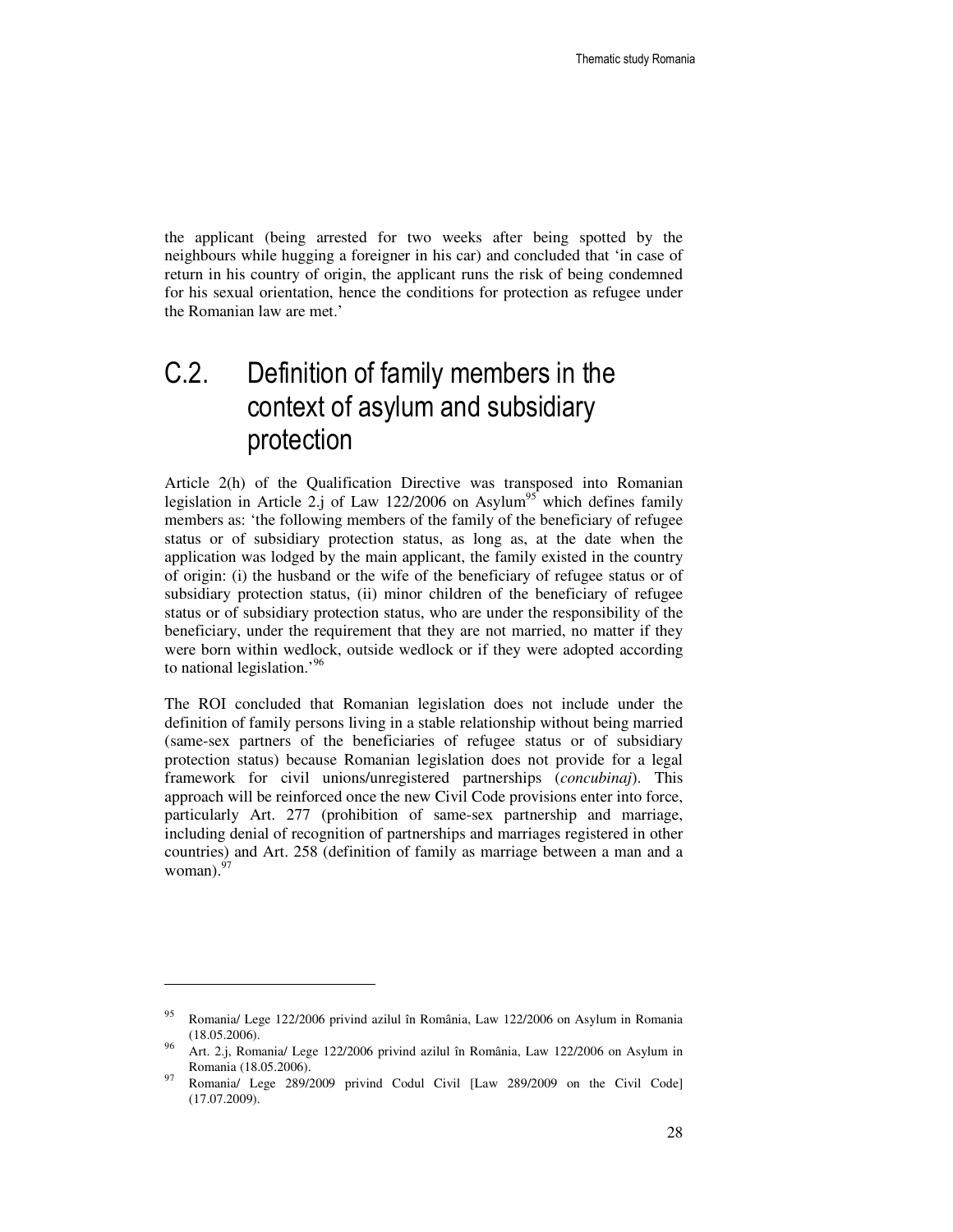# D. Family reunification

Article 4(3) of Council Directive 2003/86/EC on the right to family reunification was transposed into Romanian legislation in the Emergency Ordinance 194 of 2002 on the status of aliens in Romania.<sup>98</sup> Article 46(1) of the Emergency Ordinance states that 'foreigners legally residing in Romania, excepting those with educational visas, can request family reunification for their spouses and children.' Article 46(5) states that 'foreigners who were granted refugee status or subsidiary protection can request family reunification for the husband/wife only if the date of the marriage predates the date when any of these forms of protection were established'.

The authority in charge with issuing visas, ROI reported as of January 2008, not receiving any application for family reunification based on same-sex marriages.<sup>99</sup> No new information was issued by the ROI in  $2010$ <sup>100</sup>

<sup>98</sup> Romania/ Ordonanța de urgență a Guvernului nr. 194/2002 privind regimul străinilor în România, Emergency Ordinance 194 on the status of aliens amended by Romania/Law 56/2007 for amending and approving E.O.194/2002 (13.03.2007).

<sup>99</sup> Response 2150194 of the Romanian Office for Immigration, 25.01.2008, on file with national FRALEX expert.

 $100$  Request filed on 08.02.2010.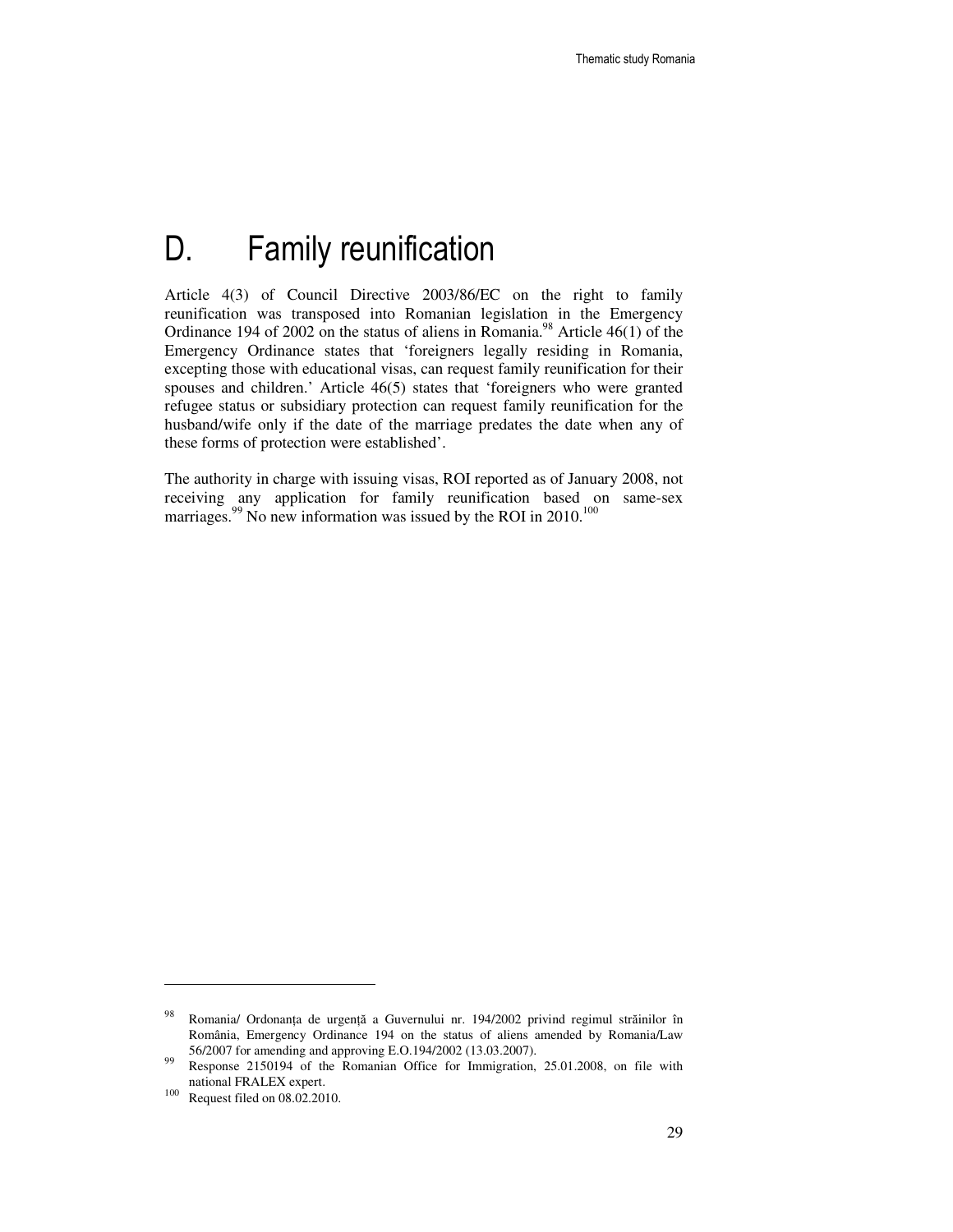# E. Freedom of assembly

### E.1. Implementation in the legal system

Article 39 of the Romanian Constitution guarantees freedom of any peaceful assembly.<sup>101</sup> This right is thoroughly described in the legislation<sup>102</sup> and establishes the general principle that any peaceful assembly can take place freely, without limitation.<sup>103</sup> Exceptions are set for reasons of public safety.<sup>104</sup>

All assemblies taking place on a public road, in public market squares or in other places outdoors, need to be notified to the mayor's office. The request, *'declara*ţ*ie prealabil*ă*'* [preliminary declaration], must be filed at least three days in advance. A commission comprised of representatives of the local administration and police officials is convened by the mayor and gives its opinion on the request. The mayor takes the final decision.

## E.2. Cases of refusals or bans

 $\ddot{ }$ 

The first initiative to organise an LGBT-related march in Romania dates from 2005.<sup>105</sup> The process of authorising the gay march was prolonged, exceeding the 48-hour time interval established by the law<sup>106</sup> due to hot public debates.<sup>107</sup> The

<sup>&</sup>lt;sup>101</sup> Article 39 of the Romanian Constitution: 'Freedom of assembly: any meeting, demonstration or procession or any other gathering shall be free and may be organised and take place only peacefully, without arms of any kind'.

<sup>102</sup>Romania/Lege 60/1991 privind organizarea şi desfăşurarea adunărilor paşnice [Law 60//1991 regarding the organisation and execution of peaceful meetings], (23.09.1991) republished in Romania/Monitorul Oficial no.888 of 29.09.2004.

<sup>103&</sup>lt;br>Article 1 and 2 of Romania/Law 60//1991 regarding the organisation and execution of peaceful meetings (23.09.1991).

<sup>&</sup>lt;sup>104</sup>For example, it is forbidden to organise two or more separate public events in the same place or on the same itinerary; demonstrations might be forbidden because they are against democratic values, the law prohibiting demonstrations promoting fascist, communist, racist or chauvinistic ideas, demonstrations that incite to discrimination, to public violence, to obscene manifestations or which are against moral values) Art. 9, Romania/Law 60//1991 regarding the organisation and execution of peaceful meetings (23.09.1991).

<sup>&</sup>lt;sup>105</sup>The initiative belongs to ACCEPT Association: http://www.accept-romania.ro. The event took the form of a march for equal rights and not of a gay pride, as did the marches in 2006 and 2007.

<sup>106</sup>L.V.S (2005) 'Homosexualii romani, decişi să iasă in stradă' [Romanian homosexuals determined to take to the streets] in: Gândul, (23.05.2005).

 $107$  During this time, a fervent public debate took place in the media. The opponents of the march differed: Orthodox priests, public persons etc. The mayor's office reported having received almost 600 protest letters against the march collected by an Orthodox priest. See V. Zamfir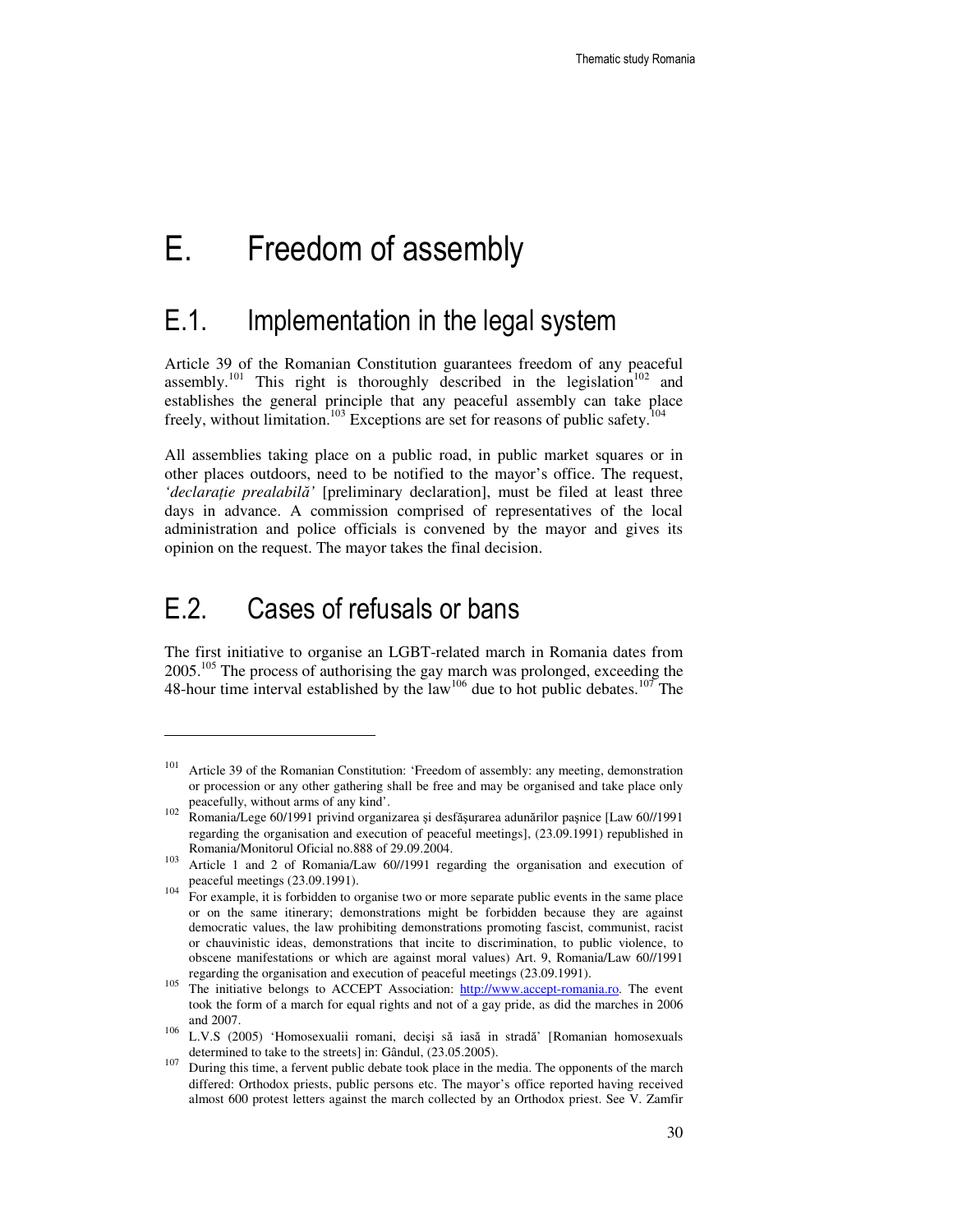first response from Bucharest's Mayor, Adriean Videanu, was negative. The official justification was that the local authorities were not able to ensure the safety of the march participants.<sup>108</sup> This justification did not fall under any of the legal exceptions prescribed by the law.<sup>109</sup>

Some public officials' reactions criticising this decision came promptly.<sup>110</sup> Apart from these reactions, no political party or public person came publicly to support the march. In the end, because of the political pressure and international lobbying, mayor Videanu issued the authorisation and allowed the gay march to take place. $111$ 

Mayor Videanu authorised three other gay marches in 2006 and 2007, and 2008; in 2009, dr. Sorin Oprescu replaced Videanu as Mayor of Bucharest and another gay march was authorised. However, in 2006 the mayoralty had objections to the itinerary, which had to be changed.<sup>112</sup> The argument of the commission convened by the mayor was that the proposed itinerary passed by the Ministry of Internal Affaires, allegedly, a strategic site.<sup>113</sup> However, the headquarters of an administrative institution is not a site included in the limited list of exceptions.<sup>114</sup> Furthermore, according to Article 15(a) of the same law, the mayor's office must establish a list of all these sites, yet no list was invoked in the refusal from the local authorities. Similarly, in 2009, the itinerary had to

-

<sup>(2005) &#</sup>x27;Fotbalul incurcă marşul homosexualilor' [Football creates problems for the homosexuals' March] in: Evenimentul Zilei, (25.05. 2005).

<sup>108</sup>G. Baciu (2005) 'Primăria capitalei nu a găsit jandarmi pentru homosexuali' ['Bucharest Mayor's Office did not find gendarmes for homosexuals'] in: Adevarul, (24.05.2005); see also V. Zamfir (2005) 'Primăria interzice defilarea homosexualilor prin centru' ['The Mayor's Office interdicts homosexuals marching downtown'] in: Evenimentul Zilei, (23.05. 2005).

 $109$  See the information in Section E.1 – Implementation in the legal system.

<sup>110</sup>The Ministry of Justice, Monica Macovei, and the President of Romania, Traian Băsescu, harshly condemned Videanu's decision stating that the decriminalisation of homosexual relations took place years ago. O. Stancu (2005) 'Băsescu şi GayFest: 'Fiecare o face cum ii place' ['Basescu and GayFest: Everyone is free to do it how he/she likes'] in: Jurnalul National, (26.05.2005). See also Chapter I.

<sup>&</sup>lt;sup>111</sup> V. Zamfir (2005) 'Homosexualii vor defila prin centrul capitalei' ['Homosexuals will march in the centre of Bucharest'] in: Evenimentul zilei, (27.05.2005).

<sup>&</sup>lt;sup>112</sup> This information was provided by Mr. Florin Buhuceanu, ACCEPT Director during the gay march in 2006, interviewed on 20.01.2008.

<sup>&</sup>lt;sup>113</sup> Article 8 paragraph 2 of the Romania/Lege 60/1991 privind organizarea și desfășurarea adunărilor paşnice [Law 60//1991 regarding the organisation and execution of peaceful meetings], (23.09.1991) republished in Romania/Monitorul Oficial no.888 of 29.09.2004 states that the local authorities' commission that is giving the advice during the authorisation procedure may make justified modifications in the organizers' authorisation with their permission. See the discussion on this Article in Section E3 – Legislative limitations and need for amendments.

<sup>114</sup>Article 5 of Romania/Lege 60/1991 privind organizarea şi desfăşurarea adunărilor paşnice [Law 60//1991 regarding the organisation and execution of peaceful meetings], (23.09.1991) republished in Romania/Monitorul Oficial no.888 of 29.09.2004, contains a list of sites that qualify for the prohibition of public assemblies in their vicinity, e.g. railway stations, airports, hospitals, military objectives etc.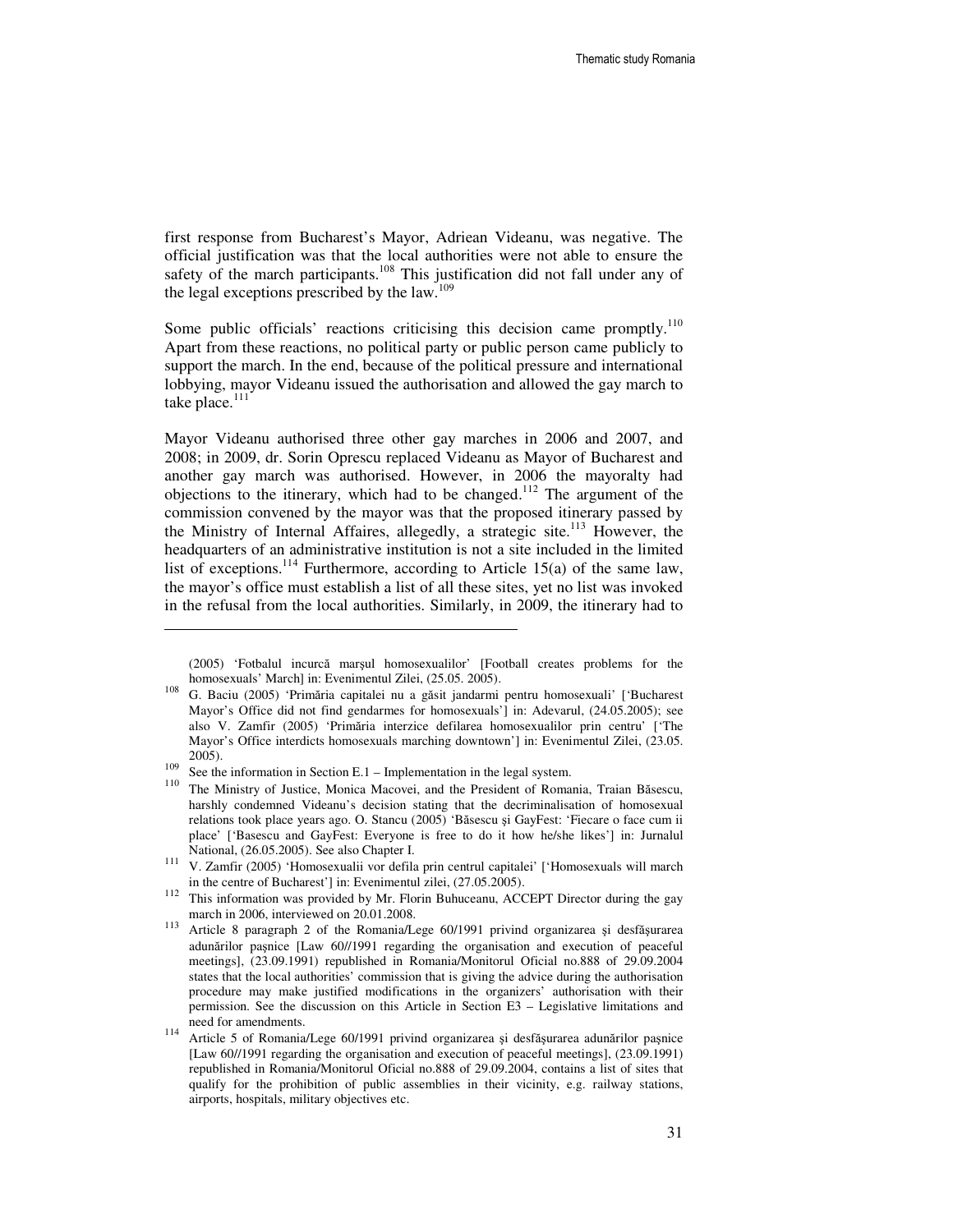be shortened in order to avoid passing through Unirii Square, which was considered by the authorities as a difficult place to ensure protection of the participants to the march.<sup>115</sup>

Every year along with the gay march a so-called Normality March was allowed to take place. This is an initiative of the Conservative Party,  $116$  in cooperation with the Romanian Orthodox Church and extreme right-wing groups, including the organisation *Noua Dreaptă* [New Right].<sup>117</sup> In 2005, they were issued authorisation in due time, without any delays or discussions. The participants displayed fascist symbols and the portrait of Corneliu Zelea Codreanu, and they used slogans inciting discrimination and violence against LGBT people. This is particularly worrying since in Romania there is a special law prohibiting such organisations and their activity, which was not enforced by the authorities in any of these cases.<sup>118</sup>

Apart from these authorised marches, New Right also organised illegal homophobic manifestations in parallel with the gay march (organised ad hoc, at the same time and in the same place as the gay march).<sup>119</sup> In 2005, Tudor Ionescu, the organisation's leader was fined by the police.<sup>120</sup>

On 19 May 2008, Provita Association for Born and Unborn Children [*Asocia*ţ*ia Provita pentru Copii N*ă*scuti* ş*i Nen*ă*scu*ţ*i*] filed an administrative case before Bucharest Tribunal against Bucharest Mayor's Office and ACCEPT Association. Provita asked the court to issue an injunction against the gay march and the annulment of the authorization given by the Mayor's Office to ACCEPT for reasons of being against ethical and moral norms and infringing

 $115$  This information was provided by Ms. Florentina Bocioc, ACCEPT Director during the gay march in 2009 interviewed on January 20th, 2010.

<sup>116</sup>L. Ciobanu (2005) 'Voiculescu îşi scoate PC-ul in stradă' ['Voiculescu is taking his CP members out on to the street'] in: Cotidianul, (26.05.2005).

<sup>&</sup>lt;sup>117</sup> Noua Dreaptă [New Right] is a non-governmental organisation registered in Romania. It acknowledges its descent from the interwar fascist movement of Legionari, whose head was Corneliu Zelea Codreanu – executed by the Romanian authorities during the operation to eliminate reactionary, undemocratic movements. See more information on the organisation's website http://www.nouadreapta.ro. This organisation was sanctioned in 2006 by the NCCD for racist articles published on their website comparing the so-called 'Roma problem' to the 'Jewish problem' Romania had during the interwar period and inciting discrimination and violence against the Roma community. Yet the Prosecutor's Office did not find grounds for prosecuting the organisation or the authors according to criminal legislation in this field.

<sup>118</sup>Romania/ Ordonanta de Urgenţă a Guvernului 31/2002 prohibiting organisations and fascist, racist and xenophobic symbols and the promotion of the veneration of persons guilty of crimes against peace and humanity. See information in Section E4 – Duties of protection by the state.

<sup>119</sup>Article 5 (2) of the Romania/Lege 60/1991 privind organizarea şi desfăşurarea adunărilor paşnice [Law 60/1991 regarding the organisation and execution of peaceful meetings], (23.09.1991) republished in Romania/Monitorul Oficial no.888 of 29.09.2004.

 $120$  The amount of the fine was 30,000,000 ROL (around 1,000 Euro). See Andrei Luca Popescu (2005) 'Gay Parade – de la timiditate la cafteala' [Gay parade – from timidity to fight] in Averea, (30.05 2005).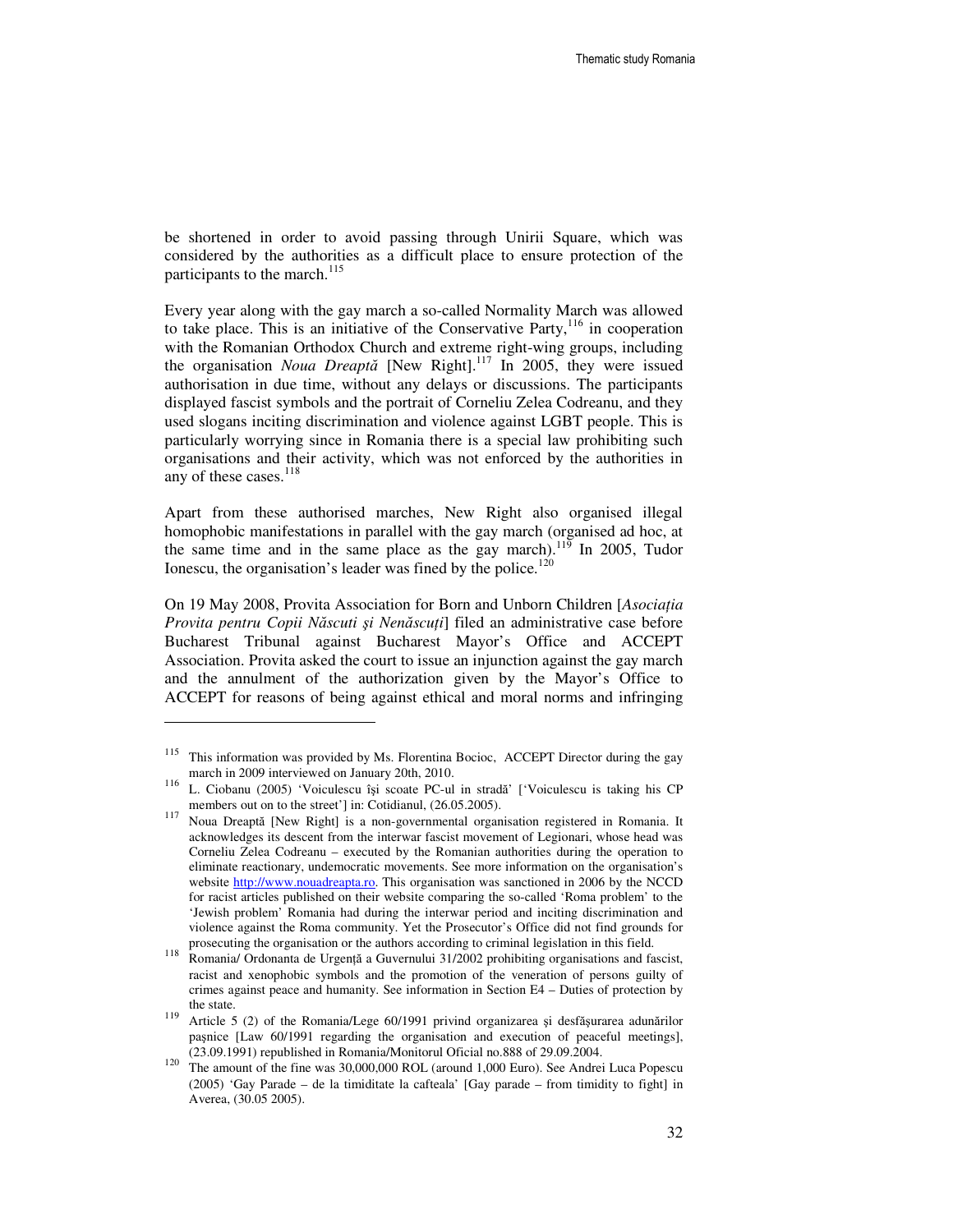the right to private and family life. The court dismissed the case on substantive grounds related to pluralism and ensuring the exercise of the right to freedom of association and assembly (Art.11 of the ECHR, applying *Baczkowski v Poland)*. 121

## E.3. Legislative limitations and the need for amendments

No gay march was actually forbidden from taking place, only the 2005 gay march was initially refused authorisation and subsequently authorised by the Mayor of Bucharest. None of the justifications the mayor presented for this decision were covered by the express legal exceptions to freedom of assembly listed by Romanian legislation.

Taking into consideration all the debate around the gay parades in Romania since 2005, there are two main provisions in Law 60/1991 which need amendment.

The first provision refers to Article 9(a), final thesis, and Art.9(c) of the law.<sup>122</sup> The provision lacks clarity and specificity for a limitation to a fundamental right. This may lead to misinterpretations of the law infringing the exercise of freedom of assembly in the case of gay marches, in a society where homosexuality is considered to be against public morals and homosexual relations displayed in public are considered obscene.

The Romanian Senate rejected a proposal<sup>123</sup> to amend Law  $60/1991$  aiming to forbid assemblies promoting 'the ideas and manifestations of homosexuals and lesbians'. On 15 October 2008, the draft was rejected by the Chamber of Representatives, too.

Article 8(2) of the law also needs further amendment. This paragraph gives competence to a commission convened by the mayor's office to make any changes in the request for authorisation, with the consent of the applicants. The commission, formed from the local administration, gendarmerie and police

<sup>&</sup>lt;sup>121</sup> Romania/ Tribunalul Bucuresti/ Asociația Pro Vita pentru Copii Născuți si Nenăscuți – Filiala Bucureşti v. Primăria Municipiului Bucureşti si Asociaţia ACCEPT, Judgment 2807 in File no.18838/3/CA/2008 (24.10.2008).

<sup>&</sup>lt;sup>122</sup>The provision in the list of prohibited events for cases where the assembly aims to promote incitement of obscene manifestations which go against good public morals and cases where the assembly aims to infringe public morals.

<sup>123</sup>Romania/ Lege pentru modificarea Legii 60/1991 privind organizarea şi desfăşurarea adunărilor paşnice [Law for the modification of Law 60/1991 regarding the organisation and execution of peaceful meetings], L724/2007, available at: http://80.97.216.132/senat.proiect.asp?cod=12516&pos=23 (13.02.2008).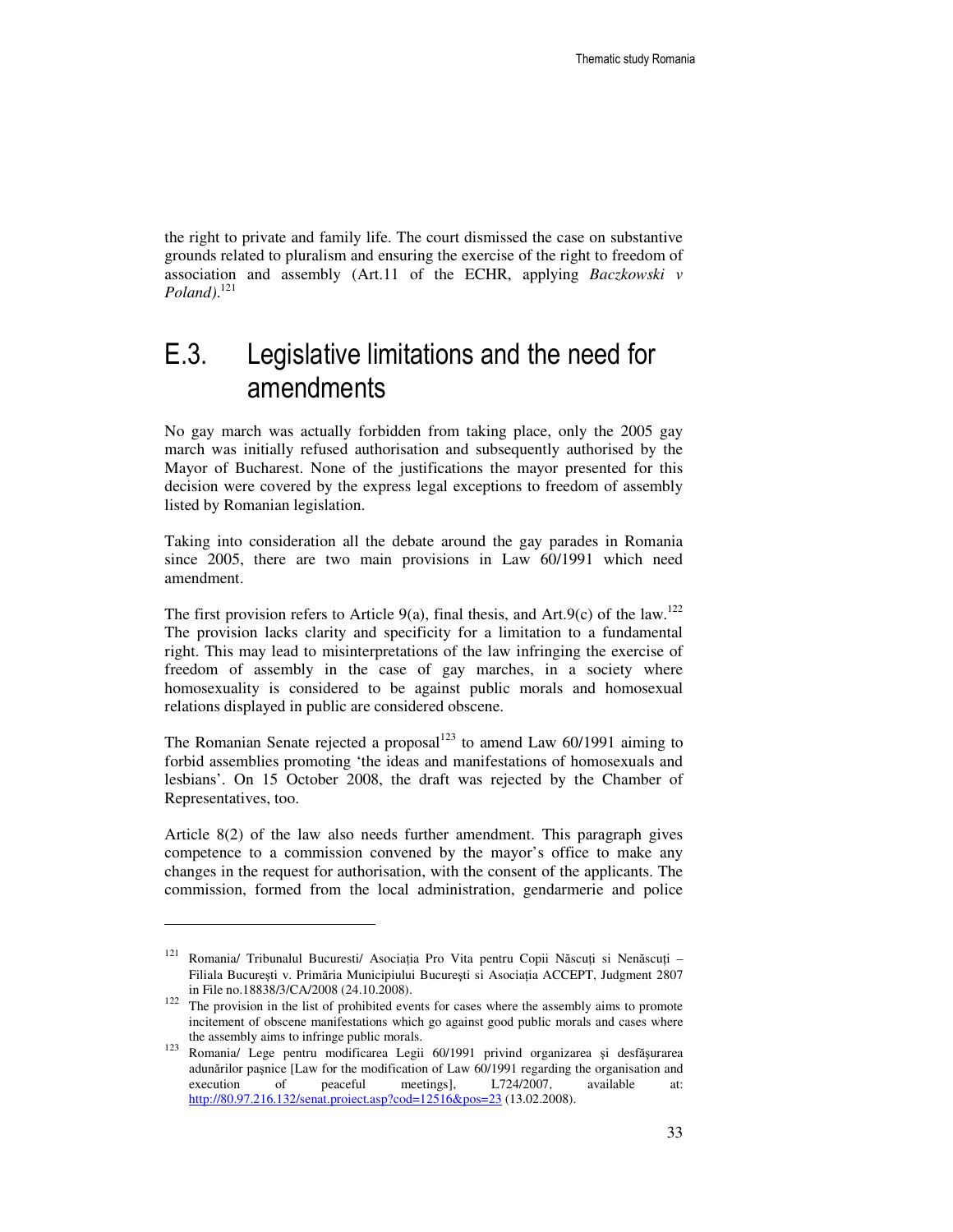officials, has an essential role in the process of authorisation: based on its advice, the mayor issues or refuses to issue an authorisation. As illustrated above, this legal provision may be used in practice to put pressure on the organisers to change an itinerary or other elements of the demonstration. This leads to 'bargaining' with the manifestation of freedom of assembly: the local authorities prefer the new form because the conditions are more convenient and not because the initial elements fell under the legal exceptions; the organisers prefer to obtain authorisation more quickly without complications.

### E.4. Duties of protection by the state

During all the gay marches in Romania, violent homophobic demonstrations have taken place and the trend is that these opponents become more violent and better organised every year.

According to Romanian legislation, the mayor's office, the police and the gendarmes have obligations to protect the participants in demonstrations: to ensure order and physical integrity and to adopt all the necessary administrative measures to that effect.<sup>124</sup> For each of the marches, police mobilisation was to a large extent efficient.<sup>125</sup>

In 2006, the protection of the participants on their way out of the area where the march took place became a problem. Six people were probably followed and were beaten inside the metro, although they were not wearing any distinctive symbols.<sup>126</sup> The press reported that the police officials acknowledged that there were more people beaten in the metro, but they did not lodge complaints.<sup>127</sup>

The six victims of the aggression in 2006 filed criminal complaints supported by medical certificates and photographs of the perpetrators. An investigation was opened. After almost four years the police had not yet informed the victims of any resolution.<sup>128</sup>

-

<sup>&</sup>lt;sup>124</sup> Articles 15-24 of the Romania/Lege 60/1991 privind organizarea și desfășurarea adunărilor paşnice [Law 60/1991 regarding the organisation and execution of peaceful meetings], (23.09.1991) republished in Romania/Monitorul Oficial no.888 of 29.09.2004.

<sup>125</sup> The information was provided by Mr. Florin Buhuceanu, former Director of ACCEPT, interviewed on 20.01.2008.

<sup>126</sup> M. Dohi (2006) 'Sase presupusi homosexuali au fost loviti bestial' ['Six alleged homosexuals seriously beaten'] in Libertatea, (07.06. 2006), available at: http://www.libertatea.ro/index.php?section=articole&screen=stire&sid=154873.

<sup>127</sup> A. Niculae (2006) '15 ultraşi stelişti din "Peluza Sud" – agresorii homosexualilor mitingişti" ['15 Steaua hooligans from 'Peluza Sud' – the aggressors of the homosexuals who participated in the gay march'] in Gandul, (06.06. 2006), available at: http://www.gandul.info/2006-06-06/actual/15\_ultrasi.

<sup>&</sup>lt;sup>128</sup> United States Bureau of Democracy, Human Rights and Labour, Romania. Country Reports on Human Rights Practices. 2006, (06.03.2007). Furthermore, Romania/ Inspectoratul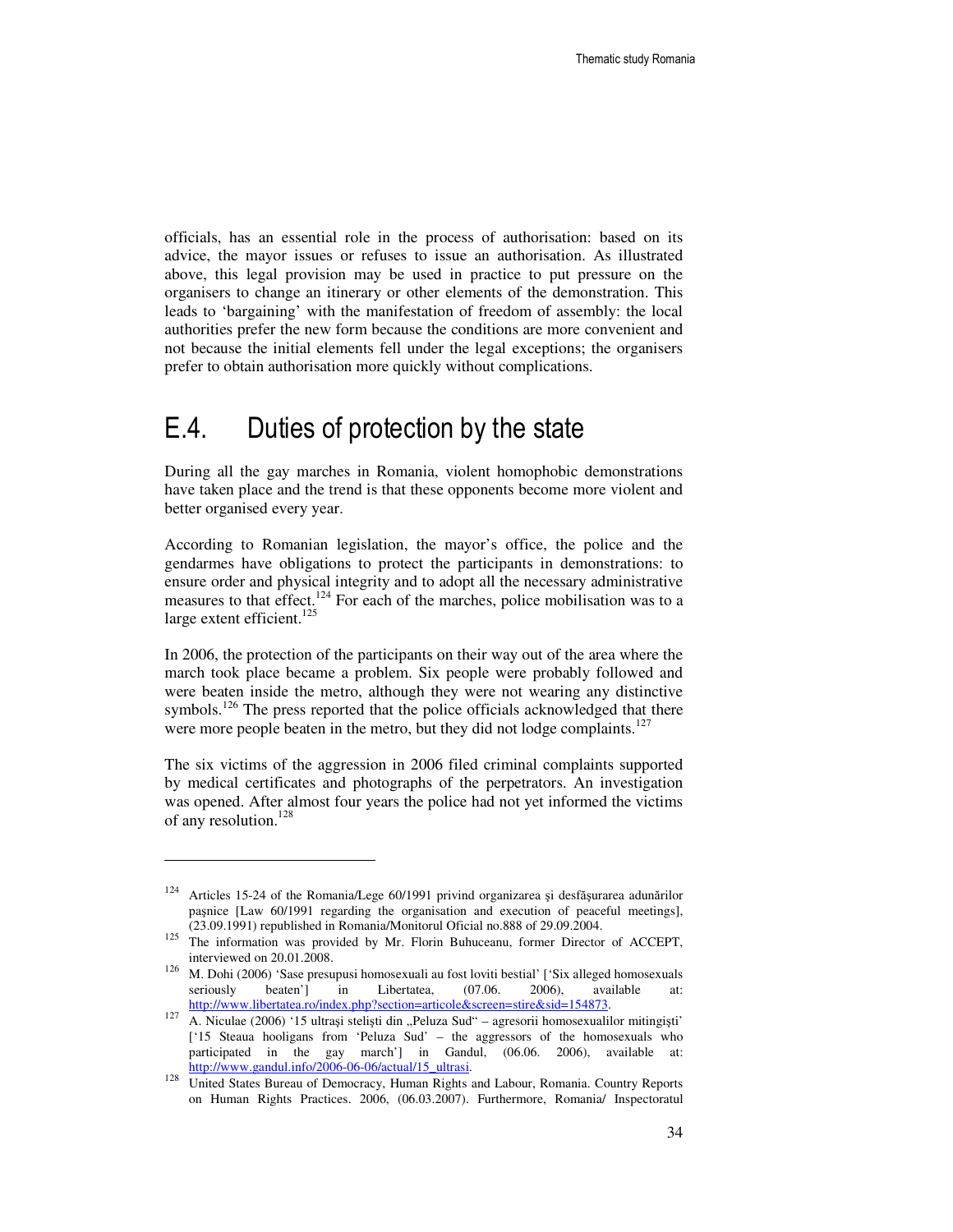In 2005, the police arrested tens of people from the anti-gay group who behaved violently against the participants.<sup>129</sup> However, no criminal investigation was carried out and no criminal charges have been brought.<sup>130</sup>

In 2006, the gay march was preceded by a joint press conference held by the extreme right-wing organisation New Right and George Becali, the leader of the extreme right party *Noua Generație* [New Generation] and owner of Steaua Soccer Club, in partnership with the Romanian Orthodox Church, in the Metropolitan seat.<sup>131</sup> The Conservative Party and the Christian Democratic Peasants' Party also fervently condemned the gay march.<sup>132</sup> Consequently, the homophobic demonstrations during the 2006 march were the most violent of all the marches. Neo-fascist groups and hooligans, so-called *Ultra*ş*ii Steaua* (Steaua soccer fans), initiated the violence. Fifty people were arrested. The police identified 15 of them as belonging to the last group.<sup>133</sup>

In 2007, the gay march was again confronted with violence.<sup>134</sup> The police ensured the protection of the participants. Two policemen were harmed by stones thrown in the direction of the march participants. The media reported that five criminal investigations were initiated after the march against anti-gay

10&kword=Legaturi+primejdioase.

General al Politiei Române was unable to provide us information on the status of investigations in this case and referred to the local police – Romania/ Directia Generală de Poliţie a Municipiului Bucureşti, Serviciul de Poliţie Metrou and the Prosecutor's Office. See Response No.52590/S1/29.01.2010 of the Romania/ Inspectoratul General al Poliţiei Române, Ministerul Internelor şi Reformei Administrative, on file with national FRALEX expert.

<sup>&</sup>lt;sup>129</sup> V. Zamfir (2005) 'Atacați cu icoane' ['Attacked with icons'] in Evenimentul zilei,  $(29.05.2005)$ ; see also G. Capuerde  $(2005)$  'Homosexuali romani bătuti de legionari' ['Romanian homosexuals beaten by the Legionari'] in Libertatea, (29.05.2005); see also R. Radu (2005) 'Articolul 200 a marşăluit prin centrul Bucurestiului' ['Article 200 marched along the centre of Bucharest'] in Cotidianul, (29.05.2005).

<sup>&</sup>lt;sup>130</sup> V. Zamfir (2005) 'Atacati cu icoane' ['Attacked with icons'] in Evenimentul zilei, (29.05.2005).

<sup>&</sup>lt;sup>131</sup> C. Ghinea (2006) 'Preoți, neofasciști si jandarmi la discotecă' ['Priests, neofascists and gendarmes at the disco'] available at http://www.hotnews.ro/articol\_49991-Jandarmi-preotisi-neofascisti-la-discoteca-de-Cristian-Ghinea.htm; see also Razvan Ionescu (2006) 'Legături primejdioase' ['Dangerous liaisons'] in Ziua, (10.06. 2006), available at: http://www.ziua.ro/display.php?id=201321&data=2006-06-

<sup>132</sup> Realitatea TV (2006), 'Protest politic – PPCD condamnă manifestația gay' ['Political protest – PPCD condemns the gay manifestation'] 03.06.2006, 09:26.

<sup>&</sup>lt;sup>133</sup> M. Dinescu (2006) 'Cine ne-a pus magiun pe clanță?' ['Who soiled our door?'] in Gândul, (09.06.2006), available at: http://www.gandul.info/2006-06-09/actual/cine\_a\_pus.

<sup>134 &#</sup>x27;Children of God,' in Nine O'clock, issue 3953 p. 4 (13.06.2007), available at: http://www.nineoclock.ro/archive\_index.php?page=detalii&categorie=frontpage&id=200706 13-500941.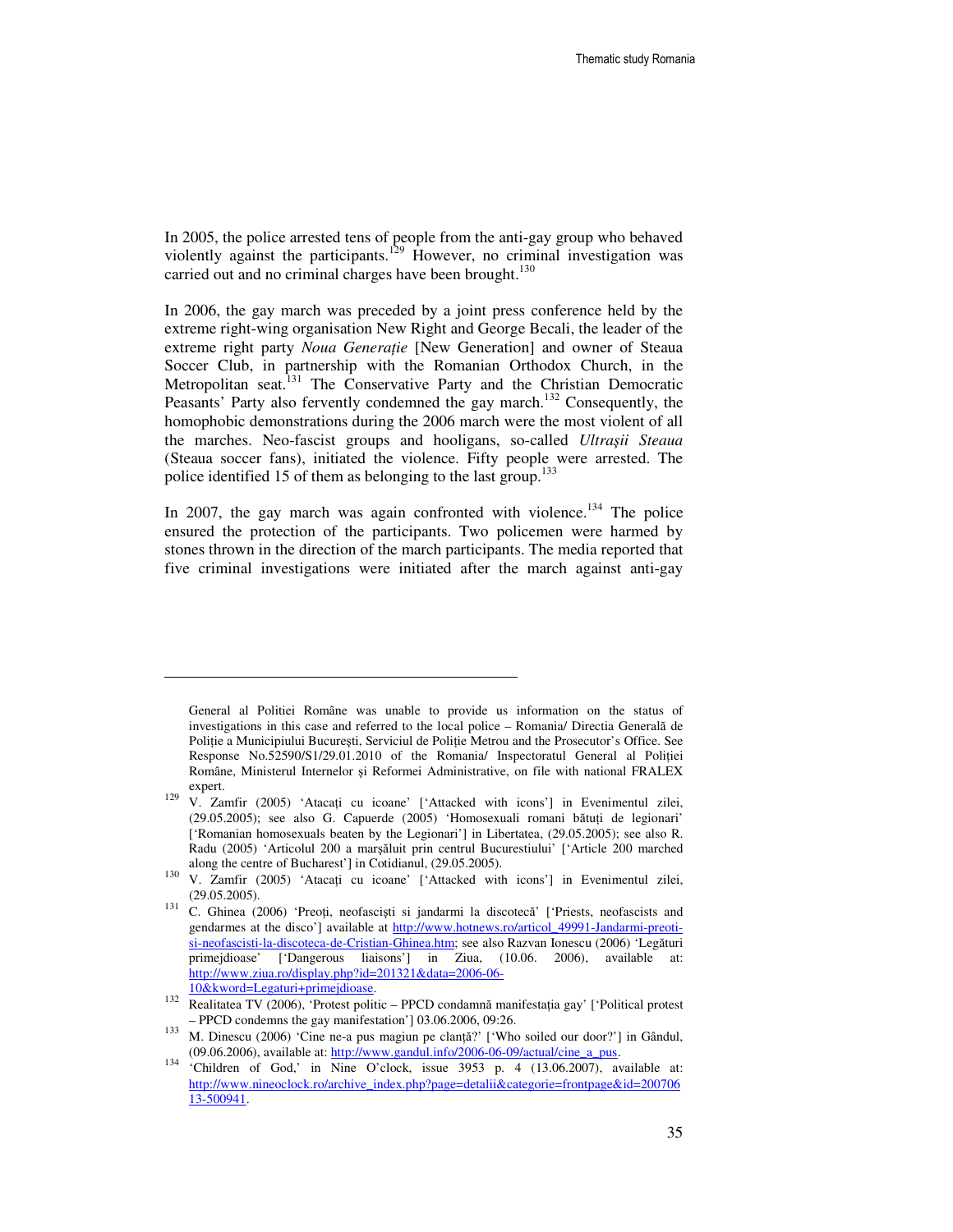protesters carrying or using weapons against the participants in the pro-gay march.<sup>135</sup>

According to criminal law, $136$  the state has the obligation to protect its citizens against these kinds of organisations and against their actions. Nevertheless, the public prosecutors did not take any measure to open a criminal investigation against any of these groups. Furthermore, although the so-called Normality March promotes slogans inciting discrimination and violence against homosexuals, the authorities have not applied the legislation criminalising such acts, instead the organisers received authorisation easily and no fine was given to the participants or organisers of the ad hoc counter-protest in 2006 or  $2007$ .<sup>137</sup>

<sup>&</sup>lt;sup>135</sup> PROTV News (2007) 'Dosare penale și politisti raniti' ['Criminal investigations and harmed policemen'] 09.06.2007, 19:00, available at: http://www.protv.ro/stiri/social/dosare-penalesi-politisti-raniti-la-marsul-diversitatii.html.

<sup>136</sup> Romania/ Ordonanța de Urgență a Guvernului 31/2002 prohibiting organisations and fascist, racist, xenophobic symbols and the promotion of the veneration of persons guilty of crimes against peace and humanity. See information in Section E4 – Duties of protection by the state.

<sup>&</sup>lt;sup>137</sup> See information in Section E2 – Criminal Law.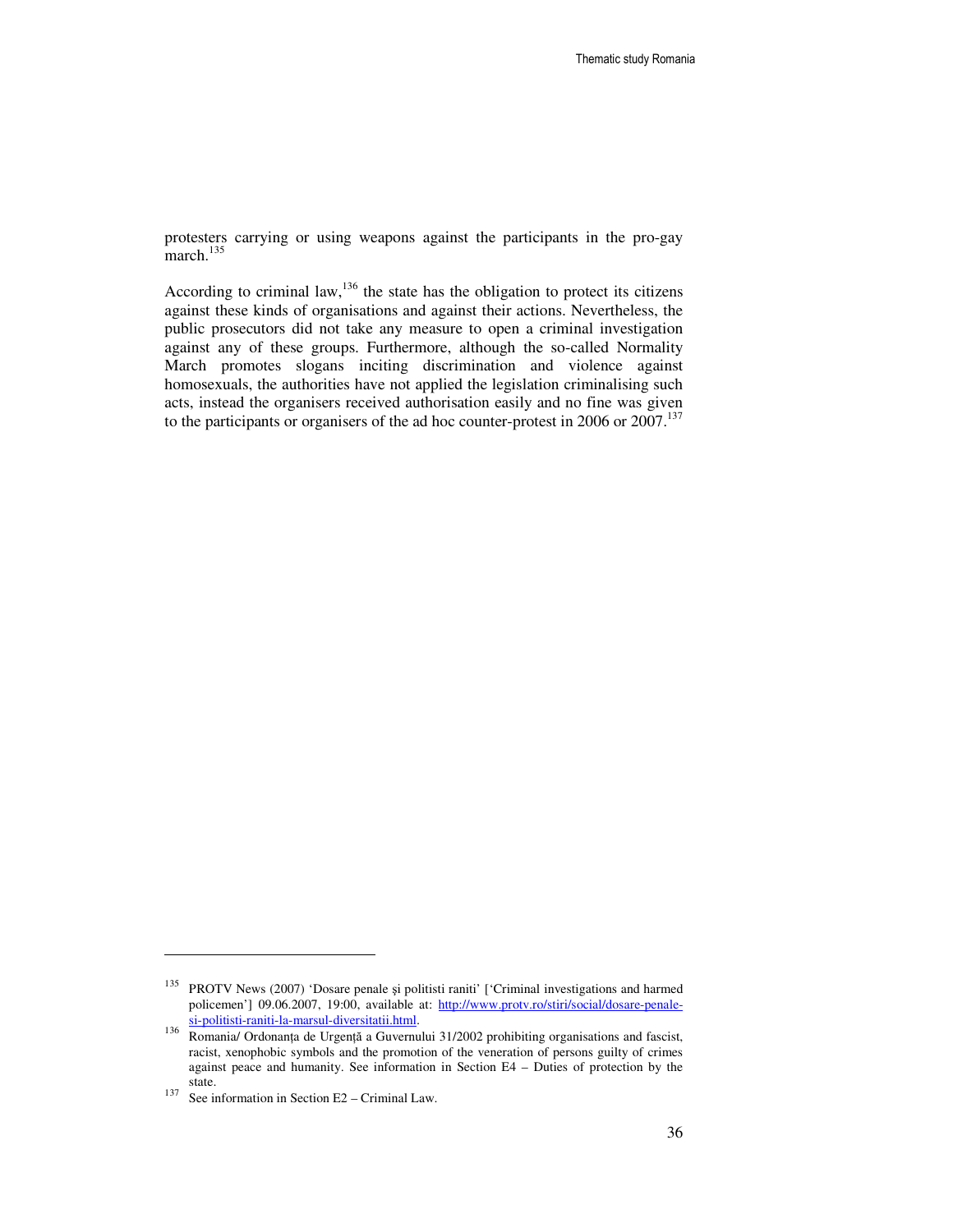# F. Criminal law

## F.1. Legal provisions on hate speech related to homophobia

The sanctions issued according to the Anti-discrimination Law on incitement to discrimination have an administrative nature. For criminal penalties, the persons subjected to homophobic speech may invoke the provisions on insult and slander in the Criminal Code, but only to protect their dignity, not to punish 'hate speech.'

The law of July 2006 amending the Criminal Code created the new crime of 'hate speech', as incitement to discrimination based on all grounds of discrimination sanctioned by the Anti-discrimination Law, including sexual orientation.<sup>142</sup> This broadened the scope of application of an earlier provision which only criminalised 'national and xenophobic propaganda' and incitement to racist and nationalistic hatred and did not mention sexual orientation.

Taking into consideration the Criminal Code amendments together with the administrative and civil remedies available under the Anti-discrimination Law referred to above, it may be said that protection against homophobic speech was reasonably covered by Romanian legislation.

Other criminal offences in the field of hate speech are sanctioned by the Romania/*Ordonan*ţ*a de urgen*ţă *31/2002 privind interzicerea organiza*ţ*iilor* ş*i simbolurilor cu caracter fascist, rasist sau xenofob* ş*i a promov*ă*rii cultului persoanelor vinovate de s*ă*vâr*ş*irea unor infrac*ţ*iuni contra p*ă*cii* ş*i omenirii* [Law prohibiting fascist, racist and xenophobic organisations and symbols and the encouragement to venerate persons guilty of crimes against peace and humanity].<sup>144</sup> The text was never used to sanction homophobic groups which

<sup>&</sup>lt;sup>142</sup> Article 317 of the Criminal Code.

<sup>144</sup>Romania/ Ordonanţa 31 privind interzicerea organizaţiilor si simbolurilor cu caracter fascist, rasist sau xenofob si a promovării cultului persoanelor vinovate de săvârsirea unor infracŃiuni contra păcii si omenirii, Ordinance 31/2002 on the Prohibition of Fascist, Racist and Xenophobic Organisations and Symbols and the Encouragement to Venerate Persons Guilty of Crimes against Peace and Humanity.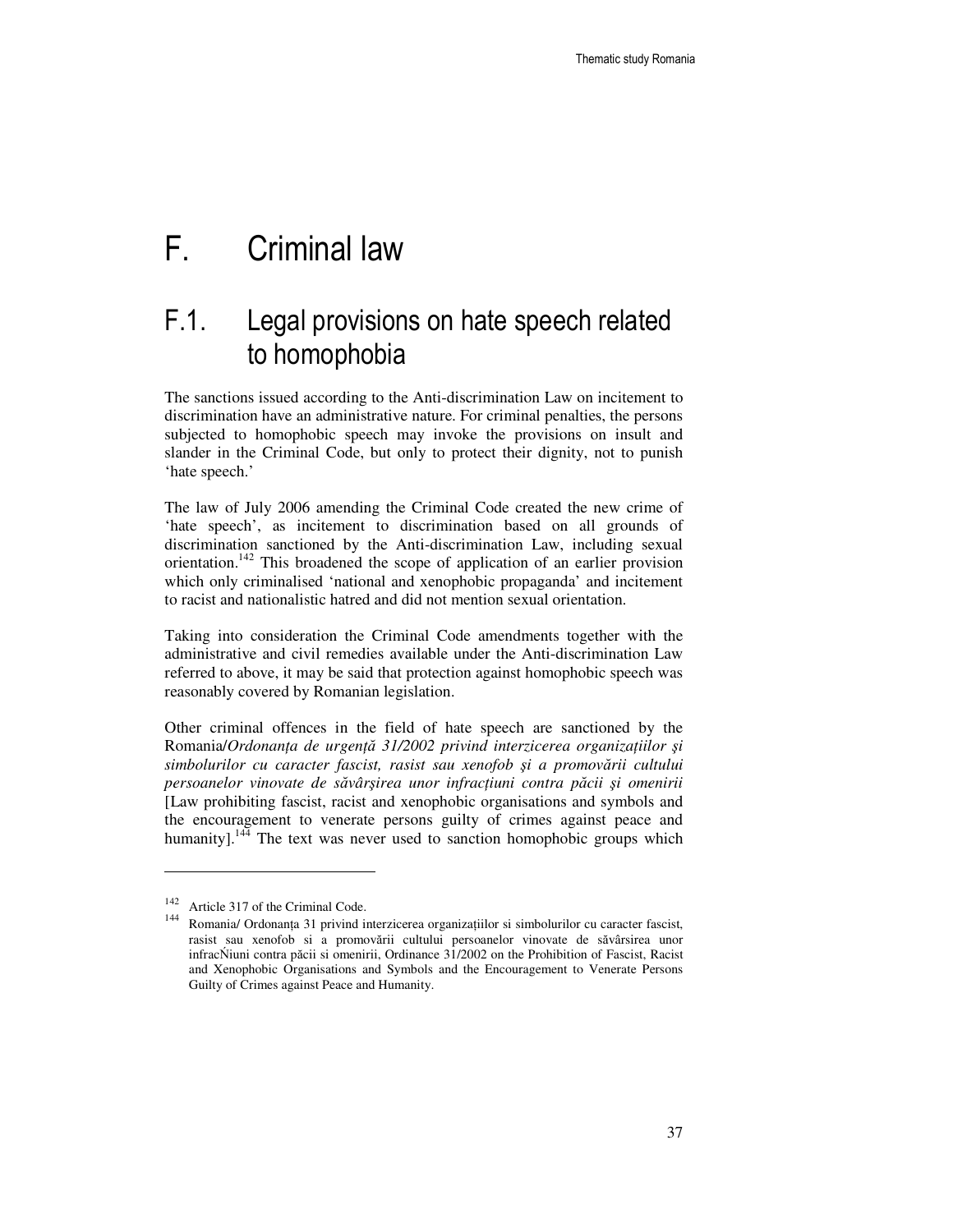acknowledge their lineage to the Fascist movement.<sup>145</sup> Furthermore, the repeal of Articles 8 to 11, which defined misdemeanours and provided for the possibility of dissolving legal entities engaged in fascist, racist or xenophobic conduct, leaves the law without legal remedies when confronted with more than mere individual incidents to illegal conduct.

### F.2. Legal provisions on hate crimes

### F.2.1. Legal provisions prior to 2006

Prior to 2006, the Criminal Code contained four criminal offences fitting the framework of discrimination-motivated crime.<sup>146</sup> None of them was applicable to homophobia motivated hate crimes. Other provisions such as the aggravating circumstance ('shameful reasons for committing a crime'<sup>147</sup>) or insult and slander, $148$  which in theory could have been interpreted to apply to homophobic acts, have never been applied by the judiciary in such cases.

Prior to 2006, Article 247 of the Criminal Code, on abuse in the exercise of authority against the rights of the person, did not mention 'sexual orientation'. In December 2000, the police held illegally and interrogated a young man, A.G., on the basis of his sexual orientation. He was asked for the names of all the gay people he knew. A.G. lodged several criminal complaints with the public prosecutors' offices, based on Article 247 and Article 250 paragraph (1) of the Criminal Code (Abusive Behaviour). The authorities rejected the complaints and never opened an investigation. The organisation, ACCEPT, reported that the case was sent to the European Court of Human Rights on 7.02.2003 but the case was communicated to the Romanian government only in April  $2010.<sup>149</sup>$ 

<sup>&</sup>lt;sup>145</sup>See information in Section E – Freedom of assembly.

Article 247 – Abuse in the exercise of authority against the rights of the person, Article 317 – Nationalistic and chauvinistic propaganda, Article 318.(1) – Impeding the free exercise of religion, Article 319 – Profanation.

<sup>147</sup> Article 75 (d) of the Criminal Code.

<sup>&</sup>lt;sup>148</sup> Article 205 and Article 206 of the Criminal Code.<br><sup>149</sup> Advise Castin Cassassey a Baumania Bassas

Adrian Costin Georgescu c. Roumanie, Requete 4867/03 filed on 7.02.2003; see also http://accept.ong.ro/stiri.html#17ian.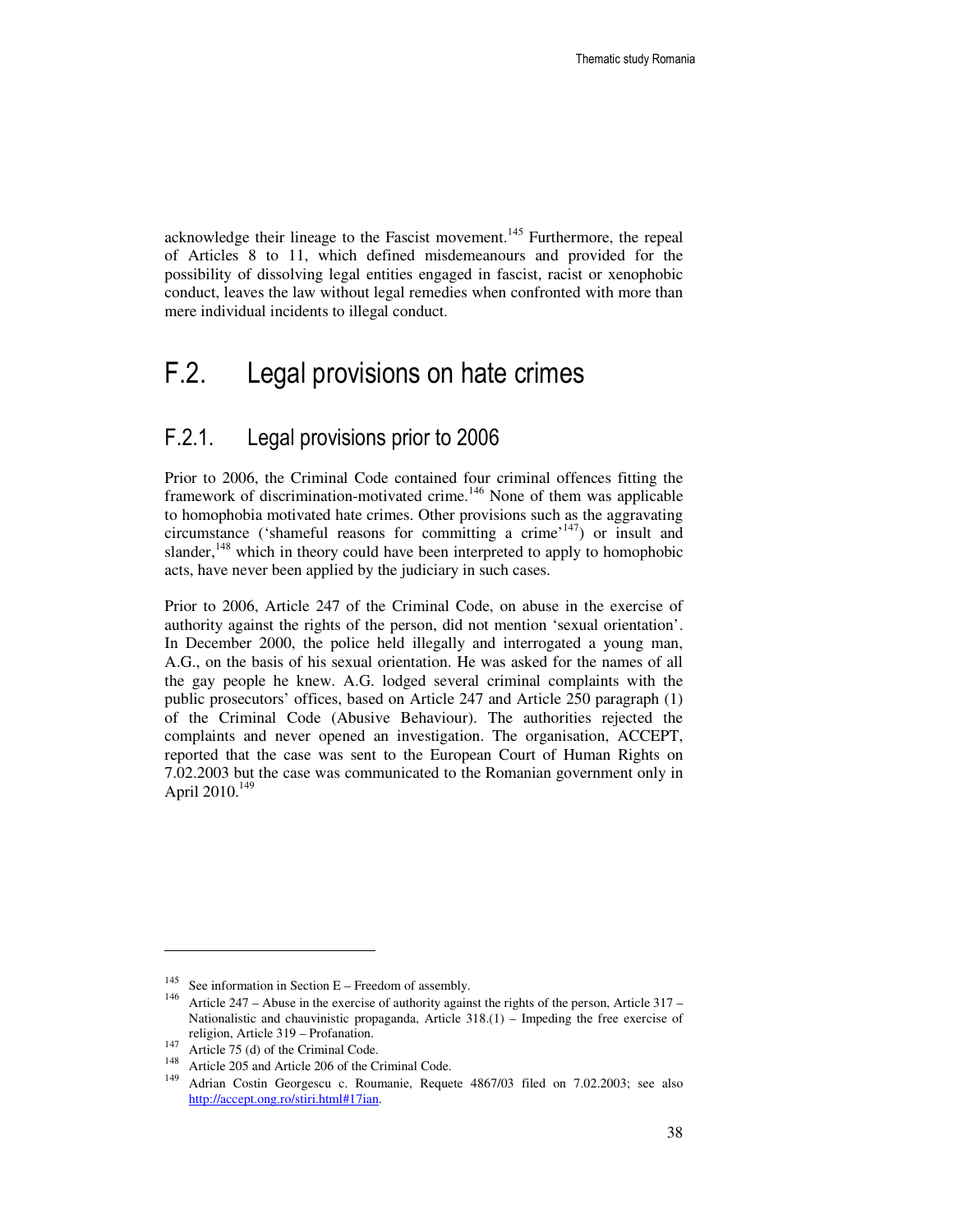### F.2.2. The 2006 amendments

In April 2006, two  $NGOs<sup>150</sup>$  in partnership with the NCCD, lobbied the Ministry of Justice to introduce in the amendments of the Criminal Code provisions sanctioning hate crimes, including homophobia motivated crimes:<sup>151</sup>

- The legal aggravating circumstance for any criminal offence conducted with discriminatory motivation on any ground of the Anti-discrimination Law.<sup>152</sup>
- Expanding the list of grounds protected in the case of two criminal offences already existing in the Criminal Code: abuse in the exercise of power by a civil servant (Article 247) and incitement to hatred (Article 317).<sup>153</sup>

In July 2006, the Criminal Code was amended to specifically punish homophobic motivated crimes, as described above.

There is no assessment of the enforcement of this text. In its Shadow Report, the European Network Against Racism (ENAR) notes that, in spite of governmental efforts to introduce anti-discrimination legislation and practices among law enforcement officials and within concerned institutions, training and real implementation is slow.<sup>154</sup> The Ombudsperson does not give particular attention in its annual reports to human rights violations motivated by homophobia.<sup>155</sup> In addition, police authorities and the Superior Council of Magistracy declare they do not have statistics or data disaggregated on sexual orientation,<sup>156</sup> while the Gendarmerie could offer an analysis of administrative fines issued.<sup>157</sup>

After the decriminalisation of homosexual consensual relationships between adults (Article 200 of the Criminal Code),<sup>158</sup> the police used the provisions of

<sup>&</sup>lt;sup>150</sup> Romania/ ACCEPT Association and Romania/ Centre for Legal Resources.

<sup>&</sup>lt;sup>151</sup> Romania/ LegeaLege 278 / 2006, (4.07.2006).

<sup>&</sup>lt;sup>152</sup> Article 75. (1), point c<sup>1</sup> of Romania/ Criminal Code amended in 2006.

<sup>&</sup>lt;sup>153</sup> Article 247 and Article 317 of Romania/ Criminal Code amended in 2006.

ENAR, 2007 Shadow report: Romania, available at: http://www.enareu.org/en/national/romania/Romania\_2006.pdf (05.02.2008). The National Institute of Magistracy reports organizing numerous trainings for graduates studying to become judges and prosecutors and also continuous education for judges and prosecutors. See Response No. 4/305/1154/20109/ 4.02.2010 of Romania/ Consiliul Superior al Magistraturii, on file with national FRALEX expert.

<sup>&</sup>lt;sup>155</sup> See Response No.132/11.01.2010 of Romania/ Avocatul Poporului, on file with national FRALEX expert.

<sup>156&</sup>lt;br>156 See Response No.9113/19.01.2010 of Romania/ Direcția Generala de Poliție a Municipiului București, Serviciul de informare și relații publice, on file with national FRALEX expert. See Response No.4/305/1154/20109/ 4.02.2010 of Romania/ Consiliul Superior al Magistraturii, on file with national FRALEX expert.

<sup>157</sup>See Response No.357930/02.02.2010 of Romania/ Jandarmeria Româna, Direcţia de Jandarmi a Municipiului Bucureşti, on file with national FRALEX expert.

<sup>158</sup>Romania Lege 61/2002 privind aprobarea Ordonanţei de urgenţă a Guvernului nr. 89/2001 pentru modificarea și completarea unor dispoziții din Codul penal referitoare la infracțiuni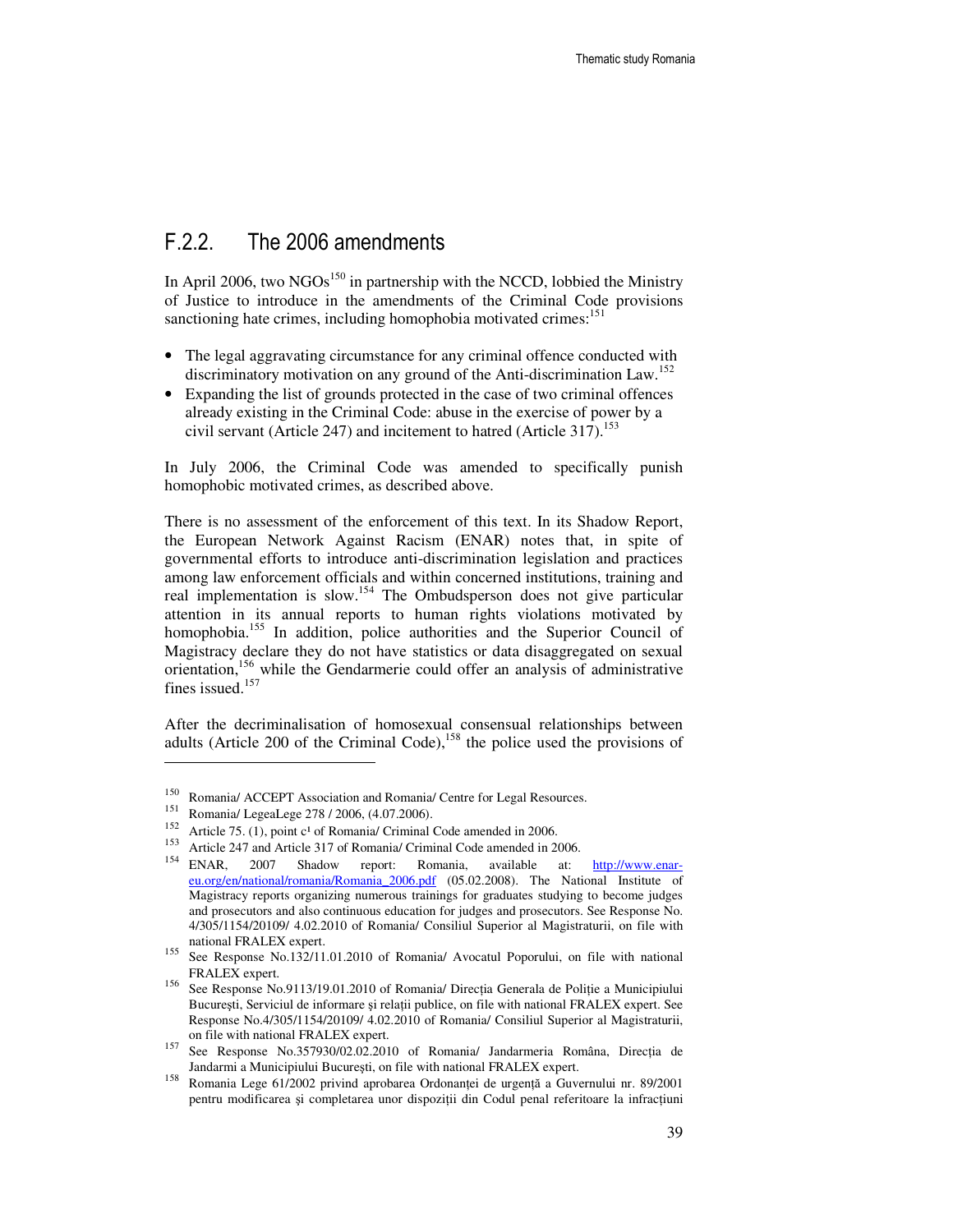the law on public order to harass homosexuals.<sup>159</sup> The police patrolled the public parks and bars known as meeting places of homosexuals.<sup>160</sup> Reportedly, police officers framed cases against homosexuals and either punished them with administrative fines or blackmailed them and solicited money or alcohol.<sup>161</sup> ACCEPT reported a series of such cases in 2002-2003. <sup>162</sup> The victims were represented before the administrative courts and the sanctions were declared void because they were unfounded. As prior to 2006 Article 247 of the Criminal Code did not protect sexual minorities, it could not be used against the police officers harassing gay men. Furthermore, starting a procedure before the NCCD might have been easily dismissed based on the fact that these facts were of a criminal nature.<sup>163</sup> Similar cases have been reported in 2009-2010 and another administrative fine was declared void in  $2009$ <sup>164</sup>

### F.2.3. The Criminal Code adopted in 2009

 $\ddot{ }$ 

In 2008-2009, during the drafting of the proposal for the New Criminal Code, the criminal provisions regarding the aggravating circumstances in case of discriminatory motivation of criminal deeds were left out by the Government in its initial proposal. The Anti-discrimination Coalition of NGOs petitioned the parliamentary commission debating the proposal of the new Code. The new Criminal Code adopted on July 17th 2009 maintained the aggravating

privind viaţa sexuală (16.01.2002). Law no.61/2002 approving Government Emergency Ordinance no. 89/2001 was published in the Official Gazette of Romania, part I, no. 65/30.01.2002, and came into force.

<sup>159</sup> Article 2(1) and Article 2(6) of Romania/ Lege 61/1991 pentru sanctionarea faptelor de incălcarea unor norme de conviețuire socială, a ordinii și liniștii publice (18.08.2000) on invoking the offer made in public of sexual services in exchange for money, the prohibition of acts that are obscene, insulting or vulgar, that disturb the public order or disturb persons or affect their dignity.

<sup>&</sup>lt;sup>160</sup> United States Bureau of Democracy, Human Rights and Labour, Romania. Country Reports on Human Rights Practices. 2005, March 2006, February 2009.

<sup>&</sup>lt;sup>161</sup> The information was provided by Danielle Zavoianu, Coordinator outreach workers, ACCEPT, regarding a case that took place in 2007 in Operei Park, Bucharest, interviewed 02.02.2008.

<sup>&</sup>lt;sup>162</sup> Case of D.A. & B.S from Operei Park (2002), Caseof M.S. from Gara de Nord Park (2003). Their summaries are on file with the Centrul de Resurse Juridice [Center for Legal Resources].

<sup>163</sup> The National Council for Combating Discrimination deals only with cases of discrimination that are of an administrative nature. When receiving cases of a criminal nature, they decline their competence in favour of the public prosecutor's office.

Interview with Florin Buhuceanu, President of ACCEPT, 20.01.2010. See also Romania/ Judecătoria Sectorul 5 București, Secția a II-a civilă /O.C. v. Jandarmeria Română UM 0575, Civil Judgment 3651 in File no.13019/302/ 2008 (24.04.2009).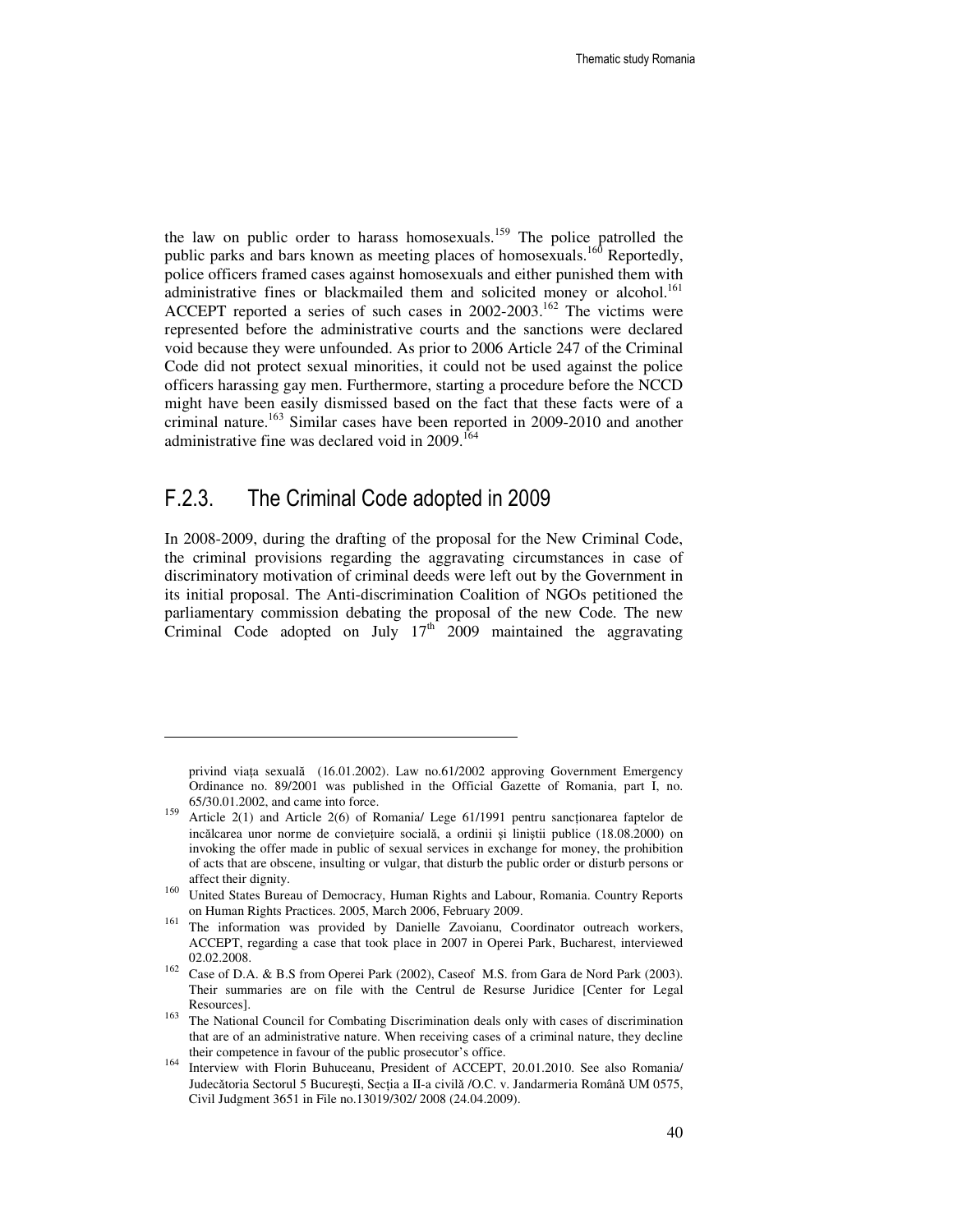circumstances in case of deeds perpetrated with discriminatory intent, including criminal motivation based on sexual orientation, in Article 77.

The new Criminal Code also sanctions the abuse in the exercise of authority in Art. 297 as the deed of the civil servant who during the exercise of work-related tasks, is limiting the exercise of a right of a person or creates a situation of inferiority on grounds of ... gender, sexual orientation ... which is punishable with prison from two to seven years and the prohibition to take a public position. Art. 223 on sexual harassment sanctions 'requesting repeatedly favours of sexual nature within a work-related relation or a similar on, if the victim was intimidated in this way or was placed in a humiliating position' with prison from three months to one year or with a fine. The new Criminal Code also sanctions torture by a civil servant on a reason based on any of the grounds of discrimination protected in the Anti-discrimination Law according to Art. 282 with prison from two to seven years.

The new Criminal Code, to enter into force at a later, unknown date, also rephrased the definition of incitement to hatred or discrimination in Article 369 by deleting the list of protected grounds and introducing the following language: 'incitement of the public, by any means to hatred or discrimination against a category of persons is punished with prison from six months to three years or with fine.<sup>166</sup> The current Art. 317 of the Criminal Code sanctioning hate speech as incitement to discrimination mentions specifically that it protects all grounds of discrimination sanctioned by the Anti-discrimination Law and includes the list of protected grounds for clarification.

 $\overline{a}$ 

<sup>&</sup>lt;sup>165</sup> New wording of Art. 77 (h) includes as aggravating circumstances 'perpetrating a criminal deed for reasons related to the race, nationality, ethnicity, language, religion, gender, sexual orientation, opinion or political affiliation, wealth, social origin, age, disability, uncontagious chronic illness or HIV/AIDS infection, or other similar circumstances which are considered by the perpetrator as the causes of the inferiority of a person compared to another.'

<sup>&</sup>lt;sup>166</sup> Romania/ Lege 286/2009 privind Codul Penal [Law 286/2009 on the Criminal Code] (17.07.2009)

<sup>&</sup>lt;sup>172</sup>Interview with Ms. Alina Oancea, Executive Director of ACCEPT, on April 10th, 2010. See also incidents mentioned in the 2009 US State Department Human Rights Report, text of the report is available at http://www.state.gov/g/drl/rls/hrrpt/2009/eur/136053.htm (14.04.2010).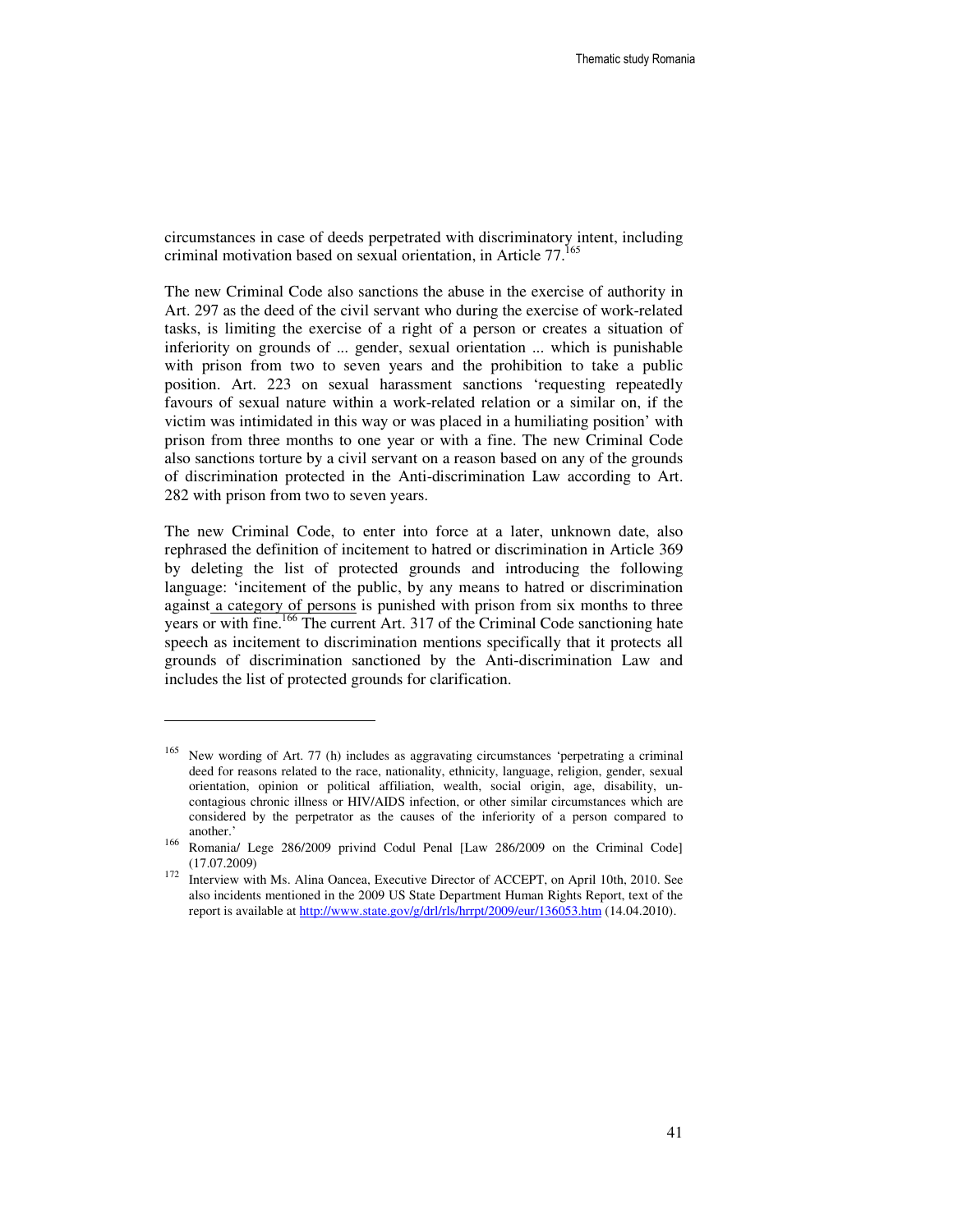# G. Transgender issues

## G.1. Transgender status as a ground for discrimination

The Anti-discrimination Law does not explicitly mention gender identity and expression, including transsexualism Discrimination on such grounds would be covered by the catch-all phrase 'any other criterion.' Neither the legal provisions, the jurisprudence or the academic writing perceive discrimination on grounds of gender reassignment as a form of 'sex' discrimination as established in ECJ jurisprudence. See Section A.1., paragraph [19].

Harassment of persons due to their transgender status became increasingly a problem as reported by ACCEPT Romania, the only NGO providing support to  $LGBT.^{172}$ 

### G.2. Legislation affecting transgender people

There is no special legislation regulating the situation of transgender people, not even secondary legislation at the level of authorities with competency in such cases – Ministry of Health, Ministry of Internal Affaires, Ministry of Justice, *Inspectoratul Na*ţ*ional pentru Eviden*ţ*a Persoanelor* [the National Inspectorate for the Registration of Persons], *Direc*ţ*ia General*ă *de Pa*ş*apoarte* [Passport Department], *Institutul Na*ţ*ional de Medicin*ă *Legal*ă [the National Institute of Legal Medicine (NILM)].

### G.2.1. Norms on identification data

-

The law on civil registration data<sup>173</sup> and the law on the procedures for identification documents<sup>174</sup> offer only indirect guidance on the procedure for sex change and for changes to names and identification data. The legal provisions state that, in order to effect changes in the identification data or in order to undergo sex-change surgery, the plaintiff needs a final judgement

 $173$  Romania/ Lege 119/1996 cu privire la actele de stare civila [Law regarding civil status documents] (11.11.1996) with the last modifications from 08.09.2006.

<sup>174</sup>Romania/ Ordonanţa Guvenului 41/2003 privind dobândirea şi schimbarea pe cale administrativă a numelor persoanelor fizice,(02.02.2003) with the last modifications from 06.07. 2004.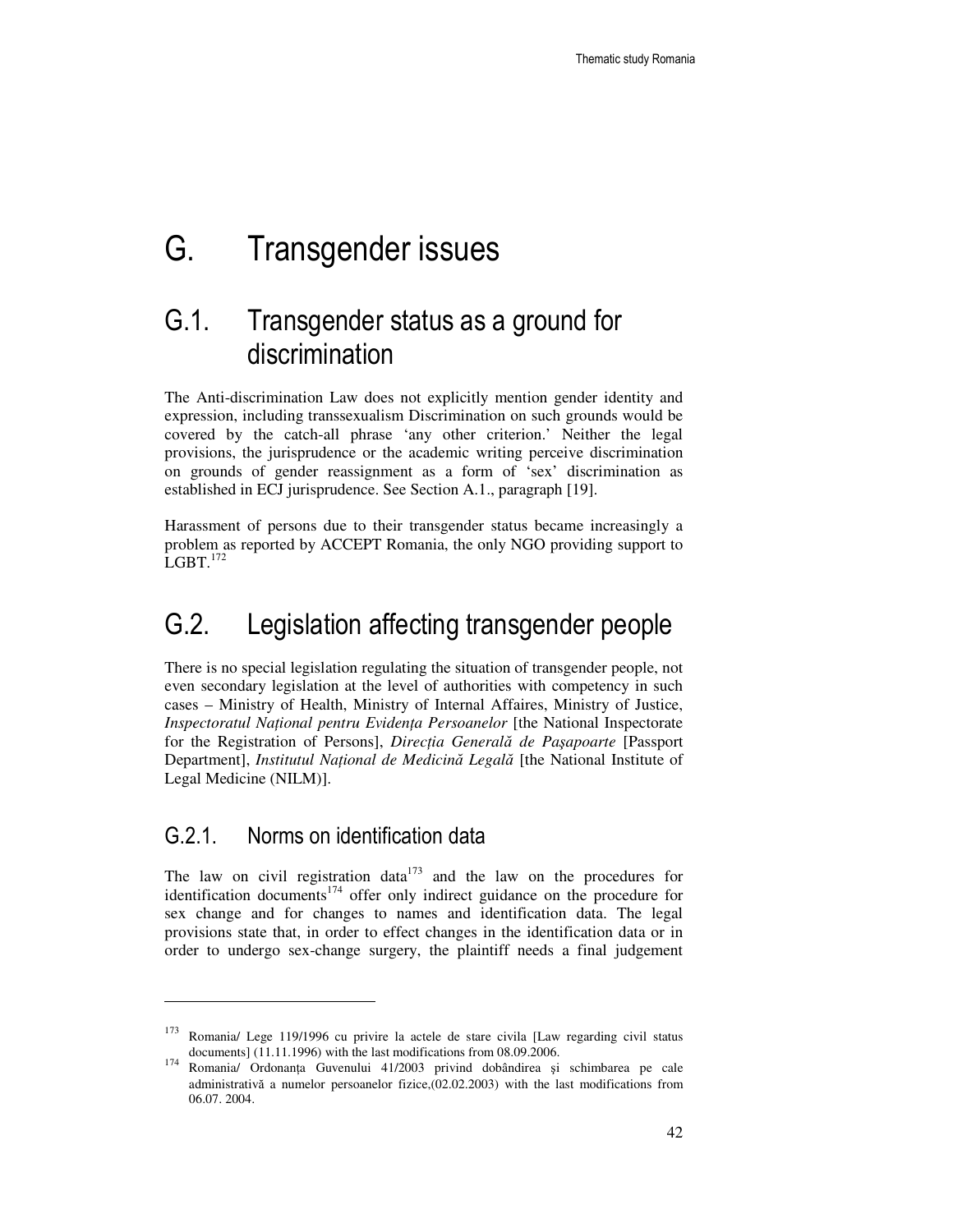which is an intrusion on the right to private life of the person, as explained below.<sup>175</sup>

In addition, the conditions under which the right to access to a court might be exercised are not clarified in sufficient detail, adding to the uncertainties of the procedures.<sup>176</sup>

According to Article 44 (i) of the Law 119/1996 on civil status documentation, the information on the new sex can be entered in the civil status documents upon request, once the individual has a final decision from a court. This is an administrative procedure carried out by the civil status bureau within the mayor's office. The regulations implementing the law do not contain any express reference to this situation and do not clarify the procedures.<sup>177</sup>

According to Article 2.(2).l of the Ordinance 41/2003 on administrative venues for changing names, any transgender person can apply for an administrative procedure to change the individual's forename and the identification documents only after the approval of sex change has been given in a final decision by a court. Additionally, the person must provide a forensic medical act stating his/her sex. The law does not specify whether such an act may be issued by the general practitioner, the doctor who performed the surgery or whether it must be issued by the NILM. In practice, the authorities require a certificate issued by the NILM which implies delays and travelling to Bucharest for those outside the capital. Furthermore, the NILM does not have special expertise in handling such cases nor protocols or procedures for carrying out such examinations.<sup>179</sup> The request of forensic medical expertise and the whole civil case in court are very intrusive into the individual's private life, instead of being a decision by the individual with the support of medical specialised personnel.

<sup>&</sup>lt;sup>175</sup> Art. 44(i) and Art. 57-58 of the Law 119/1996.

<sup>&</sup>lt;sup>176</sup> The laws do not specify which court is competent to judge the case for changes in identification data, on what legal basis, whether it is a contradictory procedure or a noncontradictory procedure, in the event of it being a contradictory procedure what institution the case should be filed against, if the case is a sensitive case and can be heard in camera, what the judicial tax that needs to be paid is, what the means of evidence necessary in order to get a positive judgement are, where the first instance's judgement is appealed etc. See the case of D in Annex 1.

<sup>177</sup> Romania/ Metodologie 1/1997 pentru aplicarea unitară a dispoziţiilor Legii nr. 119/1996 cu privire la actele de stare civilă, (13.10.1997).

<sup>&</sup>lt;sup>179</sup> The National Institute of Legal Medicine regularly handles cases to assess the legal capacity of the person or the degree of physical injuries. See information available at: http://www.legmed.ro (02.10.2008). See the Case of D. in Annex 1, when the expertise report recommended a one-year waiting period before allowing the sex-change operation to take place.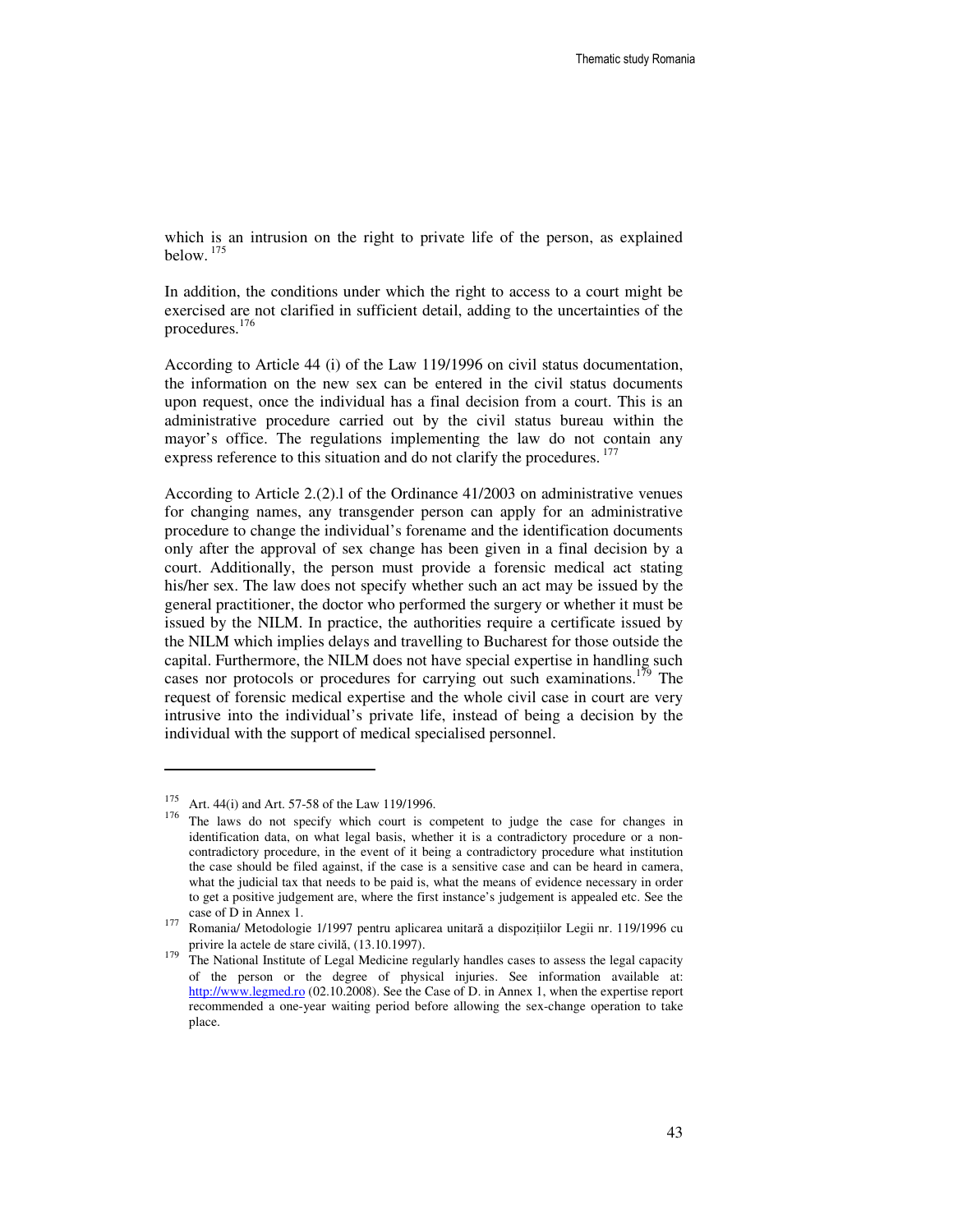The National Inspectorate for the Registration of Persons declared that in the last seven years they had received six requests for change of forename due to sex changes. No other information was available.<sup>180</sup> The NILM states that they have not received any request for expert forensic examination in the last three years, which contradicts information provided by NGOs, by the lawyers and by the media about individuals addressing requests during the same period of time.<sup>181</sup> Also, this information is contradicted by the fact that the authorities report that during 2008-2009 four persons have changed their forename because of gender reassignment medical intervention.<sup>182</sup>

### G.2.2. The sex-change operation and adjacent treatment

There is no clear data on whether sex-change surgery and treatment are performed in Romania and in what conditions. Spitalul Clinic de Urgenţă Floreasca declared that it is the only clinic in Romania where this type of surgery is performed according to the law.<sup>183</sup> However, the hospital does not ensure the pre- and post-operation treatment necessary according to the medical protocols and does not have a department of transsexology.<sup>184</sup> The costs of such intervention and treatment are not covered by public health insurance.

The NILM requires that transgender people who want to undergo a sex-change intervention go through multiple psychiatric assessments and treatments as well as hormone treatment.<sup>185</sup> These decisions are ad hoc, as the Institute lacks a standing committee specialised in transgender-related issues and there is no publicly standardised procedure or medical protocol established on scientific grounds to ensure the predictability and objectiveness of the decision.

See Response No.203520/31.01.2008 of the Romania/ Inspectoratul Național pentru Evidența Populației, Ministerul Internelor și Reformei Administrative, on file with national FRALEX expert.

<sup>181</sup> See Response No.A8/172/12.01.2010 of Romania/ Institutul Naţional de Medicinǎ Legalǎ "Mina Minovici" Bucureşti, on file with national FRALEX expert.

<sup>&</sup>lt;sup>182</sup> See also Response No.52590/S1/29.01.2010 of Romania/ Inspectoratul General al Poliției Române, on file with national FRALEX expert.

<sup>183</sup> See Response No.14/04.02.2008 of Romania/ Spitalul Clinic de Urgenta Floreasca given to ACCEPT, on file with national FRALEX expert. A follow-up letter sent in January 2010 remained without a response. See Center for Legal Resources' Request of 05.01.2010, on file with the national FRALEX expert.

<sup>184</sup> See Response No.1059/24.01.2008 of Romania/ Spitalul Clinic de Urgenta Floreasca given to a Romanian citizen living in the Netherlands asking about the existence of a transsexology department, on file with national FRALEX expert, courtesy of ACCEPT.

<sup>185</sup> Interview with Ms Danielle Zavoianu, Project Assistant, ACCEPT, interviewed 02.02.2008. See also Case D in Annex 1.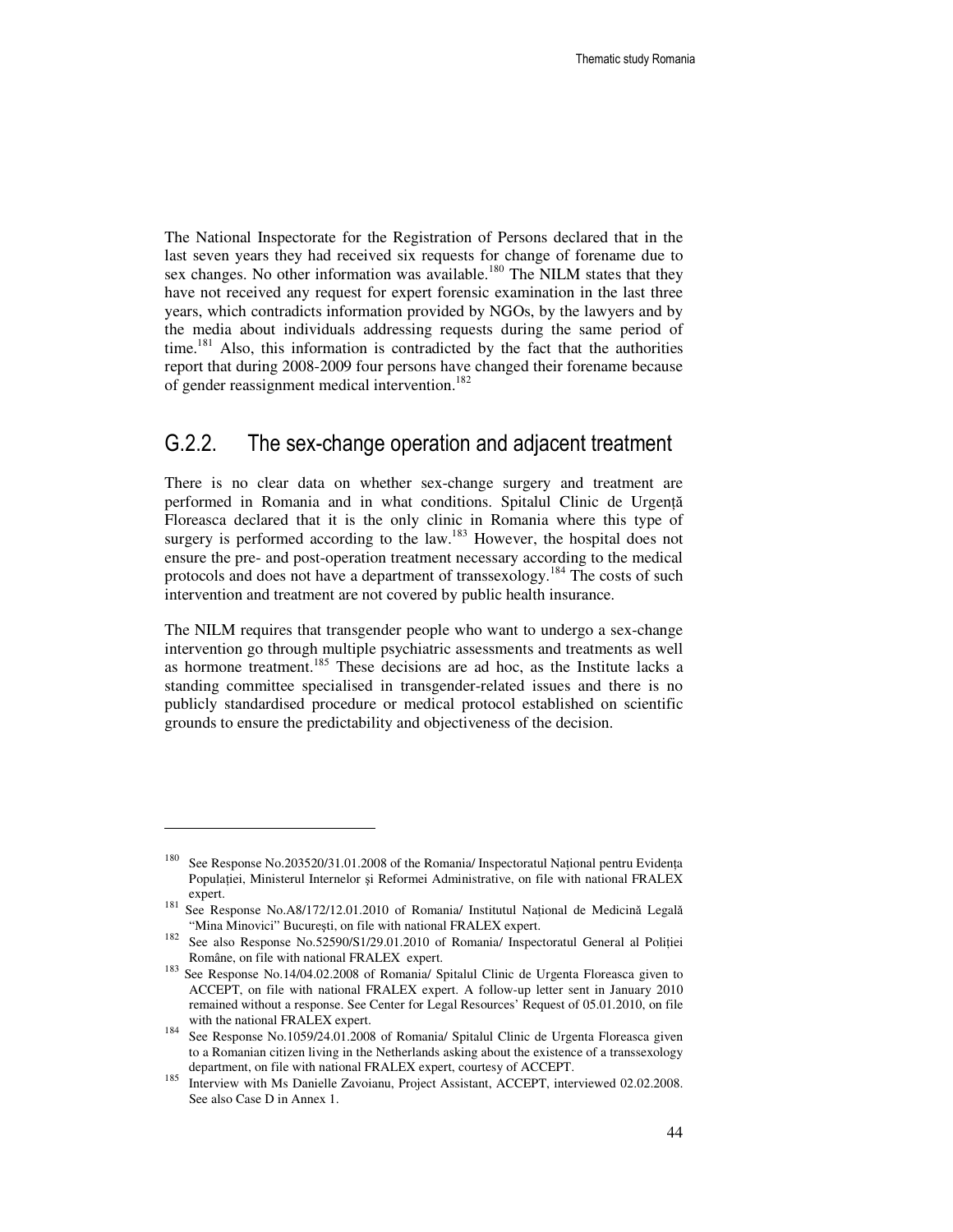# H. Miscellaneous

 $\ddot{ }$ 

### H.1. Decriminalisation of consensual homosexual relations

The provisions of the Criminal Code banning consensual homosexual relations between consenting adults were repealed in  $2002$ .<sup>186</sup> The legal changes came as a result of pressure from abroad, including from the United Nations, $187$  the Council of Europe,<sup>188</sup> and the European Union (on the basis of the Copenhagen political criteria for EU enlargement and through the regular annual reports prior to accession).  $189$ 

### H.2. Limitations in gathering statistical data

The difficulties in drafting effective legislation and public policies responding to the needs of LGBT people start with the lack of relevant statistical data. Public authorities invoke Article 7 (1) of Law 677/2001 on the protection of persons regarding the use of personal data<sup>190</sup> prohibiting 'the use of personal data regarding the racial or ethnic origin, political, religious, philosophical or similar opinion, membership of unions, as well as private data regarding health

<sup>&</sup>lt;sup>186</sup> Romania/ Emergency Ordinance No. 89 ( 21.06. 2001); adopted by Parliament through Romania Lege 61/2002 privind aprobarea Ordonanţei de urgenţă a Guvernului nr. 89/2001 pentru modificarea şi completarea unor dispoziţii din Codul penal referitoare la infracţiuni privind viaţa sexuală (16.01.2002).

<sup>187</sup> Human Rights Committee, (CCPR/C/79/Add. 111, July 28, 1999 para 16).

The Parliamentary Assembly of the Council of Europe (PACE), Committee on Legal Affairs and Human Rights, Draft opinion on the application for membership to the Council of Europe submitted by Romania, appendix II, AS/Jur (44)74, Strasbourg, 1993 in which PACE expressed its expectation that Romania would change its law in such way that Article 200 of the Penal Code would no longer consider homosexual acts in private between consenting adults a criminal offence. Similarly, in its Resolution 1123/97 on the honouring of obligations and commitments by Romania, the Parliamentary Assembly noted that 'certain provisions of the Penal Code now in force are unacceptable and seriously imperil the exercise of fundamental freedoms, especially Article 200 on homosexual acts', and expected that within one year Romania would 'amend without delay the provisions of the Penal Code'.

<sup>189&</sup>lt;br>Resolution of 19.09.1996, the European Parliament denounced the intention of the Romanian Parliament to increase punishments for consensual same-sex relations between adults. European Parliament - Résolution sur l'aggravation des sanctions contre les homosexuels en Roumanie. Similarly, in its Emergency Resolution on equal rights for gays and lesbians in the EC of 17.09.1998 the European Parliament demanded the elimination of discrimination and unequal treatment of homosexuals.

<sup>&</sup>lt;sup>190</sup> Romania/Lege 677/2001 pentru protectia persoanelor cu privire la prelucrarea datelor cu caracter personal si libera circulatie a acestor date, Law 677 on the protection of persons in relation to the use of personal data (21.11.2001).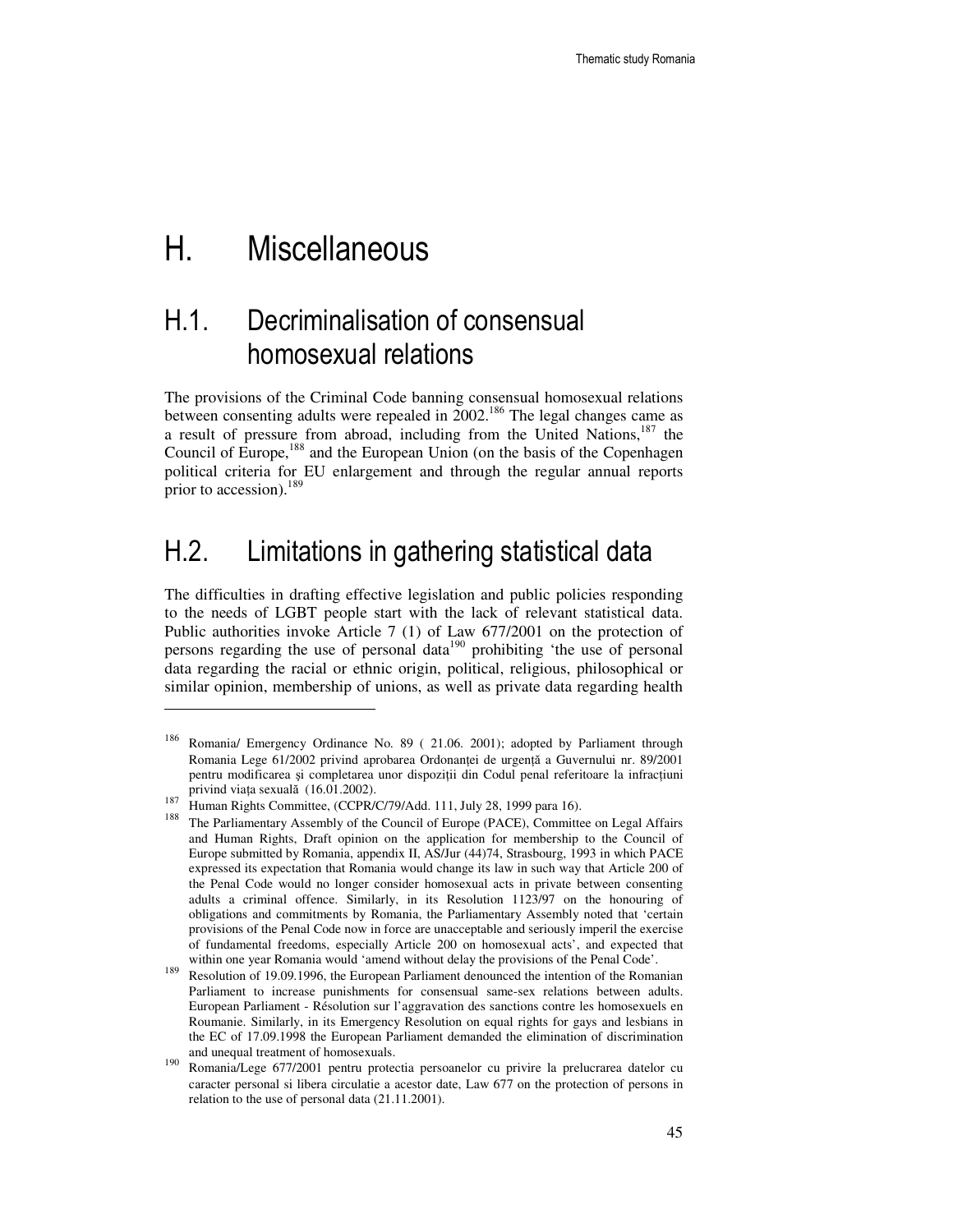status or sexual life'. The same provision is identified as a deterrent for effective data-gathering and policy-making in the case of women<sup>191</sup> or Roma.<sup>192</sup>

### H.3. Marriage and partnership

Currently, the Romania/Codul familiei [Family Code] defines family in Article 1.3 in gender-neutral terms, 'based on marriage between spouses', $193$  as provided for by Article 48 of the Constitution.<sup>194</sup> Partnerships are not recognised by Romanian legislation. Though the standing definition of marriage does not exclude same-sex marriage, it has never been used for this purpose and the practitioners agree that the interpretation of the Family Code definition limits the institution of marriage to heterosexual couples. Nevertheless, in the last two years religious and conservative groups have organised attempts to restrict marriage to opposite-sex couples.

In 2006, a coalition of religious actors collected signatures for a proposal to modify the Constitution and explicitly introduce a same-sex marriage ban. The Court found unconstitutional the citizens' initiative but the decision was based on procedural grounds (the initiative did not respect the number and geographical representation for signatures).

The new Civil Code adopted in  $2009$ , <sup>197</sup> includes in Article 277 a prohibition of same-sex partnership and marriage and a prohibition to recognize partnerships and same-sex marriages registered in other countries. <sup>198</sup> The Code adds that the

<sup>&</sup>lt;sup>191</sup> See, CEDAW/C/ROM/CO/6, Concluding comments of the Committee on the Elimination of Discrimination against Women, Romania, June 2006.

 $192$  DecadeWatch : Roma activists assess the progress of the Decade of Roma Inclusion 2005-2006, available at: http://www.romadecade.org/index.php?content=6, (10.10.2007).

<sup>&</sup>lt;sup>193</sup> Art. 1.3 Romania/Codul Familiei, Family Code (4.01.1953).

<sup>194</sup>The Constitution of Romania, available at http://www.cdep.ro/pls/dic/site.page?id=371 (10.01.2008) states in Art. 48: 1) The family is founded on the freely consented marriage of the spouses, their full equality, as well as the right and duty of parents to ensure the upbringing, education and instruction of their children. (2) The terms for marriage dissolution and nullity of marriage shall be established by law. Religious weddings may be celebrated only after the civil marriage. (3) Children born out of wedlock are equal before the law with those born within wedlock.

<sup>197</sup> Romania/ Lege 289/2009 privind Codul Civil [Law 289/2009 on the Civil Code] (17.07.2009).

<sup>198</sup> Art. 277 of Romania/ Lege 289/2009 privind Codul Civil [Law 289/2009 on the Civil Code] (17.07.2009). 'same-sex marriages performed abroad, by Romanian citizens or by foreigners are not to be recognized in Romania.' Similarly, the new Civil Code mentions that same-sex or opposite-sex civil partnerships registered or contracted abroad by Romanian citizens or foreigners are not recognized in Romania.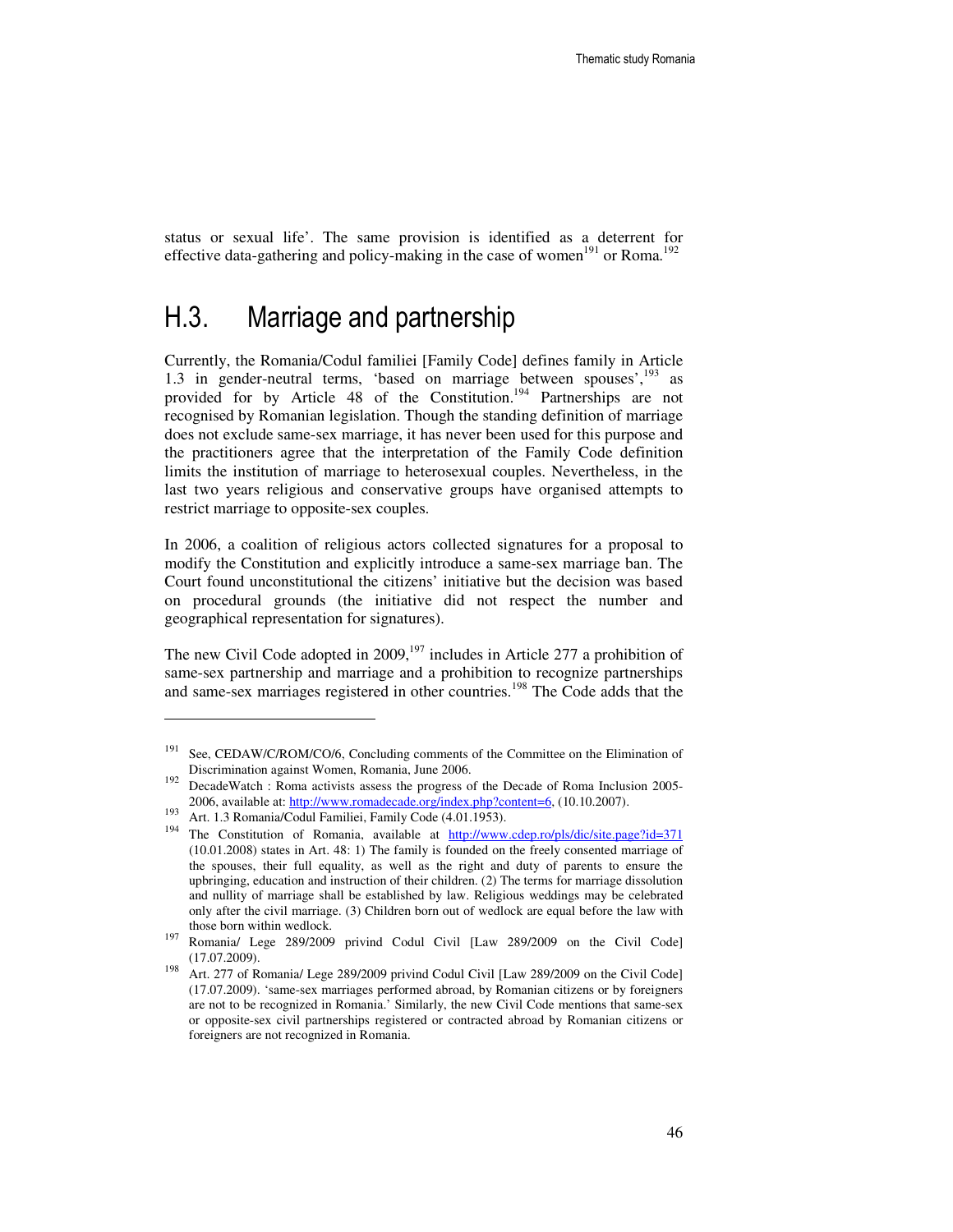legal provisions on the freedom of movement in Romania of EU/EEA citizens remain in force without addressing the conflict between the express provisions recognising the marital status of the EU citizens as granted by their countries mentioned in the legislation transposing Directive 2004/38/EC and the recent prohibition of recognition of same-sex marriages or partnership entered into abroad by same-sex couples.<sup>199</sup> The new Civil Code will enter into force at a later date still unknown.

The current legal regime of same-sex spouses validly married under the laws of another state is not affected as provided for by regulations on international private law.<sup>200</sup> However, the new Civil Code prohibition of recognition by Romanian authorities of same-sex marriages and heterosexual and same-sex partnerships validly contracted abroad will trigger legal conflicts once the new Civil Code will enter into force.

### H.4. LGBT people in detention

The Romanian Helsinki Committee (APADOR-CH) found in its periodic reports that: prison staff have started to recognise that there are cases of men having sex with men; there are sexual abuses in prisons conducted by inmates and ignored by the guards; the complaint procedures in case of rape are not efficient; in general, there is a lack of protection in complaint procedures; homosexuals are discriminated against by their fellow inmates and this treatment is tolerated by the management; sexual education and condoms are absent.<sup>201</sup> ACCEPT declared that abuses still exist and that they receive complaints. ACCEPT started monitoring detention facilities and filed a case.<sup>202</sup>

Recent regulations create the legal possibility for protection of vulnerable groups, including sexual minorities, who can be accommodated, on request, in special rooms.<sup>203</sup> There is no thorough assessment on the implementation of this

<sup>199</sup>Romania/Lege 500/2006 privind aprobarea Ordonanţei Guvernului nr. 30/2006 pentru modificarea și completarea Ordonanței de urgență a Guvernului nr. 102/2005 privind libera circulatie pe teritoriul României a cetătenilor statelor membre ale Uniunii Europene și Spatiului Economic European [Law 500/2006 on amending and approving Ordinance 30/2006 ] (28.12.2006) defines as a partner 'a person who lives together with a citizen of the EU, if the partnership is registered according to the law of the Member State of origin or, when the partnership is not registered, the relationship can be proved.'

<sup>&</sup>lt;sup>200</sup>See Section B.1 on applicability of Law 105/1992.

<sup>201</sup>APADOR-CH (2005) 'Sistemul penitenciar în România 1995-2004' [The Penitentiary System in Romania 1995-2004], pp.49-52, available at: http://www.apador.org.

 $202$ <br>
2021 Interview with Florentina Bocioc, Executive Director of ACCEPT, 02.02.2008.

<sup>203</sup>Art. 7.(5) of Romania/ Hotăraârea Guvernului nr.1897/21.12.2006 pentru aprobarea Regulamentului de aplicare a Legii nr. 275/2006 privind executarea pedepselor şi a măsurilor dispuse de organele judiciare in cursul procesului penal [Decision for the approval of the Regulations on application of the Law on the execution of punishments and other measures decided by the judiciary during criminal case], (16.01.2007).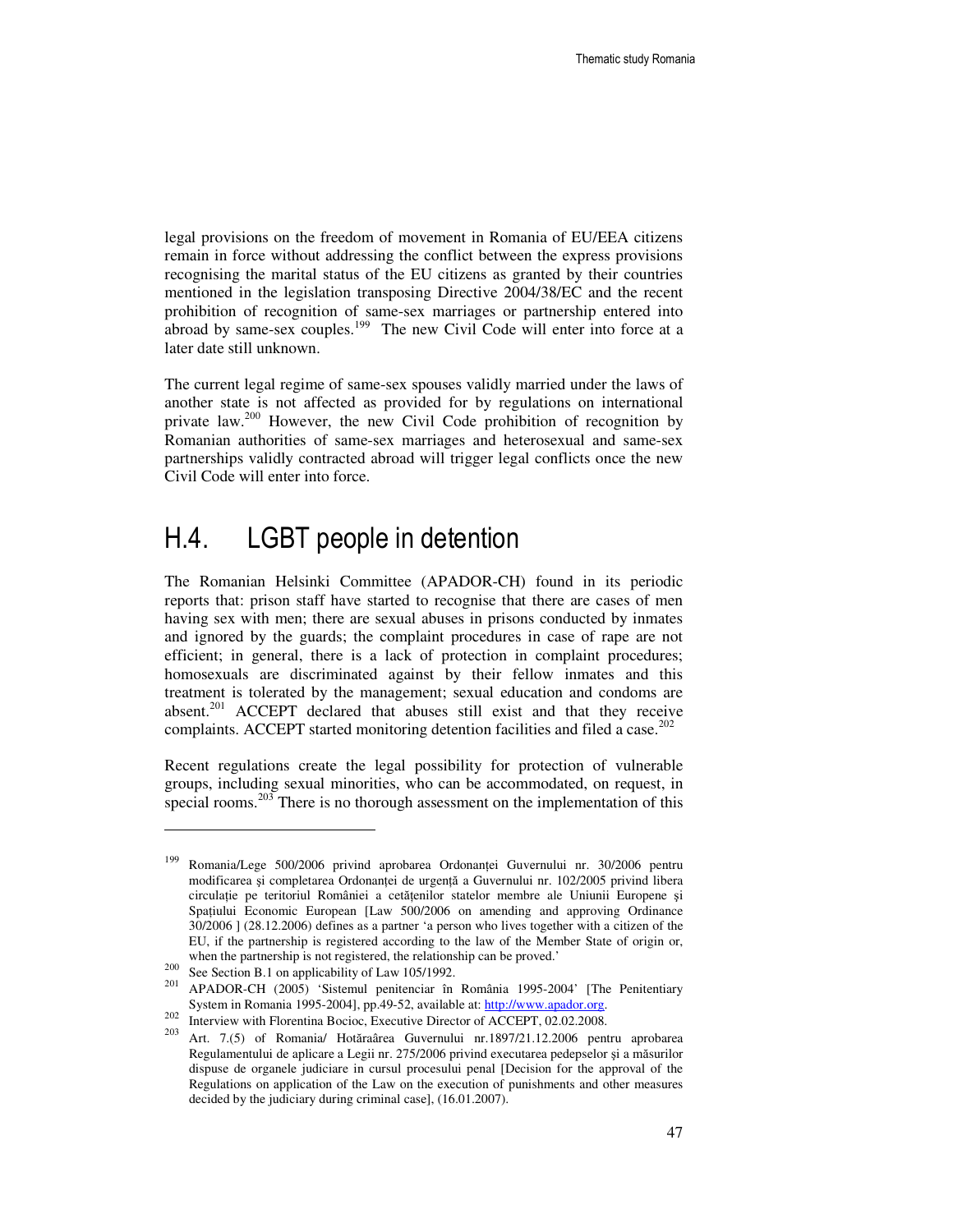provision and on its effectiveness in combating discrimination and protecting vulnerable groups. The *Administra*ţ*ia Na*ţ*ional*ă *a Penitenciarelor* [National Penitentiary Administration (NAP)] established specific procedures for requesting accommodation in rooms for vulnerable persons and provided the centralized data for each detention unit.<sup>204</sup> Thus, the number of places available in protected rooms is of only 567 for a capacity of 30.229 in the penitentiary system; only 76 places are occupied at the moment, out of 38 detention facilities under the administration of NAP, nine facilities do not include rooms for detainees belonging to vulnerable groups as they did not receive specific requests and out of the six penitentiary-hospitals, four have socio-medical units for persons with special needs. The approval rate for the requests to be transferred in rooms for vulnerable groups varies for the different locations, with 18 facilities having a 100 per cent approval rate. The rejection of the transfer request can be appealed before the instruction judge, though the centralized data provided by the NAP shows that no rejection decision was ever challenged by the detainees.

### H.5. Incidents of surfaced institutional homophobia

Article 462 of the new Civil Code as well as the recent draft law proposed for public discussions by the *Oficiul Român pentru Adop*ţ*ii* [Romanian Office for Adoptions] regarding a new law regulating adoptions explicitly prohibit adoption of children by two persons of the same sex.<sup>205</sup> The express prohibition proposed, without any feasibility study or scientific research to justify this legal solution, indicates institutional homophobia.<sup>206</sup> This prohibition is questionable given that the current Adoptions' Law specifically prohibits both simultaneous and consecutive multiple adoptions, except in case of married couples, making adoption by same sex couples impossible.<sup>207</sup> Ironically, the Romanian Office for Adoptions justifies the need for a new legal framework on the fact that Romania signed on March  $4<sup>th</sup>$  2009 the Council of Europe European Convention on the Adoption of Children (Revised).<sup>208</sup>

<sup>&</sup>lt;sup>204</sup> Response No.15582 –DSDRP – 03.02.2010 of Romania/ Administrația Națională a Penitenciarelor, on file with national FRALEX expert.

<sup>&</sup>lt;sup>205</sup> Romania/Oficiul Român pentru Adopții, Proiect de modificare a legii privind regimul juridic al adopției available at http://www.adoptiiromania.ro/documente\_dezbatere.aspx (01.01.2010).

<sup>&</sup>lt;sup>206</sup> Response No.SSPEA/LV/169/29.01.2010 of Romania/ Oficiul Român pentru Adoptii, on file with national FRALEX expert.

<sup>&</sup>lt;sup>207</sup> Art.7 of Romania/Lege 273 /2004 privind regimul juridic al adoptiei [Law 273/2004 on the legal regime of adoption](21.06.2004).

<sup>&</sup>lt;sup>208</sup>Art. 7 of the Revised European Convention provides that 'States are free to extend the scope of this Convention to same sex couples who are married to each other or who have entered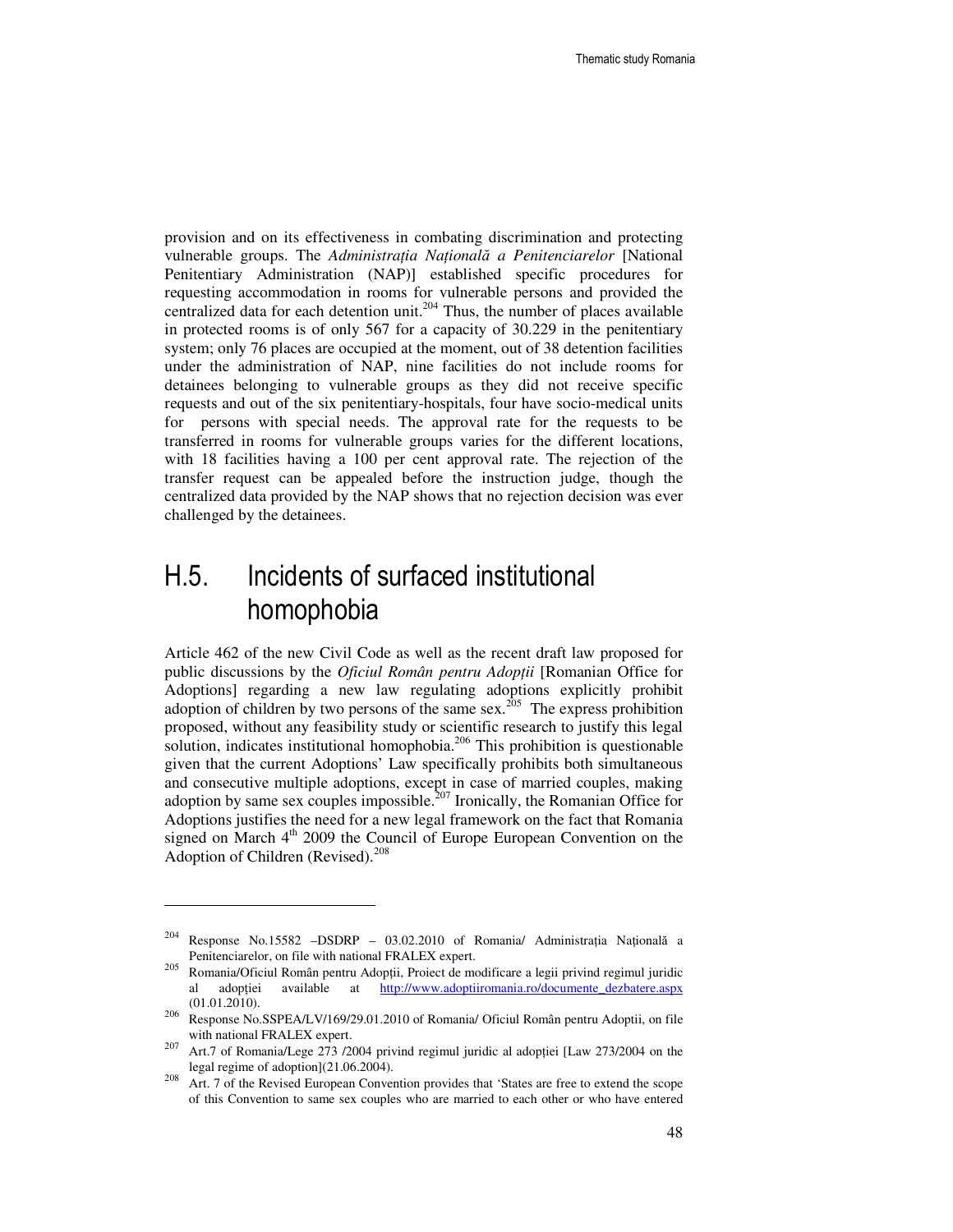The ROI reported that during the asylum procedure it does not apply the tests known as 'phallometry' or 'phallometric testing'.<sup>209</sup>

No legislation or draft legislation sanctioning public information or campaigns related to homosexuality were reported recently. A draft amendment to the Law 60/1991 proposing prohibition of public events associated with homosexuality was rejected in February 2008 by the Parliament.

### H.6. Sexual and reproductive rights

In 2005, the Constitutional Court issued a decision on the draft law on reproductive health and medically assisted reproduction.<sup>210</sup> Among other infringements of the Constitution, the Court also discussed the discriminatory nature of the draft law which excluded individuals who were not in an established relationship from accessing medical reproductive services and reproductive assistance.<sup>211</sup>

In September 2009, another draft law on medically assisted reproduction was introduced in the Parliament, containing the same restrictions for single women which were previously declared unconstitutional. Although the bill received negative opinions from all parliamentary commissions and from the Government, it passed the Senate by tacit adoption procedure (Art.75 (2) of the Constitution). The bill is presently being debated in the Chamber of Representatives.<sup>212</sup>

into a registered partnership together. They are also free to extend the scope of this Convention to different sex couples and same sex couples who are living together in a stable relationship.'

<sup>209</sup> Response 2396807 of the Romanian Office for Immigration, 24.02.2010, on file with national FRALEX expert.

<sup>&</sup>lt;sup>210</sup> Romania/ Proiect de lege privind sănătatea reproducerii și reproducerea umană asistată medical, L334/2004, available at: http://80.97.216.132/senat.proiect.asp?cod=9290&pos=0.

<sup>211</sup>Romania/ Curtea Constituţională, DECIZIE 418 din 18 iulie 2005 asupra sesizării de neconstituţionalitate a Legii privind sănătatea reproducerii şi reproducerea umană asistată medical, published in Romania/ Monitorul Oficial nr.664/26 iulie 2005, point 5. See case in Annex 1.

<sup>&</sup>lt;sup>212</sup> Romania/ Proiect de lege privind sănătatea reproducerii și reproducerea umană asistată medical,  $L407/02.09.2009$ , available at: http://www.cdep.ro/pls/proiecte/upl\_pck.proiect?cam=2&idp=10681.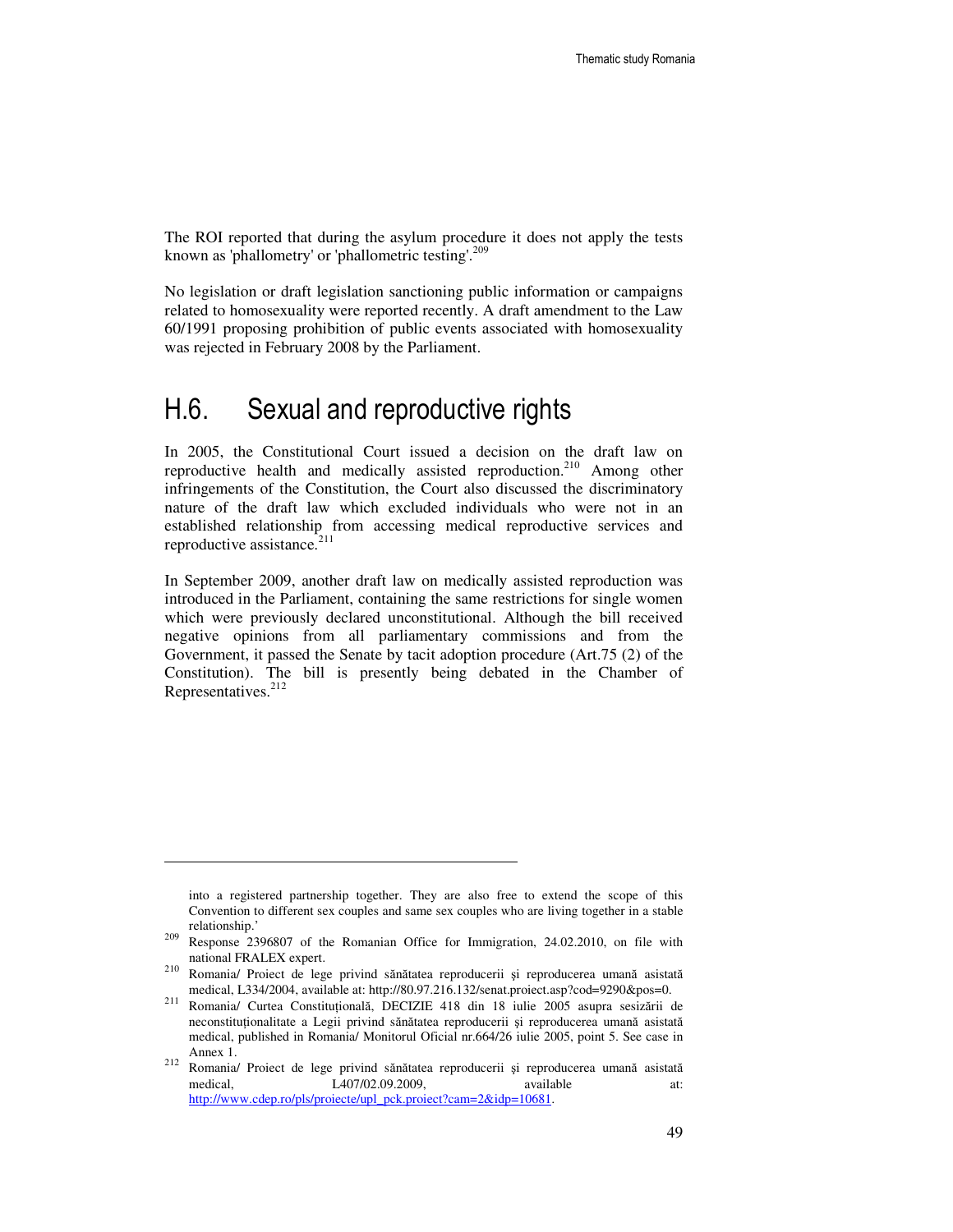# I. Good practices

l

## I.1. Pro-active interventions by the authorities

First, the initiation of *ex officio* cases on the ground of sexual orientation by the NCCD contributed to the increased visibility of this institution in the LGBT community and to increased trust among potential victims.<sup>213</sup>

Secondly, the 2005 public interventions of government officials (including the President of Romania, Traian Băsescu, the Minister of Justice at the time, Monica Macovei, and the NCCD $^{214}$ ) who asked the mayor of Bucharest to reconsider his decision not to authorise a gay march led to respect for freedom of assembly but also to increased understanding of the issue.

Thirdly, a positive practice consists of the presence of local police and gendarmerie during the marches organised in 2005-2009, the effective collaboration with ACCEPT (the NGO organising the marches) and the protection secured for participants against mobs of neo-Nazi youngsters, hooligans from football clubs and religious extremists who organised a counterdemonstration entitled Normality March.<sup>215</sup>

## I.2. Non-discriminatory access to goods and services

According to the Anti-discrimination Law, the protection against discrimination based on sexual orientation is guaranteed in all fields of the social sphere, including in relation to access to goods and services. Based on this legal

 $213$  Romania/CNCD/ Tarom decision, Decision 39, (01.03.2005). See also, Romania/CNCD/ ACCEPT v. the Ministry of Health for the National Institute of Haematology, Decision 337, (21.11.2005) and Romania/CNCD/ ACCEPT v. the Ministry of Health, Decision 260, (29.08.2007).

<sup>&</sup>lt;sup>214</sup> The NCCD issued a press release disapproving of the local authorities' decision and expressing support for the event. The NCCD started an ex officio investigation against the mayor's office to determine whether the decision was discriminatory on the ground of sexual orientation. (www.cncd.org.ro)

 $\frac{215}{2}$ ACCEPT, Press release, Marsul diversitatii inca un pas spre toleranta (05.06.2006) available at http://accept-romania.ro/index.php?option=com\_content&task=view&id=52&Itemid=75 (13.02.2008).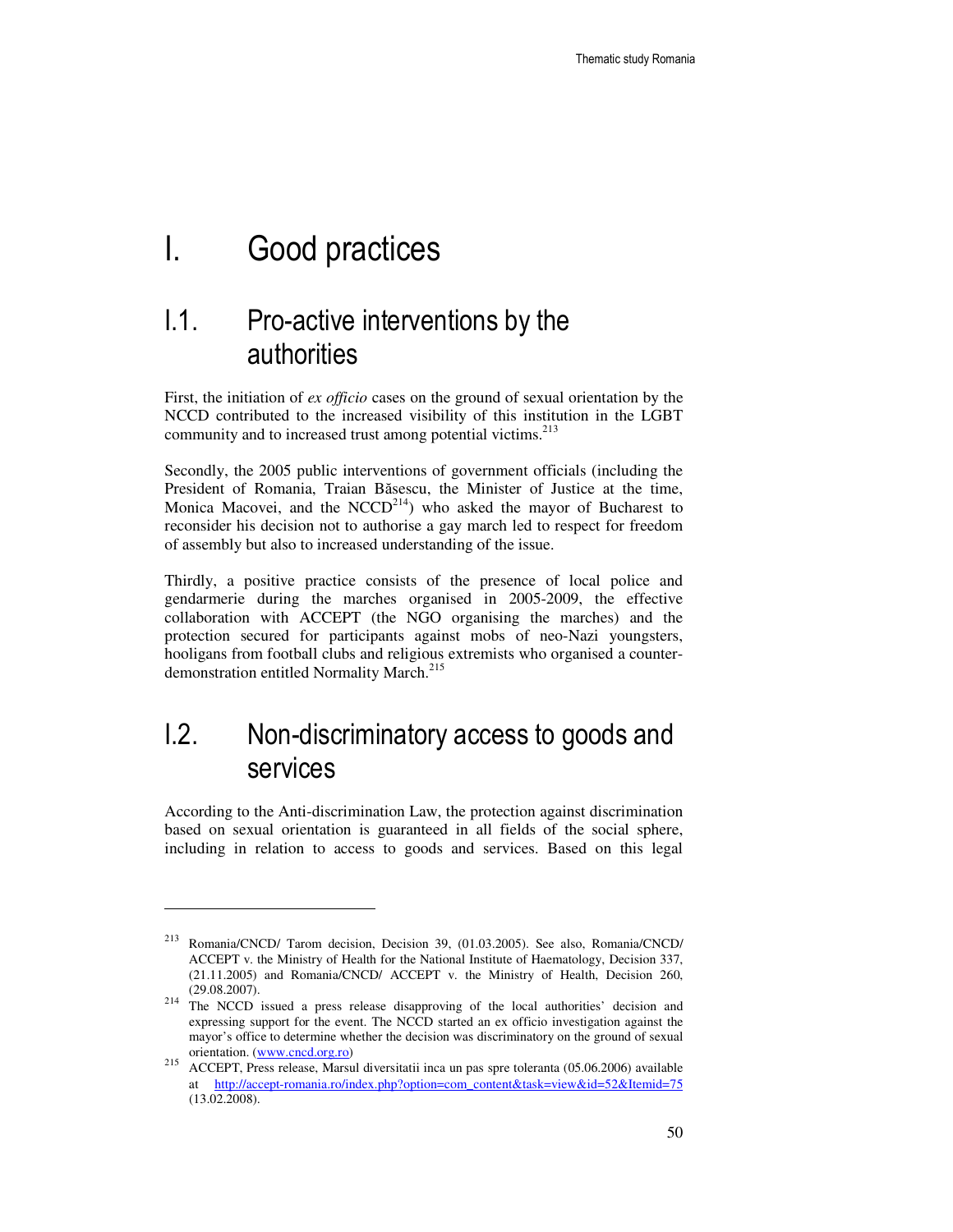provision, ACCEPT developed three strategic litigation cases both with the NCCD and with the civil courts securing jurisprudential confirmation.<sup>216</sup>

l

 $216$  See in Annex 1: TAROM Case, DZ v. Distrigaz Sud Case and the Case ACCEPT v. the Ministry of Health on blood donation.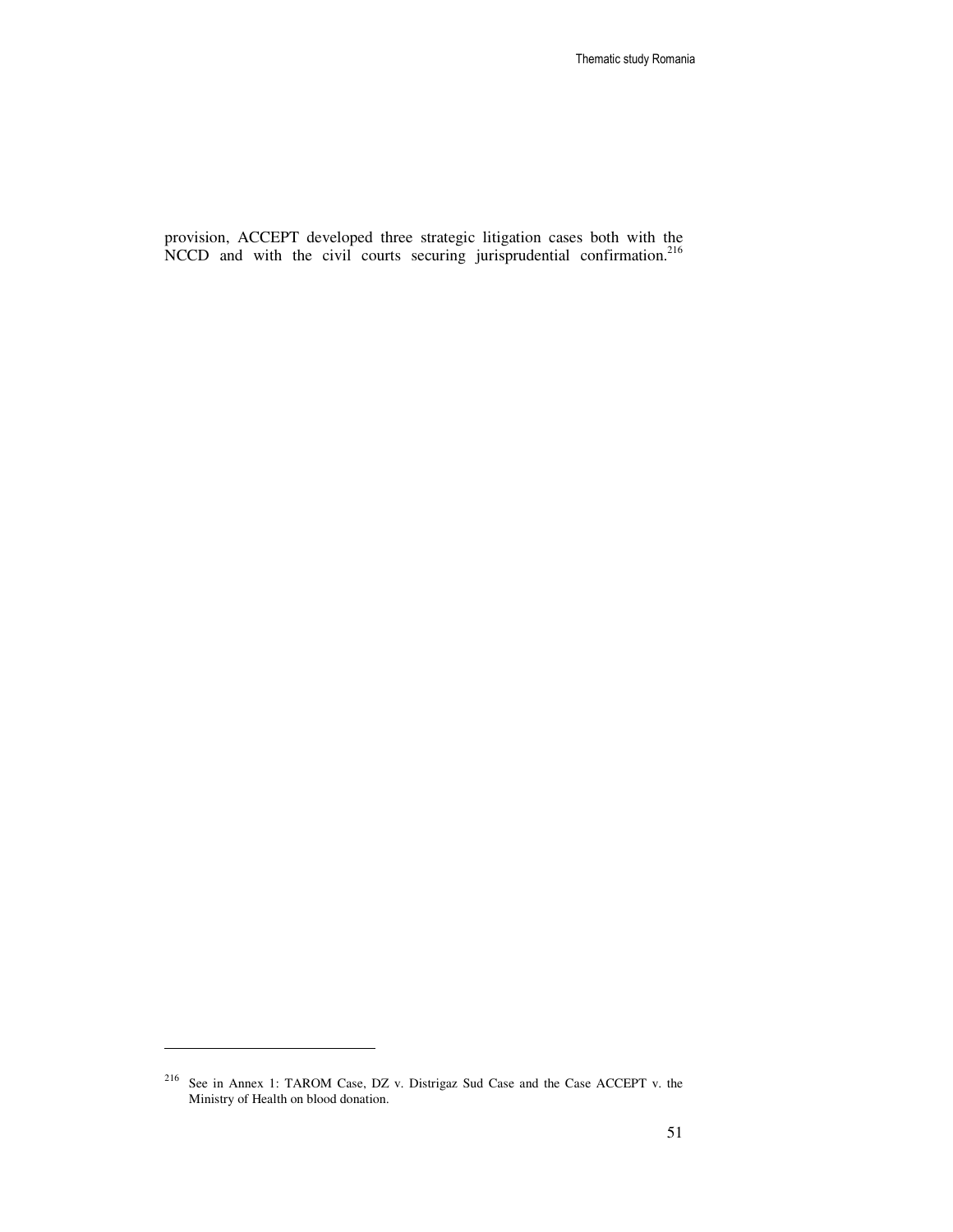# Annex 1 – Case law

#### Chapter A, the interpretation and/or implementation of Employment Equality Directive 2000/78/EC, case 1

| Case title                                                                                                                       | ACCEPT on behalf of B.R. v. A. V., M. I. and Regia Autonoma Piete, Agrement si Salubritate Oradea; Regia<br>Autonoma de Piete, Agrement si Salubritate Oradea (employer), Decision 29 of the NCCD.                                                                                                                                                                                                                                                                                                                                 |
|----------------------------------------------------------------------------------------------------------------------------------|------------------------------------------------------------------------------------------------------------------------------------------------------------------------------------------------------------------------------------------------------------------------------------------------------------------------------------------------------------------------------------------------------------------------------------------------------------------------------------------------------------------------------------|
| Decision date                                                                                                                    | 07.09.2007                                                                                                                                                                                                                                                                                                                                                                                                                                                                                                                         |
| Reference details (type and<br>title of court/body; in original<br>language and English [official<br>translation, if available]) | Consiliul Național pentru Combaterea Discriminării [National Council on Combating Discrimination]                                                                                                                                                                                                                                                                                                                                                                                                                                  |
| Key facts of the case<br>$(max. 500 \text{ chars})$                                                                              | Mr R. B. was harassed and ill-treated by his superiors Mr A. V. and Mr M. I. on the grounds of his presumed<br>homosexuality. Mr M. I. discussed R. B.'s presumed sexual orientation with his colleagues, asked the plaintiff to<br>resign as he was gay and started sanctions against Mr R. B. Mr R. B. filed a complaint with the NCCD with the<br>support of an NGO but, following the investigation visit organised by the NCCD, he was punished and transferred<br>from his work post (Oradea Zoo) to work in the grave yard. |
| Main<br>reasoning/argumentation<br>$(max. 500 \text{ chars})$                                                                    | The NCCD found that the defendants created a hostile and intimidating environment on the grounds of presumed<br>sexual orientation and retaliated against the plaintiff following the investigation by the NCCD.                                                                                                                                                                                                                                                                                                                   |
| Key issues (concepts,<br>interpretations) clarified by<br>the case (max. 500 chars)                                              | Discrimination in employment; creating a hostile and intimidating environment on the grounds of presumed sexual<br>orientation; victimisation following the complaint to the NCCD.                                                                                                                                                                                                                                                                                                                                                 |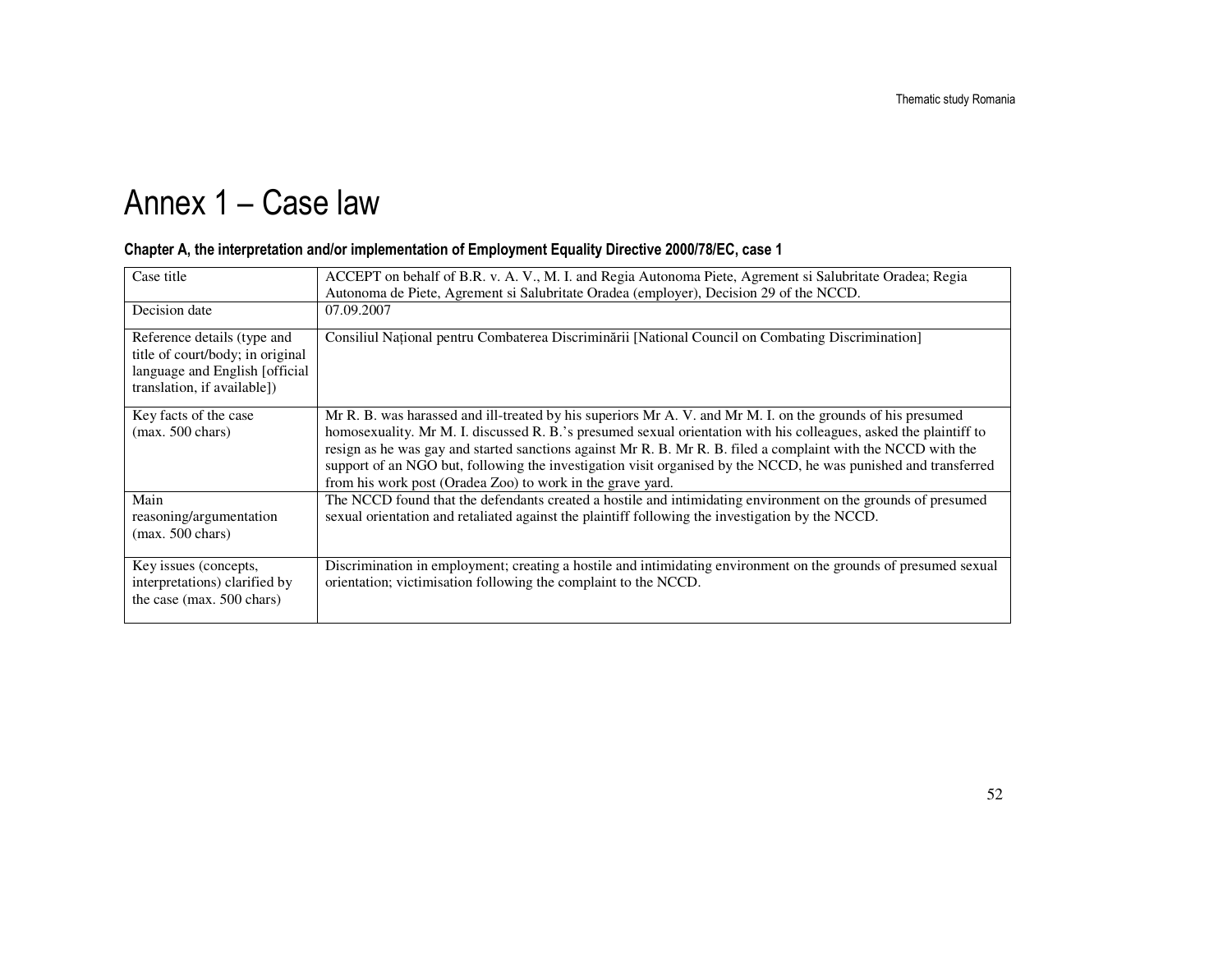| Results (sanctions) and key  | Defendants punished with a fine of 400RON and 1,000 RON (111 Euro and 278 Euro) and an administrative |
|------------------------------|-------------------------------------------------------------------------------------------------------|
| consequences or implications | warning was issued to the employer (the local public authority).                                      |
| of the case (max. 500 chars) |                                                                                                       |

#### Chapter A, interpretation and/or implementation of Employment Equality Directive 2000/78/EC, case 2

| Case title                                                                               | B. R. Case Sentinta Civila [Civil Judgement] No.620/L.M./2007, File No.6094/111/2006; Tribunalul Bihor<br>Applicant: B. R. represented by ACCEPT; respondents: A. V., administrator of the Oradea Zoo, M. I., human<br>resources manager at the Romania/ Regia Autonoma de Piete, Agrement si Salubritate Oradea, and Romania/ Regia<br>Autonoma de Piete, Agrement si Salubritate Oradea (employer)                                                                                                                                                                        |
|------------------------------------------------------------------------------------------|-----------------------------------------------------------------------------------------------------------------------------------------------------------------------------------------------------------------------------------------------------------------------------------------------------------------------------------------------------------------------------------------------------------------------------------------------------------------------------------------------------------------------------------------------------------------------------|
| Decision date                                                                            | 01.10.2007. The judgement is not final. The appeal is pending before the Oradea Court of Appeal.                                                                                                                                                                                                                                                                                                                                                                                                                                                                            |
| Reference details (type and<br>title of court/body; in original<br>language and English) | Romania/ Tribunalul Bihor [Bihor Tribunal], acting as court of first instance in a labour dispute.                                                                                                                                                                                                                                                                                                                                                                                                                                                                          |
| Key facts of the case<br>$(max. 500 \text{ chars})$                                      | B. R. was subjected to discrimination and victimisation by his superiors and by his employer because of his<br>supposed sexual orientation. The acts of discrimination included discriminatory remarks in the presence of his<br>colleagues; B. R. was asked to resign; B. R. was given a disciplinary sanction because he lodged a complaint of<br>discrimination with the equality body (NCCD) which conducted an investigation at his workplace; B. R. was<br>removed from his position at the Zoo and sent to the cemetery, also in the administration of the employer. |
| Main                                                                                     | B. R. was subjected to discrimination, harassment and victimisation by the employer through its representatives (A.                                                                                                                                                                                                                                                                                                                                                                                                                                                         |
| reasoning/argumentation<br>$(max. 500 \text{ chars})$                                    | V. and M. I.). This was demonstrated by the decision of the NCCD and by the declaration of one witness. The<br>disciplinary sanction and the removal from his position at the Zoo are illegal and void. These behaviours created<br>serious suffering for B. R. which open the way to compensation.                                                                                                                                                                                                                                                                         |
| Key issues (concepts,                                                                    | Harassment: a systematic treatment, including discriminatory remarks and administrative measures taken against a                                                                                                                                                                                                                                                                                                                                                                                                                                                            |
| interpretations) clarified by                                                            | person because of his alleged sexual orientation. Victimisation: disciplinary sanctioning of an employee when a                                                                                                                                                                                                                                                                                                                                                                                                                                                             |
| the case (max. 500 chars)                                                                | complaint of discrimination was introduced and the employer indirectly refers to it. The application to the<br>discrimination cases of the civil responsibility principle: the acts of the employees perpetrated at work or in relation<br>to their work fall under the responsibility of the employer.                                                                                                                                                                                                                                                                     |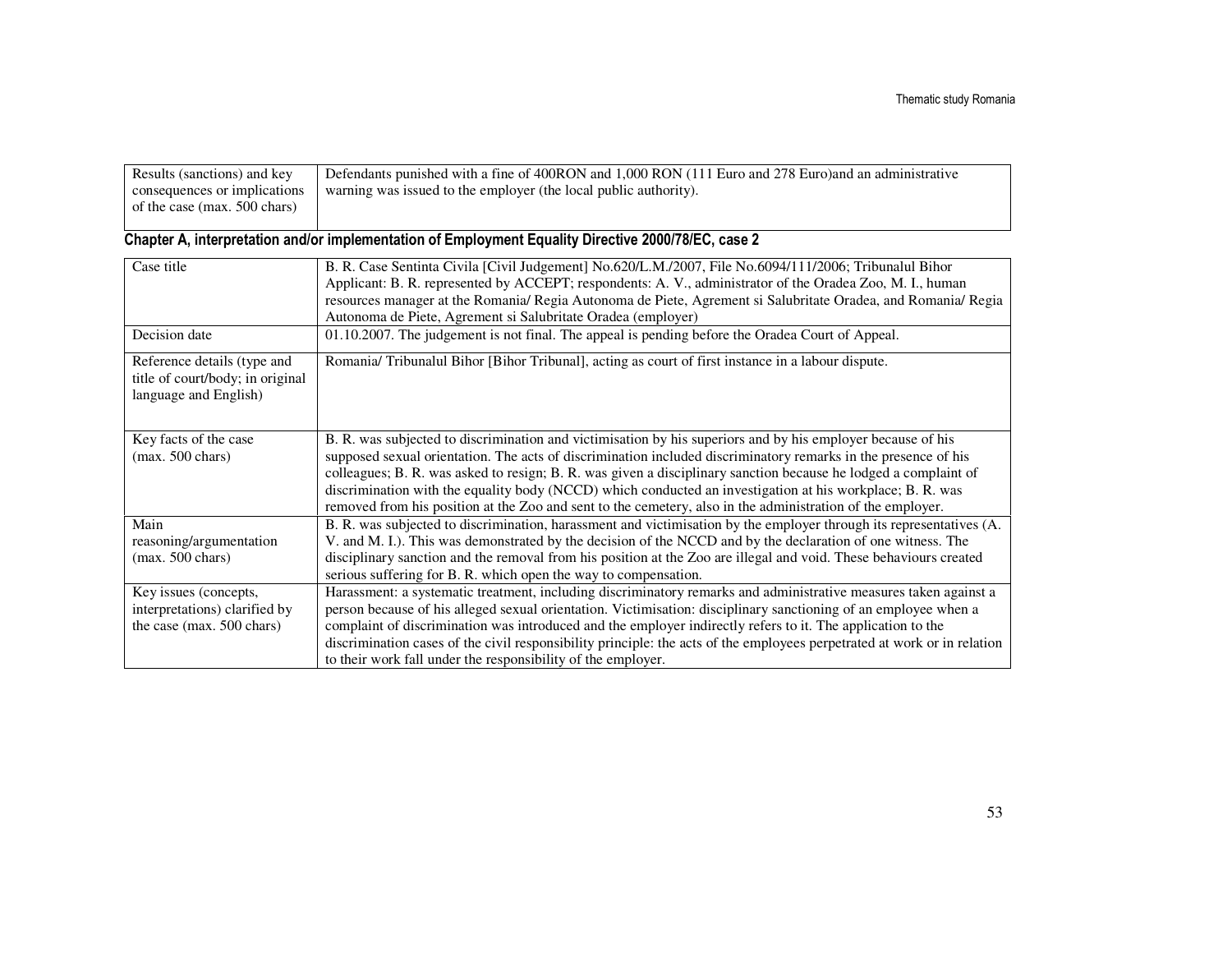| Results (sanctions) and key  | The labour decisions sanctioning the plaintiff were declared illegal and void. The payment of 3,000 lei (900 Euro)   |
|------------------------------|----------------------------------------------------------------------------------------------------------------------|
| consequences or implications | compensation (for moral damages). Injunction upon the employer to end all discrimination, harassment and             |
| of the case (max. 500 chars) | victimisation and to present public apologises in front of the Zoo's employees. 50 lei (around 1.50 Euro) civil fine |
|                              | for each day of delaying the injunctions. Since the employer is a public company, the case can be used to lobby the  |
|                              | government to include standards of non-discrimination within public companies.                                       |

#### Chapter A, interpretation and/or implementation of Employment Equality Directive 2000/78/EC, case 3

| Case title                                                                                                                       | Tarom decision, Decision 39                                                                                                                                                                                                                                                                                                                                                                                                                                                           |
|----------------------------------------------------------------------------------------------------------------------------------|---------------------------------------------------------------------------------------------------------------------------------------------------------------------------------------------------------------------------------------------------------------------------------------------------------------------------------------------------------------------------------------------------------------------------------------------------------------------------------------|
| Decision date                                                                                                                    | 01.03.2005                                                                                                                                                                                                                                                                                                                                                                                                                                                                            |
| Reference details (type and<br>title of court/body; in original<br>language and English [official<br>translation, if available]) | Consiliul Național pentru Combaterea Discriminării [National Council on Combating Discrimination]                                                                                                                                                                                                                                                                                                                                                                                     |
| Key facts of the case<br>$(max. 500 \text{ chars})$                                                                              | The NCCD started an ex officio case subsequently joint with a complaint file by two NGOs (ACCEPT and CRL)<br>following the advertisement of a Valentine's Day promotion for services for couples issued by the national flight<br>carrier TAROM. The terms of the promotion specified that only two partners of the opposite sex can buy one ticket<br>and get the second ticket free for selected destinations, as mentioned in an internal note sent by TAROM to all its<br>agents. |
| Main<br>reasoning/argumentation<br>$(max. 500 \text{ chars})$                                                                    | The NCCD found that, by establishing as a condition that only heterosexual couples can benefit from the<br>promotion, TAROM unjustifiably created an exclusive treatment in relation to homosexual couples and refused<br>access to transportation services. The NCCD noted that, even if there was no intention to discriminate against<br>homosexual couples, the effects of the restriction lead to discrimination.                                                                |
| Key issues (concepts,<br>interpretations) clarified by<br>the case (max. 500 chars)                                              | Ex officio NCCD procedures; access to services; relation between intention to discriminate and effect of<br>discriminatory actions.                                                                                                                                                                                                                                                                                                                                                   |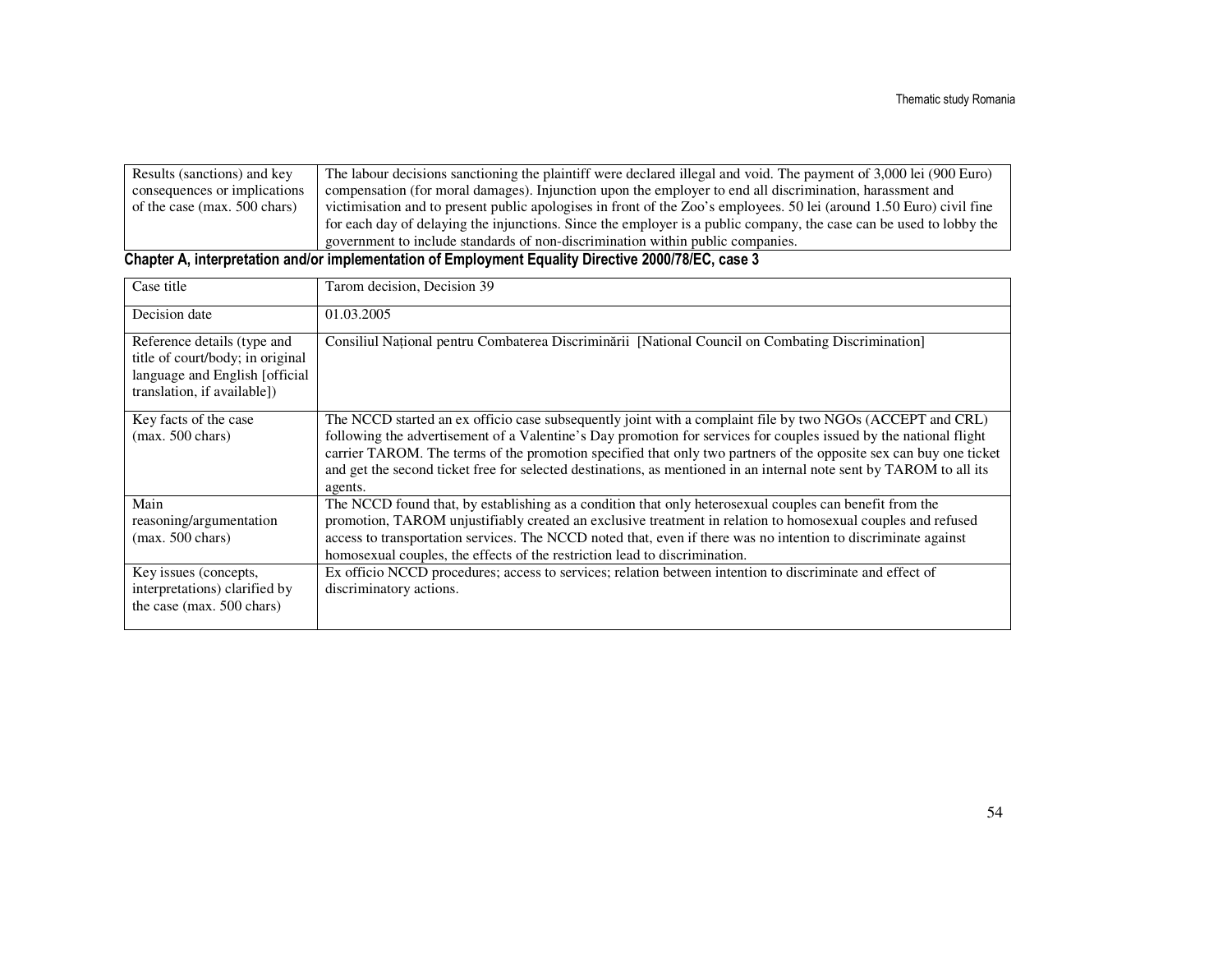| Results (sanctions) and key  | Administrative fine of 5,000,000 ROL (143 Euro) and recommendation for the company to organise training on |
|------------------------------|------------------------------------------------------------------------------------------------------------|
| consequences or implications | equal opportunities and anti-discrimination principles.                                                    |
| of the case (max. 500 chars) |                                                                                                            |
|                              |                                                                                                            |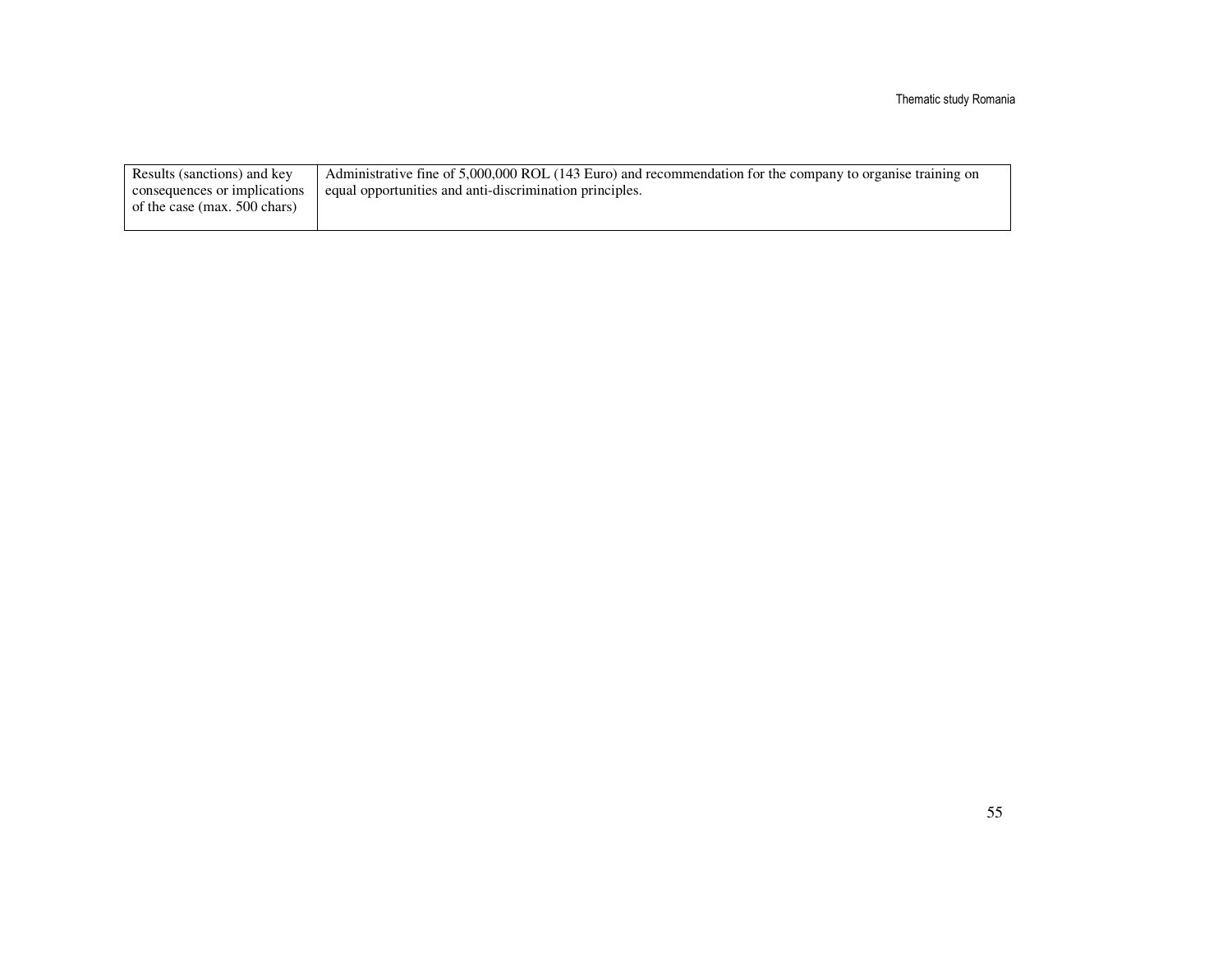|  |  |  |  |  | Chapter A, interpretation and/or implementation of Employment Equality Directive 2000/78/EC, case 4 |  |
|--|--|--|--|--|-----------------------------------------------------------------------------------------------------|--|
|  |  |  |  |  |                                                                                                     |  |

| Case title                                                                                                                       | Asociatia Attitude v. Silviu Manastire, Gazeta de Cluj, Decision No. 207                                                                                                                                                                                                                                                                                               |
|----------------------------------------------------------------------------------------------------------------------------------|------------------------------------------------------------------------------------------------------------------------------------------------------------------------------------------------------------------------------------------------------------------------------------------------------------------------------------------------------------------------|
| Decision date                                                                                                                    | 14.07.2003                                                                                                                                                                                                                                                                                                                                                             |
| Reference details (type and<br>title of court/body; in original<br>language and English [official<br>translation, if available]) | Consiliul National pentru Combaterea Discriminarii [National Council on Combating Discrimination]                                                                                                                                                                                                                                                                      |
| Key facts of the case<br>$(max. 500 \text{ chars})$                                                                              | The plaintiff is an NGO with a mission to protect and promote the rights of LGBT people in Romania. The plaintiff<br>complained against an article published in the local newspaper Gazeta de Cluj with the title: 'Homosexuals from<br>Cluj debauch in spaces belonging to the Vatican' which followed another article, 'Public Danger – the Bar Harley<br>Davidson'. |
| Main<br>reasoning/argumentation<br>$(max. 500 \text{ chars})$                                                                    | The NCCD found that the article established a hostile, degrading and humiliating environment which was hostile to<br>homosexuals and emphasised and repeated debauchery as a way of life for homosexuals, and considered that the<br>author misused his freedom of expression.                                                                                         |
| Key issues (concepts,<br>interpretations) clarified by<br>the case (max. 500 chars)                                              | Creating a hostile, degrading and humiliating environment in the media; abusing freedom of expression through<br>discriminatory messages.                                                                                                                                                                                                                              |
| Results (sanctions) and key<br>consequences or implications<br>of the case (max. 500 chars)                                      | Administrative fine of 2,000,000 ROL (57 Euro).                                                                                                                                                                                                                                                                                                                        |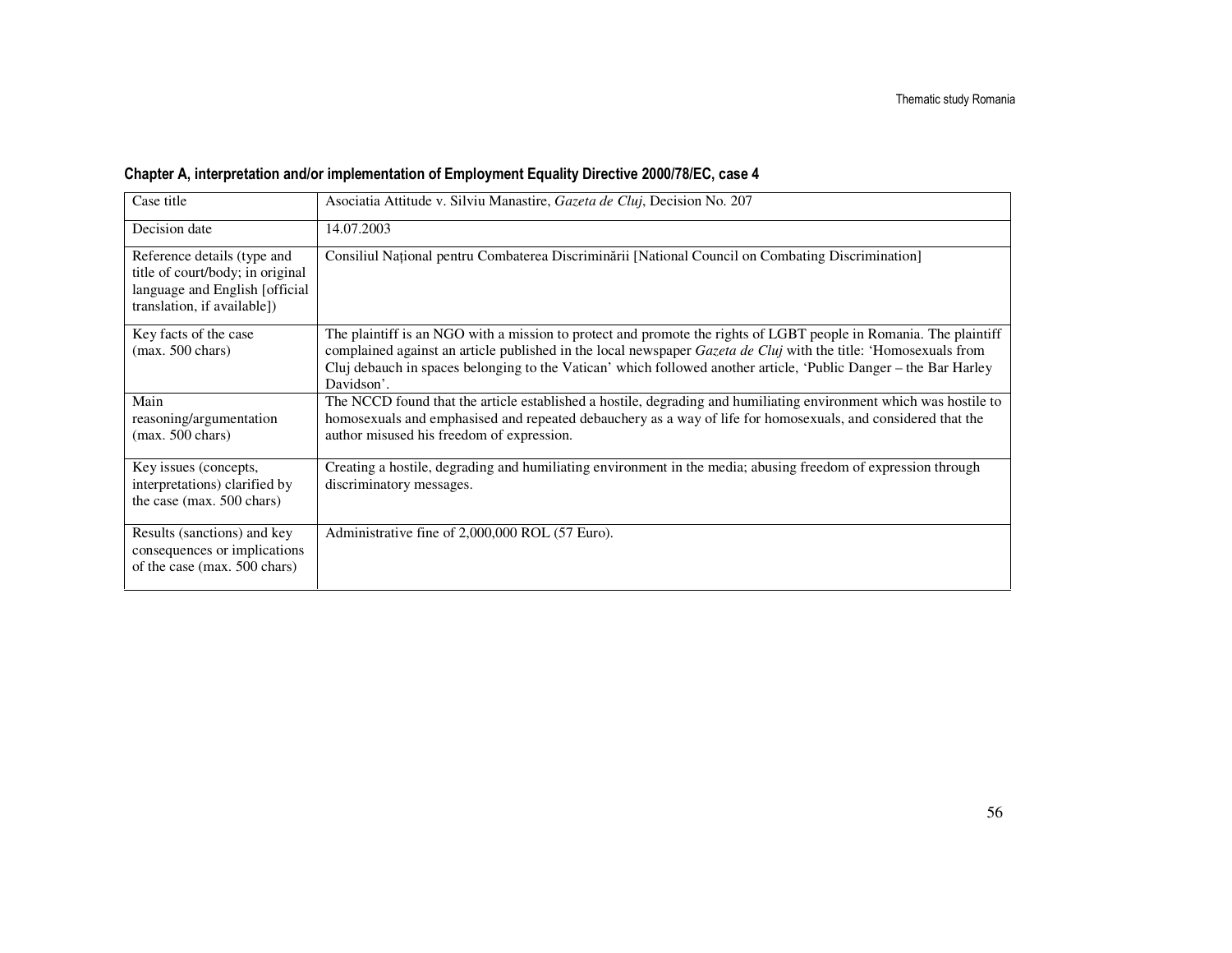|  |  |  |  |  |  | Chapter A, interpretation and/or implementation of Employment Equality Directive 2000/78/EC, case 5 |  |
|--|--|--|--|--|--|-----------------------------------------------------------------------------------------------------|--|
|  |  |  |  |  |  |                                                                                                     |  |

| Case title                                                                                                                       | SA v. Ziarul Atac, Decision 231                                                                                                                                                                                                                                                          |
|----------------------------------------------------------------------------------------------------------------------------------|------------------------------------------------------------------------------------------------------------------------------------------------------------------------------------------------------------------------------------------------------------------------------------------|
| Decision date                                                                                                                    | 29.08.2005                                                                                                                                                                                                                                                                               |
| Reference details (type and<br>title of court/body; in original<br>language and English [official<br>translation, if available]) | Consiliul Național pentru Combaterea Discriminării [National Council on Combating Discrimination]                                                                                                                                                                                        |
| Key facts of the case<br>$(max. 500 \text{ chars})$                                                                              | The tabloid <i>Atac</i> published pictures of the plaintiff naked under the title 'Satana with bare penis' and with a<br>comment stating that it is important 'to reveal such a guy who is actually a little girl' and emphasising the need to<br>disclose all homosexuals as dangerous. |
| Main<br>reasoning/argumentation<br>$(max. 500 \text{ chars})$                                                                    | The NCCD found that the article promotes a degrading picture of homosexuals by stating that they should be<br>unmasked and that it infringed the right to dignity and the right to privacy of the plaintiff as its aim was to reveal<br>the sexual orientation of the plaintiff.         |
| Key issues (concepts,<br>interpretations) clarified by<br>the case (max. 500 chars)                                              | The right to dignity and the right to privacy can be invoked as a justifiable limitation for the freedom of expression.                                                                                                                                                                  |
| Results (sanctions) and key<br>consequences or implications<br>of the case (max. 500 chars)                                      | The NCCD issued an administrative warning against the tabloid Atac.                                                                                                                                                                                                                      |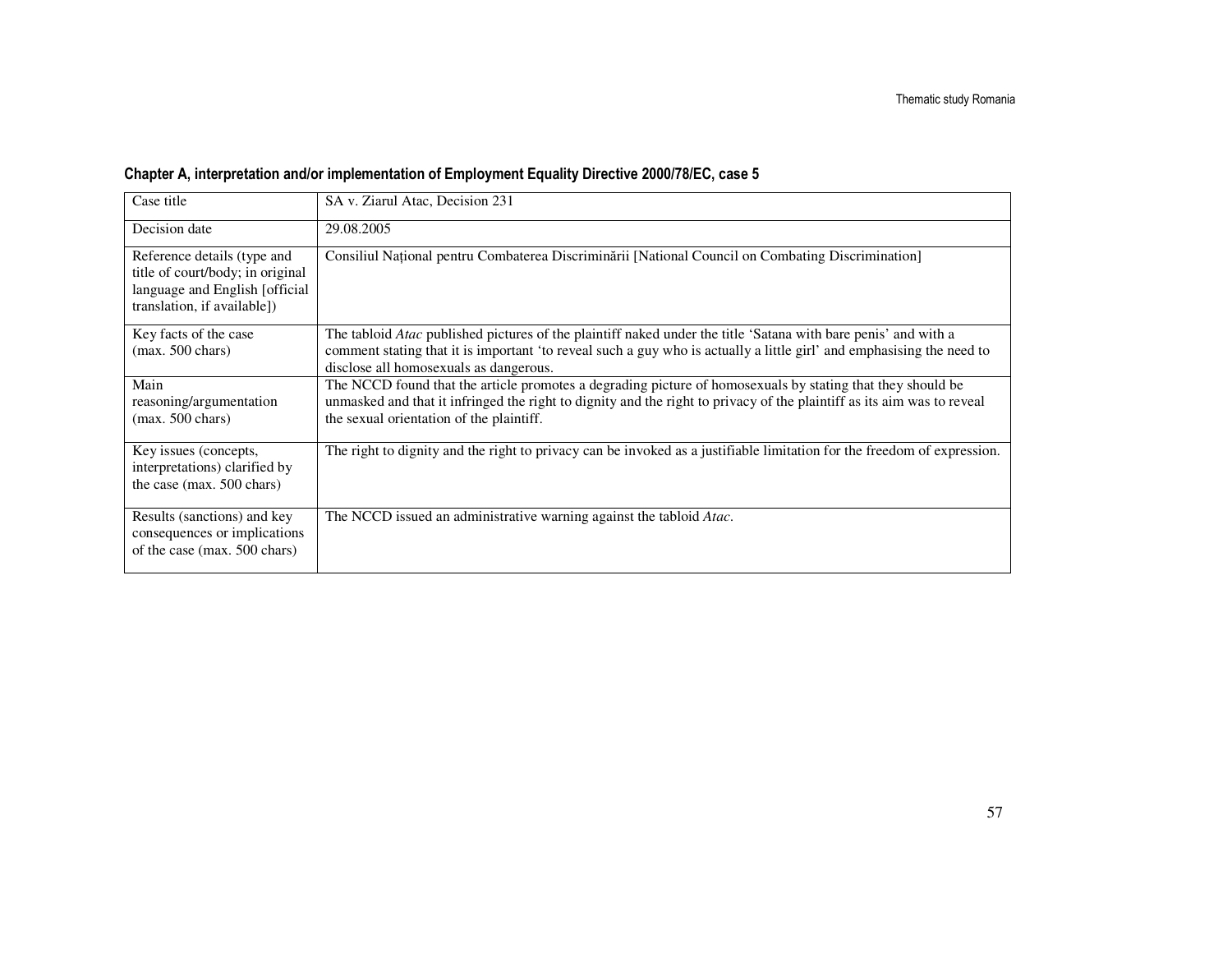|  |  |  |  |  |  | 6 Chapter A, interpretation and/or implementation of Employment Equality Directive 2000/78/EC, case |  |
|--|--|--|--|--|--|-----------------------------------------------------------------------------------------------------|--|
|  |  |  |  |  |  |                                                                                                     |  |

| Case title                                                                                                                       | ACCEPT and CRL on behalf of PMG v. priest IS, Decision 16                                                                                                                                                                                                                                                                                                                                                                                                                                                                                                                                                                                                                                                                                                                  |
|----------------------------------------------------------------------------------------------------------------------------------|----------------------------------------------------------------------------------------------------------------------------------------------------------------------------------------------------------------------------------------------------------------------------------------------------------------------------------------------------------------------------------------------------------------------------------------------------------------------------------------------------------------------------------------------------------------------------------------------------------------------------------------------------------------------------------------------------------------------------------------------------------------------------|
| Decision date                                                                                                                    | 18.01.2005                                                                                                                                                                                                                                                                                                                                                                                                                                                                                                                                                                                                                                                                                                                                                                 |
| Reference details (type and<br>title of court/body; in original<br>language and English [official<br>translation, if available]) | Consiliul Național pentru Combaterea Discriminării [National Council on Combating Discrimination]                                                                                                                                                                                                                                                                                                                                                                                                                                                                                                                                                                                                                                                                          |
| Key facts of the case<br>$(max. 500 \text{ chars})$                                                                              | ACCEPT and CRL filed a complaint on behalf of the victim who worked as a singer in the church choir of Biserica<br>Adormirea Maicii Domnului, Braila County. After the religious service, the local priest presented a local<br>newspaper with an announcement of a young gay man seeking a partner, claiming that the announcement belonged<br>to PMG. PMG complained to the Bishop but the priest started to spread rumours in the community that PMG 'goes<br>after men' and convened a local council to investigate the private life of PMG.                                                                                                                                                                                                                           |
| Main<br>reasoning/argumentation<br>$(max. 500 \text{ chars})$                                                                    | The NCCD found that the deeds of the priest had the effect of excluding PMG from the local community and from<br>his position as a singer in the church choir and that the priest spread rumours with the effect of restricting the right<br>to privacy and the right to dignity. The NCCD noted that the statements of the defendant were issued nome proprio,<br>after the religious service and did not represent the position of the Orthodox Church, noting that the hierarchy of<br>the church tried to intervene and mediate in the dispute. In the dissenting opinion, it was underlined that the priest<br>acted as a representative of the Orthodox Church which considers homosexuality as a sin and that the priest is<br>under a religious oath all the time. |
| Key issues (concepts,<br>interpretations) clarified by<br>the case (max. 500 chars)                                              | Autonomy of religious denominations as resulting in observance of internal canon law and anti-discrimination<br>procedures. Analysing the social context in order to assess the impact of discrimination.                                                                                                                                                                                                                                                                                                                                                                                                                                                                                                                                                                  |
| Results (sanctions) and key<br>consequences or implications<br>of the case (max. 500 chars)                                      | Administrative fine of 10,000,000 ROL (278 Euro).                                                                                                                                                                                                                                                                                                                                                                                                                                                                                                                                                                                                                                                                                                                          |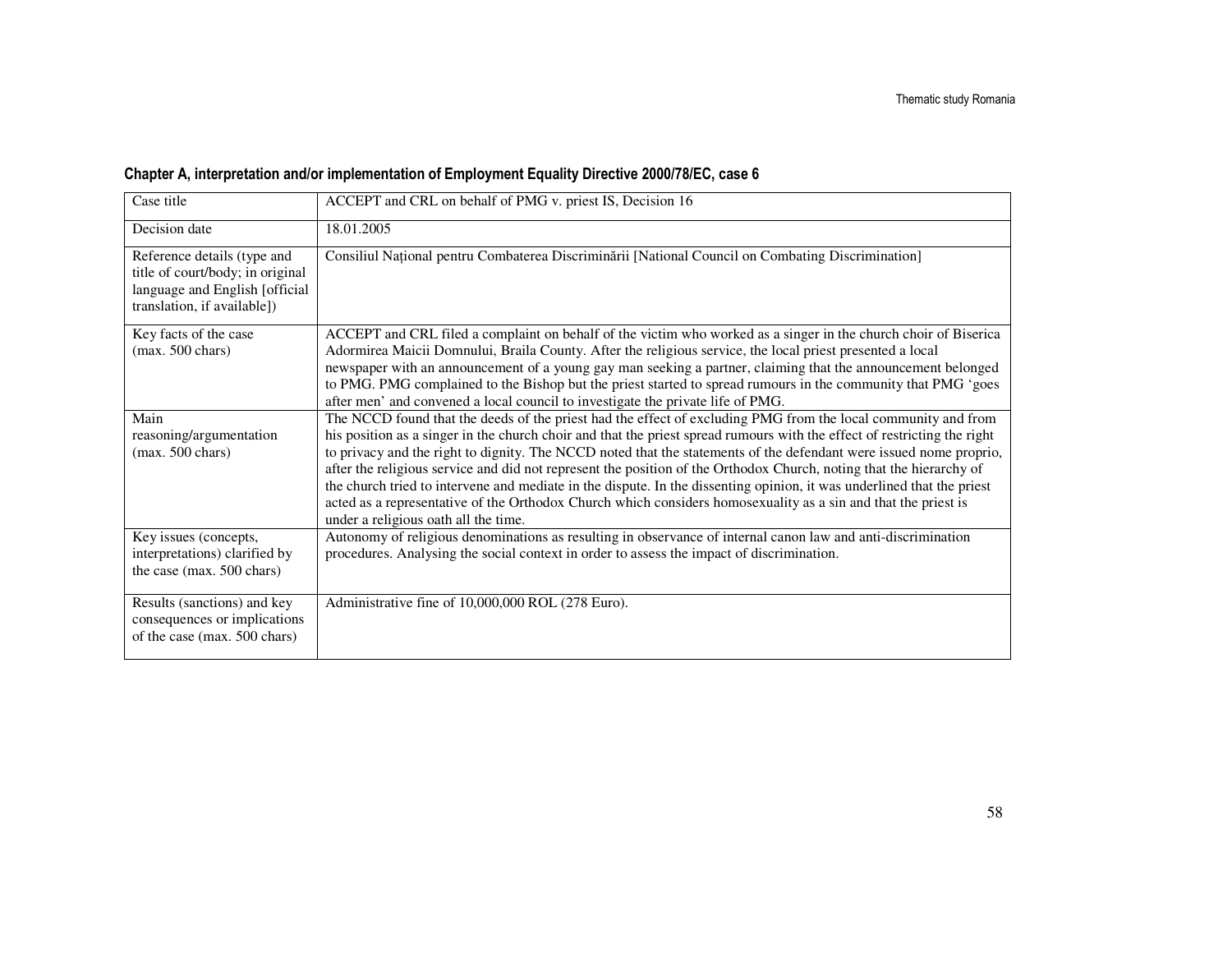| Case title                                                                                                                       | ACCEPT v. the Ministry of Health for the National Institute of Haematology, Decision 337                                                                                                                                                                                                                                                                                                                                                                                                                                                                                                                                                                                                                                                                         |
|----------------------------------------------------------------------------------------------------------------------------------|------------------------------------------------------------------------------------------------------------------------------------------------------------------------------------------------------------------------------------------------------------------------------------------------------------------------------------------------------------------------------------------------------------------------------------------------------------------------------------------------------------------------------------------------------------------------------------------------------------------------------------------------------------------------------------------------------------------------------------------------------------------|
| Decision date                                                                                                                    | 21.11.2005                                                                                                                                                                                                                                                                                                                                                                                                                                                                                                                                                                                                                                                                                                                                                       |
| Reference details (type and<br>title of court/body; in original<br>language and English [official<br>translation, if available]) | Consiliul Național pentru Combaterea Discriminării [National Council on Combating Discrimination]                                                                                                                                                                                                                                                                                                                                                                                                                                                                                                                                                                                                                                                                |
| Key facts of the case<br>$(max. 500 \text{ chars})$                                                                              | The NCCD started an ex officio case following an article published by <i>Adevarul</i> quoting the protestations of an<br>NGO, ACCEPT, on the discrimination of sexual minorities in access to health services (denial to donate blood by<br>the National Institute of Haematology). The National Institute of Haematology confirmed that 'donors with other<br>sexual orientations are considered a risk group and are permanently excluded from blood donation'.                                                                                                                                                                                                                                                                                                |
| Main<br>reasoning/argumentation<br>$(max. 500 \text{ chars})$                                                                    | The NCCD found that the permanent exclusion of gay men from donating blood, though objectively justified by a<br>legitimate aim, is illegal as the means chosen are not adequate and necessary.                                                                                                                                                                                                                                                                                                                                                                                                                                                                                                                                                                  |
| Key issues (concepts,<br>interpretations) clarified by<br>the case (max. 500 chars)                                              | Ex officio NCCD procedures; access to health services; reasonable limitation; limitation of rights should be<br>objectively justified by a legitimate aim and the means to reach that particular aim must be both adequate and<br>necessary.                                                                                                                                                                                                                                                                                                                                                                                                                                                                                                                     |
| Results (sanctions) and key<br>consequences or implications<br>of the case (max. 500 chars)                                      | The NCCD found discrimination on the grounds of Article 2 of GP 137/2000 but decided that, given the public<br>interest pursued by the defendant, it would issue an administrative warning and recommended to the Ministry of<br>Health that it eliminate all discriminatory provisions from the practice of the National Institute for Haematology<br>and other institutions. The NCCD was supposed to monitor for 90 days the change in practice by the defendant.<br>The case re-emerged in 2007 in the form of a draft Order of the Ministry of Health listing homosexuals among the<br>risk groups prohibited from donating blood and including a questionnaire for prospective blood donors inquiring<br>about whether they have had homosexual relations. |

### Chapter A, interpretation and/or implementation of Employment Equality Directive 2000/78/EC, case 7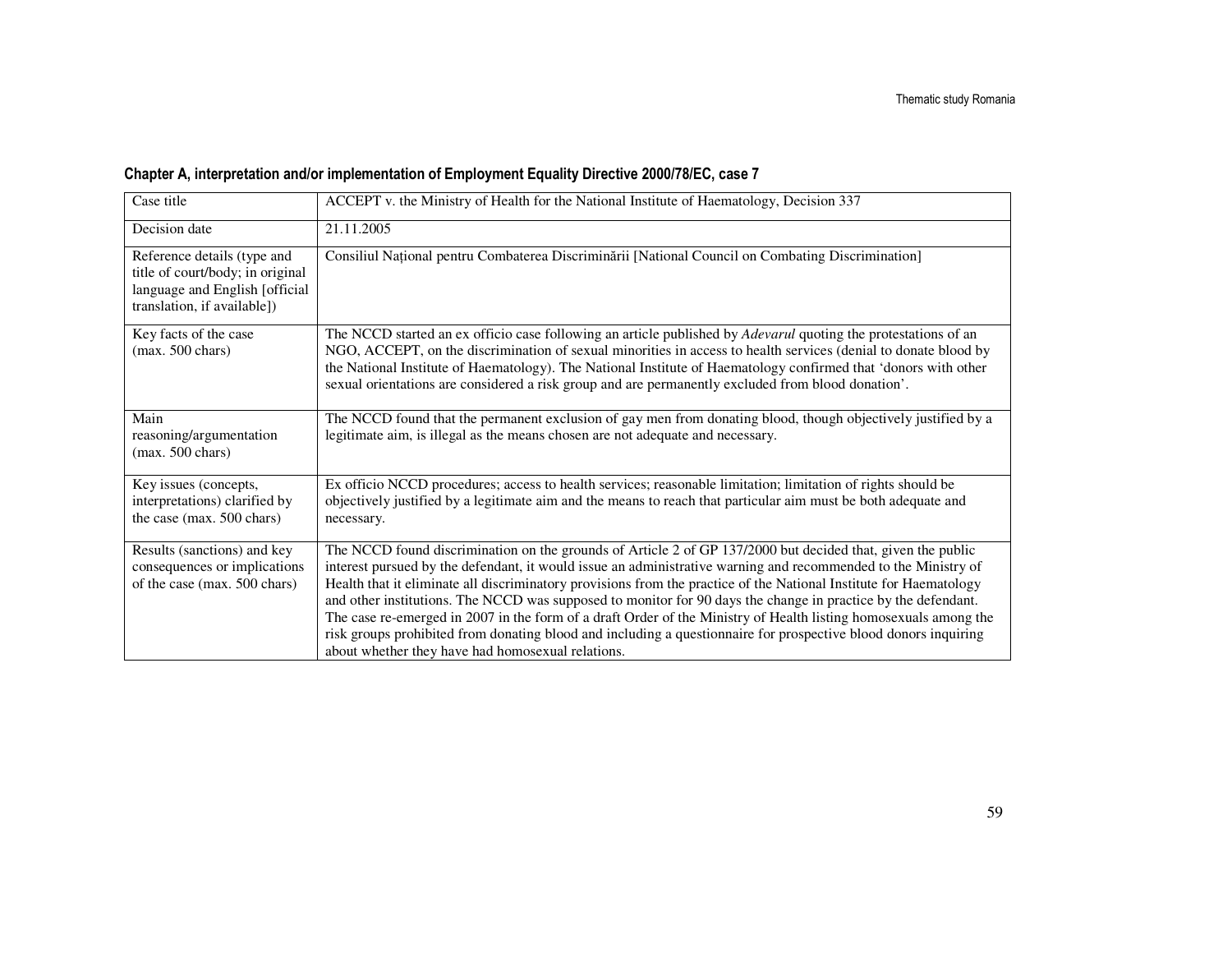|  |  |  |  |  |  | Chapter A, interpretation and/or implementation of Employment Equality Directive 2000/78/EC, case 8 |  |
|--|--|--|--|--|--|-----------------------------------------------------------------------------------------------------|--|
|  |  |  |  |  |  |                                                                                                     |  |

| Case title                                                                                                                       | ACCEPT v. the Ministry of Health, Decision 260                                                                                                                                                                                                                                                                                                                                                                                                                                                                                                                                                                                             |
|----------------------------------------------------------------------------------------------------------------------------------|--------------------------------------------------------------------------------------------------------------------------------------------------------------------------------------------------------------------------------------------------------------------------------------------------------------------------------------------------------------------------------------------------------------------------------------------------------------------------------------------------------------------------------------------------------------------------------------------------------------------------------------------|
| Decision date                                                                                                                    | 29.08.2007                                                                                                                                                                                                                                                                                                                                                                                                                                                                                                                                                                                                                                 |
| Reference details (type and<br>title of court/body; in original<br>language and English [official<br>translation, if available]) | Consiliul Național pentru Combaterea Discriminării [National Council on Combating Discrimination]                                                                                                                                                                                                                                                                                                                                                                                                                                                                                                                                          |
| Key facts of the case<br>$(max. 500 \text{ chars})$                                                                              | The NCCD started an ex officio case, subsequently joint with a complaint file by ACCEPT, based on a draft Order<br>of the Ministry of Health on blood donation which mentioned in the questionnaire specific questions for men<br>(whether they had had sexual relations with other men) and for women (whether their partners had had sexual<br>relations with other men) and establishing criteria for permanent exclusion from blood donations: the Order states<br>that homosexuals are permanently excluded from blood donations as 'their sexual behaviour poses them in a group<br>of high-risk for dangerous infectious diseases'. |
| Main<br>reasoning/argumentation<br>$(max. 500 \text{ chars})$                                                                    | The NCCD found that the permanent exclusion of gay men from donating blood is not objectively justified by a<br>legitimate aim. The donated blood is tested and sexual orientation of the donor is irrelevant. In this particular<br>context, the sexual habits are more relevant.                                                                                                                                                                                                                                                                                                                                                         |
| Key issues (concepts,<br>interpretations) clarified by<br>the case (max. 500 chars)                                              | Ex officio NCCD procedures; access to health services; reasonable limitation; limitation of rights should be<br>objectively justified by a legitimate aim.                                                                                                                                                                                                                                                                                                                                                                                                                                                                                 |
| Results (sanctions) and key<br>consequences or implications<br>of the case (max. 500 chars)                                      | The NCCD found discrimination on the grounds of Article 2 of the GP 137/2000 but did not issue an<br>administrative warning. However, it recommended that the Ministry of Health eliminate all discriminatory<br>provisions in the draft of the Order on blood donations.                                                                                                                                                                                                                                                                                                                                                                  |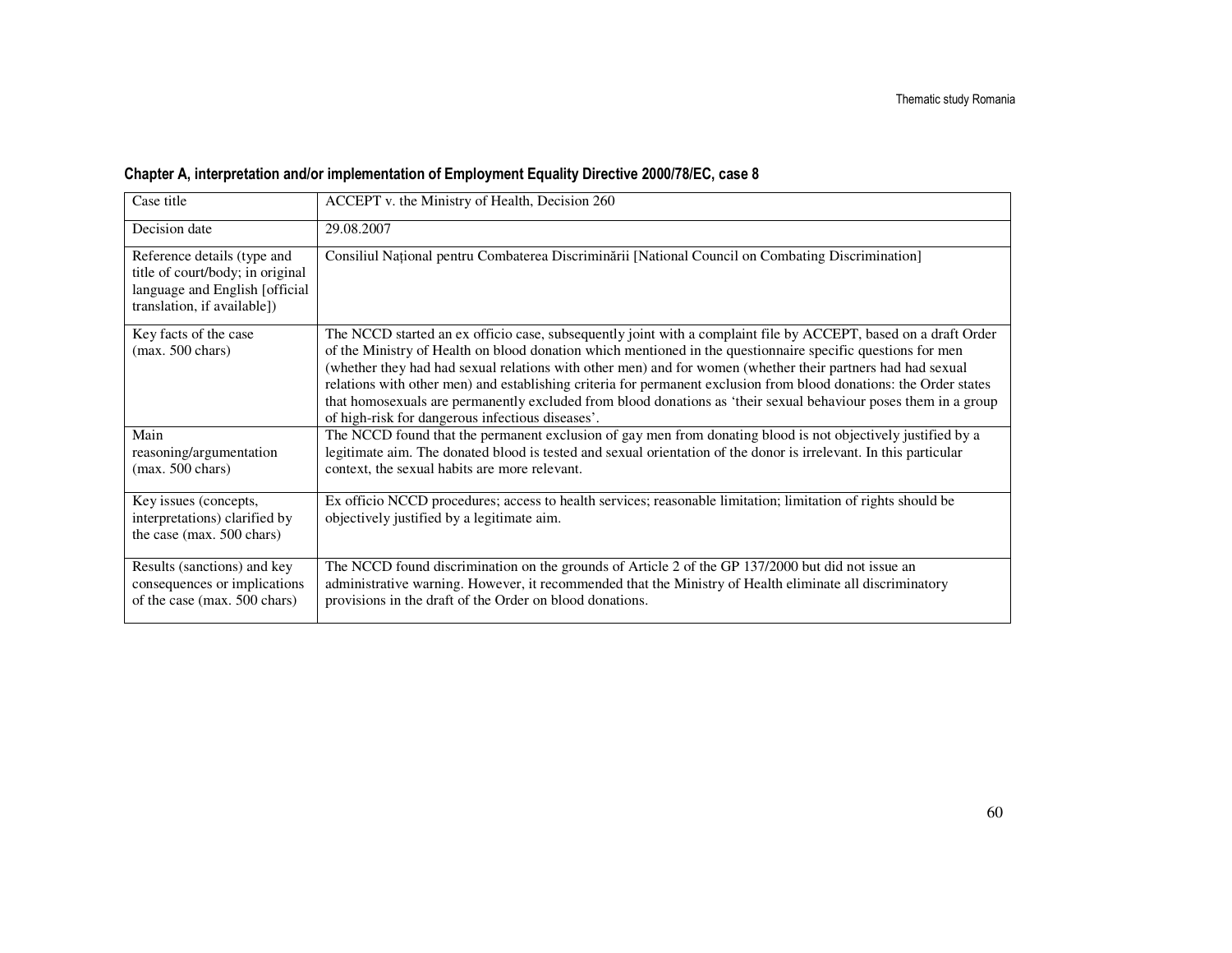### Chapter B, Freedom of movement, case law relevant to Directive 2004/38/EC - no case law is available.

Response 2150194 of the Romanian Office for Immigration, 25.01.2008, on file with FRALEX.

### Chapter C, Asylum and subsidiary protection, case law relevant to art 10/1/d of Council Directive 2004/83/EC.

Response 2150194 of the Romanian Office for Immigration, 25.01.2008, on file with FRALEX.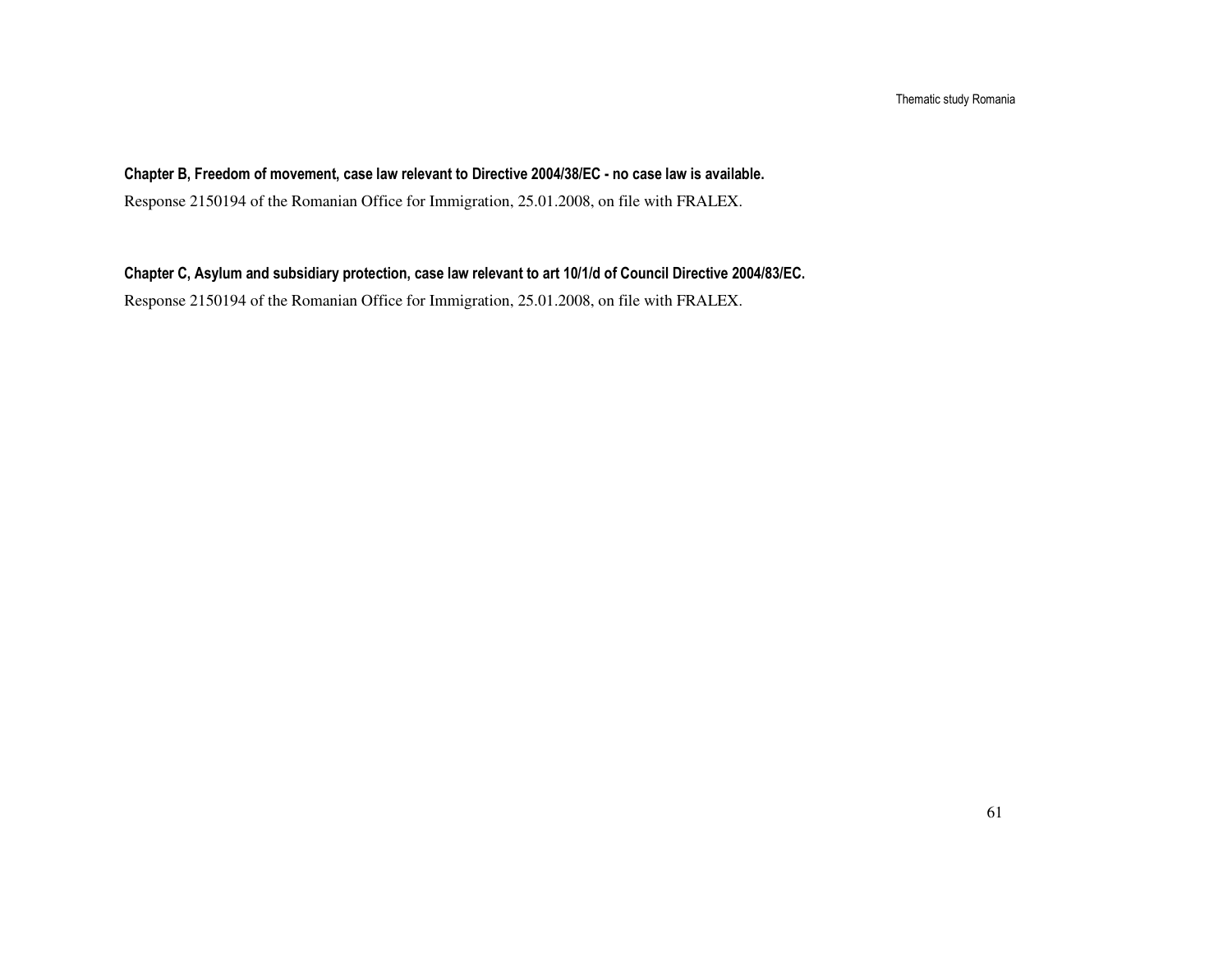### Chapter C, Asylum and subsidiary protection, case law relevant to art 10/1/d of Council Directive 2004/83/EC, case 1

| Case title                                                                                                                       | N.E.S. v. Romanian Office for Immigrations, Dosar 6848/285/2008, Decizia 347                                                                                                                                                                                                                                                                                                                                                                                                                                                                                                                                                                                                                                                                                                                                                                                                                                                                                                                                                                                                                                                                                                                                                                                                                                                                                                                                                                                                                                                                                                                                                                                                                                                                                                                                                                                                                                                                                                                              |
|----------------------------------------------------------------------------------------------------------------------------------|-----------------------------------------------------------------------------------------------------------------------------------------------------------------------------------------------------------------------------------------------------------------------------------------------------------------------------------------------------------------------------------------------------------------------------------------------------------------------------------------------------------------------------------------------------------------------------------------------------------------------------------------------------------------------------------------------------------------------------------------------------------------------------------------------------------------------------------------------------------------------------------------------------------------------------------------------------------------------------------------------------------------------------------------------------------------------------------------------------------------------------------------------------------------------------------------------------------------------------------------------------------------------------------------------------------------------------------------------------------------------------------------------------------------------------------------------------------------------------------------------------------------------------------------------------------------------------------------------------------------------------------------------------------------------------------------------------------------------------------------------------------------------------------------------------------------------------------------------------------------------------------------------------------------------------------------------------------------------------------------------------------|
| Decision date                                                                                                                    | 01.07.2009                                                                                                                                                                                                                                                                                                                                                                                                                                                                                                                                                                                                                                                                                                                                                                                                                                                                                                                                                                                                                                                                                                                                                                                                                                                                                                                                                                                                                                                                                                                                                                                                                                                                                                                                                                                                                                                                                                                                                                                                |
| Reference details (type and<br>title of court/body; in original<br>language and English [official<br>translation, if available]) | România/Tribunalul Suceava,                                                                                                                                                                                                                                                                                                                                                                                                                                                                                                                                                                                                                                                                                                                                                                                                                                                                                                                                                                                                                                                                                                                                                                                                                                                                                                                                                                                                                                                                                                                                                                                                                                                                                                                                                                                                                                                                                                                                                                               |
| Key facts of the case<br>$(max. 500 \text{ chars})$                                                                              | N.E.S appealed with the support of two NGOs against the rejection of his asylum application which was initially<br>rejected by ROI. In its rejection, ROI acknowledged that the asylum seeker invoked fear of persecution due to his<br>homosexuality and due to the fact that homosexuality was criminalized and the Cameroons' authorities were aware<br>of his status as he stated that he was prior arrested for two weeks but found that 'the number of such indictments<br>(for homosexuality) is reduced and, as for any other crime, the accusations must be proved.' The ROI decision<br>proceeds to find that 'the fact that the applicant was released (after two weeks), without any documentation shows<br>that there was not enough evidence to lead to an indictment for being guilty and that because of this, practically<br>there is no rick for him to be condemned for this reason.' When assessing the country of origin information the<br>ROI decision concluded that 'from the information we have, it is clear that there are enough legal guarantees in<br>Cameroon for a fair trial, observing access to justice related rights and the presumption of innocence.' The ROI did<br>not assess how the risk of persecution applies in the personal case of the applicant - a person already arrested for<br>homosexuality and only noted that 'in such cases persons are convicted only if caught in action' and mentioned that<br>'rthe applicant is not a public person and relocation to 'another city where he is not known and not sanctioned by<br>the public is a real possibility.' The decision also stated that 'the applicant is aware of the legal regime of<br>homosexuality (criminal sanction) and of the possibility of being liable and he basically takes his risk (when<br>engaging in homosexual conduct). The ROI decision was attacked by the applicant represented by an appointed<br>lawyer but the court of first instance maintained the ROI decision. |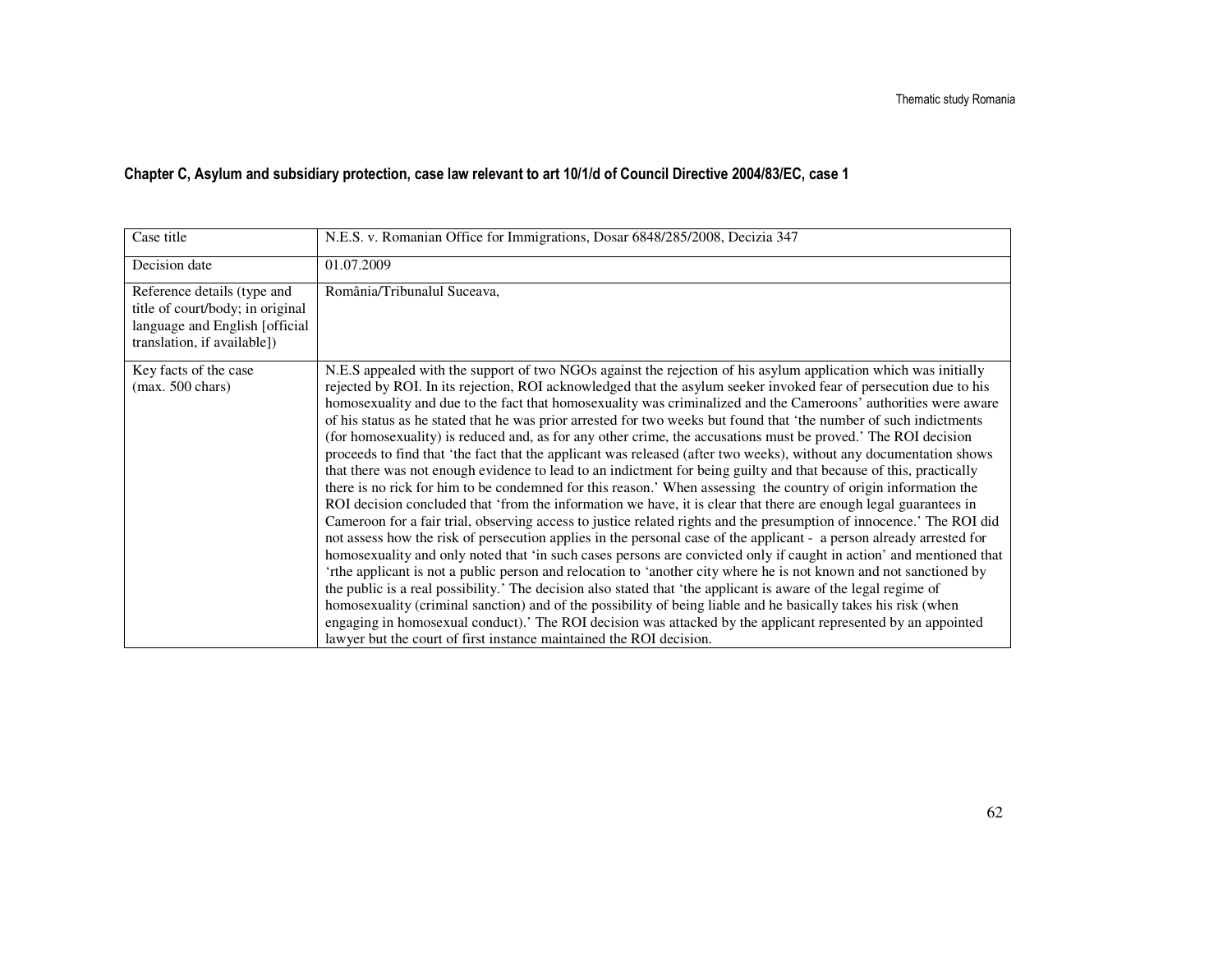| Main                          | The appeal court looked at the country of origin information (provisions of Cameroons' Criminal Code sanctioning       |
|-------------------------------|------------------------------------------------------------------------------------------------------------------------|
| reasoning/argumentation       | homosexual conduct) and at the personal situation of the applicant (being arrested for two weeks after being spotted   |
| $(max. 500 \text{ chars})$    | by the neighbours while hugging a foreigner in his car) and concluded that 'in case of return in his country of        |
|                               | origin, the applicant runs the risk of being condemned for his sexual orientation, hence the conditions for protection |
|                               | as refugee under the Romanian law are met.'                                                                            |
| Key issues (concepts,         | Sexual orientation as reason for invoking justified fear of persecution; assessment of country of origin information   |
| interpretations) clarified by |                                                                                                                        |
| the case (max. 500 chars)     |                                                                                                                        |
|                               |                                                                                                                        |
| Results (sanctions) and key   | The tribunal decided in favour of the applicant, quashed the ROI decision and granted asylum.                          |
| consequences or implications  |                                                                                                                        |
| of the case (max. 500 chars)  |                                                                                                                        |
|                               |                                                                                                                        |

# Chapter C, Asylum and subsidiary protection, case law relevant to art 2/h of Council Directive 2004/83/EC - no case law is available as the legislation does not cover same-sex partners as members of the family.

Response 2150194 of the Romanian Office for Immigration, 25.01.2008, on file with FRALEX.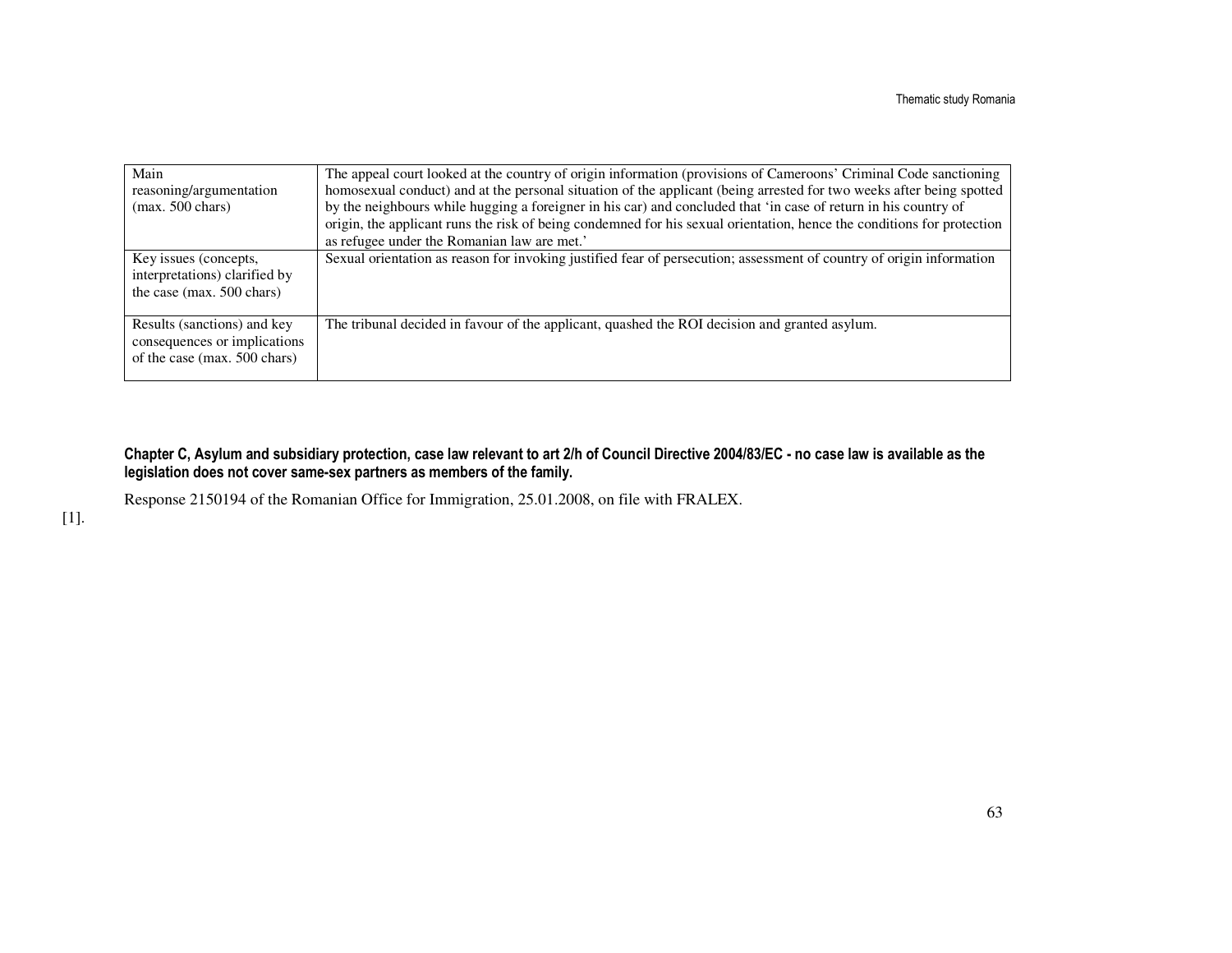# Chapter D, Family reunification, case law relevant to art 4/3 of the Council Directive 2003/86/EC - no case law is available. Response 2150194 of the Romanian Office for Immigration, 25.01.2008, on file with FRALEX.

#### Chapter E, Freedom of assembly – relevant case law

| Case title                                                                                                                        | Case of Asociația Pro Vita pentru Copii Născuți și Nenăscuți – Filiala București v. Primăria Municipiului București<br>și Asociația ACCEPT, Sentința Civilă [Civil Judgement] nr.2807/24.10.2008 of the Romania/ Tribunalul București<br>[Bucharest Tribunal]; File No.18838/3/CA/2008                                                                                                                                                                                                                                                                                                                                      |
|-----------------------------------------------------------------------------------------------------------------------------------|-----------------------------------------------------------------------------------------------------------------------------------------------------------------------------------------------------------------------------------------------------------------------------------------------------------------------------------------------------------------------------------------------------------------------------------------------------------------------------------------------------------------------------------------------------------------------------------------------------------------------------|
| Decision date                                                                                                                     | 24.10.2008                                                                                                                                                                                                                                                                                                                                                                                                                                                                                                                                                                                                                  |
| Reference details (type and<br>title of court/body; in original<br>language and English [official]<br>translation, if available]) | Romania/Tribunalul Bucuresti [Bucharest Tribunal]                                                                                                                                                                                                                                                                                                                                                                                                                                                                                                                                                                           |
| Key facts of the case<br>$(max. 500 \text{ chars})$                                                                               | On 19 May 2008, Asociatia Pro Vita filed an administrative complaint for an injunction against the gay march and<br>for the annulment of the authorization issued by Bucharest Mayor's Office to ACCEPT Association in the form of<br>a protocol of collaboration between the two entities allowing for the organization of the march. The administrative<br>complaint was introduced a few weeks before the gay march was scheduled. Due to procedural reasons related to<br>lack of written evidence provided before the court, the Bucharest Tribunal reviewed the case on its merits after the<br>gay march took place. |
| Main<br>reasoning/argumentation<br>$(max. 500 \text{ chars})$                                                                     | The limitations on freedom of assembly were argued, the plaintiffs invoking allegedly infringing ethical and moral<br>norms, as well as the right to private and family life. According to the plaintiff, the gay march is aiming to promote<br>sexual relations between same-sex persons which breach the human rights of others. The plaintiff invoked<br>Dudgeon case arguing that sexuality can be legitimately limited by the authorities, as defending children's moral<br>and spiritual integrity was one of the legitimate aims advanced by the plaintiff.                                                          |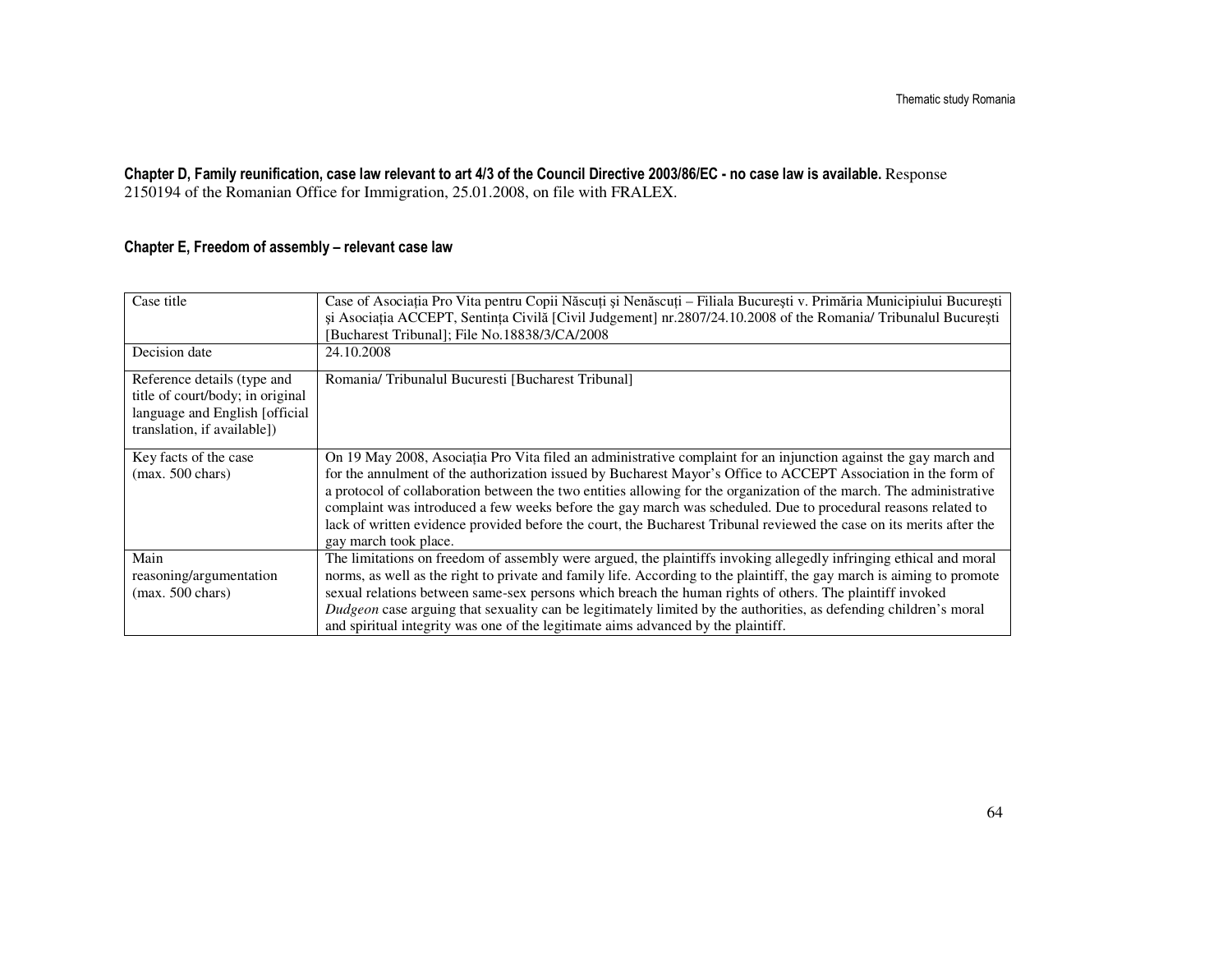| Key issues (concepts,         | The case recognizes the right to freedom of assembly in the case of the gay march. The court stated clearly that the   |
|-------------------------------|------------------------------------------------------------------------------------------------------------------------|
| interpretations) clarified by | protection of the ethical and moral norms, the right to private and family life and the children's moral and spiritual |
| the case (max. $500$ chars)   | integrity are not legitimate aims that justify a denial of authorisation. The court stated that the authorisation of a |
|                               | gay march alone is not susceptible of violating the right to private life of others. The court found Dudgeon           |
|                               | jurisprudence not to apply in the matters of this case. The court relied on Baczkowski v Poland.                       |
| Results (sanctions) and key   | First, the court dismissed the request for an injunction as the claim was not valid anymore at the time of the         |
| consequences or implications  | decision, the gay march already took place. Second, the court justified the dismissal of the claim regarding the       |
| of the case (max. 500 chars)  | annulment of the protocol on substantive grounds related to pluralism and ensuring the exercise of the right to        |
|                               | freedom of association and assembly (Art.11 of the ECHR), according to Baczkowski v Poland. The judgment               |
|                               | became final after the appellate court upheld the decision of the first instance court.                                |

### Chapter F, Hate speech - no case law is available.

Response of the General Prosecutor No. VIII-1 from 25.01.2008, response of the Supreme Council of Magistrates No. 28517/1154/2007 from 15.01.2008 and response of the Ministry of Justice No.146817 from 21.12.2008, on file with FRALEX.

#### Chapter G, Applicability of legislation on transgender issues.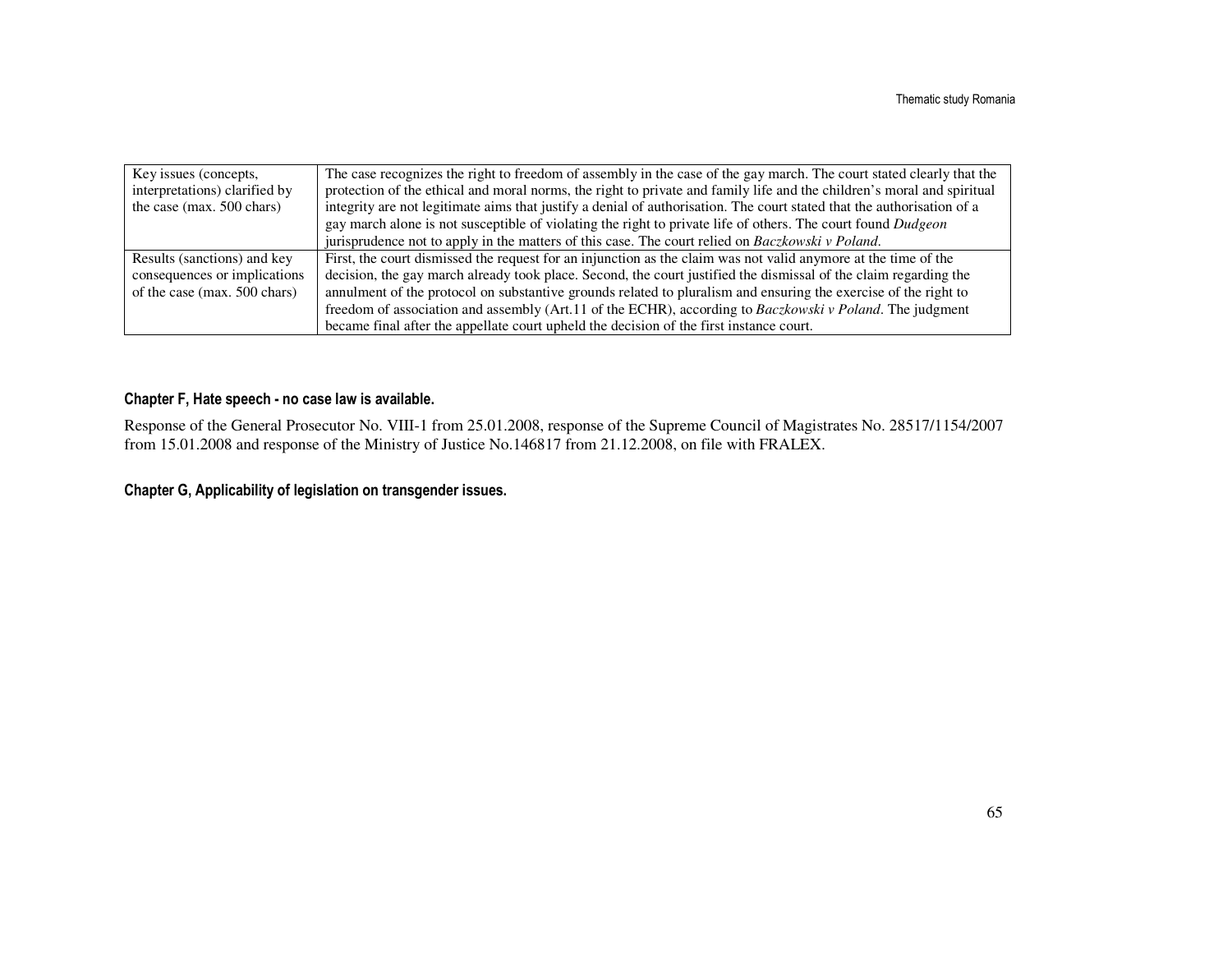### Chapter G, Name change and/or sex change of transgender people, relevant case law, case 1

| Case title                                                                                                                       | Case of D. Sentinta Civila [Civil Judgement] nr.1656/23.02.2006 of the Romania/Judecatoria Sectorului 2<br>Bucuresti [Bucharest Second District's First Instance Court]; File No.1338/300/2004 (Old number 1721/2004)                                                                                                                                                                                                                                                                                                                                                                                                                                                                                                                                                                                                                                               |
|----------------------------------------------------------------------------------------------------------------------------------|---------------------------------------------------------------------------------------------------------------------------------------------------------------------------------------------------------------------------------------------------------------------------------------------------------------------------------------------------------------------------------------------------------------------------------------------------------------------------------------------------------------------------------------------------------------------------------------------------------------------------------------------------------------------------------------------------------------------------------------------------------------------------------------------------------------------------------------------------------------------|
| Decision date                                                                                                                    | 23.02.2006                                                                                                                                                                                                                                                                                                                                                                                                                                                                                                                                                                                                                                                                                                                                                                                                                                                          |
| Reference details (type and<br>title of court/body; in original<br>language and English [official<br>translation, if available]) | România/Judecătoria Sectorului 2 București [Bucharest Second District's First Instance Court]                                                                                                                                                                                                                                                                                                                                                                                                                                                                                                                                                                                                                                                                                                                                                                       |
| Key facts of the case<br>$(max. 500 \text{ chars})$                                                                              | D. wanted to change her sex from female to male. She introduced a civil case in 2001 which was not successful. In<br>2004 she introduced another civil case against Bucharest Second District's Local Council asking for the<br>authorisation for the sex change and the change of her name accordingly. The court asked for an expert report from<br>the National Institute of Legal Medicine (NILM). The expert report was provided after five months. It stated that,<br>taking into consideration D's situation, the sex-change operation is not the only treatment for her condition.<br>Consequently, it issued a series of recommendations to be observed for a period of one year and after that the<br>NILM allowed a re-evaluation. In 2006, the re-evaluation report allowed the sex-change operation. Consequently,<br>the court decided in this sense. |
| Main<br>reasoning/argumentation<br>$(max. 500 \text{ chars})$                                                                    | The request for a sex change and change of name is based on the following legal provisions: Article 26 paragraph<br>(2) and Article 34 of the Constitution, Article 44, letter (i) and Article 57-58 of the Law 119/1996, Article 8 of the<br>European Convention on Human Rights.                                                                                                                                                                                                                                                                                                                                                                                                                                                                                                                                                                                  |
| Key issues (concepts,<br>interpretations) clarified by<br>the case (max. 500 chars)                                              | The nature of the case is contradictory – the respondent is the local council in the area of the person's domicile.<br>The court based its decision on forensic medical expertise. This expertise could only be provided by the NILM.<br>The commission of experts recommended the person a period of time to think about the decision etc without having<br>clear, scientific standards to be used or a predictable procedure to be observed. During this time the case was<br>pending before the court.                                                                                                                                                                                                                                                                                                                                                           |
| Results (sanctions) and key<br>consequences or implications<br>of the case (max. 500 chars)                                      | The court authorised the sex change and the change of name. The court asked the Bucharest Second District's<br>Local Council to make the modifications in the civil status documents of D.<br>The civil case took two years.                                                                                                                                                                                                                                                                                                                                                                                                                                                                                                                                                                                                                                        |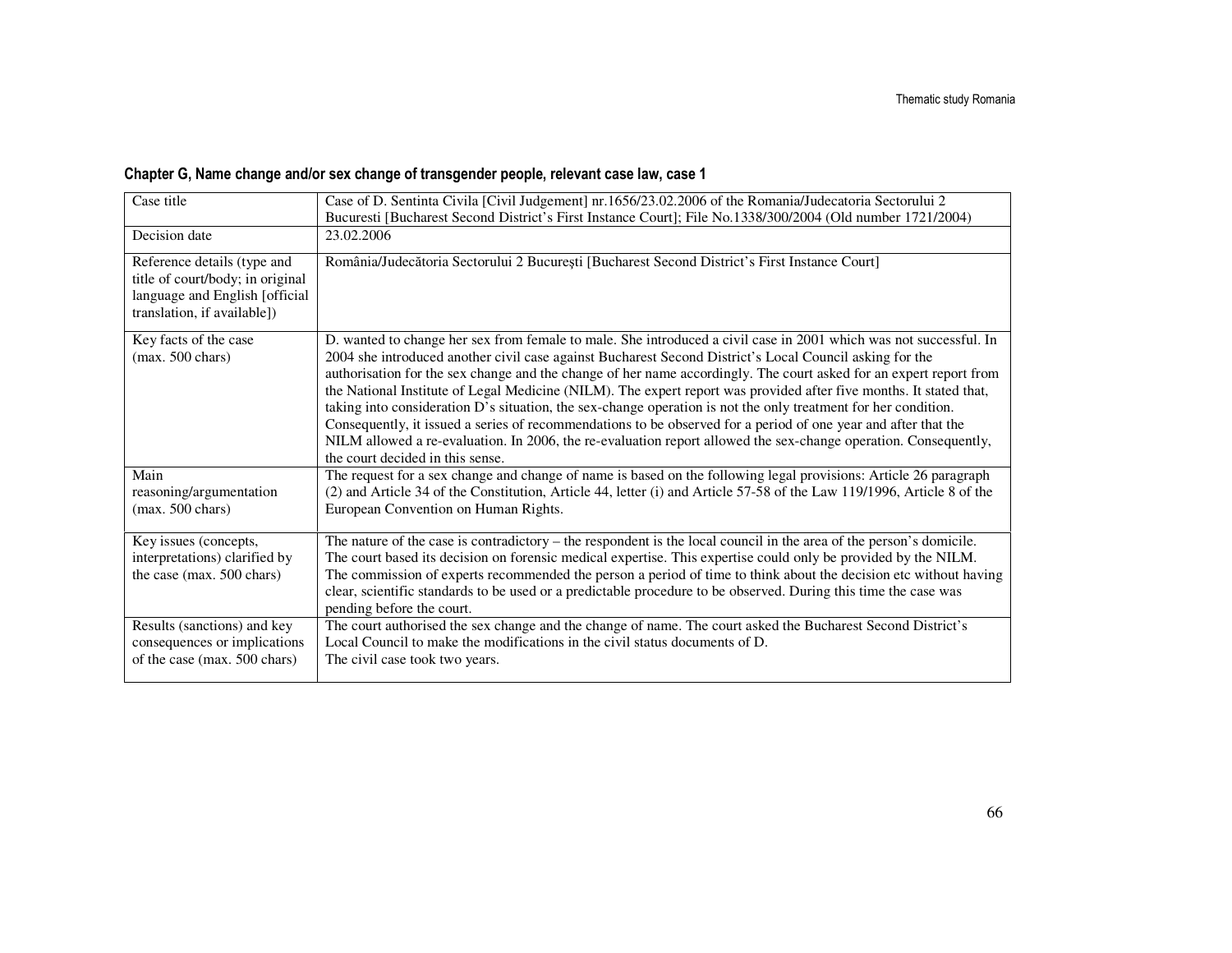### Chapter H, Miscellaneous, relevant case law 1

| Case title                       | T. M. v Ministry of Justice, National Administration of Penitentiaries, Ministry of Administration and Internal<br>Affairs, General Inspectorate of the Romanian Police, Constanta County Inspectorate of Police |
|----------------------------------|------------------------------------------------------------------------------------------------------------------------------------------------------------------------------------------------------------------|
| Decision date                    | <b>Pending</b> – File No. 19148/300/2006                                                                                                                                                                         |
| Reference details (type and      | Civil action – request for compensation and general measures; Judecatoria Sectorului 2 Bucuresti [Bucharest]                                                                                                     |
| title of court/body; in original | Second District's First Instance Court]                                                                                                                                                                          |
| language and English [official   | Applicant: T. M. Respondents: Ministry of Justice, National Administration of Penitentiaries, Ministry of                                                                                                        |
| translation, if available])      | Administration and Internal Affaires, General Inspectorate of the Romanian Police, Constanta County Inspectorate                                                                                                 |
|                                  | of Police. Third-party intervention: ACCEPT.                                                                                                                                                                     |
| Key facts of the case            | T. M. was in detention during 2004-2005 in several penitentiaries. In some of them he claims to have been                                                                                                        |
| $(max. 500 \text{ chars})$       | subjected to ill treatment by inmates who abused him sexually and by the staff who did not protect him against                                                                                                   |
|                                  | such treatment. Although T. M. alleges complaining to one of the supervisors regarding this treatment, there was no                                                                                              |
|                                  | official registration of the complaint and no measures were taken. According to his medical records, T. M.                                                                                                       |
|                                  | repeatedly mutilated himself during detention.                                                                                                                                                                   |
| Main                             | Reasoning of the Applicant: T. M. suffered physical and moral damage because of the lack of action on the part of                                                                                                |
| reasoning/argumentation          | the authorities. He also suffered from exposure to discrimination and inhuman and degrading treatment due to the                                                                                                 |
| $(max. 500 \text{ chars})$       | systematic failure of the authorities to ensure their positive obligation to protect his physical integrity, dignity and                                                                                         |
|                                  | private life.                                                                                                                                                                                                    |
|                                  | Reasoning of the Respondents: the Applicant had access to all procedures and rights guaranteed for all detainees                                                                                                 |
|                                  | without discrimination. There was no complaint registered by the applicant during detention.                                                                                                                     |
| Key issues (concepts,            | Key issues introduced by the Applicant: the lack of effective complaints procedures within the penitentiary system                                                                                               |
| interpretations) clarified by    | seriously infringes human rights. Sexual minorities are at particular risk in such a system. The segregation,                                                                                                    |
| the case (max. 500 chars)        | discrimination and abuse against sexual minorities or people allegedly associated with homosexuals are tolerated                                                                                                 |
|                                  | by prison staff which amounts to infringements of various human rights.                                                                                                                                          |
| Results (sanctions) and key      | The Applicant asked for: 50,000 Euro compensation; an injunction upon the respondent authorities to adopt and                                                                                                    |
| consequences or implications     | implement institutional measures against discrimination of T. M. and future discriminations; civil damages and                                                                                                   |
| of the case (max. 500 chars)     | civil fine for each day of delaying the fulfilment of institutional measures that will be ordered by the court.                                                                                                  |
|                                  |                                                                                                                                                                                                                  |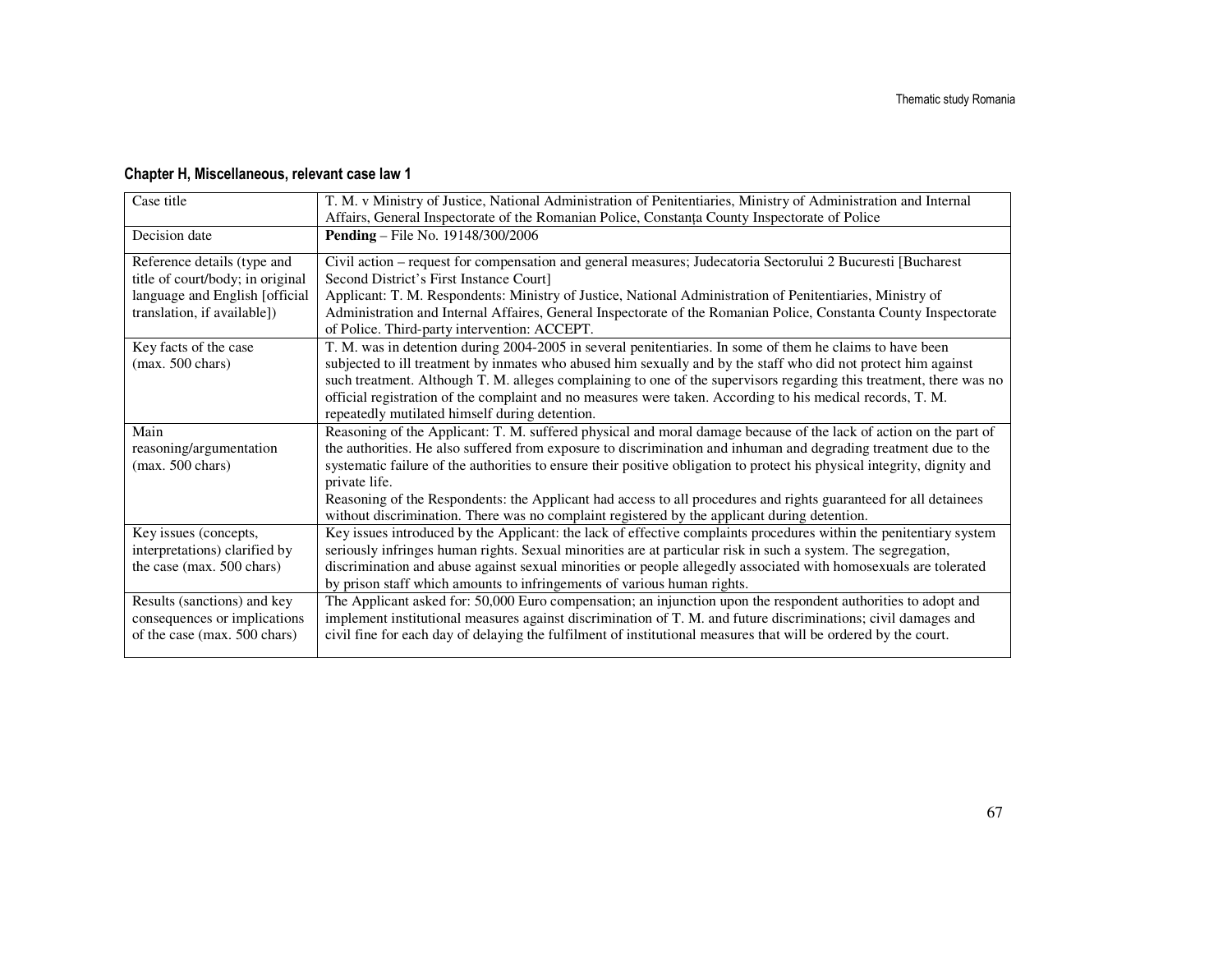### Chapter H, Miscellaneous, relevant case law, case 2

| Case title                                                                                                                       | Reproductive Rights Case - Romania/ Decizie nr. 418/18.07.2005 asupra sesizării de neconstituționalitate a Legii<br>privind sănătatea reproducerii și reproducerea umană asistată medical [Decision No.418/18.07.2005 on the<br>notification of non-compliance with the Constitution of the Law on reproductive health and medically assisted<br>reproduction];<br>Constitutional Review of a Draft Bill at the request of the President of Romania – File No.545A/2005.                                                                                                      |
|----------------------------------------------------------------------------------------------------------------------------------|-------------------------------------------------------------------------------------------------------------------------------------------------------------------------------------------------------------------------------------------------------------------------------------------------------------------------------------------------------------------------------------------------------------------------------------------------------------------------------------------------------------------------------------------------------------------------------|
| Decision date                                                                                                                    | 18.07.2005                                                                                                                                                                                                                                                                                                                                                                                                                                                                                                                                                                    |
| Reference details (type and<br>title of court/body; in original<br>language and English [official<br>translation, if available]) | Romania/ Curtea Constitutională a României [Constitutional Court of Romania].                                                                                                                                                                                                                                                                                                                                                                                                                                                                                                 |
| Key facts of the case<br>$(max. 500 \text{ chars})$                                                                              | In 2005 the Parliament adopted a draft law on reproductive health and medically assisted reproduction containing<br>many provisions that were not in compliance with fundamental rights stated in the Romanian Constitution. One of<br>the issues referred to the subjects of the right to access reproductive medical services and assistance recognised by<br>the law. Though in the general part of the draft this right was recognised to any person, the rest of the draft only<br>referred to couples, denying the right in the case of people who are not in a couple. |
| Main<br>reasoning/argumentation<br>$(max. 500 \text{ chars})$                                                                    | The draft creates a privilege for individuals who are part of a couple and, at the same time, discrimination against<br>individuals who are not in a couple. This amounts to a violation of the principle of equality before the law and<br>before the public authorities stated in Article 16 of the Constitution. The existence of an agreement between the<br>couple to access medically assisted reproduction services is an essential condition for the existence of the right to<br>access this service which is against Article $16(1)$ of the Constitution.           |
| Key issues (concepts,<br>interpretations) clarified by<br>the case (max. 500 chars)                                              | The Court recognises: the right of access to medically assisted reproduction services and assistance as a right<br>according to the bill; the marital/couple status as a ground of discrimination in access to medically assisted<br>reproduction services; that the requirement to have an agreement between the couple is in itself excluding the<br>exercise of the right for a category of people – those who are not in a couple.                                                                                                                                        |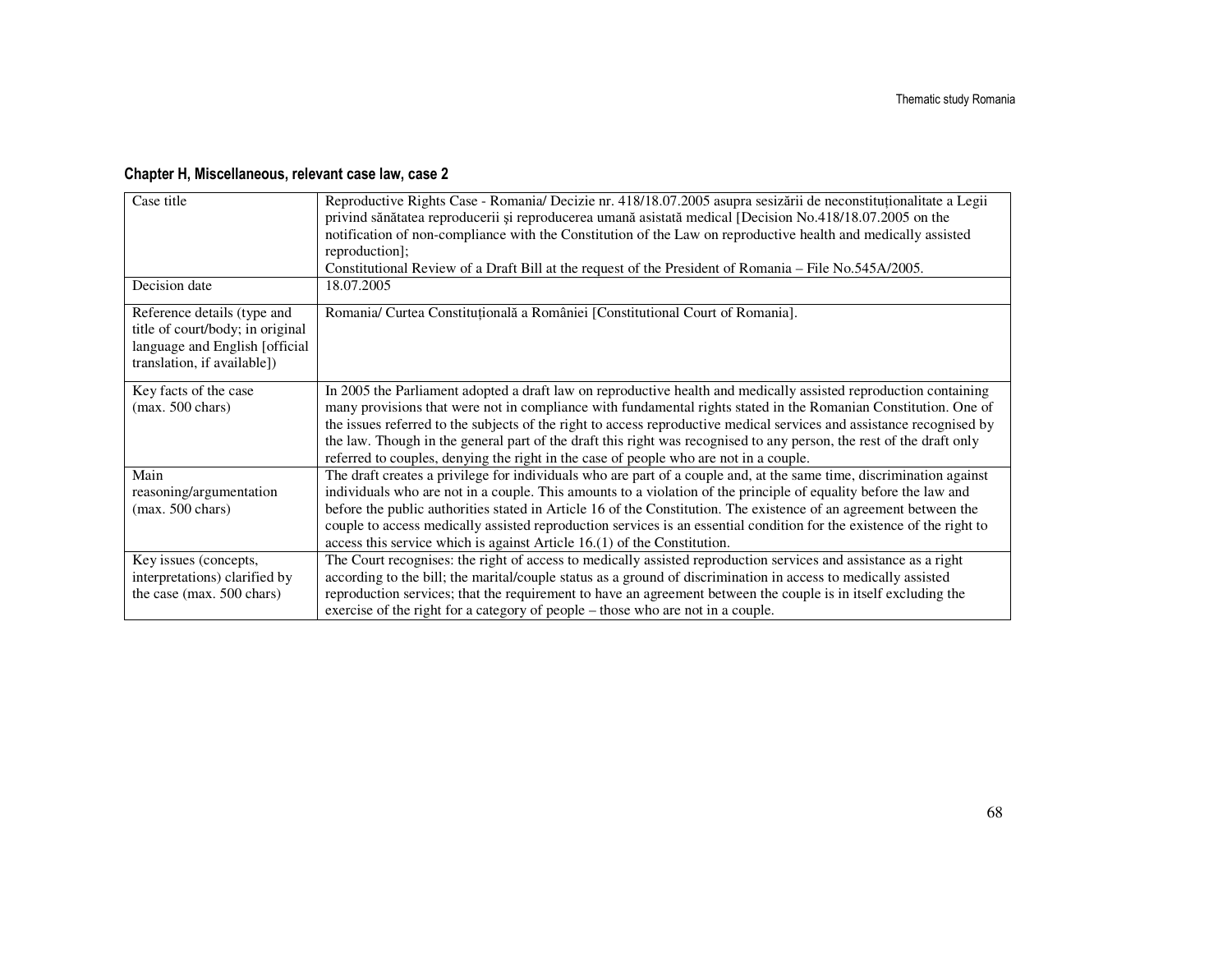| Results (sanctions) and key  | Two thirds of the provisions of the bill were found to be in violation of the Constitution. The Court returned the |
|------------------------------|--------------------------------------------------------------------------------------------------------------------|
| consequences or implications | draft to the Senate for amendments to make it comply with the Constitution. Because the violations affected the    |
| of the case (max. 500 chars) | philosophy of the law in itself, the bill was rejected by the Senate.                                              |
|                              |                                                                                                                    |

| Case title                                                         | D. Z. v. Distrigaz Sud, Decision 4222 in File no.710/4/2006                                                                                                                                                                                                                                                                                                                                                                                                                                                                                                                                                                                                                                                                                                                                                                                                                                                                                   |
|--------------------------------------------------------------------|-----------------------------------------------------------------------------------------------------------------------------------------------------------------------------------------------------------------------------------------------------------------------------------------------------------------------------------------------------------------------------------------------------------------------------------------------------------------------------------------------------------------------------------------------------------------------------------------------------------------------------------------------------------------------------------------------------------------------------------------------------------------------------------------------------------------------------------------------------------------------------------------------------------------------------------------------|
| Decision date                                                      | August, 1st, 2007                                                                                                                                                                                                                                                                                                                                                                                                                                                                                                                                                                                                                                                                                                                                                                                                                                                                                                                             |
| Reference details                                                  | Judecătoria sectorului 4 București [First instance court No.4, Bucharest]                                                                                                                                                                                                                                                                                                                                                                                                                                                                                                                                                                                                                                                                                                                                                                                                                                                                     |
| (type and title of                                                 |                                                                                                                                                                                                                                                                                                                                                                                                                                                                                                                                                                                                                                                                                                                                                                                                                                                                                                                                               |
| court/body; in original                                            |                                                                                                                                                                                                                                                                                                                                                                                                                                                                                                                                                                                                                                                                                                                                                                                                                                                                                                                                               |
| language and English                                               |                                                                                                                                                                                                                                                                                                                                                                                                                                                                                                                                                                                                                                                                                                                                                                                                                                                                                                                                               |
| [official translation, if                                          |                                                                                                                                                                                                                                                                                                                                                                                                                                                                                                                                                                                                                                                                                                                                                                                                                                                                                                                                               |
| available])                                                        |                                                                                                                                                                                                                                                                                                                                                                                                                                                                                                                                                                                                                                                                                                                                                                                                                                                                                                                                               |
| Key facts of the case<br>Main<br>reasoning/argumentation           | The plaintiff complained of being subjected to discriminatory conduct based on his affiliation to an NGO defending the<br>rights of LGBT people in Romania (ACCEPT Bucuresti). The plaintiff is employed by the NGO and when he went to<br>pay the monthly bill to the defendant, employees of the defendant subjected him to degrading remarks. The plaintiff<br>sought civil damages and asked the court to order the defendant to take institutional measures to preclude<br>discriminatory behaviour in the future, to include in its internal norms a specific prohibition of discrimination on all<br>grounds and to train its employees on anti-discrimination provisions.<br>The court defined 'interest' in conjunction with 'the practical gain obtained'. The interest must exist, be personal, real<br>and actual and legal. The plaintiff proved the existence of the facts entailing an act of discrimination but the defendant |
|                                                                    | did not prove that the facts proved are not discriminatory.                                                                                                                                                                                                                                                                                                                                                                                                                                                                                                                                                                                                                                                                                                                                                                                                                                                                                   |
| Key issues (concepts,<br>interpretations) clarified<br>by the case | The court clarified the concept of the liability of the employer for the actions of its employees under the anti-<br>discrimination legislation in conjunction with the provisions of the Civil Code for torts. The court also discussed the<br>issue of system remedies such as the institutional measures on combating discrimination and diversity management<br>policies or the training requested by the plaintiff as a possible remedy. In deciding, the court also offered an<br>explanation of the concept of reversal of the burden of proof, linking it to accessibility of evidence.                                                                                                                                                                                                                                                                                                                                               |
| Results (sanctions) and                                            | The defendant was ordered to pay 1,000 Euro in civil damages but the Court considered that there was no interest for                                                                                                                                                                                                                                                                                                                                                                                                                                                                                                                                                                                                                                                                                                                                                                                                                          |

#### Chapter I, Case law relevant to the impact of good practices on discrimination on the ground of sexual orientation, case 1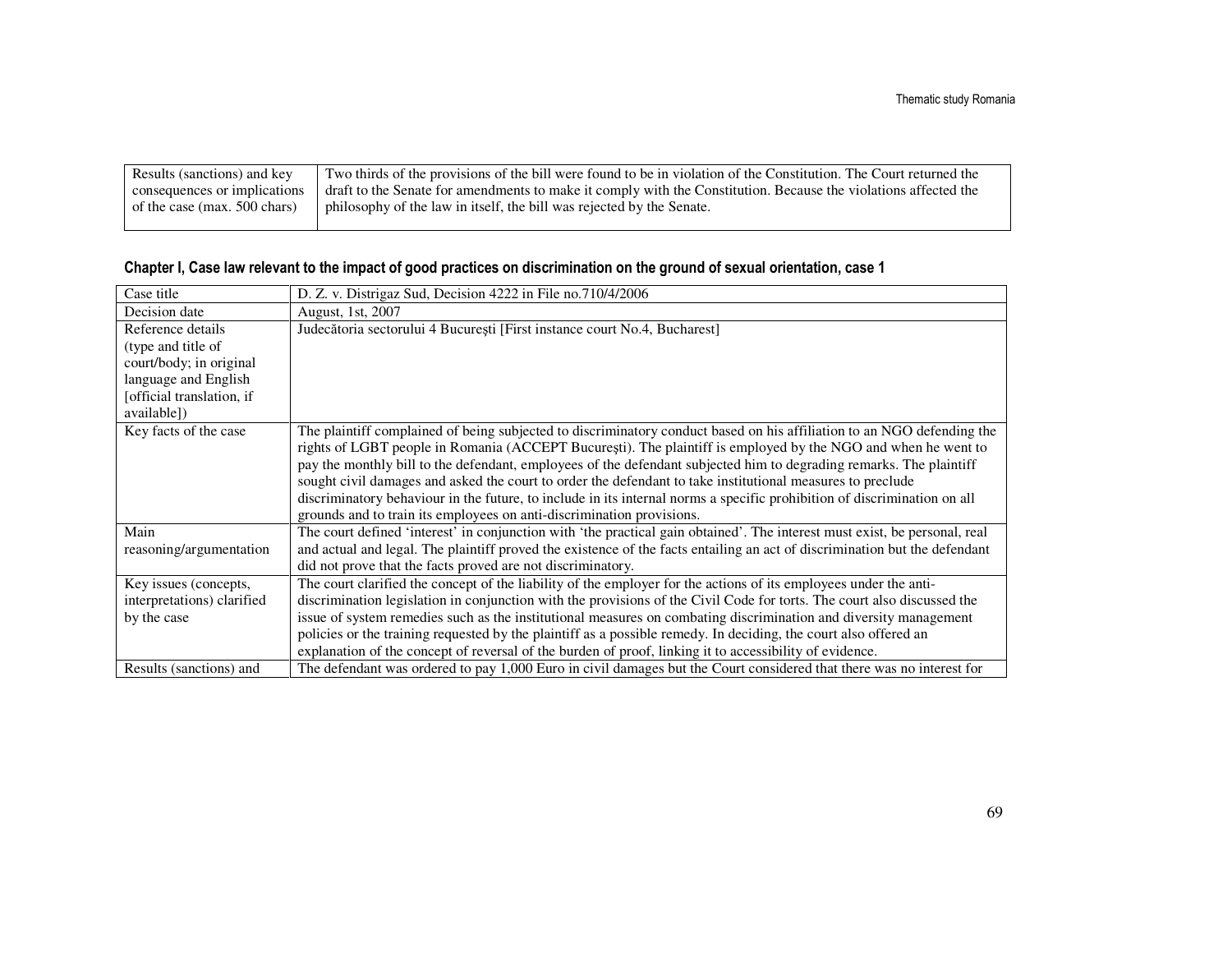| key consequences or      | the plaintiff to request institutional measures on combating discrimination in the workplace. The decision was appealed |
|--------------------------|-------------------------------------------------------------------------------------------------------------------------|
| implications of the case | both by the defendant and by the plaintiff.                                                                             |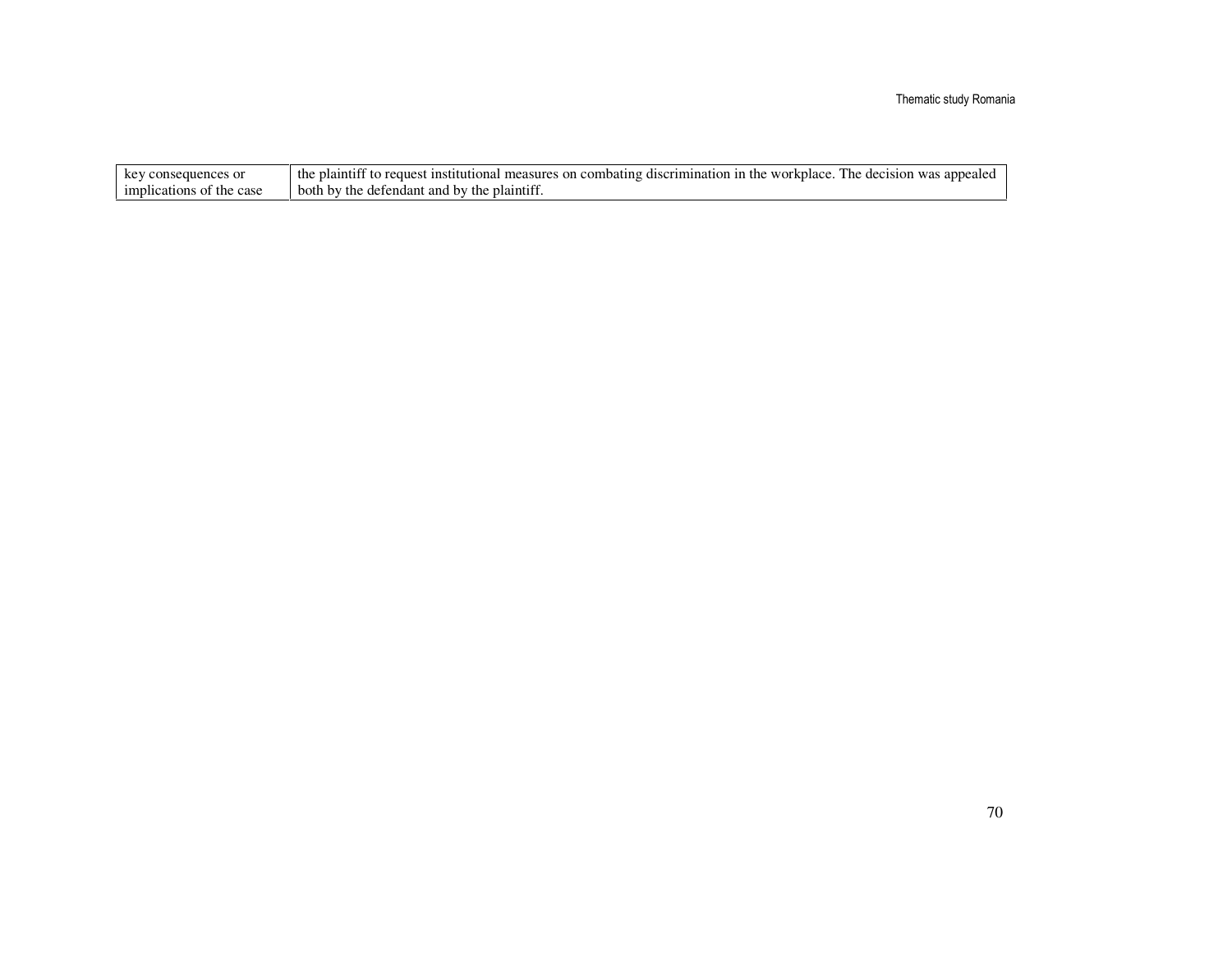# Annex 2 – Statistics

#### Chapter A, Implementation of Employment Directive 2000/78/EC in relation to sexual orientation

|                             | 2000 | 2001 | 2002     | 2003        | 2004     | 2005       | 2006         | 2007          | 2008   | 2009       |
|-----------------------------|------|------|----------|-------------|----------|------------|--------------|---------------|--------|------------|
| Total complaints of         | N/A  | N/A  |          | 5           | 6        | 9          | 6            | 7: 3 personal | 6:5    | 6:5        |
| discrimination on the       |      |      |          |             |          |            |              | dignity, 3    | person | personal   |
| ground of sexual            |      |      |          |             |          |            |              | access to     | al     | dignity, 1 |
| orientation (equality       |      |      |          |             |          |            |              | public        | dignit | employme   |
| body, tribunals, courts     |      |      |          |             |          |            |              | services, 1   | y, 1   | nt         |
| etc.): if possible          |      |      |          |             |          |            |              | employment    | emplo  |            |
| disaggregated according     |      |      |          |             |          |            |              |               | yment  |            |
| to social areas of          |      |      |          |             |          |            |              |               |        |            |
| discrimination              |      |      |          |             |          |            |              |               |        |            |
| (employment, education,     |      |      |          |             |          |            |              |               |        |            |
| housing, goods and          |      |      |          |             |          |            |              |               |        |            |
| services etc.)              |      |      |          |             |          |            |              |               |        |            |
| Total finding of            | N/A  | N/A  | $\Omega$ | $1:$ use of | $\Omega$ | $3:1.$ use | (employment) |               |        |            |
| Discrimination confirmed    |      |      |          | discrimin   |          | of         |              | (harassment   |        |            |
| (by equality body,          |      |      |          | atory       |          | discrimina |              | by the        |        |            |
| tribunals, courts etc.): if |      |      |          | language    |          | tory       |              | gendarmerie)  |        |            |
| possible disaggregated      |      |      |          |             |          | language,  |              |               |        |            |
| according to social areas   |      |      |          |             |          | 2. access  |              |               |        |            |
| of discrimination           |      |      |          |             |          | to         |              |               |        |            |
| (employment, education,     |      |      |          |             |          | services,  |              |               |        |            |
| housing, goods and          |      |      |          |             |          | 3.         |              |               |        |            |
| services etc.)              |      |      |          |             |          | discrimina |              |               |        |            |
|                             |      |      |          |             |          | tory       |              |               |        |            |
|                             |      |      |          |             |          | language   |              |               |        |            |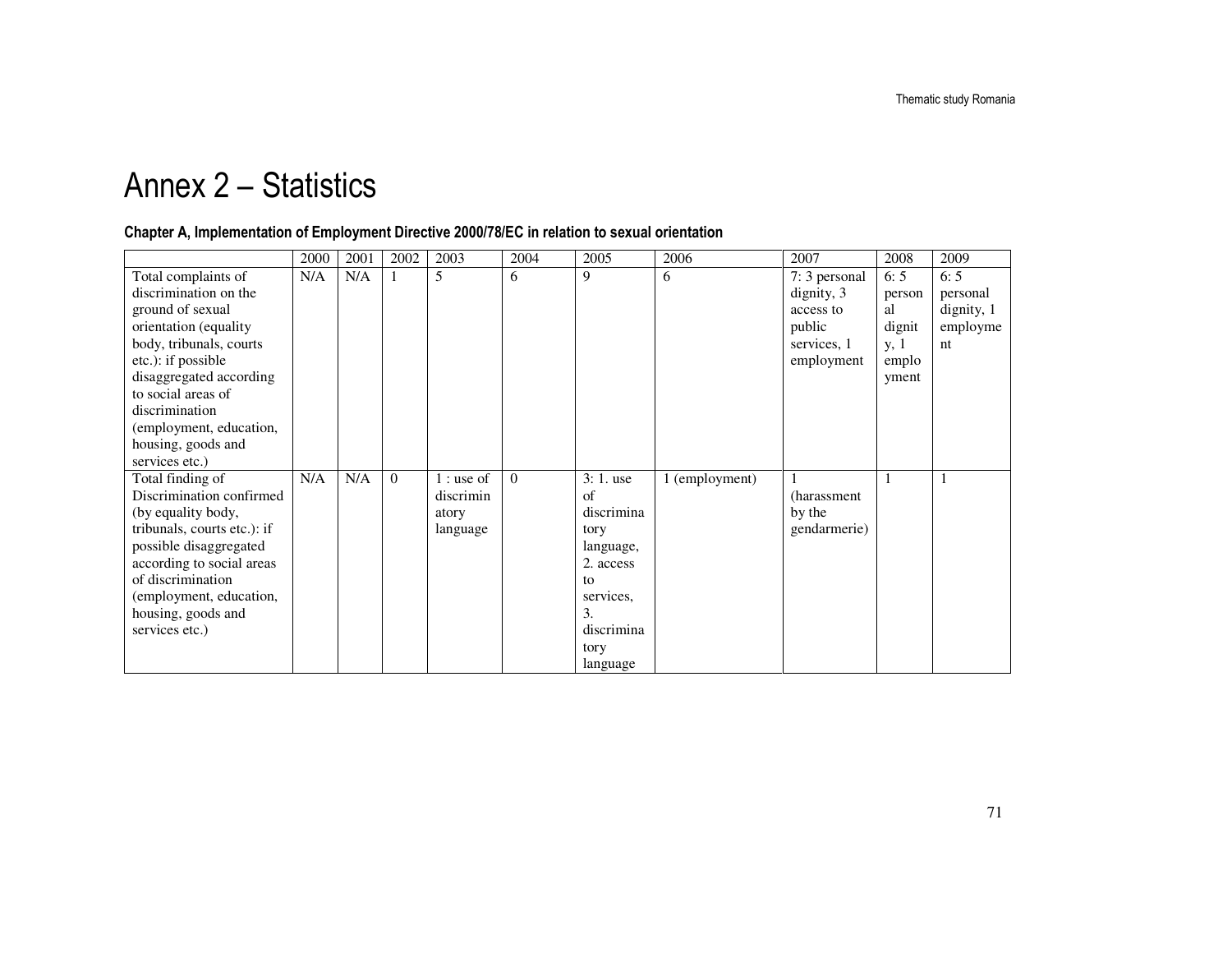|                                      |     |     |          |              |          | in the       |                       |         |             |                |
|--------------------------------------|-----|-----|----------|--------------|----------|--------------|-----------------------|---------|-------------|----------------|
|                                      |     |     |          |              |          | media        |                       |         |             |                |
|                                      |     |     |          |              |          |              |                       |         |             |                |
| National Number of                   | N/A | N/A | $\Omega$ | $1:$ fine of | $\theta$ | 1. Fine of   | Fines of 400 (111)    | Warning | 1 fine      | 1 fine of      |
| sanctions/compensation               |     |     |          | 2,000,000    |          | 5,000,000    | Euro) and $1,000$     |         | of          | <b>500 RON</b> |
| payments issued (by                  |     |     |          | ROL(55)      |          | ROL (143)    | <b>RON</b> (278 Euro) |         | 4.000       | (125)          |
| courts, tribunals, equality          |     |     |          | Euro)        |          | Euro), $2$ . | against two           |         | <b>RON</b>  | Euro)          |
| bodies etc.): if possible            |     |     |          |              |          | fine of      | perpetrators and      |         | (900)       |                |
| disaggregated according              |     |     |          |              |          | 10,000,00    | warning against       |         | <b>EURO</b> |                |
| to social areas of                   |     |     |          |              |          | 0 ROL        | the public            |         |             |                |
| discrimination                       |     |     |          |              |          | $(286)$ Euro | authority in charge   |         |             |                |
| (employment, education,              |     |     |          |              |          | and 3.       |                       |         |             |                |
| housing, goods and                   |     |     |          |              |          | administra   |                       |         |             |                |
| services etc.)                       |     |     |          |              |          | tive         |                       |         |             |                |
|                                      |     |     |          |              |          | warning      |                       |         |             |                |
| National range of                    | N/A | N/A | $\Omega$ | N/A          | N/A      | N/A          | N/A                   | N/A     | N/A         | N/A            |
| sanctions/compensation               |     |     |          |              |          |              |                       |         |             |                |
| payments (by courts,                 |     |     |          |              |          |              |                       |         |             |                |
| tribunals, equality bodies           |     |     |          |              |          |              |                       |         |             |                |
| etc.): if possible                   |     |     |          |              |          |              |                       |         |             |                |
| disaggregated according              |     |     |          |              |          |              |                       |         |             |                |
| to social areas of<br>discrimination |     |     |          |              |          |              |                       |         |             |                |
|                                      |     |     |          |              |          |              |                       |         |             |                |
| (employment, education,              |     |     |          |              |          |              |                       |         |             |                |
| housing, goods and<br>services etc.) |     |     |          |              |          |              |                       |         |             |                |
|                                      |     |     |          |              |          |              |                       |         |             |                |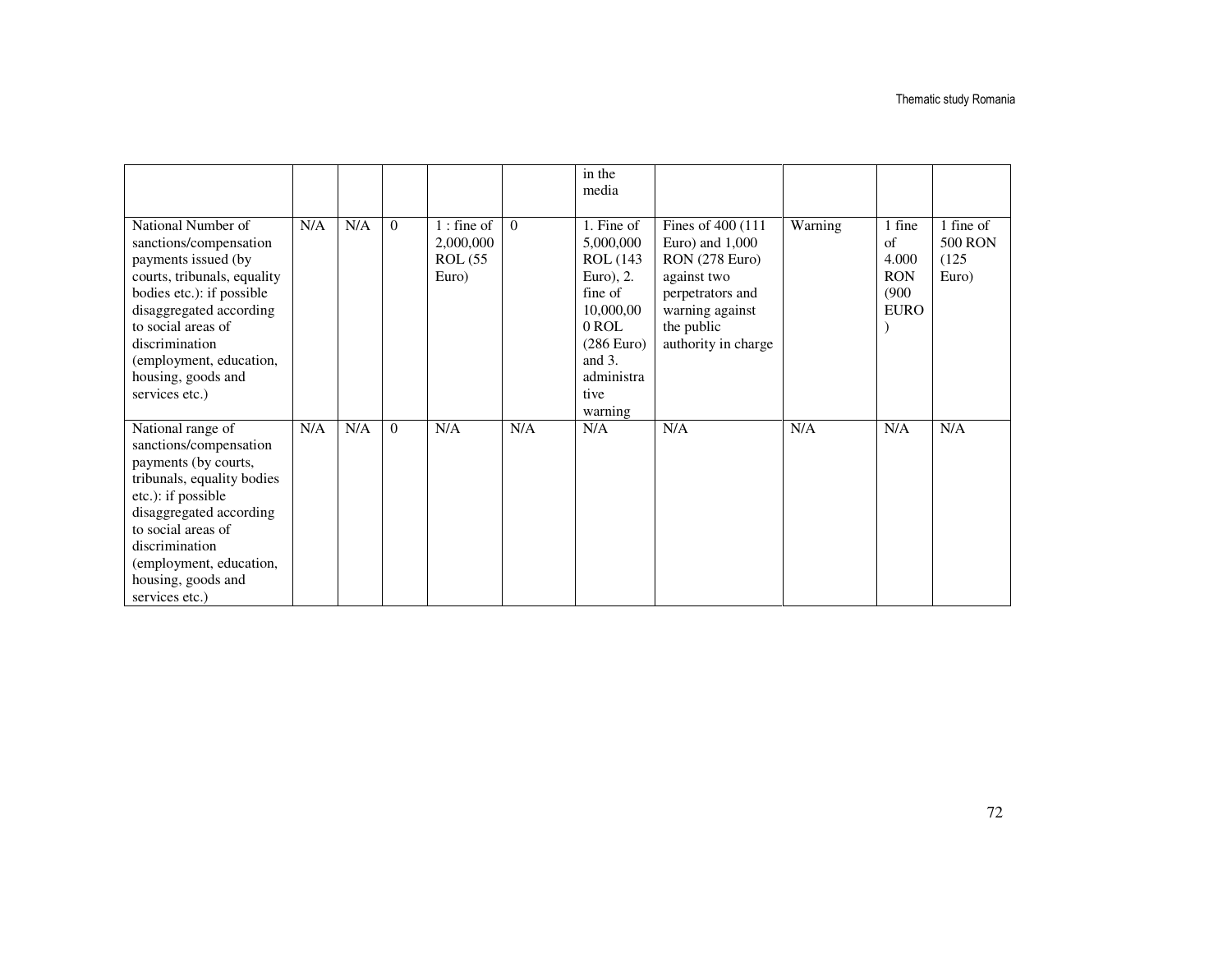### Chapter B, Freedom of movement of LGBT partners

|                                                                     | 2000 | 2001 | 2002 | 2003 | 2004 | 2005 | 2006 | 2007 | 2008 | 2009 |
|---------------------------------------------------------------------|------|------|------|------|------|------|------|------|------|------|
| Number of LGBT partners of EU citizens residing in your country     |      |      |      |      |      |      |      |      |      |      |
| falling under Directive 2004/38/EC (i.e., LGBT partners having      |      |      |      |      |      |      |      |      |      |      |
| exercised their freedom of movement as granted to family members of |      |      |      |      |      |      |      |      |      |      |
| EU citizens, whether under Directive 2004/38/EC or under previous   |      |      |      |      |      |      |      |      |      |      |
| instruments)                                                        |      |      |      |      |      |      |      |      |      |      |
| Number of LGBT partners who claimed their right to residence but    |      |      |      |      |      |      |      |      |      |      |
| were denied this right                                              |      |      |      |      |      |      |      |      |      |      |

#### Chapter C, Asylum and subsidiary protection, protection due to persecution on the grounds of sexual orientation

|                                                                         | 2000    | 2001 | 2002 | 2003 | 2004 | 2005 | 2006 | 2007 | 2008 | 2009 |
|-------------------------------------------------------------------------|---------|------|------|------|------|------|------|------|------|------|
| Number of LGBT individuals benefiting from asylum/subsidiary            | $N/A^*$ | N/A  | N/A  | N/A  | N/A  | N/A  | N/A  | N/A  | N/A  | N/A  |
| protection due to persecution on the ground of sexual orientation.      |         |      |      |      |      |      |      |      |      |      |
| Number of LGBT individuals who were denied the right to asylum or       | N/A     | N/A  | N/A  | N/A  | N/A  | N/A  | N/A  | N/A  | N/A  | N/A  |
| to subsidiary protection despite having invoked the fear of persecution |         |      |      |      |      |      |      |      |      |      |
| on grounds of sexual orientation                                        |         |      |      |      |      |      |      |      |      |      |

*\* Response 2150194 of the Romanian Office for Immigration, 25.01.2008, on file with FRALEX.* 

### Chapter C, Asylum and subsidiary protection, protection of LGBT partners

|                                                                  | 2000 | 2001 | 2002 | 2003 | 2004 | 2005                     | 2006 | 2007 | 2008 | 2009 |
|------------------------------------------------------------------|------|------|------|------|------|--------------------------|------|------|------|------|
| Number of LGBT partners of persons enjoying refugee/ subsidiary  |      |      |      |      |      |                          |      |      |      |      |
| protection status residing in your country falling under Art 2/h |      |      |      |      |      |                          |      |      |      |      |
| Directive 2004/83/EC                                             |      |      |      |      |      |                          |      |      |      |      |
| Number of LGBT partners of persons enjoying refugee/subsidiary   |      |      |      |      |      | $\overline{\phantom{0}}$ |      |      |      |      |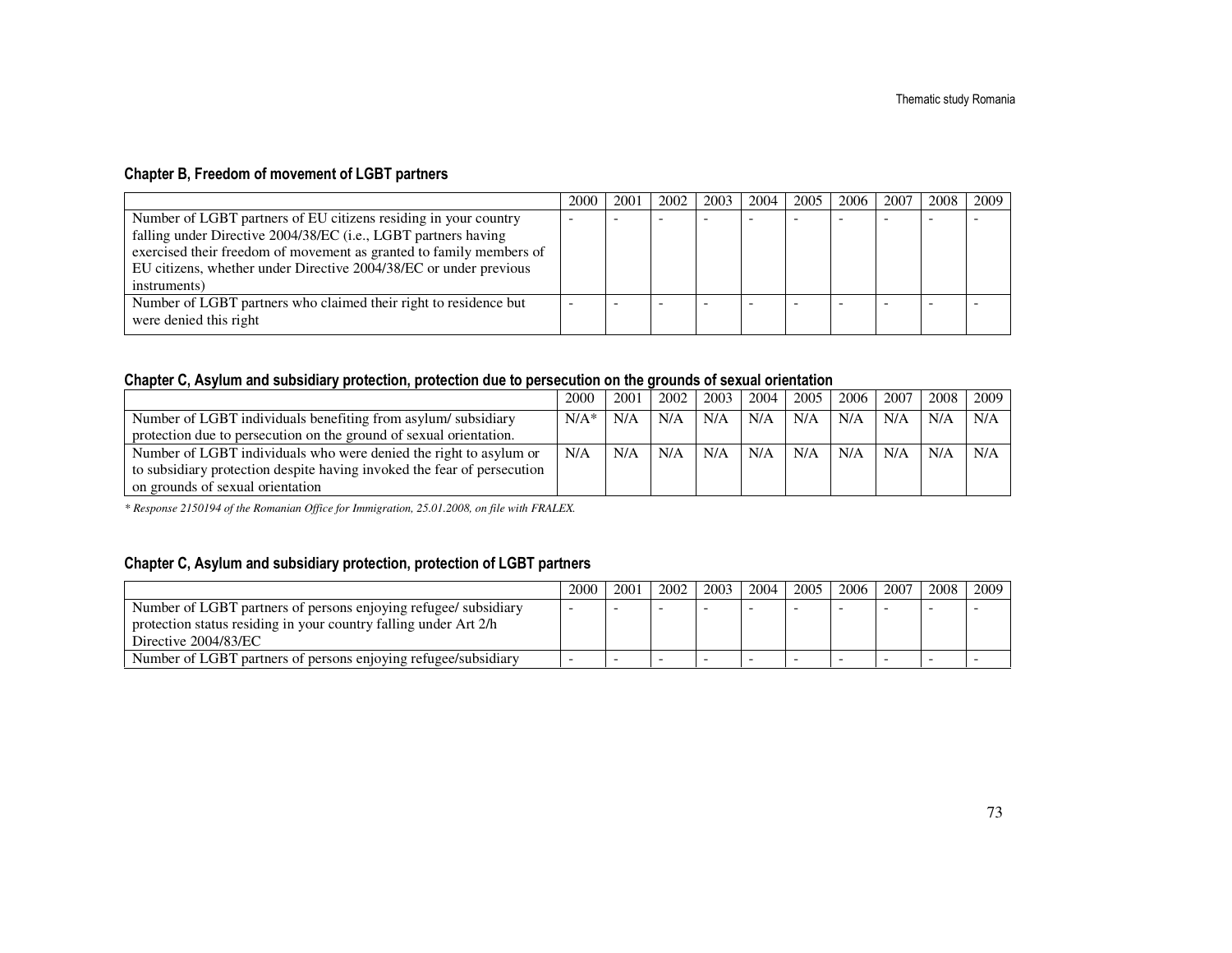| .<br>denied the<br>who<br>were<br>their<br>prote<br>with<br>-possibility<br>status<br>stav<br>ection<br>V IO |  |  |  |  |  |
|--------------------------------------------------------------------------------------------------------------|--|--|--|--|--|
| partner                                                                                                      |  |  |  |  |  |

*\* Response 2150194 of the Romanian Office for Immigration, 25.01.2008, on file with FRALEX.* 

# Chapter D, LGBT partners benefiting family reunification

|                                                                        | 2000 | 2001 | 2002 | 2003 | 2004 | 2005 | 2006 | 2007 | 2008 | 2009 |
|------------------------------------------------------------------------|------|------|------|------|------|------|------|------|------|------|
| Number of LGBT partners of third country nationals residing in your    |      |      |      |      |      |      |      |      |      |      |
| country benefiting from family reunification.                          |      |      |      |      |      |      |      |      |      |      |
| Number of LGBT partners of third country nationals residing in your    |      |      |      |      |      |      |      |      |      |      |
| country who were denied the right to benefit from family reunification |      |      |      |      |      |      |      |      |      |      |
|                                                                        |      |      |      |      |      |      |      |      |      |      |

### Chapter E, LGBT people enjoyment of freedom of assembly

|                                                                     | 2000 | 2001 | 2002 | 2003 | 2004 | 2005 | 2006 | 2007 | 2008 | 2009 |
|---------------------------------------------------------------------|------|------|------|------|------|------|------|------|------|------|
| Number of demonstrations in favour of tolerance of LGBT people, gay |      |      |      |      |      |      |      | ∸    |      |      |
| pride parades, etc                                                  |      |      |      |      |      |      |      |      |      |      |
| Number of demonstrations against tolerance of LGBT people.          |      |      |      |      |      |      |      | ∼    | -    |      |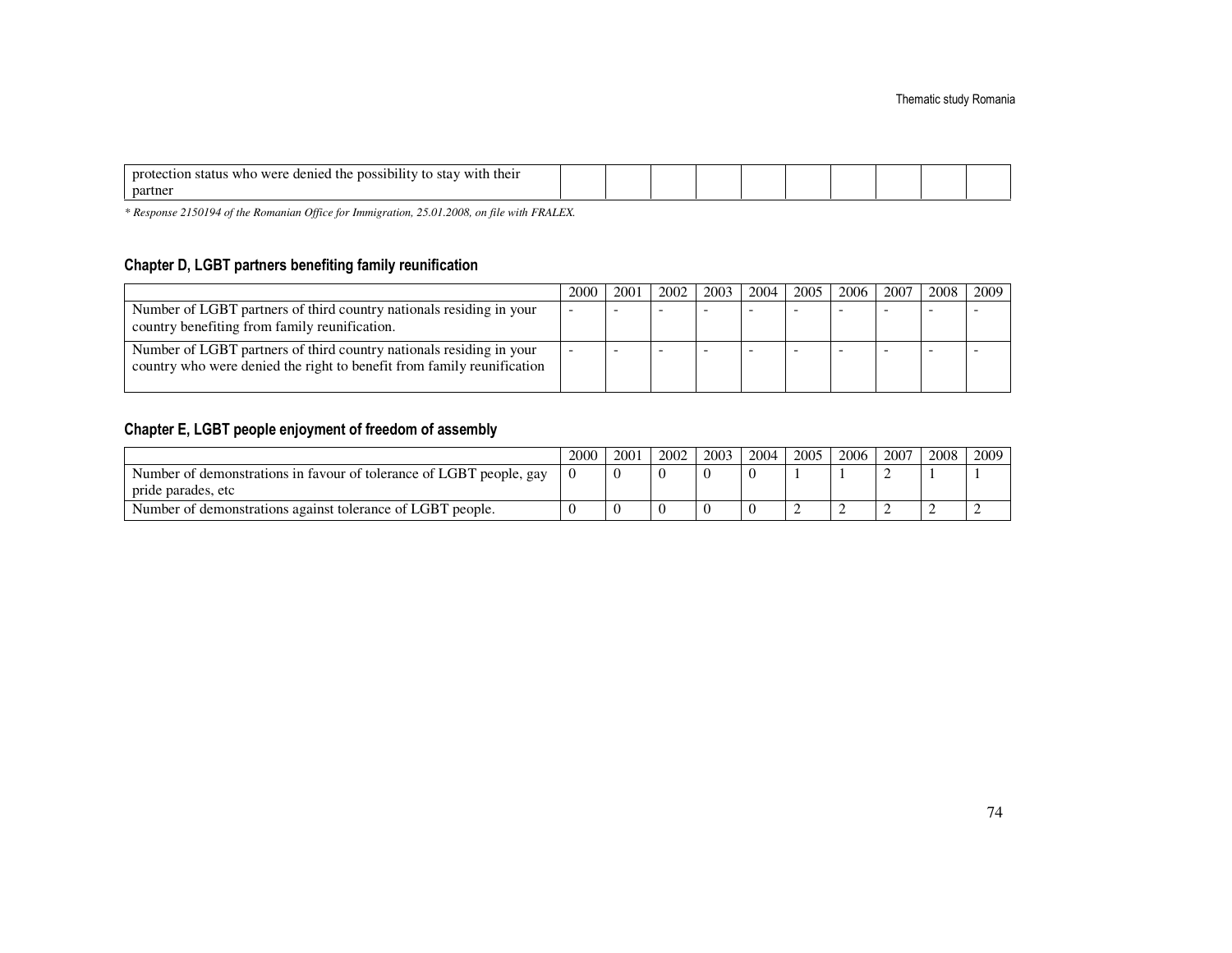# Chapter F, Homophobic hate speech

|                                            | 2000  | 2001  | 2002  | 2003  | 2004  | 2005  | 2006                  | 2007     | 2008        | 2009        |
|--------------------------------------------|-------|-------|-------|-------|-------|-------|-----------------------|----------|-------------|-------------|
| Number of criminal court cases regarding   | N/A   | N/A   | N/A   | N/A   | N/A   | N/A   | $\Omega$              | $\theta$ | <b>NReg</b> | NReg        |
| homophobic hate speech initiated           |       |       |       |       |       |       | They do not make a    |          |             |             |
| (number of prosecutions)                   |       |       |       |       |       |       | distinction on        |          |             |             |
|                                            |       |       |       |       |       |       | grounds of            |          |             |             |
|                                            |       |       |       |       |       |       | discrimination.       |          |             |             |
| Number of convictions regarding            | N/A   | N/A   | N/A   | N/A   | N/A   | N/A   | Not registered by the | NReg     | <b>NReg</b> | <b>NReg</b> |
| homophobic hate speech (please indicate    |       |       |       |       |       |       | authorities (NReg.)   |          |             |             |
| range of sanctions ordered)                |       |       |       |       |       |       |                       |          |             |             |
| Range of sanctions issued for              | N/A   | N/A   | N/A   | N/A   | N/A   | N/A   | NReg.                 | NReg.    | <b>NReg</b> | NReg        |
| homophobic hate speech                     |       |       |       |       |       |       |                       |          |             |             |
| Number of non-criminal court cases         | NReg. | NReg. | NReg. | NReg. | NReg. | NReg. | NReg.                 | NReg.    | NReg.       | NReg.       |
| initiated for homophobic statements        |       |       |       |       |       |       |                       |          |             |             |
| Number of non-criminal court cases         | NReg. | NReg. | NReg. | NReg. | NReg. | NReg. | NReg.                 | NReg.    | NReg.       | NReg.       |
| initiated for homophobic statements        |       |       |       |       |       |       |                       |          |             |             |
| which were successfully completed          |       |       |       |       |       |       |                       |          |             |             |
| (leading to a decision in favour of the    |       |       |       |       |       |       |                       |          |             |             |
| plaintiff, even if no sanctions other than |       |       |       |       |       |       |                       |          |             |             |
| symbolic were imposed)                     |       |       |       |       |       |       |                       |          |             |             |